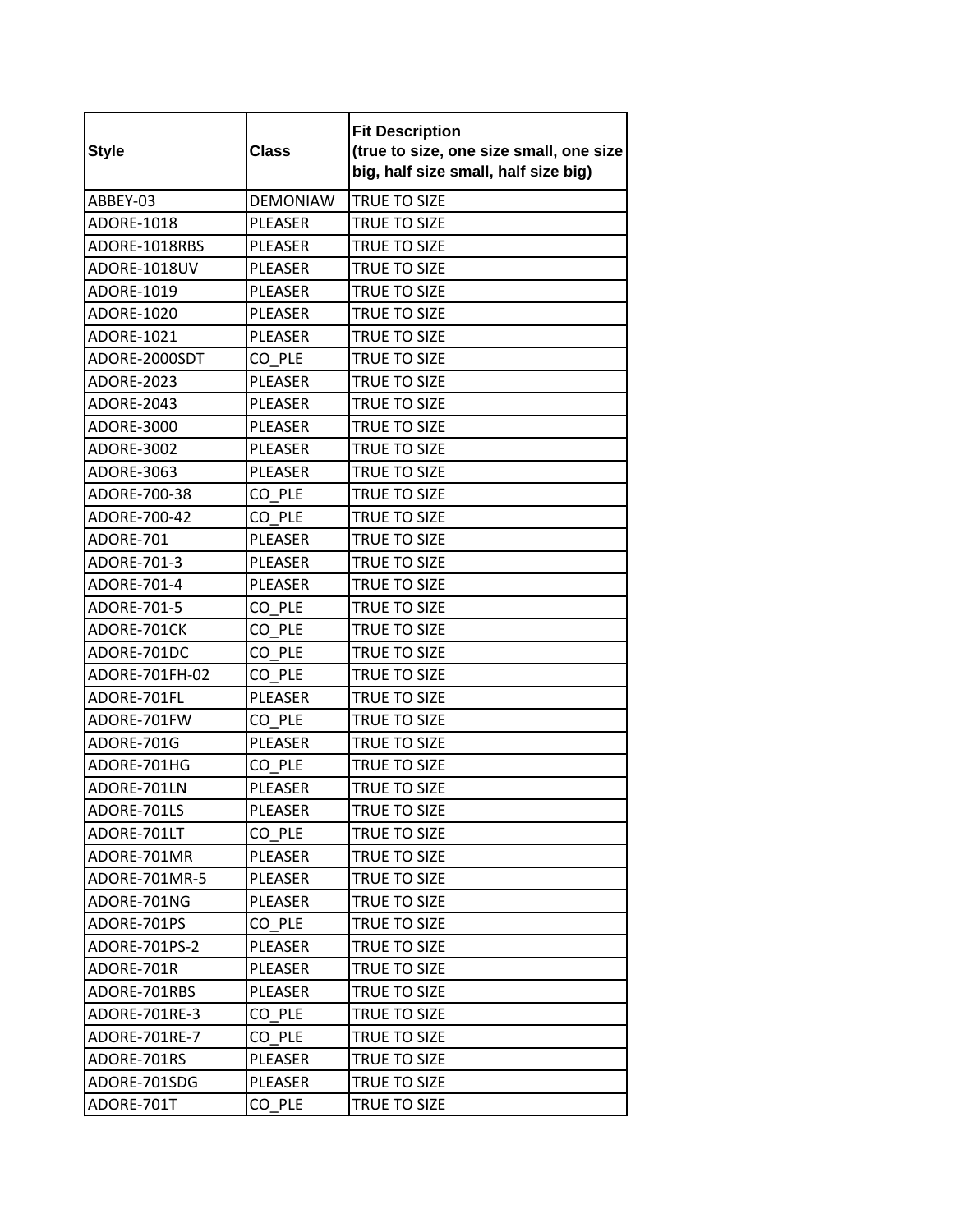| <b>Style</b>  | <b>Class</b>   | <b>Fit Description</b><br>(true to size, one size small, one size<br>big, half size small, half size big) |
|---------------|----------------|-----------------------------------------------------------------------------------------------------------|
| ADORE-701UV   | <b>PLEASER</b> | TRUE TO SIZE                                                                                              |
| ADORE-702     | <b>PLEASER</b> | TRUE TO SIZE                                                                                              |
| ADORE-702-2   | <b>PLEASER</b> | <b>TRUE TO SIZE</b>                                                                                       |
| ADORE-702MR   | <b>PLEASER</b> | TRUE TO SIZE                                                                                              |
| ADORE-702UV   | <b>PLEASER</b> | <b>TRUE TO SIZE</b>                                                                                       |
| ADORE-703-1   | PLEASER        | TRUE TO SIZE                                                                                              |
| ADORE-708     | PLEASER        | TRUE TO SIZE                                                                                              |
| ADORE-708CK   | CO PLE         | TRUE TO SIZE                                                                                              |
| ADORE-708FL   | <b>PLEASER</b> | <b>TRUE TO SIZE</b>                                                                                       |
| ADORE-708G    | <b>PLEASER</b> | <b>TRUE TO SIZE</b>                                                                                       |
| ADORE-708LN   | <b>PLEASER</b> | <b>TRUE TO SIZE</b>                                                                                       |
| ADORE-708LS   | <b>PLEASER</b> | <b>TRUE TO SIZE</b>                                                                                       |
| ADORE-708MR   | <b>PLEASER</b> | TRUE TO SIZE                                                                                              |
| ADORE-708MR-5 | <b>PLEASER</b> | TRUE TO SIZE                                                                                              |
| ADORE-708RBS  | <b>PLEASER</b> | TRUE TO SIZE                                                                                              |
| ADORE-708UV   | PLEASER        | <b>TRUE TO SIZE</b>                                                                                       |
| ADORE-709     | <b>PLEASER</b> | <b>TRUE TO SIZE</b>                                                                                       |
| ADORE-709LS   | PLEASER        | TRUE TO SIZE                                                                                              |
| ADORE-709MR   | <b>PLEASER</b> | TRUE TO SIZE                                                                                              |
| ADORE-709PRT  | CO PLE         | TRUE TO SIZE                                                                                              |
| ADORE-709RBS  | PLEASER        | TRUE TO SIZE                                                                                              |
| ADORE-709UV   | PLEASER        | TRUE TO SIZE                                                                                              |
| ADORE-738     | <b>PLEASER</b> | <b>TRUE TO SIZE</b>                                                                                       |
| ADORE-755     | CO PLE         | <b>TRUE TO SIZE</b>                                                                                       |
| ADORE-761     | CO PLE         | TRUE TO SIZE                                                                                              |
| ADORE-763     | CO PLE         | TRUE TO SIZE                                                                                              |
| ADORE-764     | CO PLE         | <b>TRUE TO SIZE</b>                                                                                       |
| ADORE-765     | CO_PLE         | TRUE TO SIZE                                                                                              |
| ADORE-767     | PLEASER        | TRUE TO SIZE                                                                                              |
| ADORE-768     | PLEASER        | TRUE TO SIZE                                                                                              |
| ADORE-770FW   | PLEASER        | TRUE TO SIZE                                                                                              |
| ADORE-778LN   | PLEASER        | TRUE TO SIZE                                                                                              |
| ADORE-791     | PLEASER        | TRUE TO SIZE                                                                                              |
| ADORE-798     | PLEASER        | TRUE TO SIZE                                                                                              |
| ALICE-12      | CO FTSW        | TRUE TO SIZE                                                                                              |
| ALICE-12C     | CO FTSC        | TRUE TO SIZE                                                                                              |
| ALLURE-601    | CO PLE         | TRUE TO SIZE                                                                                              |
| ALLURE-601H   | CO PLE         | TRUE TO SIZE                                                                                              |
| ALLURE-601R   | PLEASER        | TRUE TO SIZE                                                                                              |
| ALLURE-602    | PLEASER        | TRUE TO SIZE                                                                                              |
| ALLURE-603    | CO PLE         | TRUE TO SIZE                                                                                              |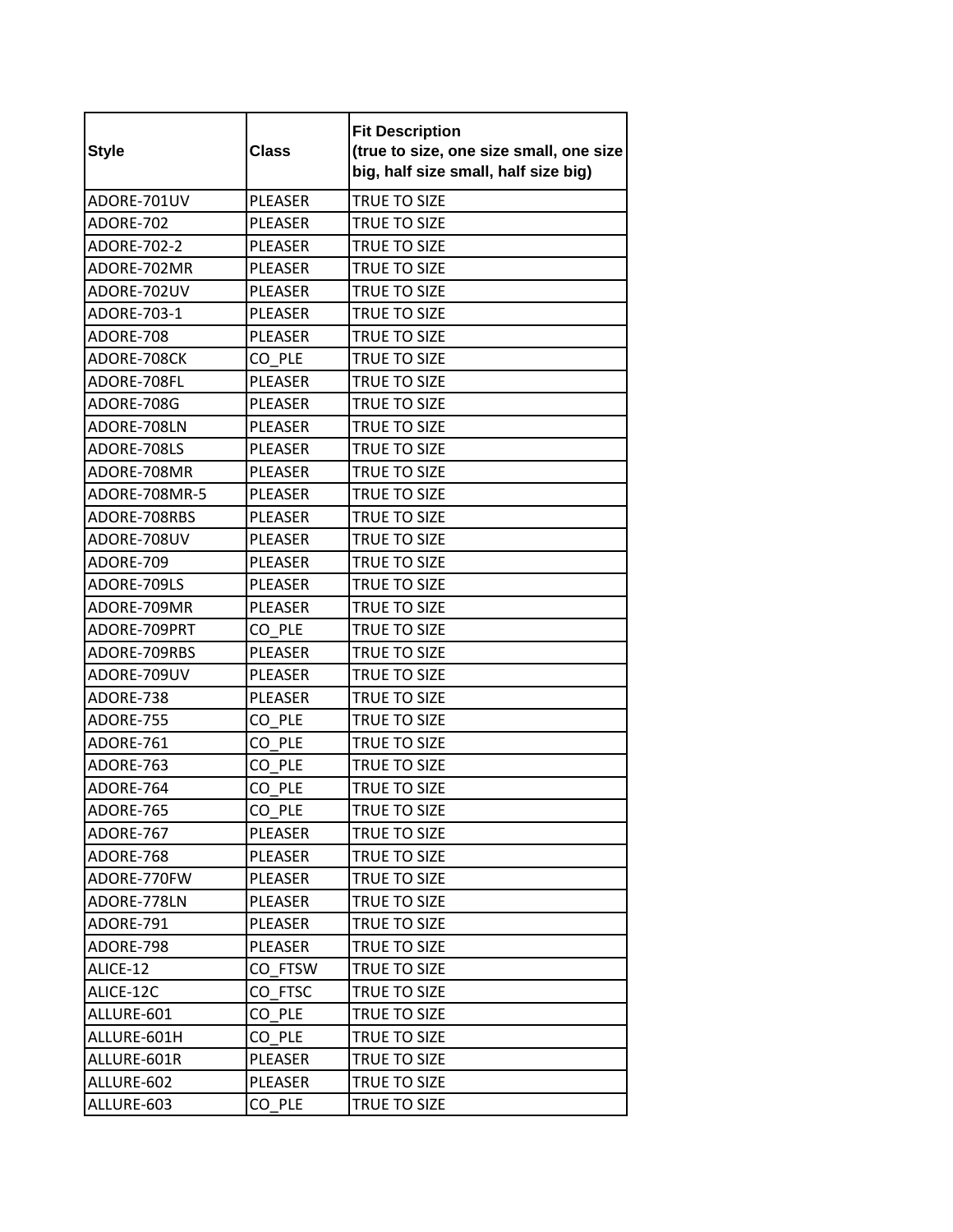| <b>Style</b>      | <b>Class</b>   | <b>Fit Description</b><br>(true to size, one size small, one size<br>big, half size small, half size big) |
|-------------------|----------------|-----------------------------------------------------------------------------------------------------------|
| ALLURE-608        | <b>PLEASER</b> | TRUE TO SIZE                                                                                              |
| ALLURE-609        | <b>PLEASER</b> | TRUE TO SIZE                                                                                              |
| ALLURE-609S       | CO PLE         | TRUE TO SIZE                                                                                              |
| ALLURE-610        | CO PLE         | TRUE TO SIZE                                                                                              |
| ALLURE-617        | CO PLE         | TRUE TO SIZE                                                                                              |
| ALLURE-633        | CO PLE         | <b>TRUE TO SIZE</b>                                                                                       |
| ALLURE-640        | CO PLE         | TRUE TO SIZE                                                                                              |
| ALLURE-647        | CO PLE         | <b>TRUE TO SIZE</b>                                                                                       |
| ALLURE-650        | <b>PLEASER</b> | TRUE TO SIZE                                                                                              |
| ALLURE-654        | CO PLE         | TRUE TO SIZE                                                                                              |
| ALLURE-655        | CO PLE         | TRUE TO SIZE                                                                                              |
| ALLURE-657        | CO PLE         | TRUE TO SIZE                                                                                              |
| ALLURE-658        | CO PLE         | TRUE TO SIZE                                                                                              |
| ALLURE-660        | CO PLE         | TRUE TO SIZE                                                                                              |
| ALLURE-663        | CO PLE         | TRUE TO SIZE                                                                                              |
| ALLURE-664        | <b>PLEASER</b> | TRUE TO SIZE                                                                                              |
| ALLURE-665        | CO PLE         | TRUE TO SIZE                                                                                              |
| ALLURE-670        | PLEASER        | TRUE TO SIZE                                                                                              |
| ALLURE-684        | PLEASER        | TRUE TO SIZE                                                                                              |
| AMOUR-03          | <b>FABULIS</b> | TRUE TO SIZE                                                                                              |
| AMUSE-05G         | CO BOR         | TRUE TO SIZE                                                                                              |
| AMUSE-10          | <b>PLEASER</b> | TRUE TO SIZE                                                                                              |
| AMUSE-14          | <b>PLEASER</b> | TRUE TO SIZE                                                                                              |
| AMUSE-15          | PLEASER        | TRUE TO SIZE                                                                                              |
| AMUSE-16          | <b>PLEASER</b> | TRUE TO SIZE                                                                                              |
| AMUSE-17          | PLEASER        | TRUE TO SIZE                                                                                              |
| AMUSE-18          | <b>PLEASER</b> | TRUE TO SIZE                                                                                              |
| AMUSE-19          | PLEASER        | TRUE TO SIZE                                                                                              |
| AMUSE-20          | PLEASER        | TRUE TO SIZE                                                                                              |
| <b>AMUSE-2012</b> | <b>FABULIS</b> | TRUE TO SIZE                                                                                              |
| <b>AMUSE-2018</b> | PLEASER        | TRUE TO SIZE                                                                                              |
| AMUSE-2020        | <b>FABULIS</b> | TRUE TO SIZE                                                                                              |
| <b>AMUSE-2035</b> | PLEASER        | TRUE TO SIZE                                                                                              |
| AMUSE-20G         | <b>FABULIS</b> | TRUE TO SIZE                                                                                              |
| AMUSE-20RS        | <b>FABULIS</b> | TRUE TO SIZE                                                                                              |
| AMUSE-20ST        | PLEASER        | TRUE TO SIZE                                                                                              |
| AMUSE-21          | PLEASER        | TRUE TO SIZE                                                                                              |
| AMUSE-22          | PLEASER        | TRUE TO SIZE                                                                                              |
| AMUSE-25          | PLEASER        | TRUE TO SIZE                                                                                              |
| AMUSE-26          | PLEASER        | TRUE TO SIZE                                                                                              |
| AMUSE-28          | PLEASER        | TRUE TO SIZE                                                                                              |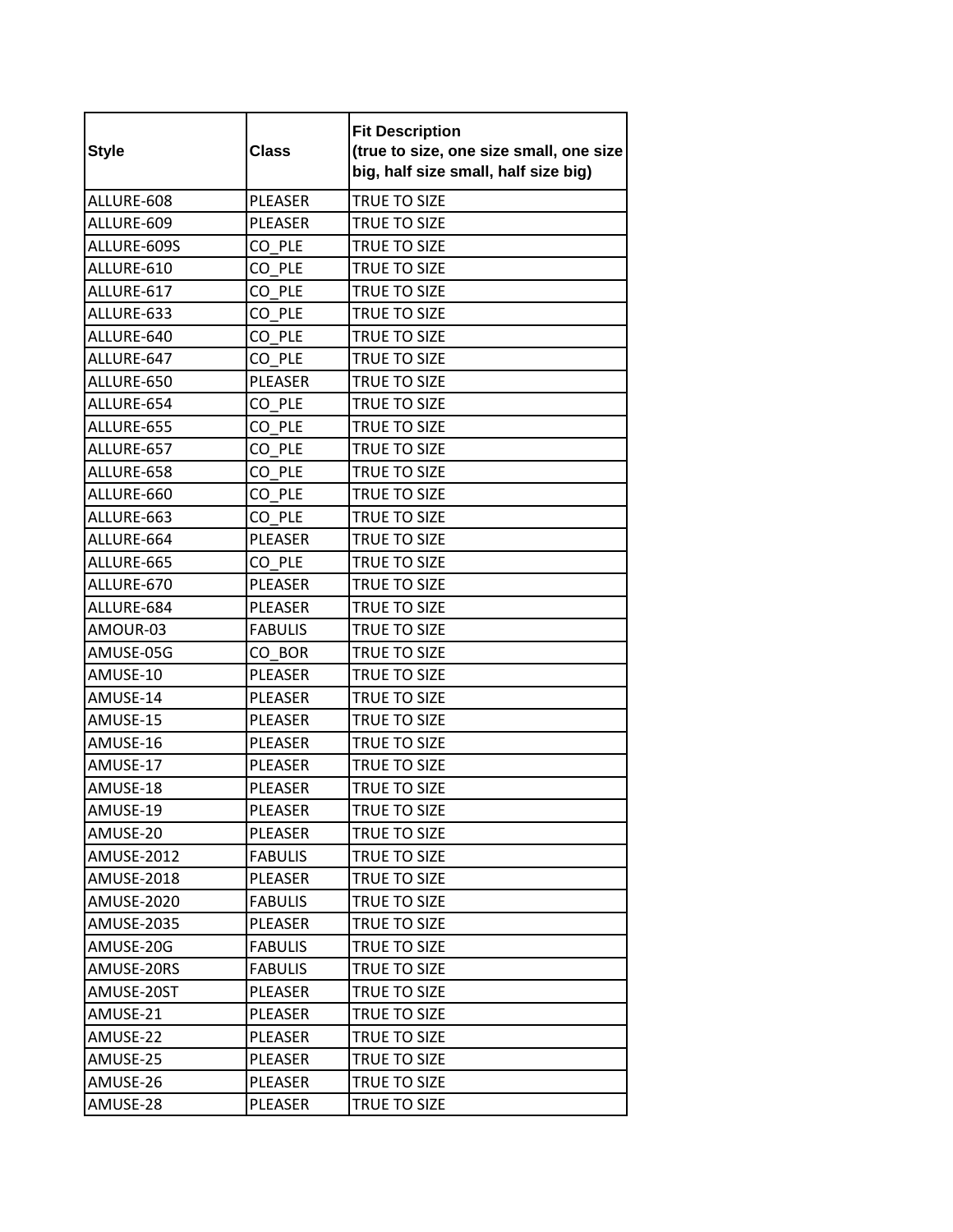| <b>Style</b>      | <b>Class</b>    | <b>Fit Description</b><br>(true to size, one size small, one size<br>big, half size small, half size big) |
|-------------------|-----------------|-----------------------------------------------------------------------------------------------------------|
| AMUSE-30          | <b>PLEASER</b>  | TRUE TO SIZE                                                                                              |
| AMUSE-35          | PLEASER         | TRUE TO SIZE                                                                                              |
| AMUSE-38SN        | <b>PLEASER</b>  | TRUE TO SIZE                                                                                              |
| AMUSE-41ST        | PLEASER         | TRUE TO SIZE                                                                                              |
| AMUSE-48          | <b>FABULIS</b>  | TRUE TO SIZE                                                                                              |
| AMUSE-56          | <b>FABULIS</b>  | <b>TRUE TO SIZE</b>                                                                                       |
| ANCHOR-22         | F'TASMAW        | <b>TRUE TO SIZE</b>                                                                                       |
| <b>ARENA-1020</b> | <b>F'TASMAW</b> | <b>TRUE TO SIZE</b>                                                                                       |
| <b>ARENA-2000</b> | CO FTSW         | <b>TRUE TO SIZE</b>                                                                                       |
| <b>ARENA-2012</b> | <b>F'TASMAW</b> | TRUE TO SIZE                                                                                              |
| <b>ARENA-2018</b> | CO FTSW         | <b>TRUE TO SIZE</b>                                                                                       |
| <b>ARENA-2020</b> | CO FTSW         | <b>TRUE TO SIZE</b>                                                                                       |
| <b>ARENA-2022</b> | <b>F'TASMAW</b> | <b>TRUE TO SIZE</b>                                                                                       |
| ARENA-2030        | <b>F'TASMAW</b> | TRUE TO SIZE                                                                                              |
| ARENA-208         | <b>F'TASMAW</b> | TRUE TO SIZE                                                                                              |
| ARENA-50          | <b>F'TASMAW</b> | <b>TRUE TO SIZE</b>                                                                                       |
| ATHENA-200        | <b>F'TASMAW</b> | <b>TRUE TO SIZE</b>                                                                                       |
| ATTACK-10         | CO DM           | TRUE TO SIZE                                                                                              |
| <b>AVA-12</b>     | CO PINUP        | TRUE TO SIZE                                                                                              |
| BALLERINA-01G     | CO FTSC         | <b>TRUE TO SIZE</b>                                                                                       |
| BALLERINA-13G     | <b>F'TASMAC</b> | TRUE TO SIZE                                                                                              |
| BALLET-08         | <b>DEVIOUS</b>  | <b>TRUE TO SIZE</b>                                                                                       |
| BALLET-1020       | <b>DEVIOUS</b>  | TRUE TO SIZE                                                                                              |
| BALLET-1025       | <b>DEVIOUS</b>  | TRUE TO SIZE                                                                                              |
| BALLET-12         | CO DEV          | TRUE TO SIZE                                                                                              |
| BALLET-18         | CO DEV          | TRUE TO SIZE                                                                                              |
| BALLET-20         | CO DEV          | <b>TRUE TO SIZE</b>                                                                                       |
| BALLET-2020       | <b>DEVIOUS</b>  | TRUE TO SIZE                                                                                              |
| BALLET-30         | CO DEV          | TRUE TO SIZE                                                                                              |
| BALLET-3000       | <b>DEVIOUS</b>  | TRUE TO SIZE                                                                                              |
| BALLET-3020       | CO DEV          | TRUE TO SIZE                                                                                              |
| <b>BAT</b>        | CO DW           | TRUE TO SIZE                                                                                              |
| <b>BEAR-202</b>   | <b>DEMONIAW</b> | TRUE TO SIZE                                                                                              |
| <b>BEAU-601</b>   | PLEASER         | TRUE TO SIZE                                                                                              |
| BEAU-601-8        | CO PLE          | TRUE TO SIZE                                                                                              |
| BEAU-601FP        | CO PLE          | TRUE TO SIZE                                                                                              |
| BEAU-601LP        | CO PLE          | TRUE TO SIZE                                                                                              |
| BEAU-601T         | CO PLE          | TRUE TO SIZE                                                                                              |
| BEAU-607CB        | CO PLE          | TRUE TO SIZE                                                                                              |
| <b>BEAU-609</b>   | PLEASER         | TRUE TO SIZE                                                                                              |
| <b>BEAU-612</b>   | CO PLE          | TRUE TO SIZE                                                                                              |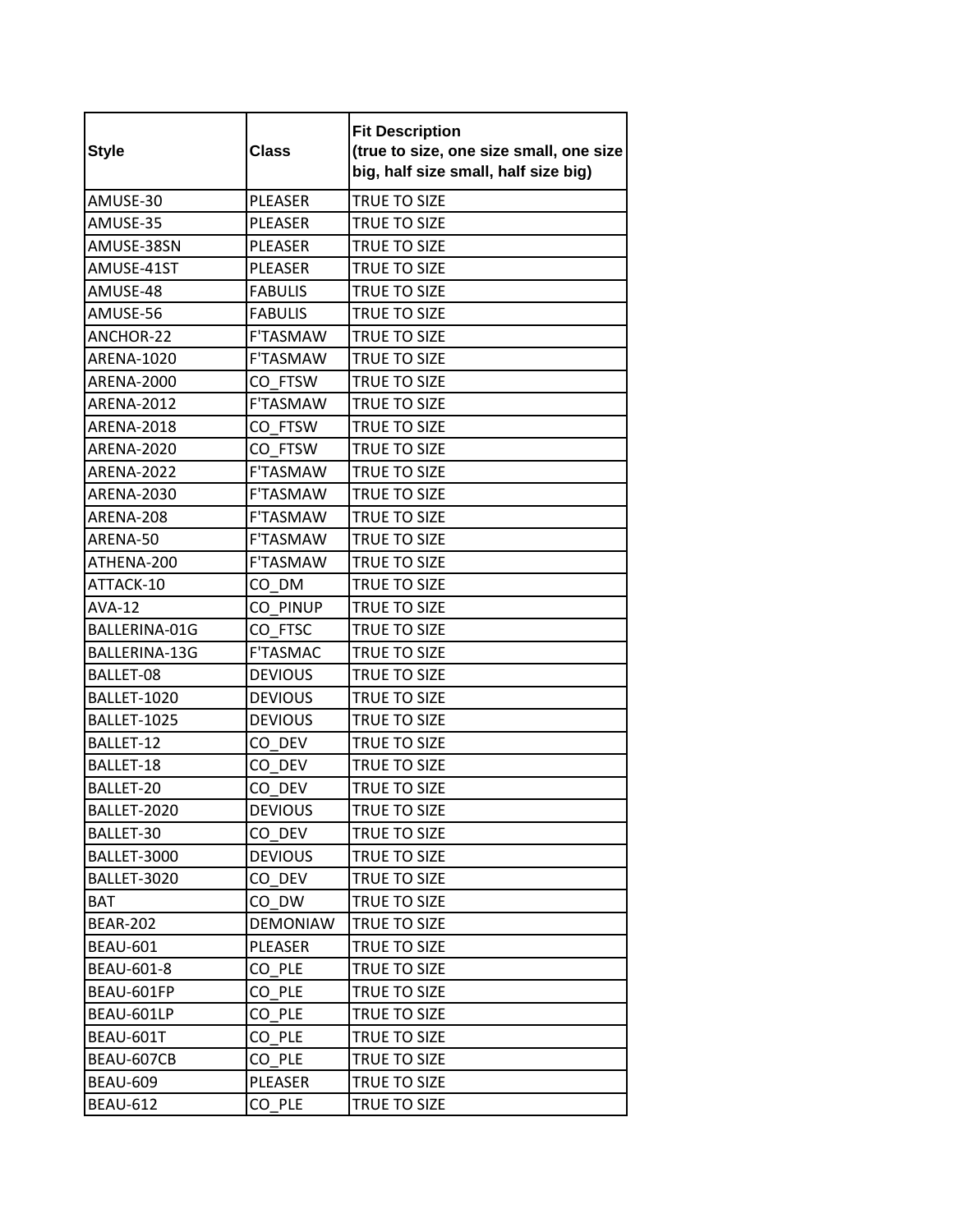| <b>Style</b>    | <b>Class</b>    | <b>Fit Description</b><br>(true to size, one size small, one size<br>big, half size small, half size big) |
|-----------------|-----------------|-----------------------------------------------------------------------------------------------------------|
| <b>BEAU-613</b> | CO PLE          | TRUE TO SIZE                                                                                              |
| <b>BEAU-615</b> | <b>PLEASER</b>  | <b>TRUE TO SIZE</b>                                                                                       |
| <b>BEAU-620</b> | CO PLE          | <b>TRUE TO SIZE</b>                                                                                       |
| <b>BEAU-692</b> | <b>PLEASER</b>  | TRUE TO SIZE                                                                                              |
| <b>BEAU-693</b> | CO PLE          | TRUE TO SIZE                                                                                              |
| BEAUTY-01L      | CO BOR          | TRUE TO SIZE                                                                                              |
| <b>BEE-16</b>   | CO FTSW         | TRUE TO SIZE                                                                                              |
| <b>BEE-16C</b>  | CO FTSC         | <b>TRUE TO SIZE</b>                                                                                       |
| BEE-16C-PB      | <b>F'TASMAC</b> | TRUE TO SIZE                                                                                              |
| BEJEWELED-601DM | CO PLE          | TRUE TO SIZE                                                                                              |
| BEJEWELED-601MS | <b>PLEASER</b>  | TRUE TO SIZE                                                                                              |
| BEJEWELED-608DM | CO PLE          | <b>TRUE TO SIZE</b>                                                                                       |
| BEJEWELED-609DM | CO PLE          | TRUE TO SIZE                                                                                              |
| BEJEWELED-609RS | CO PLE          | TRUE TO SIZE                                                                                              |
| BEJEWELED-701-2 | <b>PLEASER</b>  | TRUE TO SIZE                                                                                              |
| BEJEWELED-701-5 | <b>PLEASER</b>  | TRUE TO SIZE                                                                                              |
| BEJEWELED-701DM | <b>PLEASER</b>  | TRUE TO SIZE                                                                                              |
| BEJEWELED-701FL | <b>PLEASER</b>  | TRUE TO SIZE                                                                                              |
| BEJEWELED-701LP | <b>PLEASER</b>  | TRUE TO SIZE                                                                                              |
| BEJEWELED-701MS | <b>PLEASER</b>  | <b>TRUE TO SIZE</b>                                                                                       |
| BEJEWELED-702DM | CO PLE          | TRUE TO SIZE                                                                                              |
| BEJEWELED-702PS | <b>PLEASER</b>  | <b>TRUE TO SIZE</b>                                                                                       |
| BEJEWELED-702SP | <b>PLEASER</b>  | TRUE TO SIZE                                                                                              |
| BEJEWELED-708-2 | <b>PLEASER</b>  | TRUE TO SIZE                                                                                              |
| BEJEWELED-708DM | PLEASER         | TRUE TO SIZE                                                                                              |
| BEJEWELED-708LP | <b>PLEASER</b>  | TRUE TO SIZE                                                                                              |
| BEJEWELED-708MR | <b>PLEASER</b>  | TRUE TO SIZE                                                                                              |
| BEJEWELED-708MS | PLEASER         | TRUE TO SIZE                                                                                              |
| BEJEWELED-708SP | PLEASER         | TRUE TO SIZE                                                                                              |
| BEJEWELED-709DM | PLEASER         | TRUE TO SIZE                                                                                              |
| BEJEWELED-712RS | PLEASER         | TRUE TO SIZE                                                                                              |
| BEJEWELED-752DM | CO PLE          | TRUE TO SIZE                                                                                              |
| BEJEWELED-801DM | CO PLE          | TRUE TO SIZE                                                                                              |
| BEJEWELED-808DM | CO PLE          | TRUE TO SIZE                                                                                              |
| BEJEWELED-812RS | PLEASER         | TRUE TO SIZE                                                                                              |
| BELLA-10        | <b>PINUP</b>    | TRUE TO SIZE                                                                                              |
| BELLA-11        | <b>PINUP</b>    | TRUE TO SIZE                                                                                              |
| BELLA-12        | <b>BORDELLO</b> | TRUE TO SIZE                                                                                              |
| BELLA-12R       | <b>BORDELLO</b> | TRUE TO SIZE                                                                                              |
| BELLA-16        | <b>PINUP</b>    | TRUE TO SIZE                                                                                              |
| BELLA-17        | <b>BORDELLO</b> | TRUE TO SIZE                                                                                              |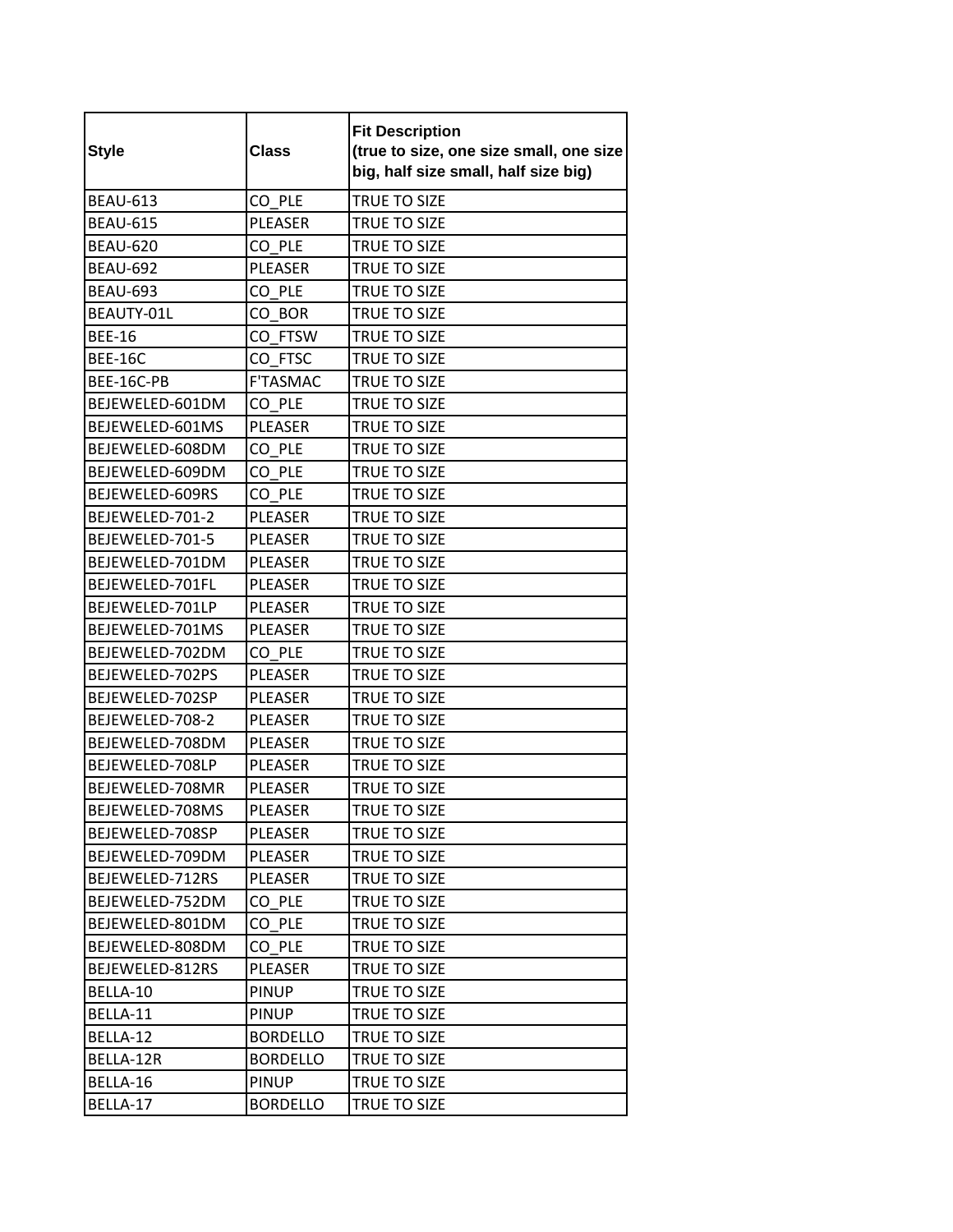| <b>Style</b>      | <b>Class</b>   | <b>Fit Description</b><br>(true to size, one size small, one size<br>big, half size small, half size big) |
|-------------------|----------------|-----------------------------------------------------------------------------------------------------------|
| BELLA-26          | <b>FABULIS</b> | <b>TRUE TO SIZE</b>                                                                                       |
| BELLA-28          | <b>FABULIS</b> | TRUE TO SIZE                                                                                              |
| <b>BELLE-301</b>  | <b>FABULIS</b> | <b>TRUE TO SIZE</b>                                                                                       |
| BELLE-301F        | <b>FABULIS</b> | TRUE TO SIZE                                                                                              |
| BELLE-301RS       | <b>FABULIS</b> | TRUE TO SIZE                                                                                              |
| <b>BELLE-308</b>  | <b>FABULIS</b> | TRUE TO SIZE                                                                                              |
| <b>BELLE-309</b>  | <b>FABULIS</b> | TRUE TO SIZE                                                                                              |
| <b>BELLE-316</b>  | <b>FABULIS</b> | TRUE TO SIZE                                                                                              |
| BETTIE-04         | <b>PINUP</b>   | TRUE TO SIZE                                                                                              |
| BETTIE-05         | <b>PINUP</b>   | TRUE TO SIZE                                                                                              |
| BETTIE-06         | <b>PINUP</b>   | TRUE TO SIZE                                                                                              |
| BETTIE-07         | <b>PINUP</b>   | <b>TRUE TO SIZE</b>                                                                                       |
| BETTIE-08         | CO PINUP       | TRUE TO SIZE                                                                                              |
| BETTIE-09         | CO_PINUP       | TRUE TO SIZE                                                                                              |
| BETTIE-10         | <b>PINUP</b>   | TRUE TO SIZE                                                                                              |
| BETTIE-12         | CO PINUP       | TRUE TO SIZE                                                                                              |
| BETTIE-13         | <b>PINUP</b>   | TRUE TO SIZE                                                                                              |
| BETTIE-16         | <b>PINUP</b>   | TRUE TO SIZE                                                                                              |
| BETTIE-18         | <b>PINUP</b>   | TRUE TO SIZE                                                                                              |
| BETTIE-22         | CO PINUP       | TRUE TO SIZE                                                                                              |
| BETTY-01          | CO DW          | TRUE TO SIZE                                                                                              |
| BEYOND-002        | <b>PLEASER</b> | <b>TRUE TO SIZE</b>                                                                                       |
| BEYOND-008        | PLEASER        | TRUE TO SIZE                                                                                              |
| BEYOND-009        | <b>PLEASER</b> | TRUE TO SIZE                                                                                              |
| BEYOND-009ST      | CO PLE         | TRUE TO SIZE                                                                                              |
| BEYOND-012        | PLEASER        | TRUE TO SIZE                                                                                              |
| BEYOND-020        | CO PLE         | TRUE TO SIZE                                                                                              |
| BEYOND-060        | PLEASER        | TRUE TO SIZE                                                                                              |
| BEYOND-087        | PLEASER        | TRUE TO SIZE                                                                                              |
| BEYOND-089        | PLEASER        | TRUE TO SIZE                                                                                              |
| BEYOND-093        | PLEASER        | TRUE TO SIZE                                                                                              |
| BEYOND-1020       | PLEASER        | TRUE TO SIZE                                                                                              |
| BEYOND-3028       | PLEASER        | TRUE TO SIZE                                                                                              |
| BLISS-30          | <b>PINUP</b>   | TRUE TO SIZE                                                                                              |
| <b>BLISS-30-2</b> | CO PINUP       | TRUE TO SIZE                                                                                              |
| BLISS-31          | <b>PINUP</b>   | <b>TRUE TO SIZE</b>                                                                                       |
| BLISS-33          | CO PINUP       | TRUE TO SIZE                                                                                              |
| BLISS-38          | <b>PINUP</b>   | TRUE TO SIZE                                                                                              |
| BLONDIE-1024      | CO PLE         | TRUE TO SIZE                                                                                              |
| BLONDIE-2021      | CO PLE         | HALF SIZE SMALL                                                                                           |
| BLONDIE-3000      | PLEASER        | TRUE TO SIZE                                                                                              |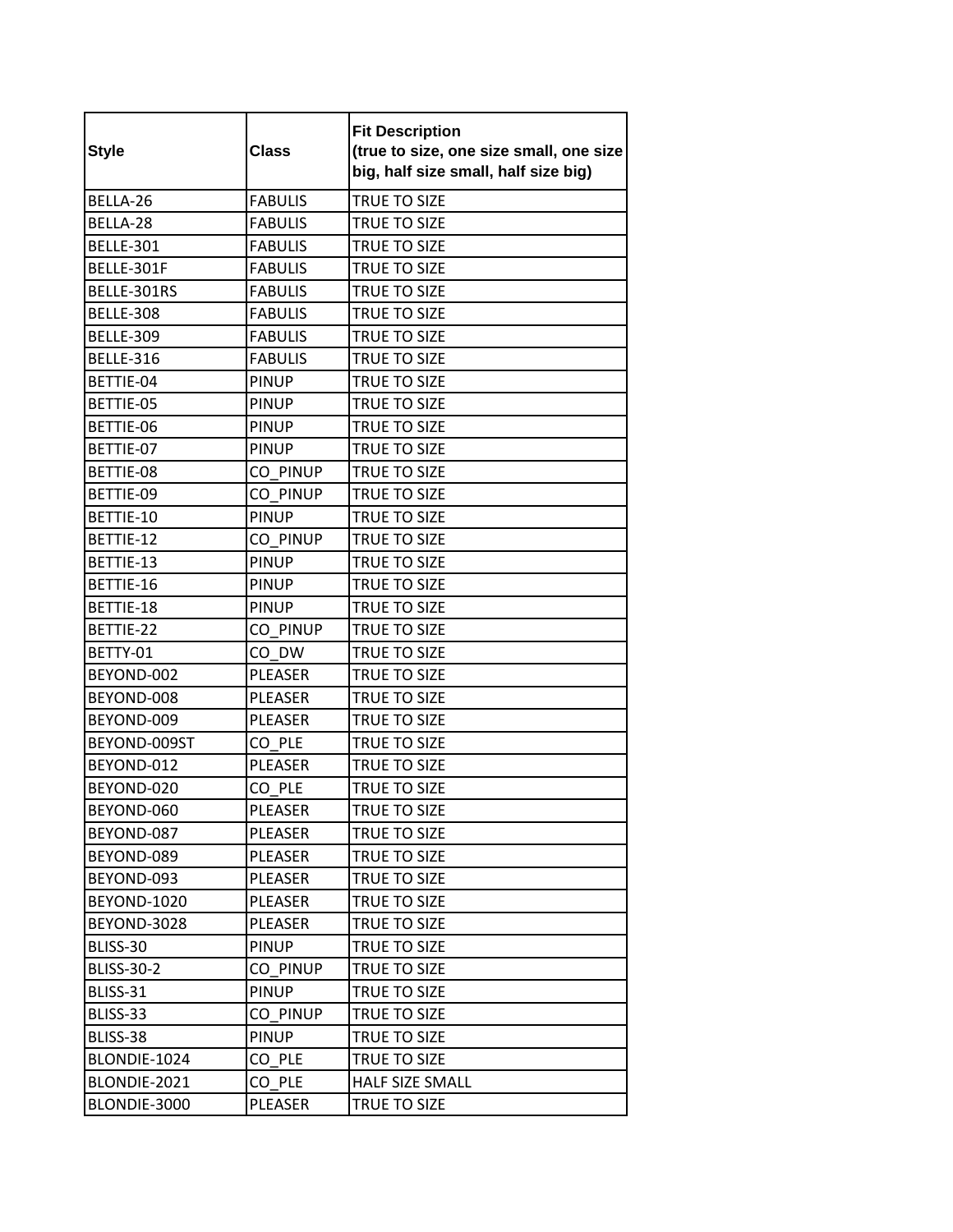| <b>Style</b>   | <b>Class</b>   | <b>Fit Description</b><br>(true to size, one size small, one size<br>big, half size small, half size big) |
|----------------|----------------|-----------------------------------------------------------------------------------------------------------|
| BLONDIE-601    | CO PLE         | TRUE TO SIZE                                                                                              |
| BLONDIE-601CH  | CO PLE         | TRUE TO SIZE                                                                                              |
| BLONDIE-601LP  | CO PLE         | <b>TRUE TO SIZE</b>                                                                                       |
| BLONDIE-601M   | CO PLE         | TRUE TO SIZE                                                                                              |
| BLONDIE-601RS  | CO PLE         | <b>TRUE TO SIZE</b>                                                                                       |
| BLONDIE-608RS  | CO PLE         | <b>TRUE TO SIZE</b>                                                                                       |
| BLONDIE-609    | CO PLE         | TRUE TO SIZE                                                                                              |
| BLONDIE-610RS  | CO PLE         | TRUE TO SIZE                                                                                              |
| BLONDIE-615    | <b>PLEASER</b> | <b>TRUE TO SIZE</b>                                                                                       |
| BLONDIE-631-2  | <b>PLEASER</b> | TRUE TO SIZE                                                                                              |
| BLONDIE-631-3  | CO PLE         | <b>TRUE TO SIZE</b>                                                                                       |
| BLONDIE-635    | CO PLE         | TRUE TO SIZE                                                                                              |
| BLONDIE-640    | CO PLE         | <b>TRUE TO SIZE</b>                                                                                       |
| BLONDIE-647    | CO PINUP       | TRUE TO SIZE                                                                                              |
| BLONDIE-654    | CO PLE         | TRUE TO SIZE                                                                                              |
| BLONDIE-660    | <b>PLEASER</b> | TRUE TO SIZE                                                                                              |
| BLONDIE-685    | CO PLE         | TRUE TO SIZE                                                                                              |
| BLONDIE-R-1008 | PLEASER        | <b>TRUE TO SIZE</b>                                                                                       |
| BLONDIE-R-2011 | CO PLE         | TRUE TO SIZE                                                                                              |
| BLONDIE-R-3011 | <b>PLEASER</b> | TRUE TO SIZE                                                                                              |
| BLONDIE-R-601  | CO PLE         | TRUE TO SIZE                                                                                              |
| BLONDIE-R-601H | CO PLE         | TRUE TO SIZE                                                                                              |
| BLONDIE-R-608  | CO PLE         | <b>TRUE TO SIZE</b>                                                                                       |
| BLONDIE-R-609  | CO PLE         | <b>TRUE TO SIZE</b>                                                                                       |
| BLONDIE-R-618  | CO PLE         | TRUE TO SIZE                                                                                              |
| BLONDIE-R-619  | CO PLE         | TRUE TO SIZE                                                                                              |
| BLONDIE-R-620  | CO PLE         | <b>TRUE TO SIZE</b>                                                                                       |
| BLONDIE-R-628  | CO_PLE         | TRUE TO SIZE                                                                                              |
| BLONDIE-R-630  | CO PLE         | TRUE TO SIZE                                                                                              |
| BLONDIE-R-640  | PLEASER        | TRUE TO SIZE                                                                                              |
| BLOODY-06      | CO FTSM        | TRUE TO SIZE                                                                                              |
| BLOODY-12      | F'TASMAW       | TRUE TO SIZE                                                                                              |
| BLOODY-16      | CO FTSW        | TRUE TO SIZE                                                                                              |
| BLOSSOM-640    | CO PLE         | TRUE TO SIZE                                                                                              |
| BOMBSHELL-01   | CO PINUP       | TRUE TO SIZE                                                                                              |
| BOMBSHELL-01G  | CO PINUP       | <b>TRUE TO SIZE</b>                                                                                       |
| BOMBSHELL-03   | <b>PINUP</b>   | TRUE TO SIZE                                                                                              |
| BONDAGE-01     | <b>DEVIOUS</b> | TRUE TO SIZE                                                                                              |
| BONDAGE-03     | CO DEV         | TRUE TO SIZE                                                                                              |
| BONDAGE-04     | CO DEV         | TRUE TO SIZE                                                                                              |
| BONDGIRL-1022  | CO PLE         | TRUE TO SIZE                                                                                              |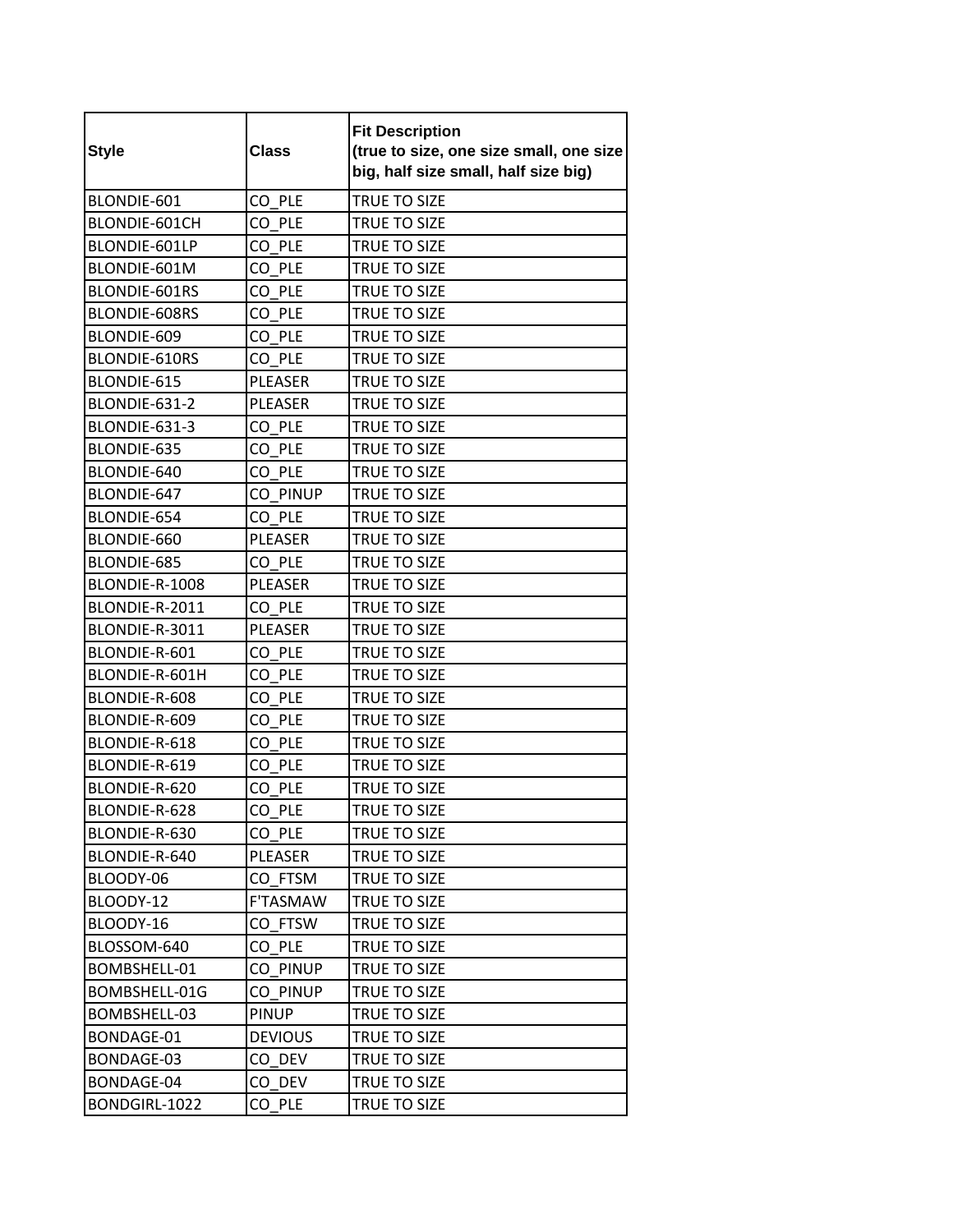| <b>Style</b>          | <b>Class</b>    | <b>Fit Description</b><br>(true to size, one size small, one size<br>big, half size small, half size big) |
|-----------------------|-----------------|-----------------------------------------------------------------------------------------------------------|
| BONDGIRL-2048         | CO PLE          | TRUE TO SIZE                                                                                              |
| BONDGIRL-701          | CO PLE          | TRUE TO SIZE                                                                                              |
| BONDGIRL-701-3        | CO PLE          | <b>TRUE TO SIZE</b>                                                                                       |
| BONDGIRL-701-5        | CO PLE          | TRUE TO SIZE                                                                                              |
| BONDGIRL-702          | <b>PLEASER</b>  | <b>TRUE TO SIZE</b>                                                                                       |
| BONDGIRL-703          | <b>PLEASER</b>  | TRUE TO SIZE                                                                                              |
| BONDGIRL-705          | CO PLE          | TRUE TO SIZE                                                                                              |
| BONDGIRL-708          | <b>PLEASER</b>  | TRUE TO SIZE                                                                                              |
| BONDGIRL-709          | <b>PLEASER</b>  | TRUE TO SIZE                                                                                              |
| BONDGIRL-709SP        | CO PLE          | TRUE TO SIZE                                                                                              |
| BONDGIRL-712          | <b>PLEASER</b>  | TRUE TO SIZE                                                                                              |
| BONDGIRL-713          | CO PLE          | TRUE TO SIZE                                                                                              |
| <b>BONDGIRL-726</b>   | CO PLE          | TRUE TO SIZE                                                                                              |
| BONDGIRL-768          | <b>PLEASER</b>  | TRUE TO SIZE                                                                                              |
| <b>BONDGIRL-787HC</b> | CO PLE          | TRUE TO SIZE                                                                                              |
| BOXER-01              | <b>DEMONIAM</b> | TRUE TO SIZE                                                                                              |
| BOXER-05              | CO DM           | <b>TRUE TO SIZE</b>                                                                                       |
| BOXER-200             | CO DM           | TRUE TO SIZE                                                                                              |
| BOXER-201             | CO DM           | TRUE TO SIZE                                                                                              |
| <b>BOXER-203</b>      | CO DM           | TRUE TO SIZE                                                                                              |
| <b>BOXER-205</b>      | CO DM           | TRUE TO SIZE                                                                                              |
| <b>BOXER-206</b>      | CO DM           | <b>TRUE TO SIZE</b>                                                                                       |
| BRAVO-02              | <b>DEMONIAW</b> | TRUE TO SIZE                                                                                              |
| BRAVO-03              | CO DW           | TRUE TO SIZE                                                                                              |
| BRAVO-06              | CO DW           | <b>TRUE TO SIZE</b>                                                                                       |
| BRAVO-08              | <b>DEMONIAW</b> | <b>ONE SIZE SMALL</b>                                                                                     |
| BRAVO-09              | CO DW           | TRUE TO SIZE                                                                                              |
| BRAVO-10              | CO_DW           | TRUE TO SIZE                                                                                              |
| BRAVO-100             | <b>DEMONIAW</b> | TRUE TO SIZE                                                                                              |
| <b>BRAVO-106</b>      | <b>DEMONIAW</b> | TRUE TO SIZE                                                                                              |
| <b>BRAVO-108</b>      | <b>DEMONIAW</b> | <b>TRUE TO SIZE</b>                                                                                       |
| <b>BRAVO-109</b>      | <b>DEMONIAW</b> | TRUE TO SIZE                                                                                              |
| BRAVO-10G             | CO DW           | TRUE TO SIZE                                                                                              |
| <b>BRAVO-114</b>      | <b>DEMONIAW</b> | TRUE TO SIZE                                                                                              |
| BRAVO-23              | <b>DEMONIAW</b> | TRUE TO SIZE                                                                                              |
| BRAVO-66              | CO DW           | TRUE TO SIZE                                                                                              |
| BRAVO-89              | <b>DEMONIAW</b> | TRUE TO SIZE                                                                                              |
| BROGUE-02             | <b>DEMONIAM</b> | TRUE TO SIZE                                                                                              |
| BROGUE-06             | <b>DEMONIAM</b> | TRUE TO SIZE                                                                                              |
| BROGUE-10             | <b>DEMONIAM</b> | TRUE TO SIZE                                                                                              |
| BROGUE-107            | <b>DEMONIAM</b> | TRUE TO SIZE                                                                                              |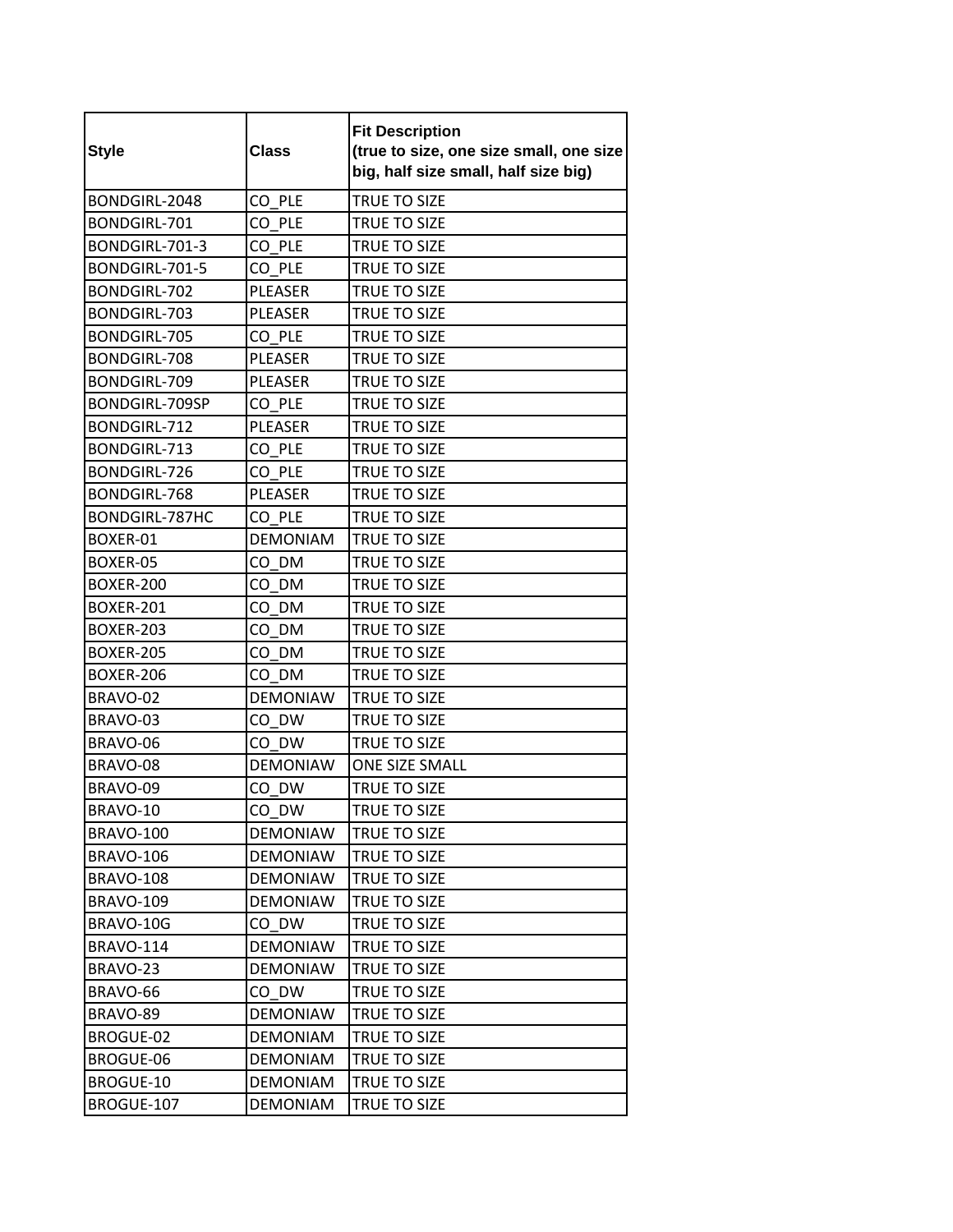| <b>Style</b>      | <b>Class</b>      | <b>Fit Description</b><br>(true to size, one size small, one size<br>big, half size small, half size big) |
|-------------------|-------------------|-----------------------------------------------------------------------------------------------------------|
| BROOK-208         | F'TASMAW          | TRUE TO SIZE                                                                                              |
| BURLESQUE-129     | CO FTSW           | TRUE TO SIZE                                                                                              |
| <b>BUZZ-66</b>    | CO FTSW           | <b>TRUE TO SIZE</b>                                                                                       |
| <b>BUZZ-68</b>    | CO FTSW           | TRUE TO SIZE                                                                                              |
| CAMEL-311         | <b>DEMONIAW</b>   | TRUE TO SIZE                                                                                              |
| CAMILLE-01        | CO BOR            | TRUE TO SIZE                                                                                              |
| CANDY-09          | CO DEV            | TRUE TO SIZE                                                                                              |
| <b>CANDY-2000</b> | CO DEV            | TRUE TO SIZE                                                                                              |
| <b>CANDY-3000</b> | CO DEV            | <b>TRUE TO SIZE</b>                                                                                       |
| CANDY-40          | <b>DEVIOUS</b>    | TRUE TO SIZE                                                                                              |
| CANDYCANE-48      | CO FTSW           | TRUE TO SIZE                                                                                              |
| CANDYKORN-12      | CO FTSW           | TRUE TO SIZE                                                                                              |
| CANDYKORN-12C     | CO FTSC           | TRUE TO SIZE                                                                                              |
| CAPTAIN-100       | <b>F'TASMAM</b>   | TRUE TO SIZE                                                                                              |
| CAPTAIN-105       | <b>F'TASMAM</b>   | TRUE TO SIZE                                                                                              |
| CAPTAIN-108       | F'TASMAM          | TRUE TO SIZE                                                                                              |
| CAPTAIN-110       | <b>F'TASMAM</b>   | TRUE TO SIZE                                                                                              |
| CAPTAIN-180       | CO FTSC           | TRUE TO SIZE                                                                                              |
| CAPTIVA-601       | CO PLE            | TRUE TO SIZE                                                                                              |
| CAPTIVA-608       | <b>PLEASER</b>    | TRUE TO SIZE                                                                                              |
| CAPTIVA-609       | <b>PLEASER</b>    | TRUE TO SIZE                                                                                              |
| CAPTIVA-649       | CO PLE            | TRUE TO SIZE                                                                                              |
| CAPTIVA-658       | CO PLE            | TRUE TO SIZE                                                                                              |
| CAPTIVA-673       | <b>PLEASER</b>    | TRUE TO SIZE                                                                                              |
| CARESS-401        | <b>FABULIS</b>    | TRUE TO SIZE                                                                                              |
| CARESS-401-5      | <b>FABULIS</b>    | TRUE TO SIZE                                                                                              |
| CARESS-401-6B     | PLEASER           | TRUE TO SIZE                                                                                              |
| CARESS-401B       | PLEASER           | TRUE TO SIZE                                                                                              |
| CARESS-401DM      | <b>FABULIS</b>    | TRUE TO SIZE                                                                                              |
| CARESS-401F       | <b>FABULIS</b>    | TRUE TO SIZE                                                                                              |
| CARESS-401FL      | <b>FABULIS</b>    | TRUE TO SIZE                                                                                              |
| CARESS-401LS      | <b>FABULIS</b>    | TRUE TO SIZE                                                                                              |
| CARESS-401RS      | <b>FABULIS</b>    | TRUE TO SIZE                                                                                              |
| CARESS-408        | <b>FABULIS</b>    | <b>TRUE TO SIZE</b>                                                                                       |
| CARESS-439        | <b>FABULIS</b>    | TRUE TO SIZE                                                                                              |
| CARESS-440        | <b>CO FABULIS</b> | TRUE TO SIZE                                                                                              |
| CARESS-456        | <b>FABULIS</b>    | TRUE TO SIZE                                                                                              |
| CARRIBEAN-199     | F'TASMAM          | TRUE TO SIZE                                                                                              |
| CARRIBEAN-216     | F'TASMAW          | TRUE TO SIZE                                                                                              |
| CARRIBEAN-299     | F'TASMAM          | TRUE TO SIZE                                                                                              |
| CHACHA-180        | CO FTSC           | TRUE TO SIZE                                                                                              |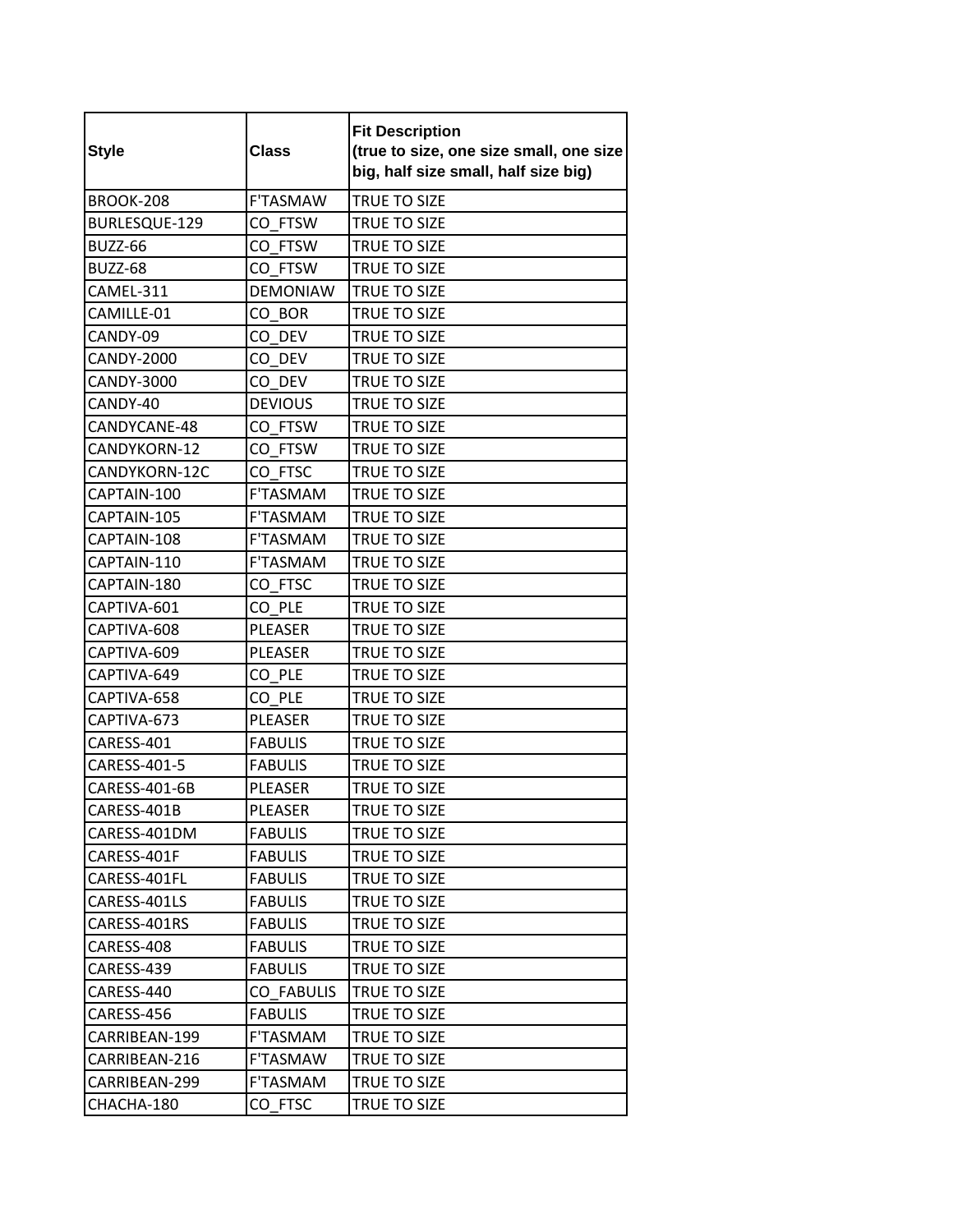| <b>Style</b>   | <b>Class</b>      | <b>Fit Description</b><br>(true to size, one size small, one size<br>big, half size small, half size big) |
|----------------|-------------------|-----------------------------------------------------------------------------------------------------------|
| CHARADE-05     | <b>DEMONIAW</b>   | <b>HALF SIZE SMALL</b>                                                                                    |
| CHARADE-07     | CO DW             | TRUE TO SIZE                                                                                              |
| CHARADE-12     | CO DW             | <b>HALF SIZE SMALL</b>                                                                                    |
| CHARADE-17     | CO DW             | <b>TRUE TO SIZE</b>                                                                                       |
| CHARADE-206    | <b>DEMONIAW</b>   | <b>TRUE TO SIZE</b>                                                                                       |
| CHARADE-24     | CO DW             | TRUE TO SIZE                                                                                              |
| CHARADE-25     | <b>DEMONIAW</b>   | <b>HALF SIZE SMALL</b>                                                                                    |
| CHARADE-26     | CO DW             | TRUE TO SIZE                                                                                              |
| CHARADE-28     | <b>DEMONIAW</b>   | <b>TRUE TO SIZE</b>                                                                                       |
| CHARADE-30     | CO DW             | TRUE TO SIZE                                                                                              |
| CHARADE-31     | CO DW             | <b>TRUE TO SIZE</b>                                                                                       |
| CHARADE-34     | CO DW             | TRUE TO SIZE                                                                                              |
| CHARADE-35     | <b>DEMONIAW</b>   | HALF SIZE SMALL                                                                                           |
| CHARMING-05    | CO FTSC           | TRUE TO SIZE                                                                                              |
| CHEETAH-06G    | CO BOR            | TRUE TO SIZE                                                                                              |
| CHELSEA-102    | F'TASMAM          | TRUE TO SIZE                                                                                              |
| CHELSEA-58     | CO FTSM           | TRUE TO SIZE                                                                                              |
| CHELSEA-58G    | CO FTSM           | TRUE TO SIZE                                                                                              |
| CHIC-01        | <b>FABULIS</b>    | TRUE TO SIZE                                                                                              |
| CHIC-02        | <b>CO FABULIS</b> | TRUE TO SIZE                                                                                              |
| CHIC-05        | <b>FABULIS</b>    | TRUE TO SIZE                                                                                              |
| CHIC-06        | <b>FABULIS</b>    | TRUE TO SIZE                                                                                              |
| CHIC-07        | <b>FABULIS</b>    | TRUE TO SIZE                                                                                              |
| CHIC-09        | <b>FABULIS</b>    | <b>TRUE TO SIZE</b>                                                                                       |
| CHIC-14        | <b>FABULIS</b>    | TRUE TO SIZE                                                                                              |
| <b>CHIC-17</b> | <b>FABULIS</b>    | TRUE TO SIZE                                                                                              |
| CHIC-18        | <b>FABULIS</b>    | <b>TRUE TO SIZE</b>                                                                                       |
| CHIC-21        | <b>FABULIS</b>    | TRUE TO SIZE                                                                                              |
| CHIC-24        | <b>FABULIS</b>    | TRUE TO SIZE                                                                                              |
| CHIC-26        | <b>FABULIS</b>    | TRUE TO SIZE                                                                                              |
| CHIC-29        | <b>FABULIS</b>    | TRUE TO SIZE                                                                                              |
| CHIC-32        | <b>FABULIS</b>    | TRUE TO SIZE                                                                                              |
| CHIC-35        | <b>FABULIS</b>    | TRUE TO SIZE                                                                                              |
| CHIC-36        | <b>CO FABULIS</b> | TRUE TO SIZE                                                                                              |
| CHIC-37        | <b>FABULIS</b>    | TRUE TO SIZE                                                                                              |
| CHIC-38        | <b>CO FABULIS</b> | TRUE TO SIZE                                                                                              |
| CHIC-40        | <b>FABULIS</b>    | TRUE TO SIZE                                                                                              |
| CHIC-41        | <b>FABULIS</b>    | TRUE TO SIZE                                                                                              |
| CHIC-42        | <b>FABULIS</b>    | TRUE TO SIZE                                                                                              |
| CHIC-46        | <b>FABULIS</b>    | TRUE TO SIZE                                                                                              |
| CHIC-48        | <b>FABULIS</b>    | TRUE TO SIZE                                                                                              |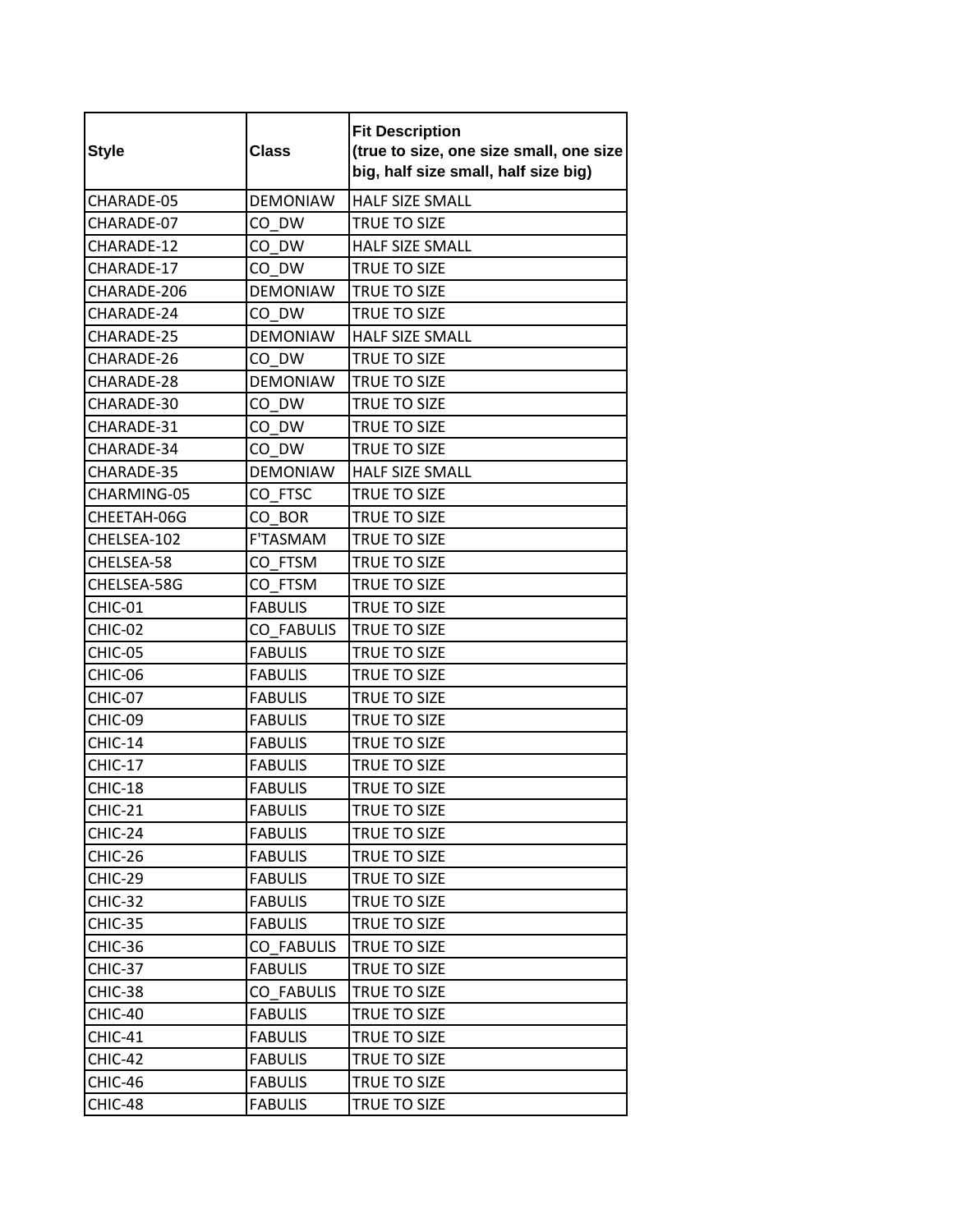| <b>Style</b>    | <b>Class</b>    | <b>Fit Description</b><br>(true to size, one size small, one size<br>big, half size small, half size big) |
|-----------------|-----------------|-----------------------------------------------------------------------------------------------------------|
| CHIC-60         | <b>FABULIS</b>  | TRUE TO SIZE                                                                                              |
| CHIC-65         | <b>FABULIS</b>  | TRUE TO SIZE                                                                                              |
| CHOPPER-100     | CO DM           | <b>HALF SIZE SMALL</b>                                                                                    |
| CHOPPER-101     | CO DM           | <b>HALF SIZE SMALL</b>                                                                                    |
| CIRCUS-25       | CO FTSW         | TRUE TO SIZE                                                                                              |
| CLASH-430       | <b>DEMONIAW</b> | <b>TRUE TO SIZE</b>                                                                                       |
| CLASH-435       | CO_DW           | TRUE TO SIZE                                                                                              |
| CLASSIQUE-20    | <b>PLEASER</b>  | TRUE TO SIZE                                                                                              |
| CLASSIQUE-20SP  | <b>PLEASER</b>  | TRUE TO SIZE                                                                                              |
| CLEARLY-401     | <b>FABULIS</b>  | TRUE TO SIZE                                                                                              |
| CLEARLY-401R    | <b>FABULIS</b>  | TRUE TO SIZE                                                                                              |
| CLEARLY-406     | <b>FABULIS</b>  | TRUE TO SIZE                                                                                              |
| CLEARLY-415     | <b>FABULIS</b>  | TRUE TO SIZE                                                                                              |
| CLEARLY-418     | <b>FABULIS</b>  | TRUE TO SIZE                                                                                              |
| CLEARLY-420     | <b>FABULIS</b>  | <b>TRUE TO SIZE</b>                                                                                       |
| CLEARLY-425     | <b>FABULIS</b>  | TRUE TO SIZE                                                                                              |
| CLEARLY-426     | <b>FABULIS</b>  | TRUE TO SIZE                                                                                              |
| CLEARLY-430     | <b>FABULIS</b>  | TRUE TO SIZE                                                                                              |
| CLEARLY-430RS   | <b>FABULIS</b>  | TRUE TO SIZE                                                                                              |
| CLEARLY-436     | <b>FABULIS</b>  | TRUE TO SIZE                                                                                              |
| CLEOPATRA-06    | F'TASMAW        | TRUE TO SIZE                                                                                              |
| CLINIC-23       | F'TASMAW        | TRUE TO SIZE                                                                                              |
| CLOWN-01        | FTS ACC         | TRUE TO SIZE                                                                                              |
| CLOWN-02        | FTS ACC         | TRUE TO SIZE                                                                                              |
| CLOWN-05        | FTS ACC         | TRUE TO SIZE                                                                                              |
| CLOWN-12        | CO FTSM         | TRUE TO SIZE                                                                                              |
| CLOWN-20        | CO FTSAC        | TRUE TO SIZE                                                                                              |
| COCKTAIL-501    | <b>FABULIS</b>  | TRUE TO SIZE                                                                                              |
| COCKTAIL-501-5  | <b>FABULIS</b>  | TRUE TO SIZE                                                                                              |
| COCKTAIL-501DM  | <b>FABULIS</b>  | TRUE TO SIZE                                                                                              |
| COCKTAIL-501L   | <b>FABULIS</b>  | TRUE TO SIZE                                                                                              |
| COCKTAIL-501PS2 | <b>FABULIS</b>  | TRUE TO SIZE                                                                                              |
| COCKTAIL-501R   | <b>FABULIS</b>  | TRUE TO SIZE                                                                                              |
| COCKTAIL-501RS  | <b>FABULIS</b>  | TRUE TO SIZE                                                                                              |
| COCKTAIL-501SDT | <b>FABULIS</b>  | TRUE TO SIZE                                                                                              |
| COCKTAIL-501UV  | <b>FABULIS</b>  | <b>TRUE TO SIZE</b>                                                                                       |
| COCKTAIL-502    | <b>FABULIS</b>  | TRUE TO SIZE                                                                                              |
| COCKTAIL-508    | <b>FABULIS</b>  | TRUE TO SIZE                                                                                              |
| COCKTAIL-508PRL | <b>FABULIS</b>  | TRUE TO SIZE                                                                                              |
| COCKTAIL-508SDT | <b>FABULIS</b>  | TRUE TO SIZE                                                                                              |
| COCKTAIL-509    | <b>FABULIS</b>  | TRUE TO SIZE                                                                                              |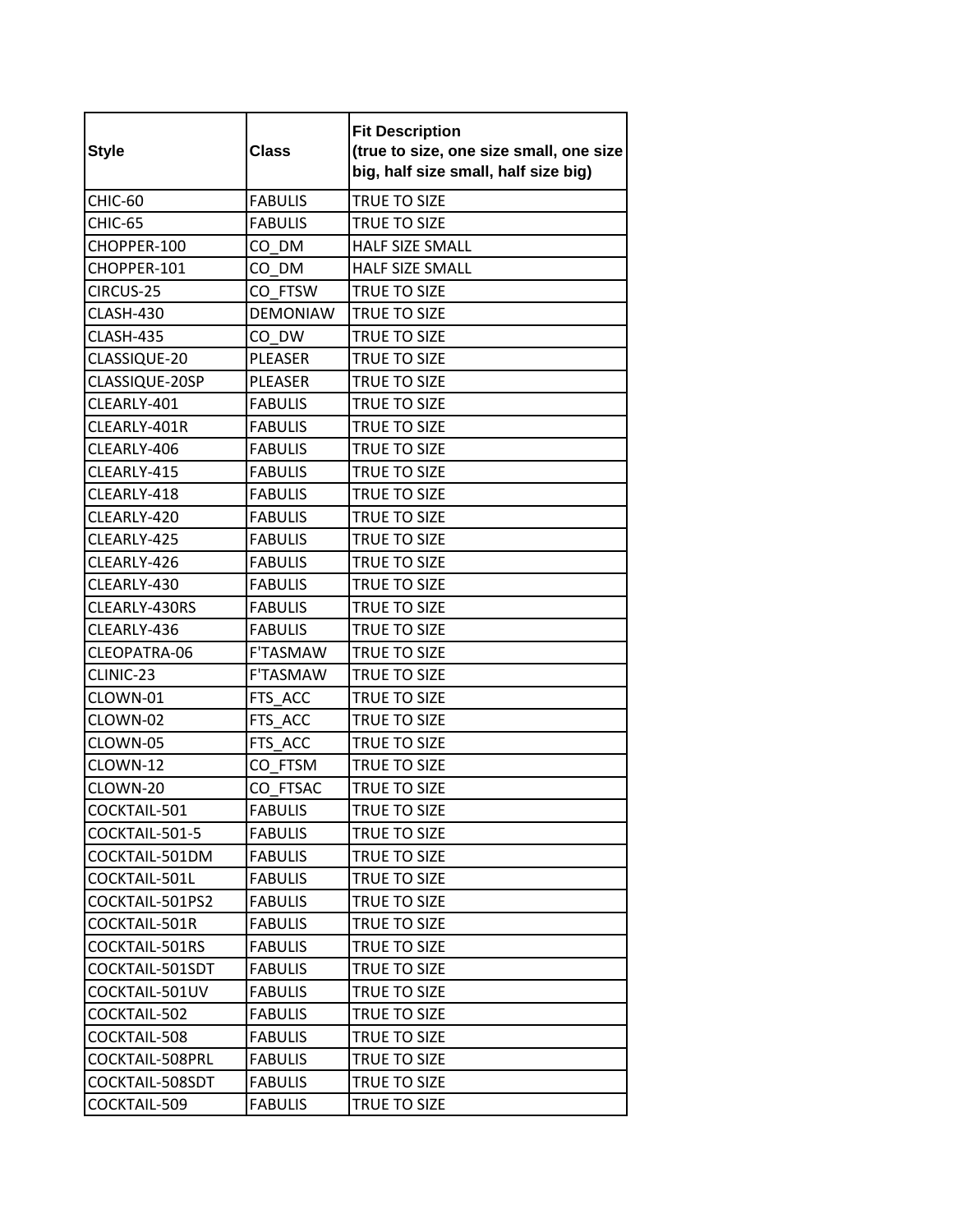| <b>Style</b>    | <b>Class</b>    | <b>Fit Description</b><br>(true to size, one size small, one size<br>big, half size small, half size big) |
|-----------------|-----------------|-----------------------------------------------------------------------------------------------------------|
| COCKTAIL-509G   | <b>FABULIS</b>  | TRUE TO SIZE                                                                                              |
| COCKTAIL-509RS  | <b>FABULIS</b>  | TRUE TO SIZE                                                                                              |
| COCKTAIL-509SDT | <b>FABULIS</b>  | TRUE TO SIZE                                                                                              |
| COCKTAIL-512    | <b>FABULIS</b>  | TRUE TO SIZE                                                                                              |
| COCKTAIL-512PS  | <b>FABULIS</b>  | TRUE TO SIZE                                                                                              |
| COCKTAIL-518    | <b>FABULIS</b>  | TRUE TO SIZE                                                                                              |
| COCKTAIL-526    | <b>FABULIS</b>  | TRUE TO SIZE                                                                                              |
| COCKTAIL-568    | <b>FABULIS</b>  | TRUE TO SIZE                                                                                              |
| COCKTAIL-572    | <b>FABULIS</b>  | TRUE TO SIZE                                                                                              |
| COCKTAIL-589    | <b>FABULIS</b>  | TRUE TO SIZE                                                                                              |
| COLLEGE-04      | <b>F'TASMAW</b> | <b>TRUE TO SIZE</b>                                                                                       |
| COMBAT-208      | CO DM           | <b>TRUE TO SIZE</b>                                                                                       |
| CONCORD-108     | <b>DEMONIAW</b> | <b>TRUE TO SIZE</b>                                                                                       |
| CONTESSA-06     | <b>F'TASMAW</b> | TRUE TO SIZE                                                                                              |
| CONTESSA-50     | <b>F'TASMAW</b> | TRUE TO SIZE                                                                                              |
| CONTESSA-50G    | CO FTSW         | TRUE TO SIZE                                                                                              |
| CONTESSA-50X    | <b>F'TASMAW</b> | TRUE TO SIZE                                                                                              |
| CONTESSA-55     | CO FTSW         | TRUE TO SIZE                                                                                              |
| CONTESSA-56     | CO FTSW         | TRUE TO SIZE                                                                                              |
| CONTESSA-57     | <b>F'TASMAW</b> | <b>TRUE TO SIZE</b>                                                                                       |
| CONTESSA-58     | <b>F'TASMAW</b> | TRUE TO SIZE                                                                                              |
| CONTESSA-62     | <b>F'TASMAW</b> | <b>TRUE TO SIZE</b>                                                                                       |
| COP-911         | <b>F'TASMAW</b> | TRUE TO SIZE                                                                                              |
| CORDELIA-31     | CO DW           | TRUE TO SIZE                                                                                              |
| COURTESS-1025   | <b>BORDELLO</b> | TRUE TO SIZE                                                                                              |
| COURTESS-1025G  | CO BOR          | TRUE TO SIZE                                                                                              |
| COVERGIRL-605   | CO LUC          | TRUE TO SIZE                                                                                              |
| COVERGIRL-620   | CO_LUC          | TRUE TO SIZE                                                                                              |
| COWBOY-100      | F'TASMAM        | TRUE TO SIZE                                                                                              |
| COWBOY-200      | CO FTSW         | TRUE TO SIZE                                                                                              |
| COWGIRL-105     | CO FTSC         | TRUE TO SIZE                                                                                              |
| CREEPER-101     | <b>DEMONIAW</b> | TRUE TO SIZE                                                                                              |
| CREEPER-102     | CO DW           | TRUE TO SIZE                                                                                              |
| CREEPER-104     | <b>DEMONIAW</b> | TRUE TO SIZE                                                                                              |
| CREEPER-113     | <b>DEMONIAW</b> | TRUE TO SIZE                                                                                              |
| CREEPER-202     | <b>DEMONIAW</b> | ONE SIZE SMALL                                                                                            |
| CREEPER-208     | CO DW           | ONE SIZE SMALL                                                                                            |
| CREEPER-400     | <b>DEMONIAM</b> | TRUE TO SIZE                                                                                              |
| CREEPER-401     | CO DM           | TRUE TO SIZE                                                                                              |
| CREEPER-402     | <b>DEMONIAM</b> | TRUE TO SIZE                                                                                              |
| CREEPER-402S    | <b>DEMONIAM</b> | TRUE TO SIZE                                                                                              |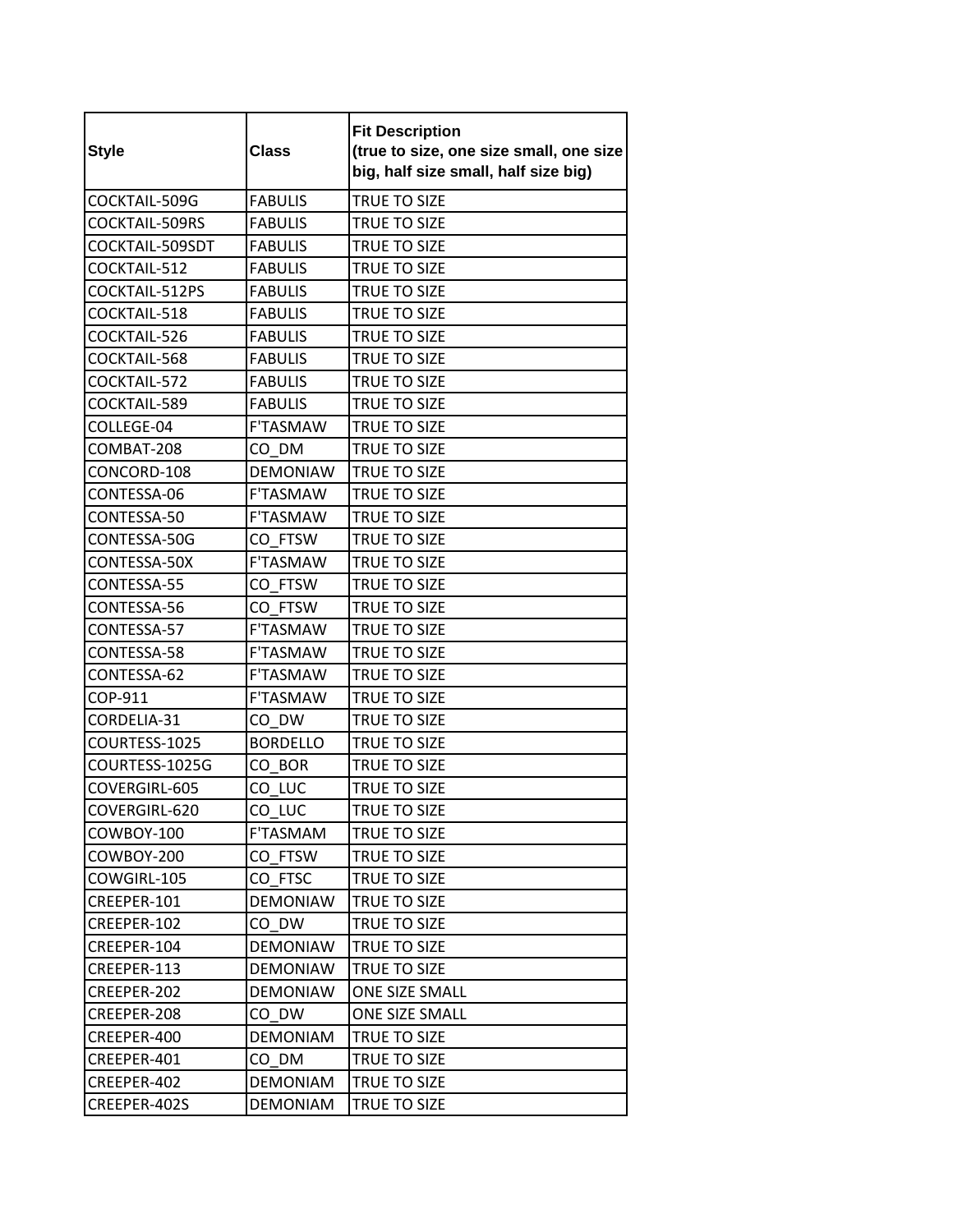| <b>Style</b>       | <b>Class</b>    | <b>Fit Description</b><br>(true to size, one size small, one size<br>big, half size small, half size big) |
|--------------------|-----------------|-----------------------------------------------------------------------------------------------------------|
| CREEPER-406        | CO DM           | TRUE TO SIZE                                                                                              |
| CREEPER-408        | <b>DEMONIAM</b> | TRUE TO SIZE                                                                                              |
| CREEPER-426        | <b>DEMONIAM</b> | TRUE TO SIZE                                                                                              |
| CREEPER-430        | CO DM           | TRUE TO SIZE                                                                                              |
| CREEPER-600        | <b>DEMONIAM</b> | TRUE TO SIZE                                                                                              |
| CREEPER-602        | <b>DEMONIAM</b> | <b>TRUE TO SIZE</b>                                                                                       |
| CREEPER-602S       | <b>DEMONIAM</b> | TRUE TO SIZE                                                                                              |
| CREEPER-608        | <b>DEMONIAM</b> | TRUE TO SIZE                                                                                              |
| CREEPER-812        | CO DW           | <b>TRUE TO SIZE</b>                                                                                       |
| <b>CRUX-07</b>     | <b>DEMONIAW</b> | <b>HALF SIZE SMALL</b>                                                                                    |
| CRYPTO-05          | <b>DEMONIAW</b> | <b>TRUE TO SIZE</b>                                                                                       |
| CRYPTO-06          | <b>DEMONIAW</b> | TRUE TO SIZE                                                                                              |
| CRYPTO-106         | <b>DEMONIAW</b> | <b>TRUE TO SIZE</b>                                                                                       |
| CRYPTO-300         | CO DW           | TRUE TO SIZE                                                                                              |
| CRYPTO-301         | <b>DEMONIAW</b> | TRUE TO SIZE                                                                                              |
| CRYPTO-302         | <b>DEMONIAW</b> | <b>TRUE TO SIZE</b>                                                                                       |
| CRYPTO-315         | CO DW           | TRUE TO SIZE                                                                                              |
| CRYPTO-35          | CO DW           | TRUE TO SIZE                                                                                              |
| CRYSTAL-100        | F'TASMAW        | TRUE TO SIZE                                                                                              |
| CRYSTAL-103        | <b>F'TASMAW</b> | TRUE TO SIZE                                                                                              |
| CRYSTAL-203        | <b>F'TASMAC</b> | TRUE TO SIZE                                                                                              |
| CRYSTALIZE-701     | PLEASER         | TRUE TO SIZE                                                                                              |
| CRYSTALIZE-708     | <b>PLEASER</b>  | TRUE TO SIZE                                                                                              |
| C-STAGE-706        | CO LUC          | TRUE TO SIZE                                                                                              |
| C-STAGE-722        | CO LUC          | TRUE TO SIZE                                                                                              |
| C-STAGE-723        | CO_LUC          | TRUE TO SIZE                                                                                              |
| CTHULHU-299        | CO FTSW         | TRUE TO SIZE                                                                                              |
| CTHULHU-62         | CO FTSW         | TRUE TO SIZE                                                                                              |
| CUBBY-311          | <b>DEMONIAW</b> | TRUE TO SIZE                                                                                              |
| <b>CUTIEPIE-02</b> | <b>PINUP</b>    | TRUE TO SIZE                                                                                              |
| CUTIEPIE-03        | <b>PINUP</b>    | TRUE TO SIZE                                                                                              |
| CUTIEPIE-06        | <b>PINUP</b>    | TRUE TO SIZE                                                                                              |
| CUTIEPIE-07        | <b>PINUP</b>    | TRUE TO SIZE                                                                                              |
| CUTIEPIE-08        | <b>PINUP</b>    | <b>TRUE TO SIZE</b>                                                                                       |
| CUTIEPIE-09        | <b>PINUP</b>    | TRUE TO SIZE                                                                                              |
| CUTIEPIE-10        | <b>PINUP</b>    | TRUE TO SIZE                                                                                              |
| CUTIEPIE-11        | CO PINUP        | TRUE TO SIZE                                                                                              |
| CUTIEPIE-12        | <b>PINUP</b>    | TRUE TO SIZE                                                                                              |
| CUTIEPIE-13        | <b>PINUP</b>    | TRUE TO SIZE                                                                                              |
| CUTIEPIE-14        | <b>PINUP</b>    | TRUE TO SIZE                                                                                              |
| DAGGER-01          | <b>DEVIOUS</b>  | TRUE TO SIZE                                                                                              |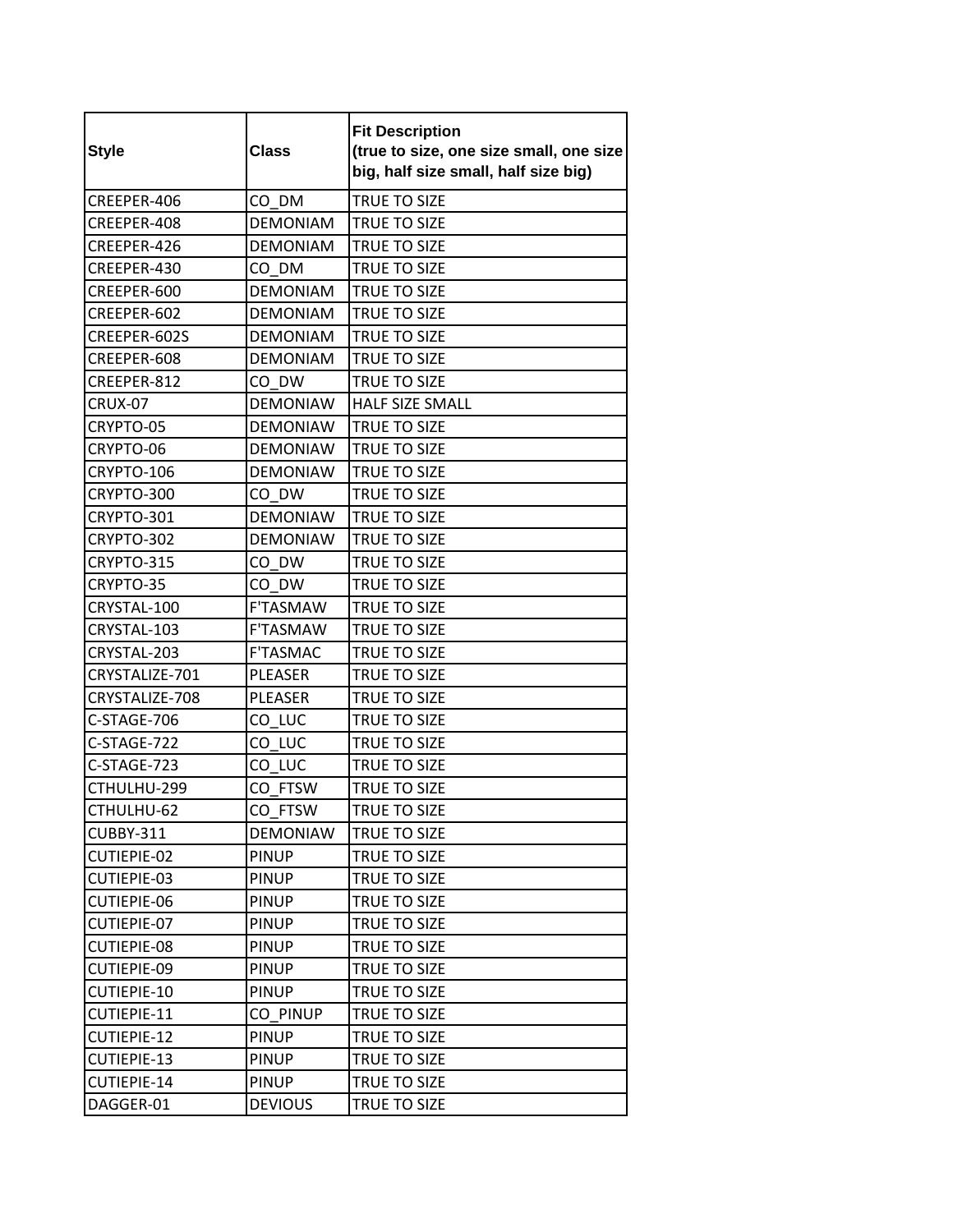| <b>Style</b>    | <b>Class</b>    | <b>Fit Description</b><br>(true to size, one size small, one size<br>big, half size small, half size big) |
|-----------------|-----------------|-----------------------------------------------------------------------------------------------------------|
| DAGGER-03       | CO DEV          | TRUE TO SIZE                                                                                              |
| DAGGER-1023     | CO DEV          | TRUE TO SIZE                                                                                              |
| DAGGER-12       | <b>DEVIOUS</b>  | TRUE TO SIZE                                                                                              |
| DAGGER-2020     | <b>DEVIOUS</b>  | TRUE TO SIZE                                                                                              |
| DAGGER-2042     | CO DEV          | TRUE TO SIZE                                                                                              |
| DAGGER-2064     | <b>DEVIOUS</b>  | TRUE TO SIZE                                                                                              |
| DAGGER-3000     | <b>DEVIOUS</b>  | TRUE TO SIZE                                                                                              |
| DAGGER-3060     | <b>DEVIOUS</b>  | TRUE TO SIZE                                                                                              |
| DAGGER-3063     | <b>DEVIOUS</b>  | TRUE TO SIZE                                                                                              |
| DAINTY-420      | <b>F'TASMAW</b> | TRUE TO SIZE                                                                                              |
| DAISY-02        | <b>DEMONIAW</b> | <b>TRUE TO SIZE</b>                                                                                       |
| DAISY-03        | <b>DEMONIAW</b> | <b>TRUE TO SIZE</b>                                                                                       |
| DAISY-04        | CO DW           | TRUE TO SIZE                                                                                              |
| DAISY-05        | CO DW           | <b>TRUE TO SIZE</b>                                                                                       |
| DAISY-06        | CO DW           | TRUE TO SIZE                                                                                              |
| DAISY-07        | <b>DEMONIAW</b> | TRUE TO SIZE                                                                                              |
| DAISY-09        | <b>DEMONIAW</b> | <b>TRUE TO SIZE</b>                                                                                       |
| DAISY-13        | <b>DEMONIAW</b> | TRUE TO SIZE                                                                                              |
| DAISY-20        | CO DW           | TRUE TO SIZE                                                                                              |
| DAISY-64        | CO DW           | TRUE TO SIZE                                                                                              |
| DAME-02         | F'TASMAW        | TRUE TO SIZE                                                                                              |
| DAME-05         | <b>F'TASMAW</b> | <b>TRUE TO SIZE</b>                                                                                       |
| <b>DAME-115</b> | <b>F'TASMAW</b> | TRUE TO SIZE                                                                                              |
| DAMSEL-01       | CO BOR          | TRUE TO SIZE                                                                                              |
| <b>DANK-101</b> | <b>DEMONIAW</b> | HALF SIZE SMALL                                                                                           |
| <b>DANK-108</b> | <b>DEMONIAW</b> | TRUE TO SIZE                                                                                              |
| <b>DANK-151</b> | CO DW           | TRUE TO SIZE                                                                                              |
| DAPPER-06       | F'TASMAM        | TRUE TO SIZE                                                                                              |
| DARING-1022     | CO FTSW         | TRUE TO SIZE                                                                                              |
| DARING-2060     | F'TASMAW        | TRUE TO SIZE                                                                                              |
| DARKNESS-130X   | CO FTSW         | TRUE TO SIZE                                                                                              |
| DEFIANT-08      | F'TASMAW        | TRUE TO SIZE                                                                                              |
| DELIGHT-1011    | PLEASER         | TRUE TO SIZE                                                                                              |
| DELIGHT-1012    | CO PLE          | TRUE TO SIZE                                                                                              |
| DELIGHT-1013    | CO PLE          | TRUE TO SIZE                                                                                              |
| DELIGHT-1014    | PLEASER         | TRUE TO SIZE                                                                                              |
| DELIGHT-1015    | PLEASER         | TRUE TO SIZE                                                                                              |
| DELIGHT-1016    | PLEASER         | TRUE TO SIZE                                                                                              |
| DELIGHT-1018    | CO PLE          | TRUE TO SIZE                                                                                              |
| DELIGHT-1018G   | CO PLE          | TRUE TO SIZE                                                                                              |
| DELIGHT-1018HG  | PLEASER         | TRUE TO SIZE                                                                                              |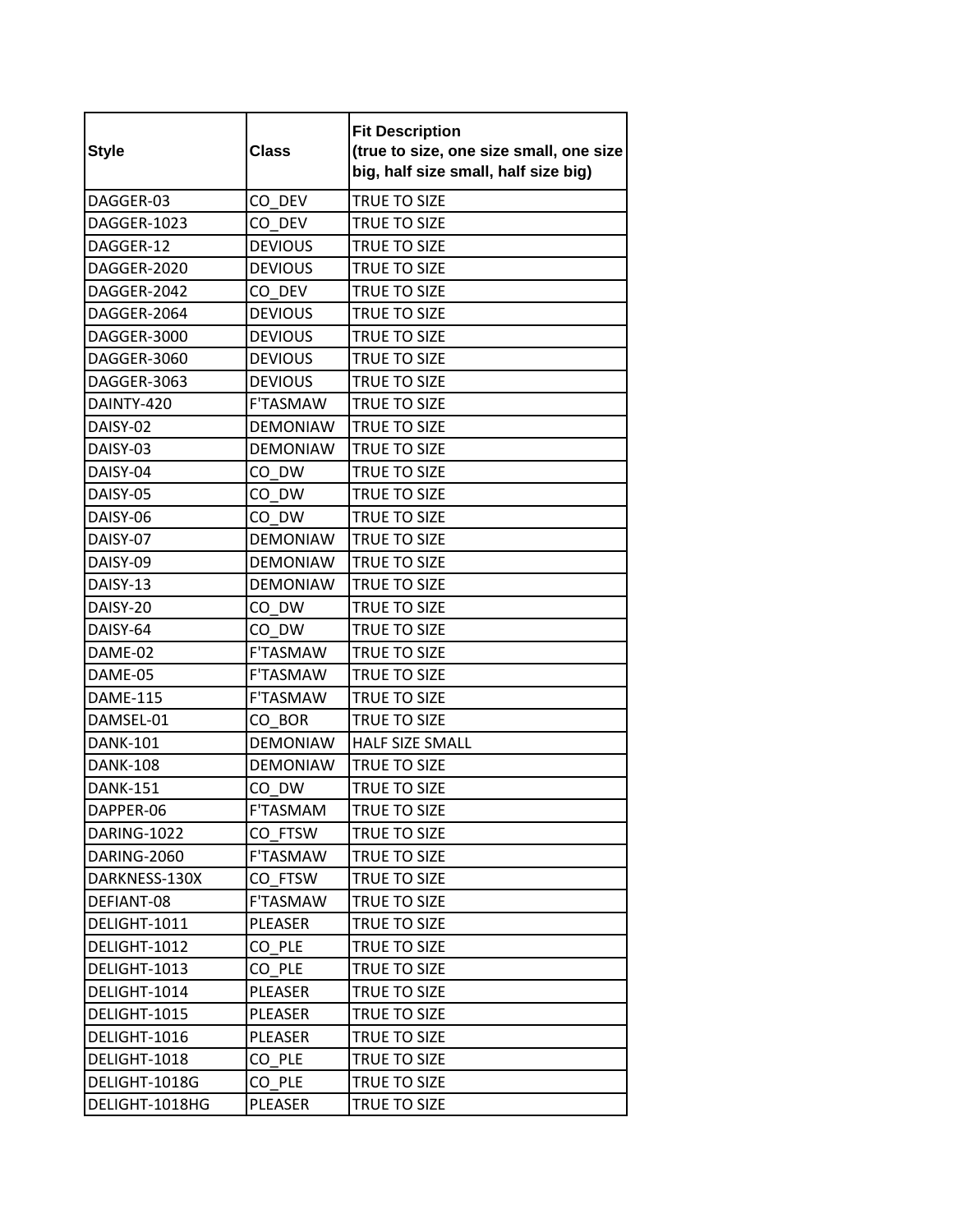| <b>Style</b>    | <b>Class</b>   | <b>Fit Description</b><br>(true to size, one size small, one size<br>big, half size small, half size big) |
|-----------------|----------------|-----------------------------------------------------------------------------------------------------------|
| DELIGHT-1018HZP | <b>PLEASER</b> | TRUE TO SIZE                                                                                              |
| DELIGHT-1018LC  | CO PLE         | <b>TRUE TO SIZE</b>                                                                                       |
| DELIGHT-1018LP  | CO PLE         | TRUE TO SIZE                                                                                              |
| DELIGHT-1018MSH | PLEASER        | TRUE TO SIZE                                                                                              |
| DELIGHT-1018RBS | <b>PLEASER</b> | TRUE TO SIZE                                                                                              |
| DELIGHT-1018RS  | CO PLE         | TRUE TO SIZE                                                                                              |
| DELIGHT-1018ST  | PLEASER        | TRUE TO SIZE                                                                                              |
| DELIGHT-1018UV  | CO PLE         | TRUE TO SIZE                                                                                              |
| DELIGHT-1019    | <b>PLEASER</b> | <b>TRUE TO SIZE</b>                                                                                       |
| DELIGHT-1020    | <b>PLEASER</b> | TRUE TO SIZE                                                                                              |
| DELIGHT-1026    | <b>PLEASER</b> | TRUE TO SIZE                                                                                              |
| DELIGHT-1027    | PLEASER        | TRUE TO SIZE                                                                                              |
| DELIGHT-1028    | <b>PLEASER</b> | TRUE TO SIZE                                                                                              |
| DELIGHT-1029    | CO_PLE         | TRUE TO SIZE                                                                                              |
| DELIGHT-1030    | CO PLE         | <b>TRUE TO SIZE</b>                                                                                       |
| DELIGHT-1031    | CO PLE         | TRUE TO SIZE                                                                                              |
| DELIGHT-1033    | <b>PLEASER</b> | TRUE TO SIZE                                                                                              |
| DELIGHT-1056    | PLEASER        | TRUE TO SIZE                                                                                              |
| DELIGHT-1057    | <b>PLEASER</b> | TRUE TO SIZE                                                                                              |
| DELIGHT-1065    | PLEASER        | TRUE TO SIZE                                                                                              |
| DELIGHT-2000    | PLEASER        | TRUE TO SIZE                                                                                              |
| DELIGHT-2002    | CO PLE         | TRUE TO SIZE                                                                                              |
| DELIGHT-2007    | CO PLE         | TRUE TO SIZE                                                                                              |
| DELIGHT-2011    | CO PLE         | TRUE TO SIZE                                                                                              |
| DELIGHT-2012    | CO PLE         | TRUE TO SIZE                                                                                              |
| DELIGHT-2016    | PLEASER        | TRUE TO SIZE                                                                                              |
| DELIGHT-2017    | PLEASER        | TRUE TO SIZE                                                                                              |
| DELIGHT-2018    | CO_PLE         | TRUE TO SIZE                                                                                              |
| DELIGHT-2019    | PLEASER        | TRUE TO SIZE                                                                                              |
| DELIGHT-2020    | PLEASER        | TRUE TO SIZE                                                                                              |
| DELIGHT-2021    | PLEASER        | TRUE TO SIZE                                                                                              |
| DELIGHT-2023    | PLEASER        | TRUE TO SIZE                                                                                              |
| DELIGHT-2025    | PLEASER        | TRUE TO SIZE                                                                                              |
| DELIGHT-2025ML  | PLEASER        | TRUE TO SIZE                                                                                              |
| DELIGHT-2028    | PLEASER        | TRUE TO SIZE                                                                                              |
| DELIGHT-2031    | PLEASER        | <b>TRUE TO SIZE</b>                                                                                       |
| DELIGHT-2038    | CO PLE         | TRUE TO SIZE                                                                                              |
| DELIGHT-2049    | PLEASER        | TRUE TO SIZE                                                                                              |
| DELIGHT-2059TT  | PLEASER        | TRUE TO SIZE                                                                                              |
| DELIGHT-3000    | PLEASER        | TRUE TO SIZE                                                                                              |
| DELIGHT-3002    | PLEASER        | TRUE TO SIZE                                                                                              |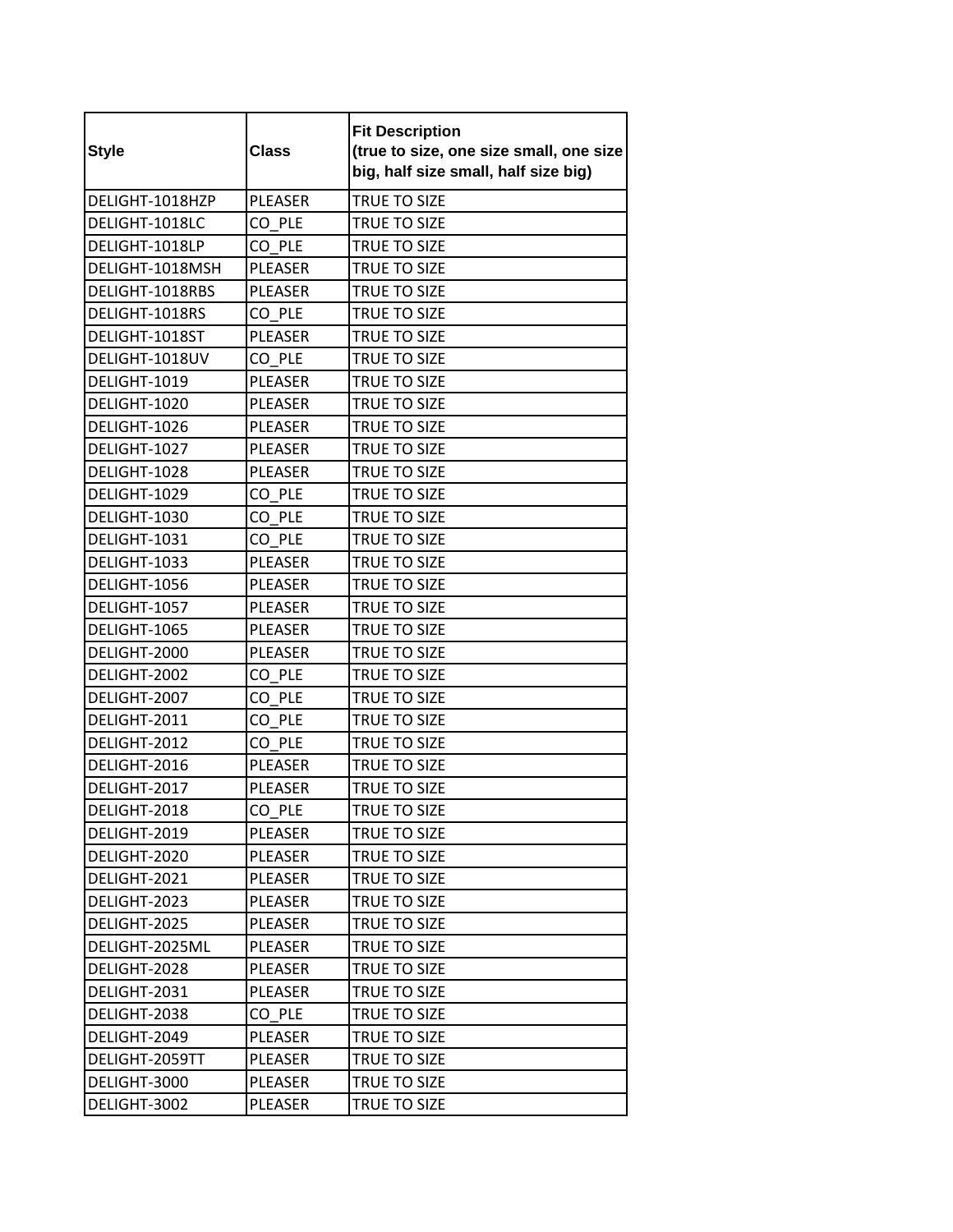| <b>Style</b>          | <b>Class</b>   | <b>Fit Description</b><br>(true to size, one size small, one size<br>big, half size small, half size big) |
|-----------------------|----------------|-----------------------------------------------------------------------------------------------------------|
| DELIGHT-3005          | CO PLE         | TRUE TO SIZE                                                                                              |
| DELIGHT-3010          | CO PLE         | TRUE TO SIZE                                                                                              |
| DELIGHT-3012          | CO PLE         | TRUE TO SIZE                                                                                              |
| DELIGHT-3015          | CO PLE         | TRUE TO SIZE                                                                                              |
| DELIGHT-3017          | <b>PLEASER</b> | TRUE TO SIZE                                                                                              |
| DELIGHT-3019          | CO PLE         | TRUE TO SIZE                                                                                              |
| DELIGHT-3023          | PLEASER        | TRUE TO SIZE                                                                                              |
| DELIGHT-3025          | <b>PLEASER</b> | TRUE TO SIZE                                                                                              |
| DELIGHT-3025ML        | <b>PLEASER</b> | TRUE TO SIZE                                                                                              |
| DELIGHT-3028          | <b>PLEASER</b> | TRUE TO SIZE                                                                                              |
| DELIGHT-3029          | PLEASER        | TRUE TO SIZE                                                                                              |
| DELIGHT-3050          | PLEASER        | TRUE TO SIZE                                                                                              |
| DELIGHT-3063          | <b>PLEASER</b> | TRUE TO SIZE                                                                                              |
| DELIGHT-3068          | <b>PLEASER</b> | TRUE TO SIZE                                                                                              |
| DELIGHT-3092          | CO PLE         | <b>TRUE TO SIZE</b>                                                                                       |
| DELIGHT-4000          | <b>PLEASER</b> | TRUE TO SIZE                                                                                              |
| DELIGHT-5000          | CO PLE         | TRUE TO SIZE                                                                                              |
| DELIGHT-600-10        | CO PLE         | TRUE TO SIZE                                                                                              |
| DELIGHT-600-12        | <b>PLEASER</b> | TRUE TO SIZE                                                                                              |
| DELIGHT-600-14        | CO PLE         | TRUE TO SIZE                                                                                              |
| DELIGHT-600-15L       | CO PLE         | TRUE TO SIZE                                                                                              |
| DELIGHT-600-16        | PLEASER        | TRUE TO SIZE                                                                                              |
| DELIGHT-600-18        | CO PLE         | TRUE TO SIZE                                                                                              |
| DELIGHT-600-19        | <b>PLEASER</b> | TRUE TO SIZE                                                                                              |
| DELIGHT-600-20        | PLEASER        | TRUE TO SIZE                                                                                              |
| DELIGHT-600-21        | PLEASER        | TRUE TO SIZE                                                                                              |
| DELIGHT-600-22        | CO PLE         | TRUE TO SIZE                                                                                              |
| DELIGHT-600-23        | PLEASER        | TRUE TO SIZE                                                                                              |
| <b>DELIGHT-600-25</b> | PLEASER        | TRUE TO SIZE                                                                                              |
| DELIGHT-600-27        | PLEASER        | TRUE TO SIZE                                                                                              |
| DELIGHT-600-31        | PLEASER        | TRUE TO SIZE                                                                                              |
| <b>DELIGHT-600-32</b> | CO PLE         | <b>TRUE TO SIZE</b>                                                                                       |
| DELIGHT-600-33        | CO PLE         | TRUE TO SIZE                                                                                              |
| DELIGHT-600-35        | CO PLE         | TRUE TO SIZE                                                                                              |
| DELIGHT-600-36        | PLEASER        | TRUE TO SIZE                                                                                              |
| <b>DELIGHT-600-37</b> | PLEASER        | TRUE TO SIZE                                                                                              |
| DELIGHT-600-38        | CO PLE         | TRUE TO SIZE                                                                                              |
| DELIGHT-600-39        | CO PLE         | TRUE TO SIZE                                                                                              |
| DELIGHT-600-40        | CO PLE         | TRUE TO SIZE                                                                                              |
| DELIGHT-600-41        | PLEASER        | TRUE TO SIZE                                                                                              |
| <b>DELIGHT-600-42</b> | PLEASER        | TRUE TO SIZE                                                                                              |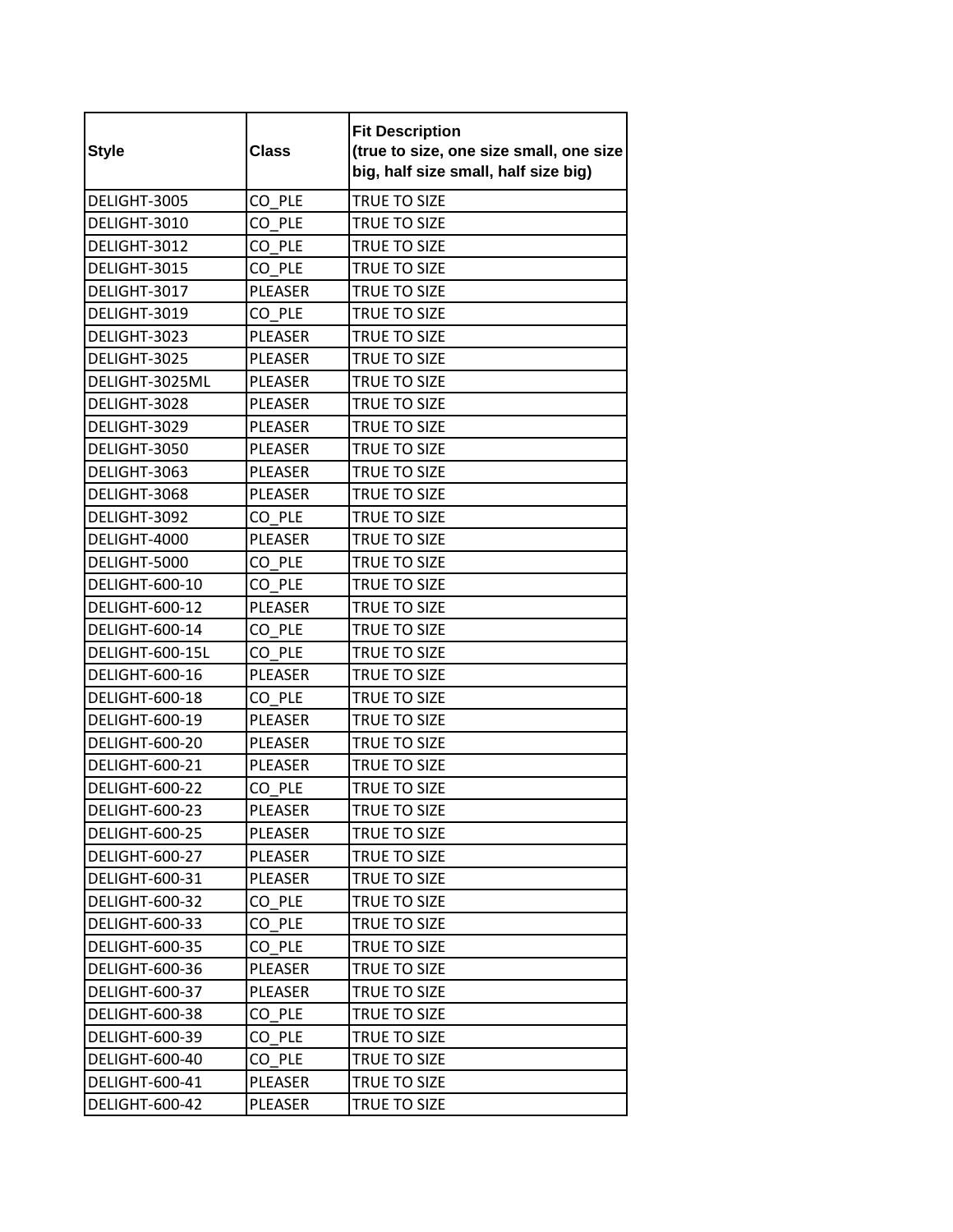| <b>Style</b>          | <b>Class</b>   | <b>Fit Description</b><br>(true to size, one size small, one size<br>big, half size small, half size big) |
|-----------------------|----------------|-----------------------------------------------------------------------------------------------------------|
| DELIGHT-600-43        | <b>PLEASER</b> | TRUE TO SIZE                                                                                              |
| DELIGHT-600-44        | CO PLE         | TRUE TO SIZE                                                                                              |
| DELIGHT-600-45        | CO PLE         | TRUE TO SIZE                                                                                              |
| DELIGHT-600-46        | PLEASER        | TRUE TO SIZE                                                                                              |
| <b>DELIGHT-600-47</b> | <b>PLEASER</b> | <b>TRUE TO SIZE</b>                                                                                       |
| <b>DELIGHT-600-48</b> | <b>PLEASER</b> | TRUE TO SIZE                                                                                              |
| <b>DELIGHT-600-49</b> | <b>PLEASER</b> | TRUE TO SIZE                                                                                              |
| DELIGHT-600-50        | <b>PLEASER</b> | TRUE TO SIZE                                                                                              |
| DELIGHT-600-8         | <b>PLEASER</b> | <b>TRUE TO SIZE</b>                                                                                       |
| DELIGHT-601           | CO PLE         | TRUE TO SIZE                                                                                              |
| <b>DELIGHT-601-10</b> | CO PLE         | TRUE TO SIZE                                                                                              |
| DELIGHT-601-11        | CO PLE         | TRUE TO SIZE                                                                                              |
| DELIGHT-601-2         | CO PLE         | TRUE TO SIZE                                                                                              |
| DELIGHT-601-3         | CO PLE         | TRUE TO SIZE                                                                                              |
| DELIGHT-601-4         | CO PLE         | TRUE TO SIZE                                                                                              |
| DELIGHT-601-5         | PLEASER        | TRUE TO SIZE                                                                                              |
| DELIGHT-601-6         | <b>PLEASER</b> | <b>TRUE TO SIZE</b>                                                                                       |
| DELIGHT-601-8         | CO PLE         | TRUE TO SIZE                                                                                              |
| DELIGHT-601-9         | <b>PLEASER</b> | TRUE TO SIZE                                                                                              |
| DELIGHT-601BJ         | CO PLE         | TRUE TO SIZE                                                                                              |
| DELIGHT-601BR         | CO PLE         | TRUE TO SIZE                                                                                              |
| DELIGHT-601FL         | <b>PLEASER</b> | TRUE TO SIZE                                                                                              |
| DELIGHT-601FW         | CO PLE         | TRUE TO SIZE                                                                                              |
| DELIGHT-601LC         | CO PLE         | TRUE TO SIZE                                                                                              |
| DELIGHT-601LN         | PLEASER        | TRUE TO SIZE                                                                                              |
| DELIGHT-601LP         | CO PLE         | TRUE TO SIZE                                                                                              |
| DELIGHT-601M          | CO PLE         | TRUE TO SIZE                                                                                              |
| DELIGHT-601PS         | PLEASER        | TRUE TO SIZE                                                                                              |
| DELIGHT-601RBS        | PLEASER        | TRUE TO SIZE                                                                                              |
| DELIGHT-601RS         | PLEASER        | TRUE TO SIZE                                                                                              |
| DELIGHT-601SP         | CO PLE         | TRUE TO SIZE                                                                                              |
| DELIGHT-601TPU        | CO PLE         | TRUE TO SIZE                                                                                              |
| DELIGHT-601UV         | PLEASER        | TRUE TO SIZE                                                                                              |
| DELIGHT-602           | PLEASER        | TRUE TO SIZE                                                                                              |
| DELIGHT-602-8         | CO PLE         | TRUE TO SIZE                                                                                              |
| DELIGHT-602-9         | CO PLE         | TRUE TO SIZE                                                                                              |
| DELIGHT-603-1         | PLEASER        | TRUE TO SIZE                                                                                              |
| DELIGHT-603-2         | CO PLE         | TRUE TO SIZE                                                                                              |
| DELIGHT-608           | PLEASER        | TRUE TO SIZE                                                                                              |
| DELIGHT-608FL         | PLEASER        | TRUE TO SIZE                                                                                              |
| DELIGHT-608RBS        | PLEASER        | TRUE TO SIZE                                                                                              |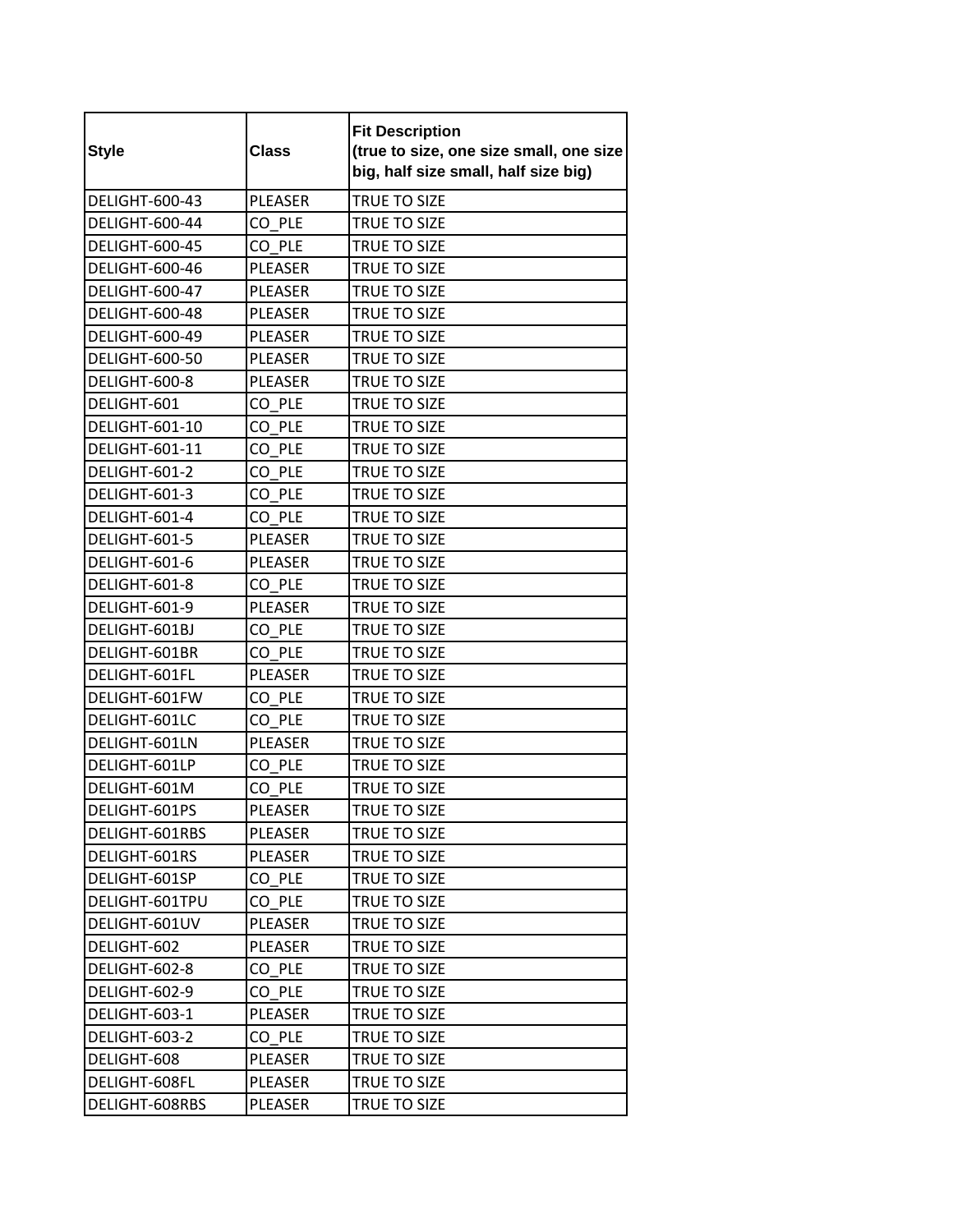| <b>Style</b>          | <b>Class</b>   | <b>Fit Description</b><br>(true to size, one size small, one size<br>big, half size small, half size big) |
|-----------------------|----------------|-----------------------------------------------------------------------------------------------------------|
| DELIGHT-608UV         | <b>PLEASER</b> | TRUE TO SIZE                                                                                              |
| DELIGHT-609           | <b>PLEASER</b> | TRUE TO SIZE                                                                                              |
| <b>DELIGHT-609-15</b> | CO PLE         | TRUE TO SIZE                                                                                              |
| DELIGHT-609-5G        | <b>PLEASER</b> | TRUE TO SIZE                                                                                              |
| DELIGHT-609CP         | CO PLE         | TRUE TO SIZE                                                                                              |
| DELIGHT-609FW         | CO PLE         | TRUE TO SIZE                                                                                              |
| DELIGHT-609G          | PLEASER        | TRUE TO SIZE                                                                                              |
| DELIGHT-609NC         | <b>PLEASER</b> | TRUE TO SIZE                                                                                              |
| DELIGHT-609RBS        | <b>PLEASER</b> | TRUE TO SIZE                                                                                              |
| DELIGHT-609RS         | <b>PLEASER</b> | TRUE TO SIZE                                                                                              |
| DELIGHT-609UVG        | <b>PLEASER</b> | TRUE TO SIZE                                                                                              |
| DELIGHT-610           | CO PLE         | TRUE TO SIZE                                                                                              |
| DELIGHT-611SP         | PLEASER        | TRUE TO SIZE                                                                                              |
| DELIGHT-612           | <b>PLEASER</b> | TRUE TO SIZE                                                                                              |
| DELIGHT-615           | <b>PLEASER</b> | TRUE TO SIZE                                                                                              |
| DELIGHT-616           | CO PLE         | TRUE TO SIZE                                                                                              |
| DELIGHT-616-3         | CO PLE         | TRUE TO SIZE                                                                                              |
| DELIGHT-617RS         | PLEASER        | TRUE TO SIZE                                                                                              |
| DELIGHT-618PS         | <b>PLEASER</b> | TRUE TO SIZE                                                                                              |
| DELIGHT-619           | <b>PLEASER</b> | TRUE TO SIZE                                                                                              |
| DELIGHT-620           | CO PLE         | TRUE TO SIZE                                                                                              |
| DELIGHT-621           | CO PLE         | TRUE TO SIZE                                                                                              |
| DELIGHT-622L          | <b>PLEASER</b> | TRUE TO SIZE                                                                                              |
| DELIGHT-636           | CO PLE         | TRUE TO SIZE                                                                                              |
| DELIGHT-638           | PLEASER        | TRUE TO SIZE                                                                                              |
| DELIGHT-642W          | CO PLE         | TRUE TO SIZE                                                                                              |
| DELIGHT-650           | CO PLE         | TRUE TO SIZE                                                                                              |
| DELIGHT-654           | PLEASER        | TRUE TO SIZE                                                                                              |
| DELIGHT-656           | CO PLE         | TRUE TO SIZE                                                                                              |
| DELIGHT-658           | PLEASER        | TRUE TO SIZE                                                                                              |
| DELIGHT-658-7         | CO PLE         | TRUE TO SIZE                                                                                              |
| DELIGHT-659           | CO PLE         | TRUE TO SIZE                                                                                              |
| DELIGHT-660FH         | PLEASER        | TRUE TO SIZE                                                                                              |
| DELIGHT-662           | PLEASER        | TRUE TO SIZE                                                                                              |
| DELIGHT-662-2LC       | CO PLE         | <b>TRUE TO SIZE</b>                                                                                       |
| DELIGHT-663           | PLEASER        | TRUE TO SIZE                                                                                              |
| DELIGHT-664           | CO PLE         | TRUE TO SIZE                                                                                              |
| DELIGHT-665           | CO PLE         | TRUE TO SIZE                                                                                              |
| DELIGHT-665LC         | CO PLE         | TRUE TO SIZE                                                                                              |
| DELIGHT-667           | CO PLE         | TRUE TO SIZE                                                                                              |
| DELIGHT-668           | PLEASER        | TRUE TO SIZE                                                                                              |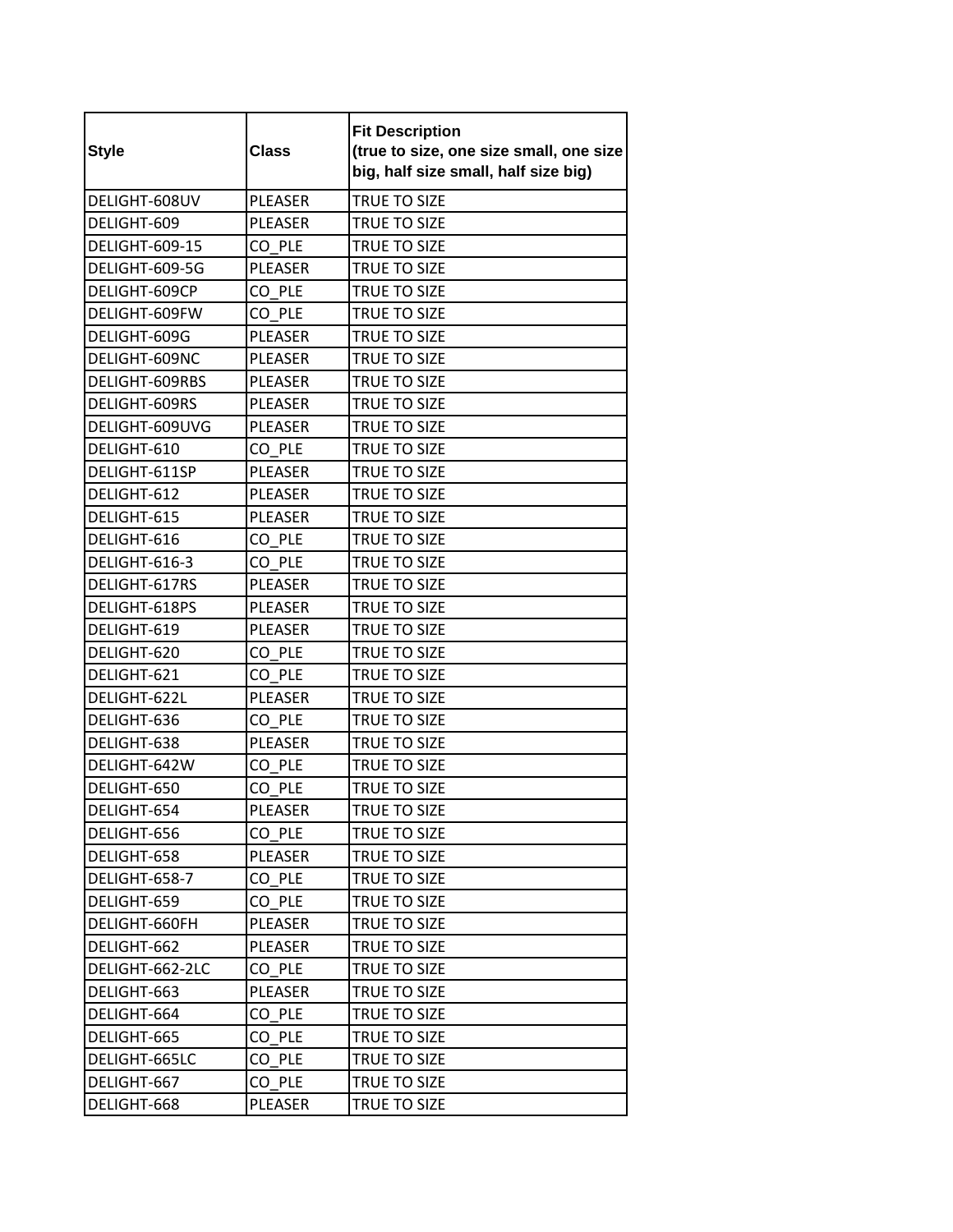| <b>Style</b>  | <b>Class</b>   | <b>Fit Description</b><br>(true to size, one size small, one size<br>big, half size small, half size big) |
|---------------|----------------|-----------------------------------------------------------------------------------------------------------|
| DELIGHT-669   | <b>PLEASER</b> | TRUE TO SIZE                                                                                              |
| DELIGHT-670   | CO PLE         | TRUE TO SIZE                                                                                              |
| DELIGHT-670-3 | <b>PLEASER</b> | <b>TRUE TO SIZE</b>                                                                                       |
| DELIGHT-670-8 | CO PLE         | TRUE TO SIZE                                                                                              |
| DELIGHT-671   | CO PLE         | <b>TRUE TO SIZE</b>                                                                                       |
| DELIGHT-672CH | CO PLE         | TRUE TO SIZE                                                                                              |
| DELIGHT-673   | CO PLE         | TRUE TO SIZE                                                                                              |
| DELIGHT-673-4 | <b>PLEASER</b> | TRUE TO SIZE                                                                                              |
| DELIGHT-673-9 | CO PLE         | <b>TRUE TO SIZE</b>                                                                                       |
| DELIGHT-675   | CO PLE         | TRUE TO SIZE                                                                                              |
| DELIGHT-676   | <b>PLEASER</b> | TRUE TO SIZE                                                                                              |
| DELIGHT-676AP | CO PLE         | TRUE TO SIZE                                                                                              |
| DELIGHT-677   | CO PLE         | TRUE TO SIZE                                                                                              |
| DELIGHT-678-9 | <b>PLEASER</b> | TRUE TO SIZE                                                                                              |
| DELIGHT-678LC | CO PLE         | <b>TRUE TO SIZE</b>                                                                                       |
| DELIGHT-679   | CO PLE         | TRUE TO SIZE                                                                                              |
| DELIGHT-680   | CO PLE         | <b>TRUE TO SIZE</b>                                                                                       |
| DELIGHT-681   | CO PLE         | TRUE TO SIZE                                                                                              |
| DELIGHT-682   | <b>PLEASER</b> | TRUE TO SIZE                                                                                              |
| DELIGHT-682-5 | CO PLE         | TRUE TO SIZE                                                                                              |
| DELIGHT-683   | CO PLE         | TRUE TO SIZE                                                                                              |
| DELIGHT-684   | CO PLE         | TRUE TO SIZE                                                                                              |
| DELIGHT-685   | <b>PLEASER</b> | TRUE TO SIZE                                                                                              |
| DELIGHT-685-3 | CO PLE         | <b>TRUE TO SIZE</b>                                                                                       |
| DELIGHT-685G  | CO PLE         | TRUE TO SIZE                                                                                              |
| DELIGHT-686   | PLEASER        | TRUE TO SIZE                                                                                              |
| DELIGHT-686LC | CO PLE         | TRUE TO SIZE                                                                                              |
| DELIGHT-687   | PLEASER        | TRUE TO SIZE                                                                                              |
| DELIGHT-687FH | PLEASER        | TRUE TO SIZE                                                                                              |
| DELIGHT-688   | PLEASER        | TRUE TO SIZE                                                                                              |
| DELIGHT-689   | PLEASER        | TRUE TO SIZE                                                                                              |
| DELIGHT-689-3 | CO PLE         | TRUE TO SIZE                                                                                              |
| DELIGHT-690   | PLEASER        | TRUE TO SIZE                                                                                              |
| DELIGHT-692   | CO PLE         | TRUE TO SIZE                                                                                              |
| DELIGHT-693   | CO PLE         | TRUE TO SIZE                                                                                              |
| DELIGHT-694   | CO PLE         | TRUE TO SIZE                                                                                              |
| DELIGHT-695   | CO PLE         | TRUE TO SIZE                                                                                              |
| DELIGHT-696LC | PLEASER        | TRUE TO SIZE                                                                                              |
| DELIGHT-697   | CO PLE         | TRUE TO SIZE                                                                                              |
| DELIGHT-698   | PLEASER        | TRUE TO SIZE                                                                                              |
| DELIGHT-699   | PLEASER        | TRUE TO SIZE                                                                                              |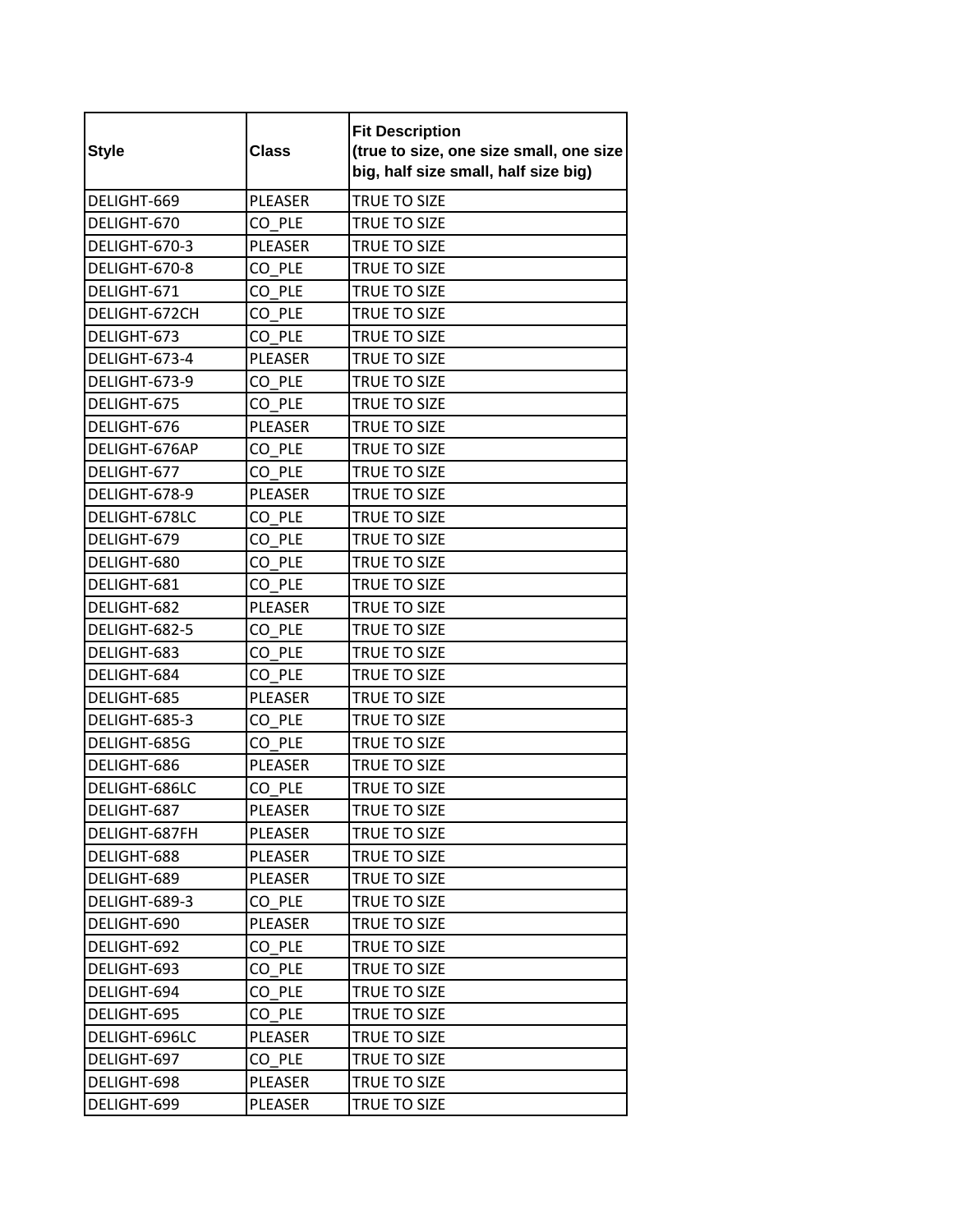| <b>Style</b>       | <b>Class</b>    | <b>Fit Description</b><br>(true to size, one size small, one size<br>big, half size small, half size big) |
|--------------------|-----------------|-----------------------------------------------------------------------------------------------------------|
| DELUXE-601RS       | CO PLED         | <b>HALF SIZE SMALL</b>                                                                                    |
| DELUXE-603         | CO PLED         | TRUE TO SIZE                                                                                              |
| DELUXE-620RS       | CO PLED         | <b>TRUE TO SIZE</b>                                                                                       |
| DELUXE-630         | CO PLED         | TRUE TO SIZE                                                                                              |
| DELUXE-631RS       | CO PLED         | <b>TRUE TO SIZE</b>                                                                                       |
| DELUXE-634RS       | CO PLED         | <b>TRUE TO SIZE</b>                                                                                       |
| DELUXE-636         | CO PLED         | TRUE TO SIZE                                                                                              |
| DELUXE-637         | CO PLED         | TRUE TO SIZE                                                                                              |
| DELUXE-653         | CO PLED         | <b>TRUE TO SIZE</b>                                                                                       |
| DELUXE-654RS       | CO PLED         | <b>TRUE TO SIZE</b>                                                                                       |
| DELUXE-682         | CO PLED         | <b>ONE SIZE SMALL</b>                                                                                     |
| DEMON-11           | <b>DEMONIAW</b> | TRUE TO SIZE                                                                                              |
| DEMON-13           | CO DW           | TRUE TO SIZE                                                                                              |
| DEMON-15           | CO DW           | TRUE TO SIZE                                                                                              |
| DEMON-16           | <b>DEMONIAW</b> | TRUE TO SIZE                                                                                              |
| DEMON-17           | CO DW           | TRUE TO SIZE                                                                                              |
| DEMON-20           | CO DW           | <b>TRUE TO SIZE</b>                                                                                       |
| DEMON-201          | F'TASMAM        | TRUE TO SIZE                                                                                              |
| <b>DEMON-201-2</b> | <b>F'TASMAM</b> | TRUE TO SIZE                                                                                              |
| DEMON-21           | CO DW           | TRUE TO SIZE                                                                                              |
| DEMON-29           | CO DW           | TRUE TO SIZE                                                                                              |
| DESIRE-201         | CO PLE          | TRUE TO SIZE                                                                                              |
| DESTINY-06R        | <b>FABULIS</b>  | TRUE TO SIZE                                                                                              |
| DEVIANT-01         | CO DM           | TRUE TO SIZE                                                                                              |
| DEVIANT-03         | CO DM           | TRUE TO SIZE                                                                                              |
| DEVIANT-04         | CO DM           | TRUE TO SIZE                                                                                              |
| DEVIANT-05         | CO DM           | TRUE TO SIZE                                                                                              |
| DEVIANT-06         | CO_DM           | TRUE TO SIZE                                                                                              |
| DEVIANT-07         | CO DM           | TRUE TO SIZE                                                                                              |
| DEVIANT-08         | CO DM           | TRUE TO SIZE                                                                                              |
| DEVIANT-101        | <b>DEMONIAM</b> | TRUE TO SIZE                                                                                              |
| DEVIANT-103        | CO DM           | TRUE TO SIZE                                                                                              |
| DEVIANT-104        | CO DM           | TRUE TO SIZE                                                                                              |
| DEVIANT-105        | CO DM           | TRUE TO SIZE                                                                                              |
| DEVIANT-106        | CO DM           | <b>TRUE TO SIZE</b>                                                                                       |
| DEVIANT-107        | CO DM           | TRUE TO SIZE                                                                                              |
| DEVIANT-109        | <b>DEMONIAM</b> | TRUE TO SIZE                                                                                              |
| DEVIANT-11         | CO DM           | TRUE TO SIZE                                                                                              |
| DEVIANT-110        | CO DM           | TRUE TO SIZE                                                                                              |
| DEVIANT-12         | CO DM           | TRUE TO SIZE                                                                                              |
| DEVIANT-13         | CO_DM           | TRUE TO SIZE                                                                                              |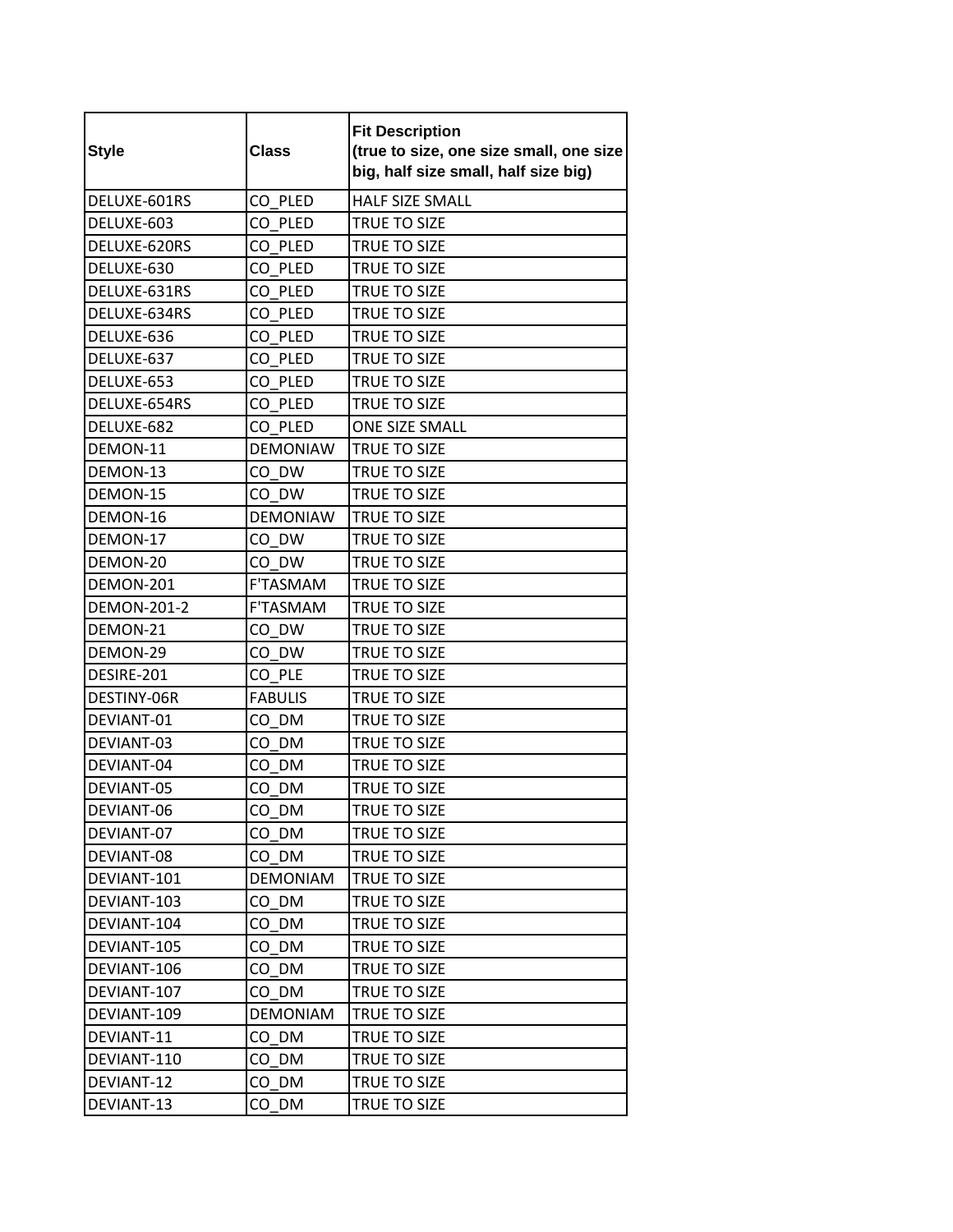| <b>Style</b>    | <b>Class</b>    | <b>Fit Description</b><br>(true to size, one size small, one size<br>big, half size small, half size big) |
|-----------------|-----------------|-----------------------------------------------------------------------------------------------------------|
| DEVIANT-201     | <b>DEMONIAM</b> | TRUE TO SIZE                                                                                              |
| DEVIANT-202     | <b>DEMONIAM</b> | TRUE TO SIZE                                                                                              |
| DEVIANT-203     | <b>DEMONIAM</b> | <b>TRUE TO SIZE</b>                                                                                       |
| DEVIANT-204     | <b>DEMONIAM</b> | TRUE TO SIZE                                                                                              |
| DEVIANT-205     | CO DM           | TRUE TO SIZE                                                                                              |
| DEVIANT-206     | CO DM           | TRUE TO SIZE                                                                                              |
| DEVIANT-207     | <b>DEMONIAM</b> | TRUE TO SIZE                                                                                              |
| DEVIANT-301     | <b>DEMONIAM</b> | TRUE TO SIZE                                                                                              |
| DEVIANT-303     | CO DM           | <b>TRUE TO SIZE</b>                                                                                       |
| DEVIANT-304     | CO DM           | TRUE TO SIZE                                                                                              |
| DEVIANT-310     | <b>DEMONIAM</b> | <b>TRUE TO SIZE</b>                                                                                       |
| DEVIL-13        | CO FTSW         | <b>TRUE TO SIZE</b>                                                                                       |
| DIAMOND-601     | CO PLE          | TRUE TO SIZE                                                                                              |
| DIAMOND-601H    | CO PLE          | TRUE TO SIZE                                                                                              |
| DIAMOND-601R    | CO PLE          | TRUE TO SIZE                                                                                              |
| DIAMOND-608     | CO PLE          | TRUE TO SIZE                                                                                              |
| DIAMOND-609     | <b>PLEASER</b>  | TRUE TO SIZE                                                                                              |
| DIAMOND-639     | CO PLE          | TRUE TO SIZE                                                                                              |
| DIAMOND-642     | CO PLE          | TRUE TO SIZE                                                                                              |
| DIAMOND-701     | CO PLE          | TRUE TO SIZE                                                                                              |
| DIAMOND-701H    | CO PLE          | TRUE TO SIZE                                                                                              |
| DIAMOND-702     | PLEASER         | TRUE TO SIZE                                                                                              |
| DIAMOND-708     | <b>PLEASER</b>  | TRUE TO SIZE                                                                                              |
| DIAMOND-709     | <b>PLEASER</b>  | TRUE TO SIZE                                                                                              |
| DIAMOND-715     | PLEASER         | TRUE TO SIZE                                                                                              |
| DIAMOND-730     | PLEASER         | TRUE TO SIZE                                                                                              |
| DIAMOND-733     | CO PLE          | TRUE TO SIZE                                                                                              |
| DIAMOND-742     | CO_PLE          | TRUE TO SIZE                                                                                              |
| DIAMOND-770     | CO PLE          | TRUE TO SIZE                                                                                              |
| DIANA-305       | <b>F'TASMAC</b> | TRUE TO SIZE                                                                                              |
| <b>DICE-601</b> | CO PLE          | TRUE TO SIZE                                                                                              |
| DICE-601-2      | CO PLE          | TRUE TO SIZE                                                                                              |
| <b>DICE-608</b> | CO PLE          | TRUE TO SIZE                                                                                              |
| <b>DICE-609</b> | CO PLE          | TRUE TO SIZE                                                                                              |
| <b>DICE-614</b> | CO PLE          | TRUE TO SIZE                                                                                              |
| <b>DICE-616</b> | CO PLE          | TRUE TO SIZE                                                                                              |
| <b>DICE-617</b> | CO PLE          | TRUE TO SIZE                                                                                              |
| <b>DICE-701</b> | CO PLE          | TRUE TO SIZE                                                                                              |
| DICE-702-2      | PLEASER         | TRUE TO SIZE                                                                                              |
| <b>DICE-708</b> | PLEASER         | TRUE TO SIZE                                                                                              |
| <b>DICE-709</b> | CO PLE          | TRUE TO SIZE                                                                                              |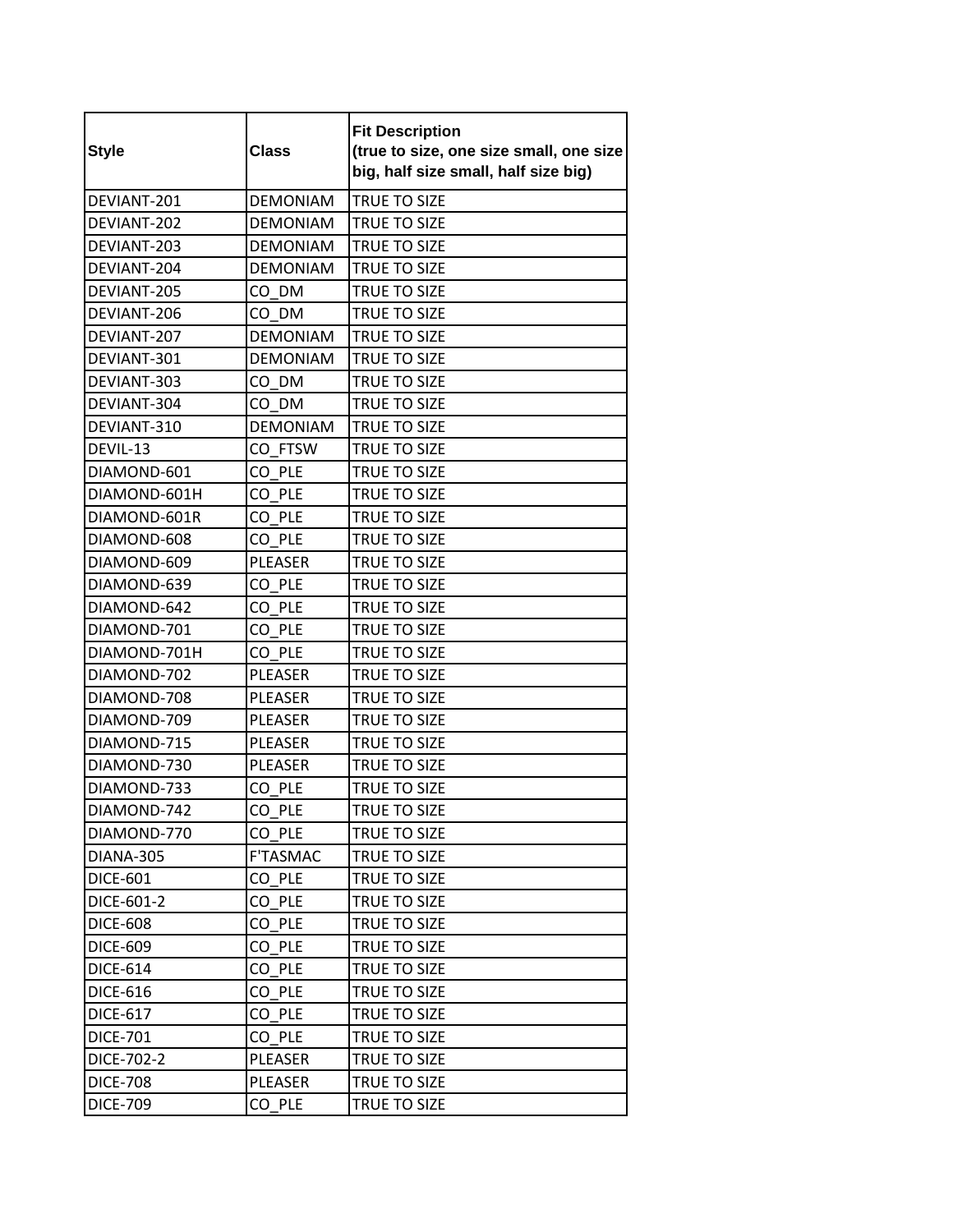| <b>Style</b> | <b>Class</b>    | <b>Fit Description</b><br>(true to size, one size small, one size<br>big, half size small, half size big) |
|--------------|-----------------|-----------------------------------------------------------------------------------------------------------|
| DICE-709-2   | <b>PLEASER</b>  | TRUE TO SIZE                                                                                              |
| DISCO-18     | <b>F'TASMAM</b> | TRUE TO SIZE                                                                                              |
| DISCO-18C    | CO FTSC         | TRUE TO SIZE                                                                                              |
| DISORDER-100 | <b>DEMONIAM</b> | <b>TRUE TO SIZE</b>                                                                                       |
| DISORDER-200 | <b>DEMONIAM</b> | TRUE TO SIZE                                                                                              |
| DISORDER-204 | <b>DEMONIAM</b> | <b>TRUE TO SIZE</b>                                                                                       |
| DISORDER-206 | <b>DEMONIAM</b> | TRUE TO SIZE                                                                                              |
| DISORDER-300 | <b>DEMONIAM</b> | TRUE TO SIZE                                                                                              |
| DISORDER-301 | CO DM           | TRUE TO SIZE                                                                                              |
| DISORDER-302 | <b>DEMONIAM</b> | TRUE TO SIZE                                                                                              |
| DISORDER-303 | <b>DEMONIAM</b> | TRUE TO SIZE                                                                                              |
| DISORDER-304 | CO DM           | <b>ONE SIZE SMALL</b>                                                                                     |
| DISORDER-306 | <b>DEMONIAM</b> | <b>TRUE TO SIZE</b>                                                                                       |
| DISORDER-400 | <b>DEMONIAM</b> | TRUE TO SIZE                                                                                              |
| DISORDER-402 | <b>DEMONIAM</b> | TRUE TO SIZE                                                                                              |
| DISORDER-403 | CO DM           | TRUE TO SIZE                                                                                              |
| DISORDER-418 | CO DM           | TRUE TO SIZE                                                                                              |
| DISORDER-420 | <b>DEMONIAM</b> | <b>TRUE TO SIZE</b>                                                                                       |
| DIVA-3006X   | <b>F'TASMAW</b> | TRUE TO SIZE                                                                                              |
| DIVINE-317W  | CO PLE          | TRUE TO SIZE                                                                                              |
| DIVINE-415W  | <b>PLEASER</b>  | TRUE TO SIZE                                                                                              |
| DIVINE-420W  | PLEASER         | TRUE TO SIZE                                                                                              |
| DIVINE-431W  | <b>PLEASER</b>  | TRUE TO SIZE                                                                                              |
| DIVINE-440   | <b>PLEASER</b>  | TRUE TO SIZE                                                                                              |
| DMA-3000     | <b>DEMONIAM</b> | <b>TRUE TO SIZE</b>                                                                                       |
| DMA-3002     | <b>DEMONIAM</b> | TRUE TO SIZE                                                                                              |
| DMA-3003     | <b>DEMONIAM</b> | TRUE TO SIZE                                                                                              |
| DMA-3004     | <b>DEMONIAM</b> | TRUE TO SIZE                                                                                              |
| DMA-3005     | <b>DEMONIAM</b> | TRUE TO SIZE                                                                                              |
| DMA-3006     | <b>DEMONIAM</b> | TRUE TO SIZE                                                                                              |
| DOLLY-01     | CO DW           | HALF SIZE SMALL                                                                                           |
| DOLLY-02     | CO PLE          | TRUE TO SIZE                                                                                              |
| DOLLY-09     | <b>DEMONIAW</b> | TRUE TO SIZE                                                                                              |
| DOLLY-10     | CO PLE          | TRUE TO SIZE                                                                                              |
| DOLLY-25     | <b>DEMONIAW</b> | TRUE TO SIZE                                                                                              |
| DOLLY-30     | CO DW           | TRUE TO SIZE                                                                                              |
| DOLLY-31     | CO PLE          | TRUE TO SIZE                                                                                              |
| DOLLY-31G    | PLEASER         | TRUE TO SIZE                                                                                              |
| DOLLY-40     | PLEASER         | TRUE TO SIZE                                                                                              |
| DOLLY-47     | CO PLE          | TRUE TO SIZE                                                                                              |
| DOLLY-50     | <b>DEMONIAW</b> | TRUE TO SIZE                                                                                              |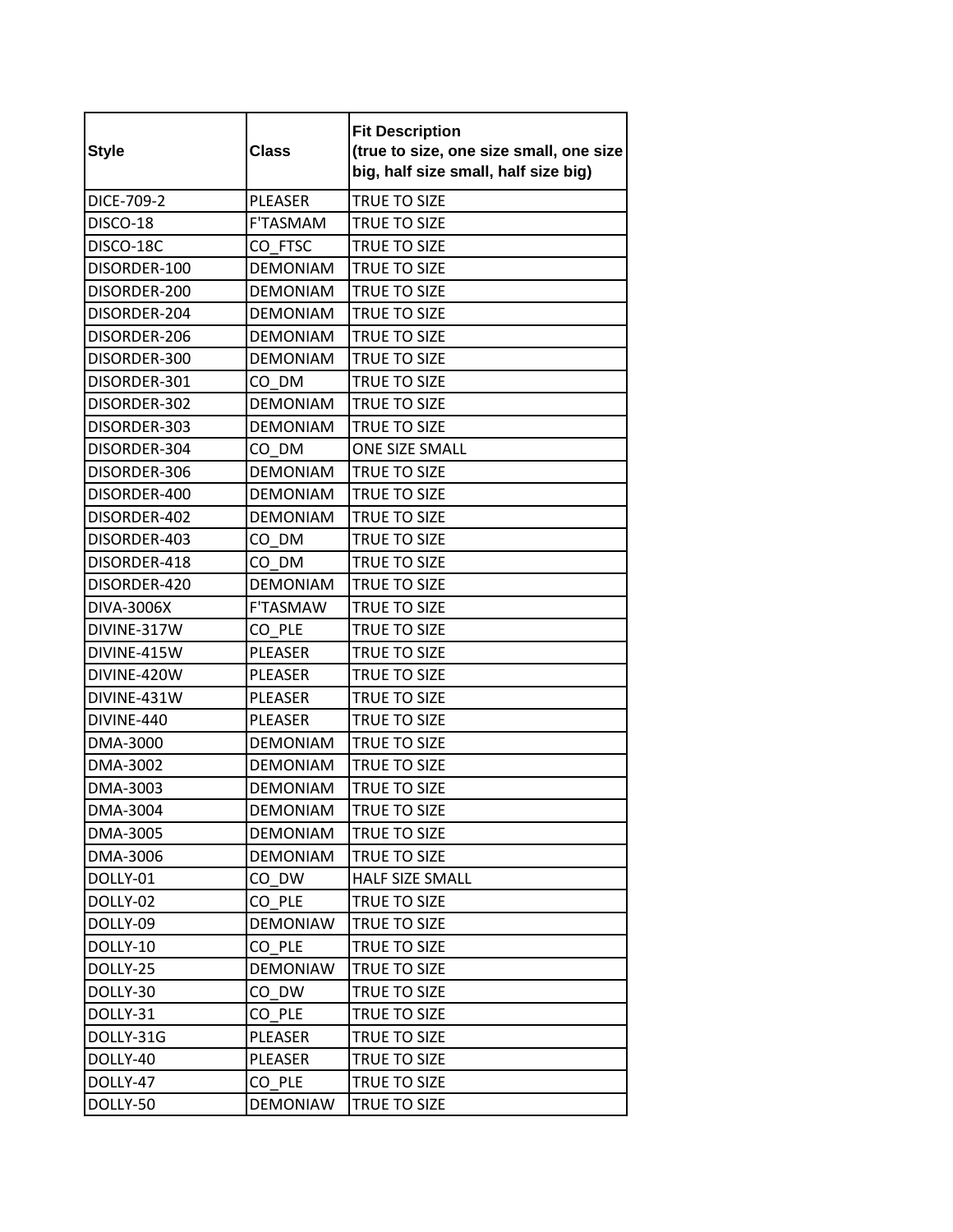| <b>Style</b>          | <b>Class</b>    | <b>Fit Description</b><br>(true to size, one size small, one size<br>big, half size small, half size big) |
|-----------------------|-----------------|-----------------------------------------------------------------------------------------------------------|
| DOLLY-57              | CO DW           | <b>TRUE TO SIZE</b>                                                                                       |
| DOLLY-68              | CO DW           | TRUE TO SIZE                                                                                              |
| DOLLY-82              | <b>PLEASER</b>  | TRUE TO SIZE                                                                                              |
| DOLLY-84              | CO PLE          | TRUE TO SIZE                                                                                              |
| DOLLY-91              | CO PLE          | TRUE TO SIZE                                                                                              |
| DOLLY-93              | CO PLE          | TRUE TO SIZE                                                                                              |
| DOMINA-101            | <b>DEVIOUS</b>  | TRUE TO SIZE                                                                                              |
| DOMINA-1023           | <b>DEVIOUS</b>  | TRUE TO SIZE                                                                                              |
| DOMINA-108            | <b>DEVIOUS</b>  | TRUE TO SIZE                                                                                              |
| DOMINA-119            | <b>DEVIOUS</b>  | TRUE TO SIZE                                                                                              |
| DOMINA-2000           | PLEASER         | TRUE TO SIZE                                                                                              |
| <b>DOMINA-2020</b>    | <b>DEVIOUS</b>  | <b>TRUE TO SIZE</b>                                                                                       |
| DOMINA-212            | <b>DEVIOUS</b>  | <b>TRUE TO SIZE</b>                                                                                       |
| DOMINA-3000           | <b>PLEASER</b>  | TRUE TO SIZE                                                                                              |
| DOMINA-3013           | CO PLE          | TRUE TO SIZE                                                                                              |
| DOMINA-4000           | PLEASER         | TRUE TO SIZE                                                                                              |
| DOMINA-402            | <b>PLEASER</b>  | <b>TRUE TO SIZE</b>                                                                                       |
| DOMINA-412            | <b>DEVIOUS</b>  | TRUE TO SIZE                                                                                              |
| DOMINA-415            | <b>DEVIOUS</b>  | TRUE TO SIZE                                                                                              |
| DOMINA-420            | PLEASER         | TRUE TO SIZE                                                                                              |
| DOMINA-423            | <b>DEVIOUS</b>  | TRUE TO SIZE                                                                                              |
| DOMINA-431            | <b>DEVIOUS</b>  | <b>TRUE TO SIZE</b>                                                                                       |
| DOMINA-434            | <b>DEVIOUS</b>  | TRUE TO SIZE                                                                                              |
| DOMINA-442            | <b>DEVIOUS</b>  | TRUE TO SIZE                                                                                              |
| DOMINA-456            | <b>DEVIOUS</b>  | TRUE TO SIZE                                                                                              |
| DOMINA-460            | <b>DEVIOUS</b>  | TRUE TO SIZE                                                                                              |
| DOMINATRIX3024X       | <b>F'TASMAW</b> | TRUE TO SIZE                                                                                              |
| DOROTHY-01            | F'TASMAW        | TRUE TO SIZE                                                                                              |
| DOROTHY-05            | CO FTSC         | TRUE TO SIZE                                                                                              |
| DOROTHY-05G           | <b>F'TASMAC</b> | TRUE TO SIZE                                                                                              |
| DREAM-420W            | <b>PLEASER</b>  | <b>TRUE TO SIZE</b>                                                                                       |
| DREAM-431W            | PLEASER         | TRUE TO SIZE                                                                                              |
| DYNAMITE-01           | <b>DEMONIAW</b> | TRUE TO SIZE                                                                                              |
| DYNAMITE-03           | <b>DEMONIAW</b> | TRUE TO SIZE                                                                                              |
| DYNAMITE-08           | <b>DEMONIAW</b> | TRUE TO SIZE                                                                                              |
| DYNAMITE-600          | <b>DEMONIAW</b> | <b>ONE SIZE SMALL</b>                                                                                     |
| ECLAIR-26             | CO PLE          | TRUE TO SIZE                                                                                              |
| <b>ECLIPSE-600-20</b> | PLEASER         | TRUE TO SIZE                                                                                              |
| ECLIPSE-601DM         | PLEASER         | TRUE TO SIZE                                                                                              |
| ECLIPSE-603           | PLEASER         | TRUE TO SIZE                                                                                              |
| ECLIPSE-619G          | PLEASER         | TRUE TO SIZE                                                                                              |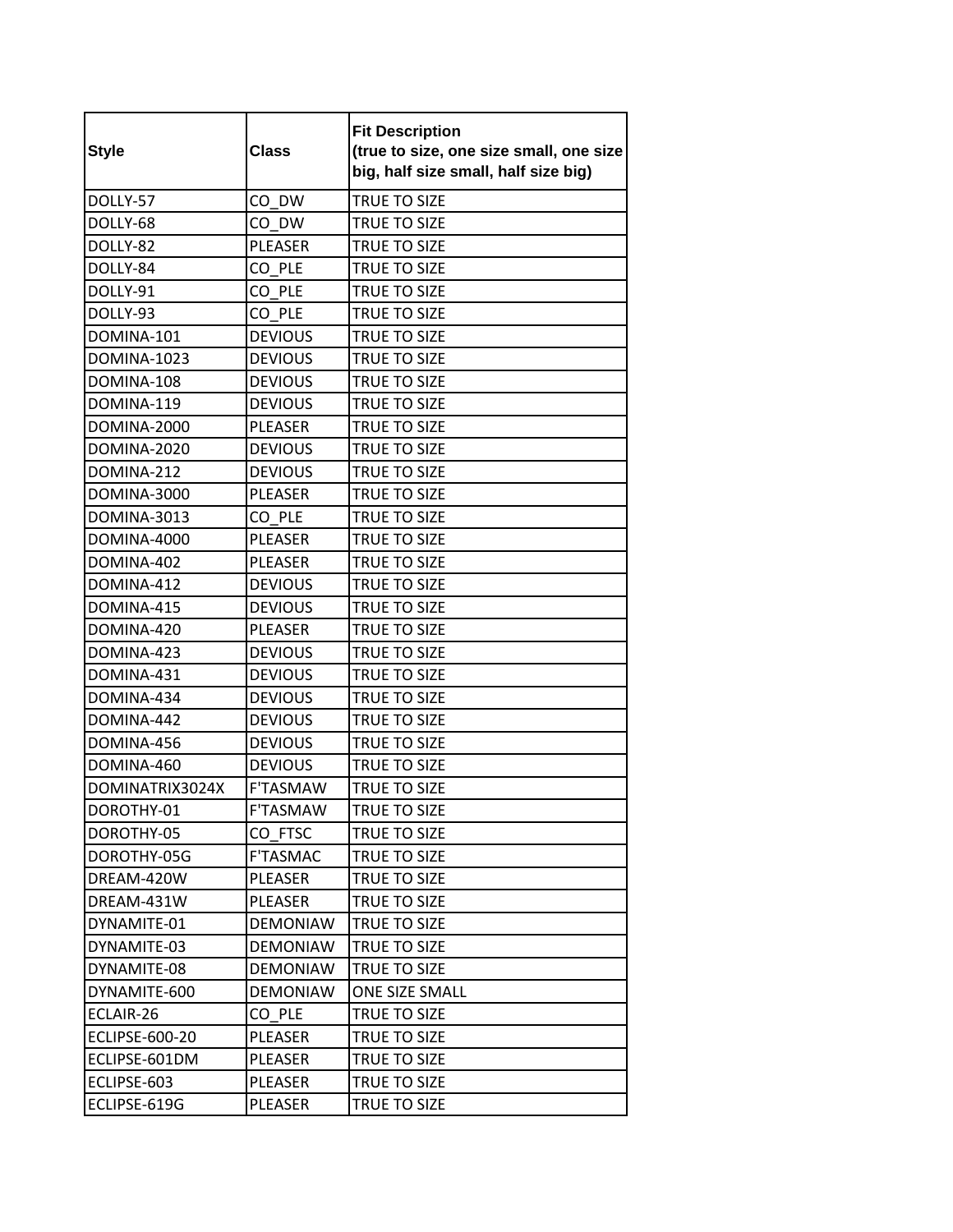| <b>Style</b>         | <b>Class</b>    | <b>Fit Description</b><br>(true to size, one size small, one size<br>big, half size small, half size big) |
|----------------------|-----------------|-----------------------------------------------------------------------------------------------------------|
| ECLIPSE-621          | <b>PLEASER</b>  | TRUE TO SIZE                                                                                              |
| ECLIPSE-622          | <b>PLEASER</b>  | TRUE TO SIZE                                                                                              |
| ECLIPSE-637          | <b>PLEASER</b>  | <b>TRUE TO SIZE</b>                                                                                       |
| ECLIPSE-654          | <b>PLEASER</b>  | TRUE TO SIZE                                                                                              |
| ECLIPSE-656          | <b>PLEASER</b>  | TRUE TO SIZE                                                                                              |
| ELECTRA-1020         | <b>PLEASER</b>  | TRUE TO SIZE                                                                                              |
| ELECTRA-1023         | PLEASER         | TRUE TO SIZE                                                                                              |
| ELECTRA-1027         | F'TASMAW        | TRUE TO SIZE                                                                                              |
| ELECTRA-1028         | CO PLE          | TRUE TO SIZE                                                                                              |
| ELECTRA-2000Z        | <b>PLEASER</b>  | TRUE TO SIZE                                                                                              |
| ELECTRA-2020         | PLEASER         | TRUE TO SIZE                                                                                              |
| ELECTRA-2023         | <b>PLEASER</b>  | TRUE TO SIZE                                                                                              |
| ELECTRA-2028         | CO PLE          | TRUE TO SIZE                                                                                              |
| ELECTRA-2029         | CO PLE          | TRUE TO SIZE                                                                                              |
| ELECTRA-2030         | F'TASMAW        | TRUE TO SIZE                                                                                              |
| ELECTRA-2036         | CO FTSW         | TRUE TO SIZE                                                                                              |
| ELECTRA-2042         | <b>PLEASER</b>  | <b>TRUE TO SIZE</b>                                                                                       |
| ELECTRA-2050         | CO PLE          | TRUE TO SIZE                                                                                              |
| ELECTRA-2068         | CO PLE          | TRUE TO SIZE                                                                                              |
| ELECTRA-2090         | F'TASMAW        | TRUE TO SIZE                                                                                              |
| ELECTRA-3000         | PLEASER         | TRUE TO SIZE                                                                                              |
| ELECTRA-3000Z        | <b>PLEASER</b>  | <b>TRUE TO SIZE</b>                                                                                       |
| ELECTRA-3023         | CO PLE          | TRUE TO SIZE                                                                                              |
| ELECTRA-3028         | <b>PLEASER</b>  | TRUE TO SIZE                                                                                              |
| ELECTRA-3050         | PLEASER         | TRUE TO SIZE                                                                                              |
| ELEGANT-401          | <b>FABULIS</b>  | TRUE TO SIZE                                                                                              |
| ELEGANT-408          | <b>FABULIS</b>  | TRUE TO SIZE                                                                                              |
| <b>ELF-03</b>        | <b>F'TASMAC</b> | TRUE TO SIZE                                                                                              |
| <b>ELF-05</b>        | F'TASMAW        | ONE SIZE SMALL                                                                                            |
| <b>ELF-10</b>        | F'TASMAC        | TRUE TO SIZE                                                                                              |
| <b>ELF-15</b>        | F'TASMAM        | TRUE TO SIZE                                                                                              |
| <b>EMILY-221</b>     | <b>DEMONIAW</b> | <b>TRUE TO SIZE</b>                                                                                       |
| EMILY-222            | <b>DEMONIAW</b> | TRUE TO SIZE                                                                                              |
| <b>EMILY-302</b>     | <b>DEMONIAW</b> | TRUE TO SIZE                                                                                              |
| EMILY-306            | <b>DEMONIAW</b> | TRUE TO SIZE                                                                                              |
| EMILY-309            | <b>DEMONIAW</b> | TRUE TO SIZE                                                                                              |
| ENCHANT-02           | CO PLE          | TRUE TO SIZE                                                                                              |
| ENCHANT-20           | CO PLE          | TRUE TO SIZE                                                                                              |
| <b>ENGINEER BOOT</b> | CO DM           | TRUE TO SIZE                                                                                              |
| ENTICE-420           | CO PLE          | TRUE TO SIZE                                                                                              |
| <b>ENVY-533</b>      | CO PLE          | TRUE TO SIZE                                                                                              |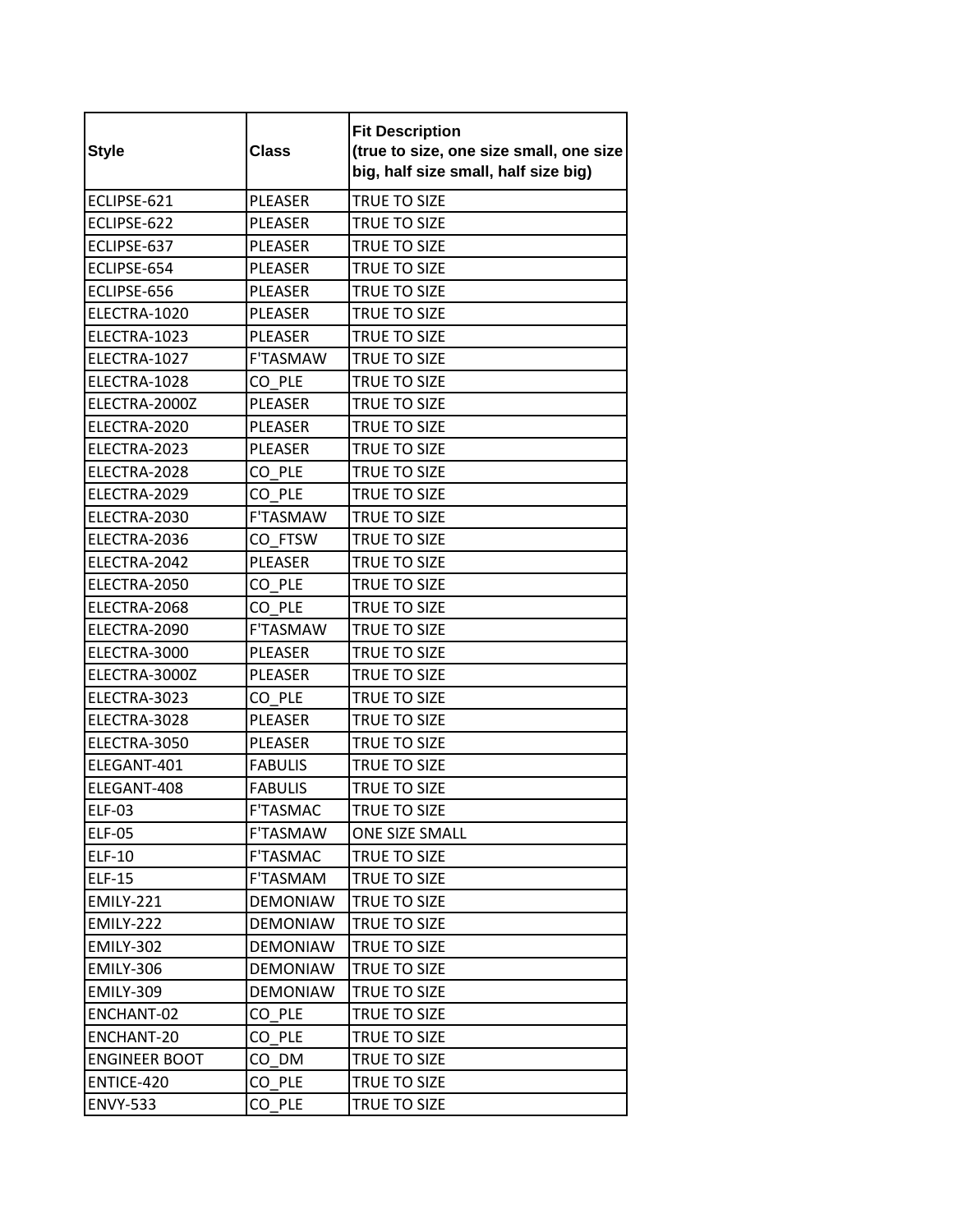| <b>Style</b>     | <b>Class</b>    | <b>Fit Description</b><br>(true to size, one size small, one size<br>big, half size small, half size big) |
|------------------|-----------------|-----------------------------------------------------------------------------------------------------------|
| EXOTICA-1023     | CO FTSW         | TRUE TO SIZE                                                                                              |
| EXOTICA-1030     | <b>F'TASMAW</b> | TRUE TO SIZE                                                                                              |
| EXOTICA-1050     | <b>F'TASMAW</b> | <b>TRUE TO SIZE</b>                                                                                       |
| EXOTICA-2000     | <b>F'TASMAW</b> | TRUE TO SIZE                                                                                              |
| EXOTICA-2000X    | <b>F'TASMAW</b> | TRUE TO SIZE                                                                                              |
| EXOTICA-2020     | <b>F'TASMAW</b> | TRUE TO SIZE                                                                                              |
| EXOTICA-2020X    | <b>F'TASMAW</b> | TRUE TO SIZE                                                                                              |
| EXOTICA-2030     | CO FTSW         | TRUE TO SIZE                                                                                              |
| EXOTICA-305      | F'TASMAW        | TRUE TO SIZE                                                                                              |
| EXOTICA-60       | <b>F'TASMAW</b> | TRUE TO SIZE                                                                                              |
| <b>FAB-420W</b>  | PLEASER         | TRUE TO SIZE                                                                                              |
| FABULOUS-3035    | <b>DEVIOUS</b>  | TRUE TO SIZE                                                                                              |
| FAIRY-08         | CO FTSW         | TRUE TO SIZE                                                                                              |
| FAME-401M        | CO PLED         | TRUE TO SIZE                                                                                              |
| <b>FANCY-401</b> | <b>FABULIS</b>  | TRUE TO SIZE                                                                                              |
| <b>FANCY-408</b> | <b>FABULIS</b>  | TRUE TO SIZE                                                                                              |
| FANTASIA-1012    | PLEASERD        | <b>TRUE TO SIZE</b>                                                                                       |
| FANTASIA-1014    | PLEASERD        | TRUE TO SIZE                                                                                              |
| FANTASIA-1015    | CO PLED         | TRUE TO SIZE                                                                                              |
| FANTASIA-1020    | PLEASERD        | TRUE TO SIZE                                                                                              |
| FANTASIA-2008    | CO PLED         | TRUE TO SIZE                                                                                              |
| FANTASIA-2010R   | CO PLED         | TRUE TO SIZE                                                                                              |
| FANTASIA-2020    | PLEASERD        | TRUE TO SIZE                                                                                              |
| FASCINATE-1011   | PLEASERD        | TRUE TO SIZE                                                                                              |
| FASCINATE-1016   | CO PLED         | TRUE TO SIZE                                                                                              |
| FASCINATE-1018   | CO PLED         | <b>HALF SIZE SMALL</b>                                                                                    |
| FASCINATE-1019   | CO PLED         | TRUE TO SIZE                                                                                              |
| FASCINATE-2010   | CO_PLED         | ONE SIZE SMALL                                                                                            |
| FASCINATE-2018   | PLEASERD        | TRUE TO SIZE                                                                                              |
| FASCINATE-3010   | PLEASERD        | ONE SIZE SMALL                                                                                            |
| FASCINATE-601DM  | CO PLED         | <b>HALF SIZE SMALL</b>                                                                                    |
| FASCINATE-615    | CO PLED         | ONE SIZE SMALL                                                                                            |
| FASCINATE-631DM  | CO PLED         | TRUE TO SIZE                                                                                              |
| FASCINATE-633    | CO PLED         | TRUE TO SIZE                                                                                              |
| FASCINATE-637DM  | CO PLED         | TRUE TO SIZE                                                                                              |
| FASCINATE-638    | CO PLED         | TRUE TO SIZE                                                                                              |
| FASCINATE-639    | CO PLED         | TRUE TO SIZE                                                                                              |
| FASCINATE-650    | CO PLED         | TRUE TO SIZE                                                                                              |
| FASCINATE-652    | CO PLED         | ONE SIZE SMALL                                                                                            |
| FASCINATE-654DM  | CO PLED         | TRUE TO SIZE                                                                                              |
| FASCINATE-654SL  | CO PLED         | TRUE TO SIZE                                                                                              |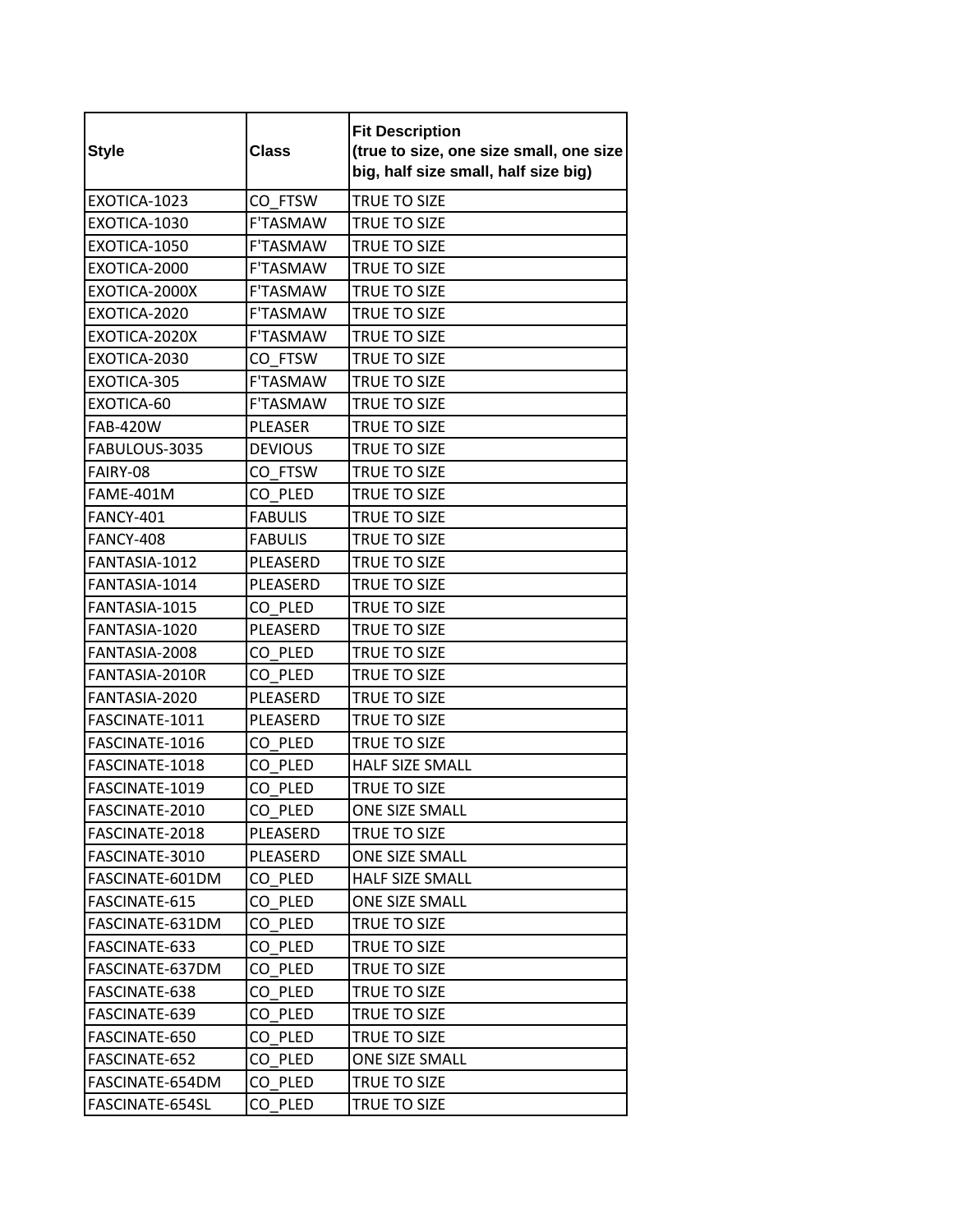| <b>Style</b>      | <b>Class</b>      | <b>Fit Description</b><br>(true to size, one size small, one size<br>big, half size small, half size big) |
|-------------------|-------------------|-----------------------------------------------------------------------------------------------------------|
| FASCINATE-685DM   | CO PLED           | TRUE TO SIZE                                                                                              |
| FEARLESS-700-28   | <b>PLEASER</b>    | TRUE TO SIZE                                                                                              |
| FEARLESS-701      | CO PLE            | TRUE TO SIZE                                                                                              |
| FEARLESS-708      | <b>PLEASER</b>    | TRUE TO SIZE                                                                                              |
| FEARLESS-709      | CO PLE            | TRUE TO SIZE                                                                                              |
| FEARLESS-715      | PLEASER           | TRUE TO SIZE                                                                                              |
| FEARLESS-766      | CO PLE            | TRUE TO SIZE                                                                                              |
| FELICITY-20       | <b>FABULIS</b>    | TRUE TO SIZE                                                                                              |
| <b>FEMME-1020</b> | CO DEV            | TRUE TO SIZE                                                                                              |
| FEMME-12          | CO DEV            | TRUE TO SIZE                                                                                              |
| <b>FEMME-2020</b> | CO DEV            | TRUE TO SIZE                                                                                              |
| <b>FEMME-3010</b> | CO DEV            | TRUE TO SIZE                                                                                              |
| <b>FEMME-3020</b> | CO DEV            | <b>TRUE TO SIZE</b>                                                                                       |
| FESTIVE-10G       | <b>F'TASMAW</b>   | TRUE TO SIZE                                                                                              |
| FIERCE-130        | CO DM             | TRUE TO SIZE                                                                                              |
| <b>FLAIR-2010</b> | <b>CO FABULIS</b> | <b>HALF SIZE SMALL</b>                                                                                    |
| <b>FLAIR-2023</b> | <b>CO FABULIS</b> | <b>TRUE TO SIZE</b>                                                                                       |
| <b>FLAIR-401</b>  | <b>FABULIS</b>    | TRUE TO SIZE                                                                                              |
| FLAIR-401-2       | <b>FABULIS</b>    | TRUE TO SIZE                                                                                              |
| FLAIR-401LS       | <b>FABULIS</b>    | <b>TRUE TO SIZE</b>                                                                                       |
| <b>FLAIR-408</b>  | <b>FABULIS</b>    | TRUE TO SIZE                                                                                              |
| <b>FLAIR-409</b>  | <b>CO FABULIS</b> | TRUE TO SIZE                                                                                              |
| FLAIR-419(G)      | <b>FABULIS</b>    | TRUE TO SIZE                                                                                              |
| <b>FLAIR-420</b>  | <b>FABULIS</b>    | TRUE TO SIZE                                                                                              |
| <b>FLAIR-433</b>  | CO PLE            | TRUE TO SIZE                                                                                              |
| <b>FLAIR-436</b>  | <b>FABULIS</b>    | TRUE TO SIZE                                                                                              |
| <b>FLAIR-458</b>  | <b>FABULIS</b>    | TRUE TO SIZE                                                                                              |
| <b>FLAIR-474</b>  | <b>FABULIS</b>    | TRUE TO SIZE                                                                                              |
| FLAIR-480         | <b>FABULIS</b>    | TRUE TO SIZE                                                                                              |
| FLAIR-486         | CO FABULIS        | TRUE TO SIZE                                                                                              |
| FLAIR-487         | CO FABULIS        | TRUE TO SIZE                                                                                              |
| FLAME-03          | F'TASMAM          | TRUE TO SIZE                                                                                              |
| FLAMINGO-1018     | PLEASER           | TRUE TO SIZE                                                                                              |
| FLAMINGO-1018UV   | PLEASER           | TRUE TO SIZE                                                                                              |
| FLAMINGO-1019     | PLEASER           | TRUE TO SIZE                                                                                              |
| FLAMINGO-2049     | CO PLE            | TRUE TO SIZE                                                                                              |
| FLAMINGO-3000     | PLEASER           | TRUE TO SIZE                                                                                              |
| FLAMINGO-3002     | CO PLE            | TRUE TO SIZE                                                                                              |
| FLAMINGO-3010     | PLEASER           | TRUE TO SIZE                                                                                              |
| FLAMINGO-801      | PLEASER           | TRUE TO SIZE                                                                                              |
| FLAMINGO-801FH1   | CO PLE            | TRUE TO SIZE                                                                                              |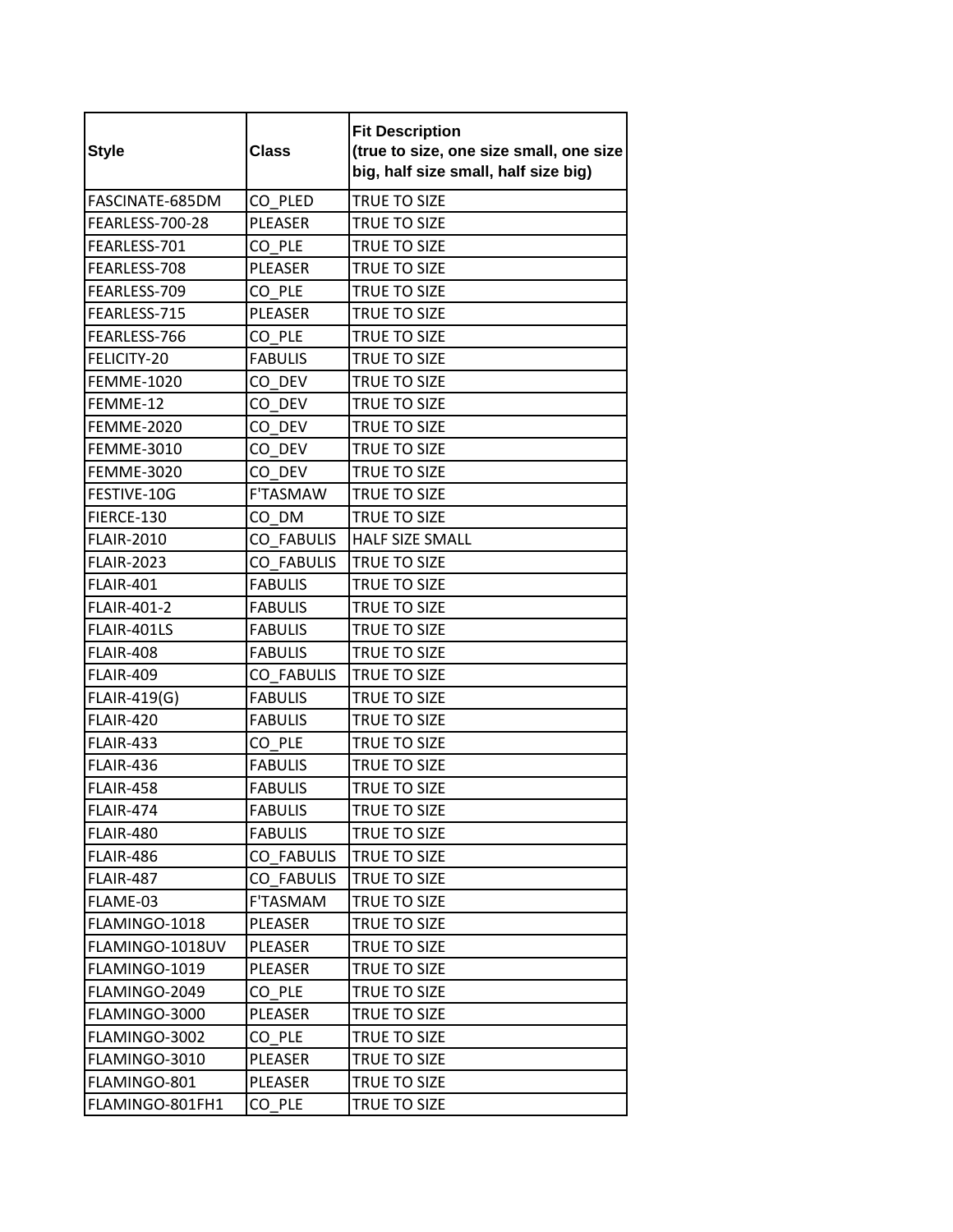| <b>Style</b>      | <b>Class</b>    | <b>Fit Description</b><br>(true to size, one size small, one size<br>big, half size small, half size big) |
|-------------------|-----------------|-----------------------------------------------------------------------------------------------------------|
| FLAMINGO-801FH2   | CO PLE          | <b>TRUE TO SIZE</b>                                                                                       |
| FLAMINGO-801FH3   | CO PLE          | TRUE TO SIZE                                                                                              |
| FLAMINGO-801FH5   | CO PLE          | TRUE TO SIZE                                                                                              |
| FLAMINGO-801FW    | CO PLE          | TRUE TO SIZE                                                                                              |
| FLAMINGO-801LS    | <b>PLEASER</b>  | TRUE TO SIZE                                                                                              |
| FLAMINGO-801PS    | CO PLE          | TRUE TO SIZE                                                                                              |
| FLAMINGO-801SDG   | PLEASER         | TRUE TO SIZE                                                                                              |
| FLAMINGO-801T-3   | CO PLE          | TRUE TO SIZE                                                                                              |
| FLAMINGO-801T-4   | CO PLE          | <b>TRUE TO SIZE</b>                                                                                       |
| FLAMINGO-802      | <b>PLEASER</b>  | TRUE TO SIZE                                                                                              |
| FLAMINGO-802FL    | CO PLE          | TRUE TO SIZE                                                                                              |
| FLAMINGO-802LP    | CO PLE          | TRUE TO SIZE                                                                                              |
| FLAMINGO-808      | <b>PLEASER</b>  | TRUE TO SIZE                                                                                              |
| FLAMINGO-808MG    | <b>PLEASER</b>  | TRUE TO SIZE                                                                                              |
| FLAMINGO-808UV    | <b>PLEASER</b>  | TRUE TO SIZE                                                                                              |
| FLAMINGO-809      | <b>PLEASER</b>  | TRUE TO SIZE                                                                                              |
| FLAMINGO-809-2G   | <b>PLEASER</b>  | TRUE TO SIZE                                                                                              |
| FLAMINGO-809LS    | PLEASER         | TRUE TO SIZE                                                                                              |
| FLAMINGO-814      | CO PLE          | TRUE TO SIZE                                                                                              |
| FLAMINGO-816      | CO PLE          | TRUE TO SIZE                                                                                              |
| FLAMINGO-826      | CO PLE          | TRUE TO SIZE                                                                                              |
| FLAMINGO-830      | CO PLE          | TRUE TO SIZE                                                                                              |
| FLAMINGO-858-7    | CO PLE          | TRUE TO SIZE                                                                                              |
| FLAMINGO-860FH    | CO PLE          | TRUE TO SIZE                                                                                              |
| FLAMINGO-875      | CO PLE          | TRUE TO SIZE                                                                                              |
| FLAMINGO-882      | CO PLE          | TRUE TO SIZE                                                                                              |
| FLAMINGO-887FH    | PLEASER         | TRUE TO SIZE                                                                                              |
| FLAMINGO-894      | CO_PLE          | TRUE TO SIZE                                                                                              |
| FLAPPER-03        | CO FTSW         | TRUE TO SIZE                                                                                              |
| FLAPPER-168       | CO FTSW         | TRUE TO SIZE                                                                                              |
| FLAPPER-20        | F'TASMAW        | TRUE TO SIZE                                                                                              |
| FLAPPER-25        | F'TASMAW        | TRUE TO SIZE                                                                                              |
| FLAPPER-26        | F'TASMAW        | TRUE TO SIZE                                                                                              |
| <b>FLIP-05</b>    | <b>DEMONIAW</b> | <b>TRUE TO SIZE</b>                                                                                       |
| <b>FLORA-1023</b> | <b>BORDELLO</b> | TRUE TO SIZE                                                                                              |
| FLOWER-206        | F'TASMAW        | TRUE TO SIZE                                                                                              |
| <b>FOXY-01</b>    | CO PLE          | TRUE TO SIZE                                                                                              |
| FRESH-12          | CO PLE          | TRUE TO SIZE                                                                                              |
| FROLIC-10         | F'TASMAW        | TRUE TO SIZE                                                                                              |
| FROLIC-125        | F'TASMAW        | TRUE TO SIZE                                                                                              |
| <b>FUNN-17</b>    | <b>DEMONIAW</b> | TRUE TO SIZE                                                                                              |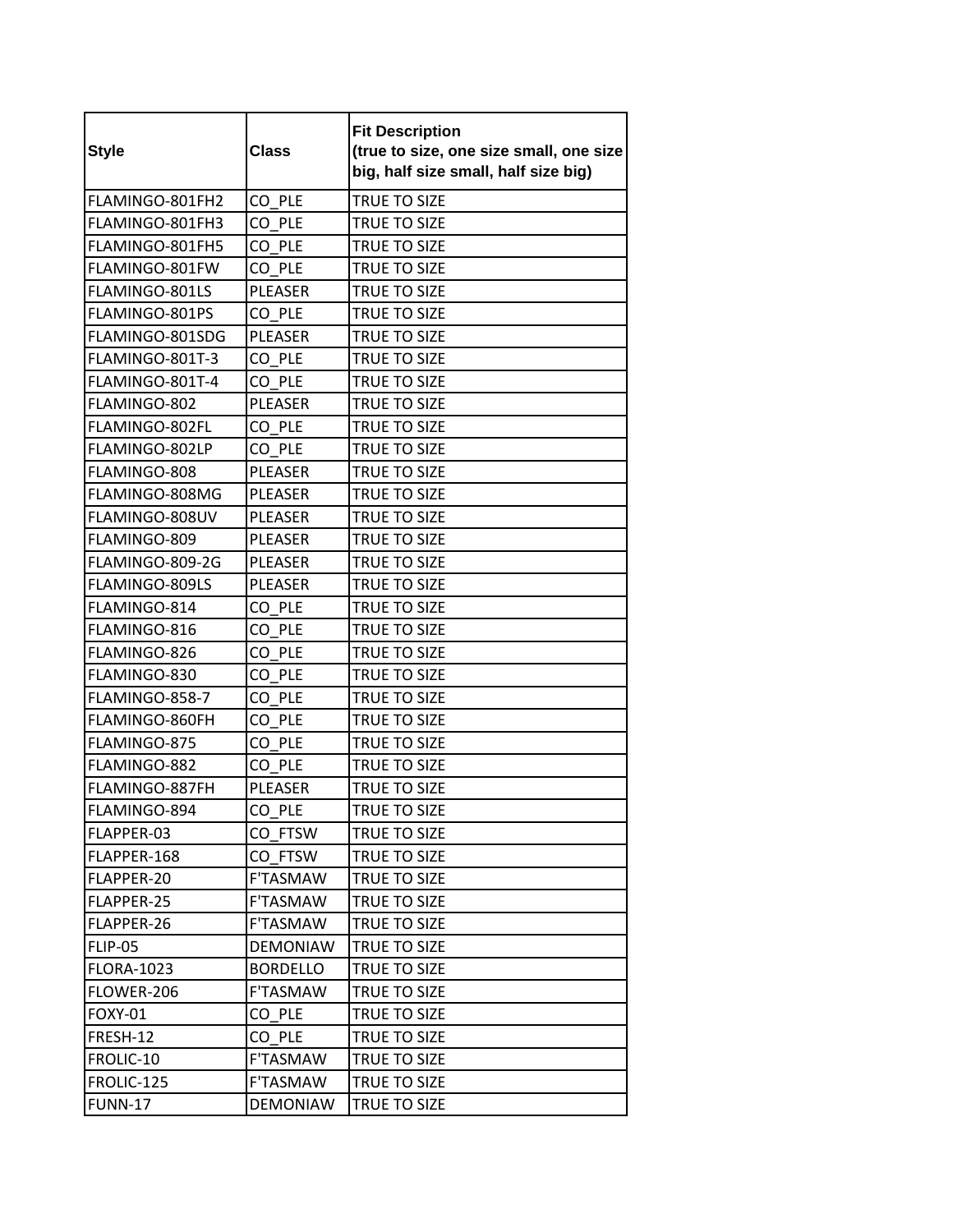| <b>Style</b>      | <b>Class</b>      | <b>Fit Description</b><br>(true to size, one size small, one size<br>big, half size small, half size big) |
|-------------------|-------------------|-----------------------------------------------------------------------------------------------------------|
| <b>FUNN-18</b>    | <b>DEMONIAW</b>   | <b>TRUE TO SIZE</b>                                                                                       |
| <b>FUNN-19</b>    | <b>DEMONIAW</b>   | TRUE TO SIZE                                                                                              |
| <b>FUNN-20</b>    | <b>DEMONIAW</b>   | TRUE TO SIZE                                                                                              |
| <b>FUNN-24</b>    | <b>DEMONIAW</b>   | <b>TRUE TO SIZE</b>                                                                                       |
| <b>FUNN-26</b>    | <b>DEMONIAW</b>   | TRUE TO SIZE                                                                                              |
| <b>FUNN-29</b>    | <b>DEMONIAW</b>   | TRUE TO SIZE                                                                                              |
| FURIOUS-201       | CO DM             | TRUE TO SIZE                                                                                              |
| FURIOUS-301       | CO DM             | TRUE TO SIZE                                                                                              |
| <b>FURY-06</b>    | <b>DEMONIAW</b>   | TRUE TO SIZE                                                                                              |
| <b>FURY-100</b>   | <b>DEMONIAW</b>   | TRUE TO SIZE                                                                                              |
| <b>FURY-106</b>   | CO DW             | TRUE TO SIZE                                                                                              |
| GALA-01           | <b>FABULIS</b>    | <b>TRUE TO SIZE</b>                                                                                       |
| GALA-02           | <b>FABULIS</b>    | TRUE TO SIZE                                                                                              |
| GALA-36           | <b>FABULIS</b>    | TRUE TO SIZE                                                                                              |
| GALA-41           | <b>FABULIS</b>    | TRUE TO SIZE                                                                                              |
| GALA-72           | <b>CO FABULIS</b> | <b>TRUE TO SIZE</b>                                                                                       |
| GANGSTER-06X      | CO FTSW           | <b>TRUE TO SIZE</b>                                                                                       |
| GANGSTER-101      | CO FTSW           | TRUE TO SIZE                                                                                              |
| GANGSTER-15       | F'TASMAW          | TRUE TO SIZE                                                                                              |
| <b>GENIE-101G</b> | CO BOR            | TRUE TO SIZE                                                                                              |
| GENIE-101LP       | CO BOR            | TRUE TO SIZE                                                                                              |
| GENIE-101SP       | CO BOR            | TRUE TO SIZE                                                                                              |
| GIGGLE-02         | CO BOR            | TRUE TO SIZE                                                                                              |
| GIGGLE-07         | CO PINUP          | <b>TRUE TO SIZE</b>                                                                                       |
| GLADIATOR-100     | F'TASMAM          | TRUE TO SIZE                                                                                              |
| GLADIATOR-208     | <b>F'TASMAW</b>   | <b>TRUE TO SIZE</b>                                                                                       |
| <b>GLAM-240</b>   | <b>DEMONIAW</b>   | TRUE TO SIZE                                                                                              |
| GLAM-40           | $CO_D$ W          | TRUE TO SIZE                                                                                              |
| GLAM-43           | CO DW             | TRUE TO SIZE                                                                                              |
| GLAM-44           | CO DW             | TRUE TO SIZE                                                                                              |
| GLAMOUR-702       | CO PLE            | TRUE TO SIZE                                                                                              |
| GLAMOUR-742       | CO PLE            | TRUE TO SIZE                                                                                              |
| GLAMROCK-01       | F'TASMAM          | TRUE TO SIZE                                                                                              |
| GLAMROCK-02       | F'TASMAM          | TRUE TO SIZE                                                                                              |
| GLAMROCK-116      | CO_FTSM           | TRUE TO SIZE                                                                                              |
| GLEAM-501         | CO PLED           | TRUE TO SIZE                                                                                              |
| GLEAM-508         | CO PLED           | TRUE TO SIZE                                                                                              |
| GLINDA-50G        | F'TASMAW          | TRUE TO SIZE                                                                                              |
| GLITZY-501-8      | <b>FABULIS</b>    | TRUE TO SIZE                                                                                              |
| GLORY-10          | CO FTSW           | TRUE TO SIZE                                                                                              |
| GODDESS-12        | F'TASMAW          | TRUE TO SIZE                                                                                              |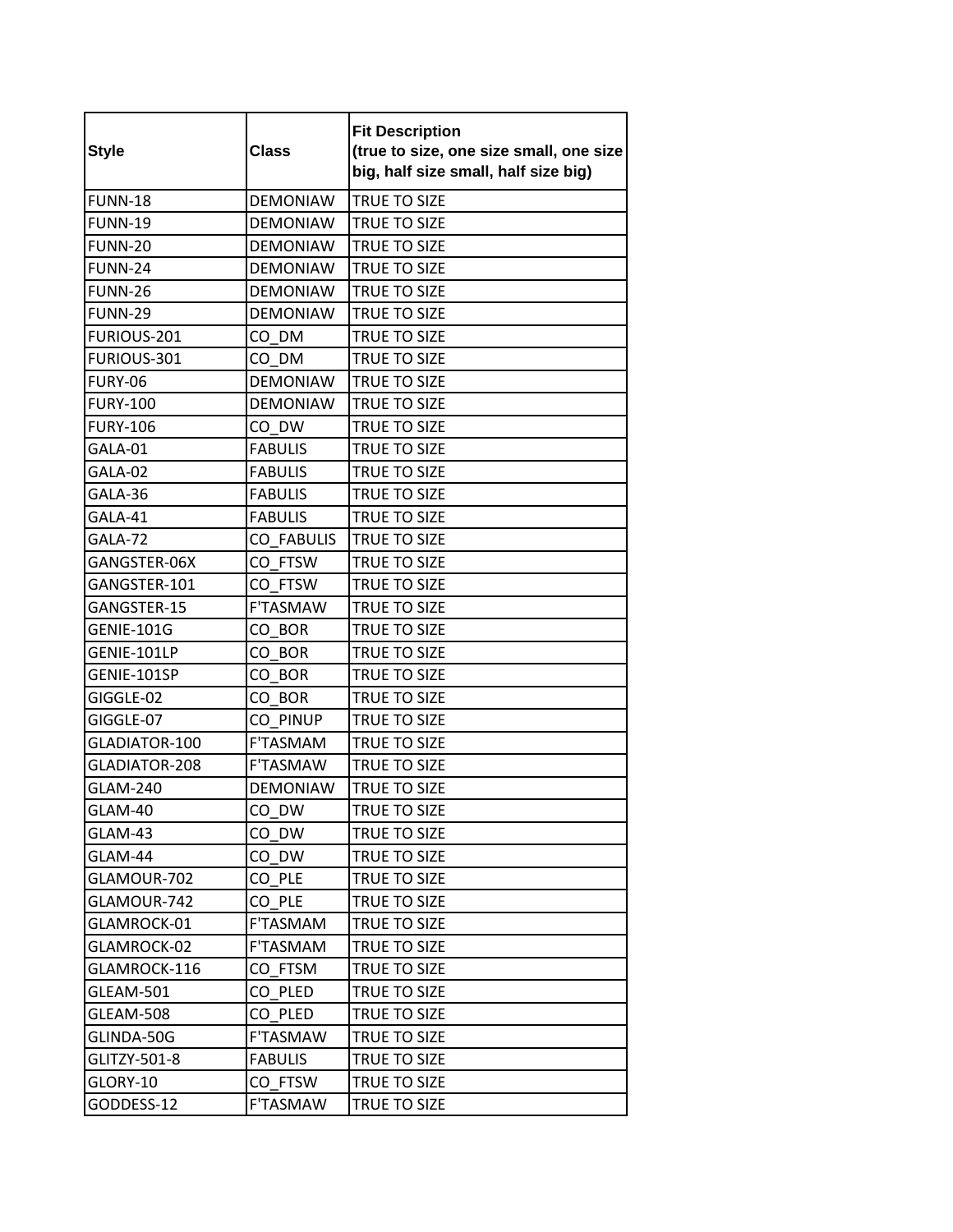| <b>Style</b>  | <b>Class</b>    | <b>Fit Description</b><br>(true to size, one size small, one size<br>big, half size small, half size big) |
|---------------|-----------------|-----------------------------------------------------------------------------------------------------------|
| GOGO          | CO FTSW         | TRUE TO SIZE                                                                                              |
| GOGO-09       | CO FTSC         | TRUE TO SIZE                                                                                              |
| GOGO-300      | <b>F'TASMAW</b> | <b>TRUE TO SIZE</b>                                                                                       |
| GOGO-3000     | <b>F'TASMAW</b> | <b>TRUE TO SIZE</b>                                                                                       |
| GOGO-300F     | <b>F'TASMAW</b> | TRUE TO SIZE                                                                                              |
| GOGO-300FL    | F'TASMAW        | TRUE TO SIZE                                                                                              |
| GOGO-300UV    | <b>F'TASMAW</b> | TRUE TO SIZE                                                                                              |
| GOGO-300WC    | <b>F'TASMAW</b> | TRUE TO SIZE                                                                                              |
| GOGO-300X     | <b>F'TASMAW</b> | <b>TRUE TO SIZE</b>                                                                                       |
| GOGO-303      | <b>F'TASMAW</b> | TRUE TO SIZE                                                                                              |
| GOGO-305      | F'TASMAW        | <b>TRUE TO SIZE</b>                                                                                       |
| GOGO-307      | <b>F'TASMAW</b> | TRUE TO SIZE                                                                                              |
| GOGO-320      | F'TASMAW        | <b>TRUE TO SIZE</b>                                                                                       |
| GOGO-50       | <b>F'TASMAW</b> | TRUE TO SIZE                                                                                              |
| GORGEOUS-20   | PLEASERD        | TRUE TO SIZE                                                                                              |
| GORGEOUS-20GL | <b>FABULIS</b>  | TRUE TO SIZE                                                                                              |
| GORGEOUS-20GL | <b>FABULIS</b>  | TRUE TO SZIE                                                                                              |
| GORGEOUS-20SQ | <b>FABULIS</b>  | TRUE TO SIZE                                                                                              |
| GORGEOUS-28   | PLEASERD        | <b>HALF SIZE SMALL</b>                                                                                    |
| GORGEOUS-35   | PLEASERD        | TRUE TO SIZE                                                                                              |
| GOTHAM-100    | F'TASMAM        | TRUE TO SIZE                                                                                              |
| GOTHAM-103    | F'TASMAM        | TRUE TO SIZE                                                                                              |
| GOTHAM-105    | F'TASMAM        | TRUE TO SIZE                                                                                              |
| GOTHAM-106    | F'TASMAM        | TRUE TO SIZE                                                                                              |
| GOTHAM-108    | F'TASMAM        | TRUE TO SIZE                                                                                              |
| GOTHAM-109    | F'TASMAM        | TRUE TO SIZE                                                                                              |
| GOTHAM-110    | F'TASMAM        | TRUE TO SIZE                                                                                              |
| GOTHAM-120    | F'TASMAM        | TRUE TO SIZE                                                                                              |
| GOTHIKA-02    | CO DW           | TRUE TO SIZE                                                                                              |
| GOTHIKA-03    | CO DW           | <b>ONE SIZE SMALL</b>                                                                                     |
| GOTHIKA-09    | <b>DEMONIAW</b> | ONE SIZE SMALL                                                                                            |
| GOTHIKA-100   | <b>DEMONIAW</b> | TRUE TO SIZE                                                                                              |
| GOTHIKA-101   | <b>DEMONIAW</b> | TRUE TO SIZE                                                                                              |
| GOTHIKA-200   | <b>DEMONIAW</b> | TRUE TO SIZE                                                                                              |
| GOTHIKA-206   | CO DW           | TRUE TO SIZE                                                                                              |
| GOTHIKA-209   | <b>DEMONIAW</b> | TRUE TO SIZE                                                                                              |
| GOTHIKA-215   | CO DW           | TRUE TO SIZE                                                                                              |
| GOTHIKA-600UV | CO DW           | TRUE TO SIZE                                                                                              |
| GRACE-401     | <b>FABULIS</b>  | TRUE TO SIZE                                                                                              |
| GRACE-408     | <b>FABULIS</b>  | TRUE TO SIZE                                                                                              |
| GRAVEL-10S    | CO DM           | TRUE TO SIZE                                                                                              |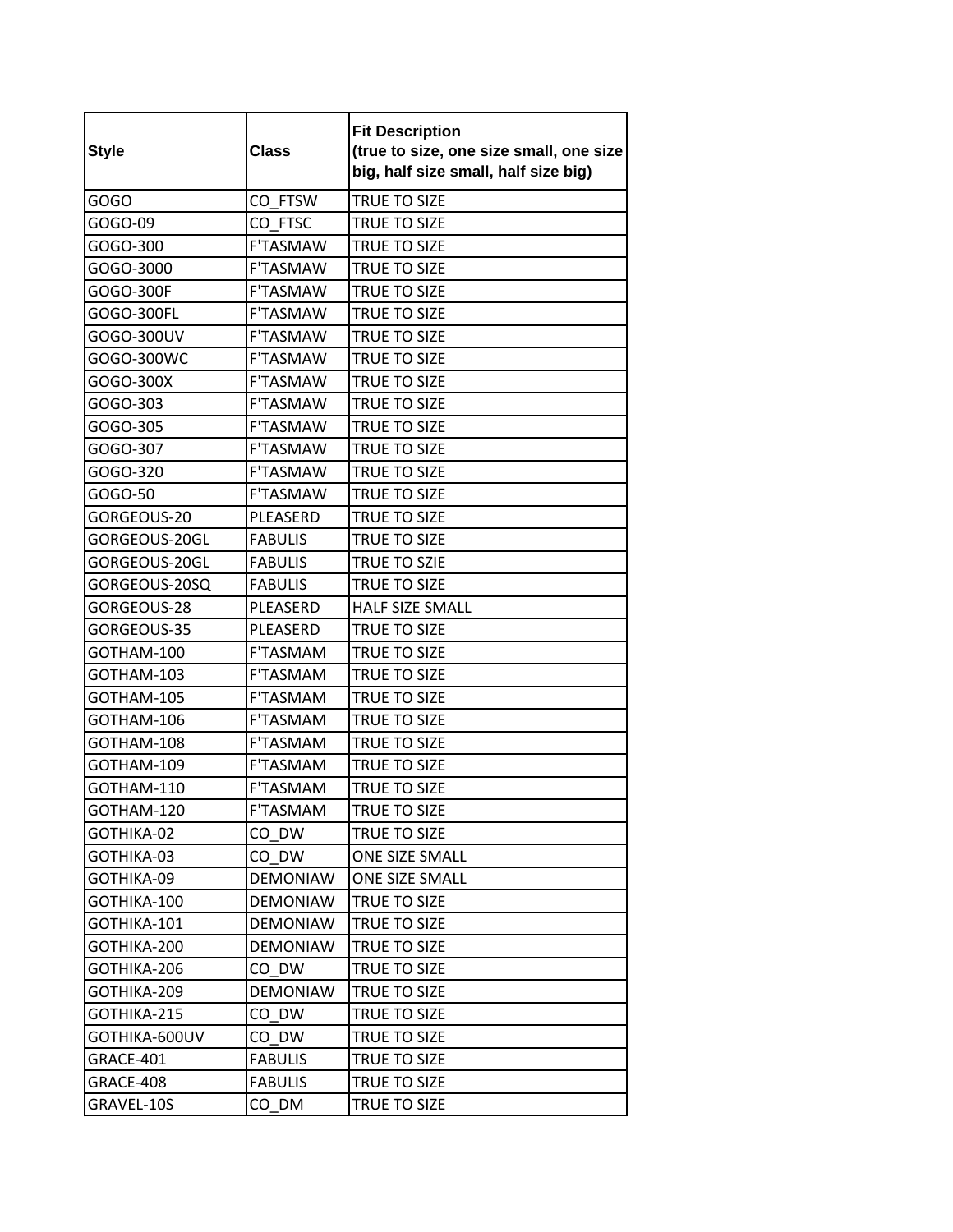| <b>Style</b>        | <b>Class</b>    | <b>Fit Description</b><br>(true to size, one size small, one size<br>big, half size small, half size big) |
|---------------------|-----------------|-----------------------------------------------------------------------------------------------------------|
| GRAVEL-14           | CO DM           | TRUE TO SIZE                                                                                              |
| GRAVEL-20           | <b>DEMONIAM</b> | TRUE TO SIZE                                                                                              |
| GRAVEL-22           | CO DM           | TRUE TO SIZE                                                                                              |
| GRAVEL-23           | <b>DEMONIAM</b> | <b>TRUE TO SIZE</b>                                                                                       |
| GRIND-03G           | CO BOR          | <b>TRUE TO SIZE</b>                                                                                       |
| GRIND-04            | CO DM           | TRUE TO SIZE                                                                                              |
| GROOVY-300          | <b>F'TASMAW</b> | TRUE TO SIZE                                                                                              |
| GYPSY-03            | <b>F'TASMAW</b> | TRUE TO SIZE                                                                                              |
| HARLEQUIN-03        | <b>F'TASMAW</b> | <b>TRUE TO SIZE</b>                                                                                       |
| HARLOW-01           | <b>PINUP</b>    | TRUE TO SIZE                                                                                              |
| <b>HARNESS BOOT</b> | CO DM           | TRUE TO SIZE                                                                                              |
| HATTER-02           | F'TASMAM        | TRUE TO SIZE                                                                                              |
| HATTER-10           | F'TASMAM        | <b>TRUE TO SIZE</b>                                                                                       |
| HEARTBEAT-601       | CO LUC          | TRUE TO SIZE                                                                                              |
| HEARTBEAT-601-2     | CO LUC          | TRUE TO SIZE                                                                                              |
| HEARTS-16           | <b>F'TASMAW</b> | <b>TRUE TO SIZE</b>                                                                                       |
| HEAT-01             | <b>PLEASER</b>  | TRUE TO SIZE                                                                                              |
| HEAT-06             | CO PLE          | TRUE TO SIZE                                                                                              |
| HEAT-08             | <b>PLEASER</b>  | TRUE TO SIZE                                                                                              |
| <b>HEAT-2010</b>    | <b>PLEASER</b>  | TRUE TO SIZE                                                                                              |
| <b>HEAT-3010</b>    | CO PLE          | TRUE TO SIZE                                                                                              |
| HEIRESS-22R         | <b>FABULIS</b>  | TRUE TO SIZE                                                                                              |
| <b>HERO-100</b>     | F'TASMAM        | <b>TRUE TO SIZE</b>                                                                                       |
| <b>HERO-180</b>     | CO FTSC         | TRUE TO SIZE                                                                                              |
| HIGHLIFE-801        | CO LUC          | TRUE TO SIZE                                                                                              |
| HIGHLIFE-809        | CO LUC          | TRUE TO SIZE                                                                                              |
| HONEY-31            | PLEASER         | TRUE TO SIZE                                                                                              |
| HOTTIE-01           | CO_FTSW         | TRUE TO SIZE                                                                                              |
| HUNTER-200          | <b>F'TASMAW</b> | TRUE TO SIZE                                                                                              |
| ILLUSION-1012       | CO PLE          | TRUE TO SIZE                                                                                              |
| ILLUSION-1015       | PLEASER         | TRUE TO SIZE                                                                                              |
| ILLUSION-1018       | PLEASER         | TRUE TO SIZE                                                                                              |
| ILLUSION-1018CH     | PLEASER         | TRUE TO SIZE                                                                                              |
| ILLUSION-1018UV     | PLEASER         | TRUE TO SIZE                                                                                              |
| ILLUSION-1019       | CO PLE          | TRUE TO SIZE                                                                                              |
| ILLUSION-2019       | CO PLE          | <b>TRUE TO SIZE</b>                                                                                       |
| ILLUSION-2034       | CO PLE          | TRUE TO SIZE                                                                                              |
| ILLUSION-2048       | CO PLE          | TRUE TO SIZE                                                                                              |
| ILLUSION-600-32     | CO PLE          | TRUE TO SIZE                                                                                              |
| ILLUSION-651        | CO PLE          | TRUE TO SIZE                                                                                              |
| ILLUSION-651ST      | CO_PLE          | TRUE TO SIZE                                                                                              |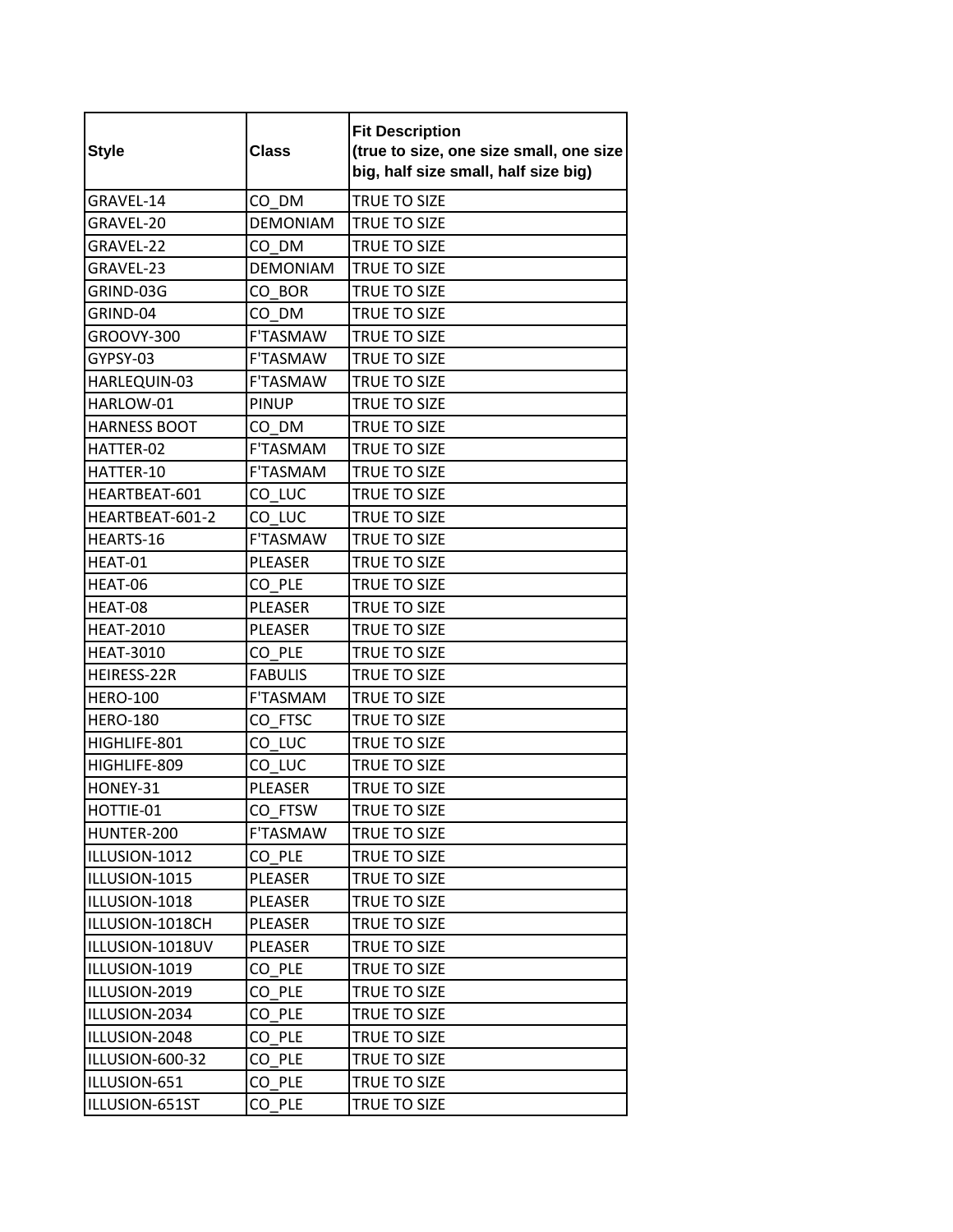| <b>Style</b>   | <b>Class</b>    | <b>Fit Description</b><br>(true to size, one size small, one size<br>big, half size small, half size big) |
|----------------|-----------------|-----------------------------------------------------------------------------------------------------------|
| ILLUSION-653   | CO PLE          | TRUE TO SIZE                                                                                              |
| ILLUSION-654   | CO PLE          | TRUE TO SIZE                                                                                              |
| ILLUSION-658   | <b>PLEASER</b>  | TRUE TO SIZE                                                                                              |
| ILLUSION-659   | PLEASER         | TRUE TO SIZE                                                                                              |
| ILLUSION-659UV | PLEASER         | TRUE TO SIZE                                                                                              |
| ILLUSION-660   | PLEASER         | TRUE TO SIZE                                                                                              |
| ILLUSION-661   | CO_PLE          | TRUE TO SIZE                                                                                              |
| ILLUSION-665   | CO PLE          | TRUE TO SIZE                                                                                              |
| ILLUSION-667ST | CO PLE          | TRUE TO SIZE                                                                                              |
| ILLUSION-670   | CO PLE          | TRUE TO SIZE                                                                                              |
| ILLUSION-682   | CO PLE          | TRUE TO SIZE                                                                                              |
| IMPULSE-501SP  | CO PLE          | TRUE TO SIZE                                                                                              |
| IMPULSE-509    | CO PLE          | TRUE TO SIZE                                                                                              |
| IMPULSE-516    | CO_PLE          | TRUE TO SIZE                                                                                              |
| IMPULSE-519    | CO PLE          | TRUE TO SIZE                                                                                              |
| IMPULSE-553    | CO PLE          | <b>TRUE TO SIZE</b>                                                                                       |
| IMPULSE-558    | PLEASER         | TRUE TO SIZE                                                                                              |
| INDIAN-01      | <b>F'TASMAW</b> | <b>TRUE TO SIZE</b>                                                                                       |
| INDIAN-100     | F'TASMAM        | TRUE TO SIZE                                                                                              |
| INDIAN-120     | F'TASMAW        | <b>TRUE TO SIZE</b>                                                                                       |
| INDIAN-257     | CO FTSW         | TRUE TO SIZE                                                                                              |
| INDIAN-50      | F'TASMAM        | TRUE TO SIZE                                                                                              |
| INDIAN-58      | <b>F'TASMAC</b> | TRUE TO SIZE                                                                                              |
| INDULGE-1026   | <b>DEVIOUS</b>  | TRUE TO SIZE                                                                                              |
| INDULGE-1028   | CO DEV          | TRUE TO SIZE                                                                                              |
| INDULGE-2000   | <b>DEVIOUS</b>  | TRUE TO SIZE                                                                                              |
| INDULGE-2024   | <b>DEVIOUS</b>  | TRUE TO SIZE                                                                                              |
| INDULGE-2033   | CO_DEV          | TRUE TO SIZE                                                                                              |
| INDULGE-3000   | <b>DEVIOUS</b>  | TRUE TO SIZE                                                                                              |
| INDULGE-3011   | <b>DEVIOUS</b>  | TRUE TO SIZE                                                                                              |
| INDULGE-3063   | <b>DEVIOUS</b>  | TRUE TO SIZE                                                                                              |
| INDULGE-520    | <b>DEVIOUS</b>  | TRUE TO SIZE                                                                                              |
| INDULGE-534    | <b>DEVIOUS</b>  | TRUE TO SIZE                                                                                              |
| INDULGE-540    | CO DEV          | TRUE TO SIZE                                                                                              |
| INDULGE-542    | PLEASER         | TRUE TO SIZE                                                                                              |
| INDULGE-560    | CO PLE          | TRUE TO SIZE                                                                                              |
| INFINITY-1020  | PLEASER         | TRUE TO SIZE                                                                                              |
| INFINITY-2000  | CO PLE          | TRUE TO SIZE                                                                                              |
| INFINITY-2020  | PLEASER         | TRUE TO SIZE                                                                                              |
| INFINITY-2049  | PLEASER         | TRUE TO SIZE                                                                                              |
| INFINITY-3063  | PLEASER         | TRUE TO SIZE                                                                                              |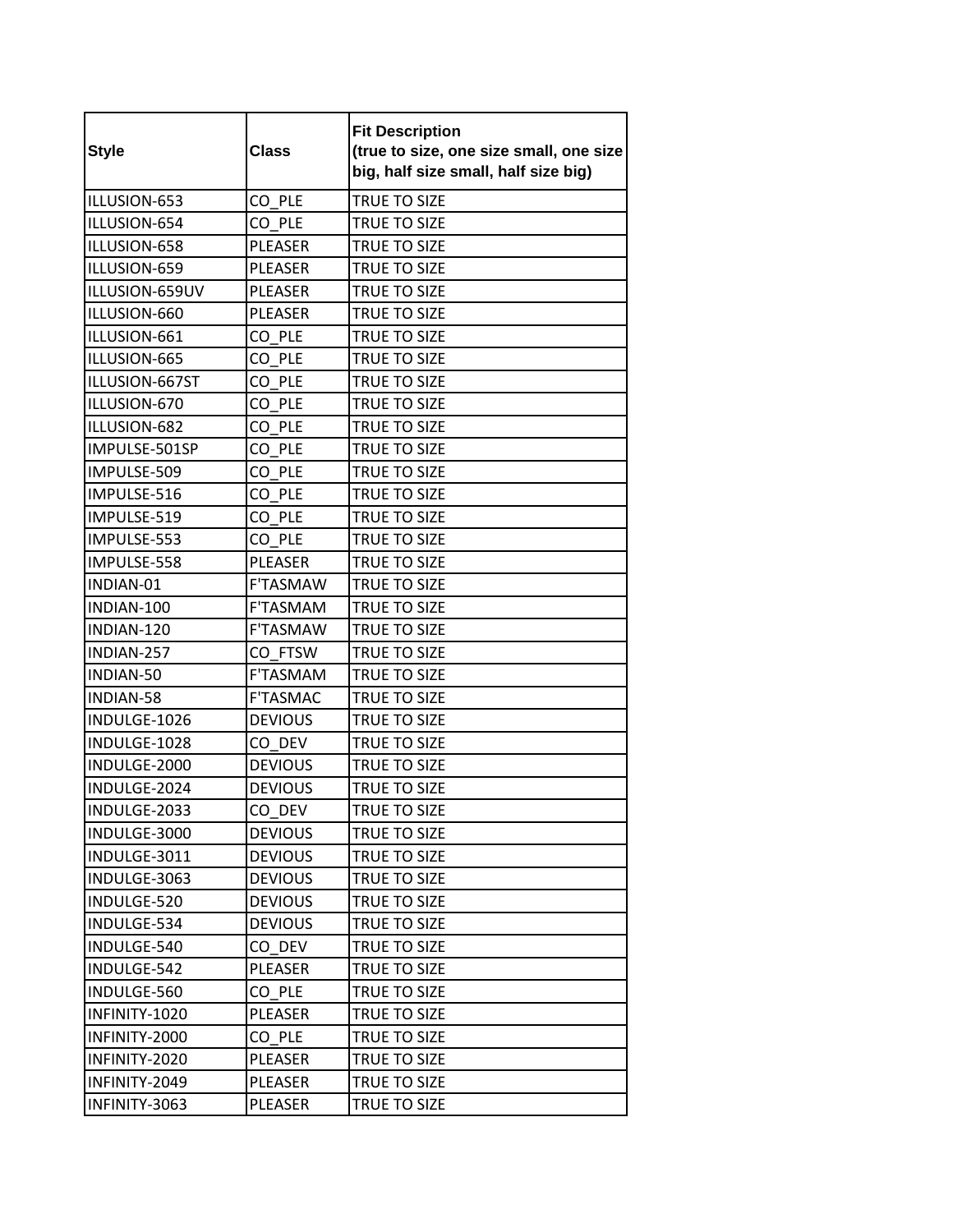| <b>Style</b>    | <b>Class</b>    | <b>Fit Description</b><br>(true to size, one size small, one size<br>big, half size small, half size big) |
|-----------------|-----------------|-----------------------------------------------------------------------------------------------------------|
| INFINITY-4000   | <b>PLEASER</b>  | TRUE TO SIZE                                                                                              |
| INFINITY-900-15 | CO PLE          | TRUE TO SIZE                                                                                              |
| INFINITY-901    | CO PLE          | TRUE TO SIZE                                                                                              |
| INFINITY-901-9  | <b>PLEASER</b>  | TRUE TO SIZE                                                                                              |
| INFINITY-902    | CO PLE          | TRUE TO SIZE                                                                                              |
| INFINITY-908    | PLEASER         | TRUE TO SIZE                                                                                              |
| INFINITY-909    | PLEASER         | TRUE TO SIZE                                                                                              |
| INFINITY-910    | CO PLE          | TRUE TO SIZE                                                                                              |
| INFINITY-912SP  | <b>PLEASER</b>  | TRUE TO SIZE                                                                                              |
| INFINITY-913    | <b>PLEASER</b>  | TRUE TO SIZE                                                                                              |
| INFINITY-925    | CO PLE          | TRUE TO SIZE                                                                                              |
| INFINITY-935    | <b>PLEASER</b>  | TRUE TO SIZE                                                                                              |
| INFINITY-954    | CO PLE          | TRUE TO SIZE                                                                                              |
| INFINITY-986LN  | CO PLE          | TRUE TO SIZE                                                                                              |
| INFINITY-989ST  | <b>PLEASER</b>  | <b>TRUE TO SIZE</b>                                                                                       |
| INVINCIBLE-188  | F'TASMAC        | TRUE TO SIZE                                                                                              |
| ISABELLE-18     | <b>FABULIS</b>  | <b>REUE TO SIZE</b>                                                                                       |
| ISABELLE-18     | <b>FABULIS</b>  | TRUE TO SIZE                                                                                              |
| JAZZ-01         | <b>F'TASMAM</b> | TRUE TO SIZE                                                                                              |
| JAZZ-02         | F'TASMAM        | TRUE TO SIZE                                                                                              |
| JAZZ-02G        | F'TASMAM        | TRUE TO SIZE                                                                                              |
| JAZZ-03         | F'TASMAM        | TRUE TO SIZE                                                                                              |
| JAZZ-04         | F'TASMAM        | TRUE TO SIZE                                                                                              |
| JAZZ-06         | <b>F'TASMAM</b> | TRUE TO SIZE                                                                                              |
| JESTER-07       | FTS ACC         | TRUE TO SIZE                                                                                              |
| JEWEL-12        | CO PLE          | TRUE TO SIZE                                                                                              |
| JEWEL-16        | CO PLE          | TRUE TO SIZE                                                                                              |
| JEWEL-18        | CO_PLE          | TRUE TO SIZE                                                                                              |
| JEWEL-22        | CO PLE          | TRUE TO SIZE                                                                                              |
| JEWEL-27        | CO PLE          | TRUE TO SIZE                                                                                              |
| JEWEL-31        | CO PLE          | TRUE TO SIZE                                                                                              |
| JEWEL-39        | CO PLE          | <b>TRUE TO SIZE</b>                                                                                       |
| JEZEBEL-601     | CO PLE          | TRUE TO SIZE                                                                                              |
| JINGLE-02       | <b>F'TASMAC</b> | <b>TRUE TO SIZE</b>                                                                                       |
| <b>JOY-60</b>   | F'TASMAW        | TRUE TO SIZE                                                                                              |
| JULIET-209      | F'TASMAW        | TRUE TO SIZE                                                                                              |
| KERA-08         | DEMONIAW        | TRUE TO SIZE                                                                                              |
| <b>KIKI-350</b> | F'TASMAW        | TRUE TO SIZE                                                                                              |
| KING-01         | F'TASMAM        | TRUE TO SIZE                                                                                              |
| <b>KINK</b>     | CO DW           | TRUE TO SIZE                                                                                              |
| KISS-200-16     | PLEASER         | TRUE TO SIZE                                                                                              |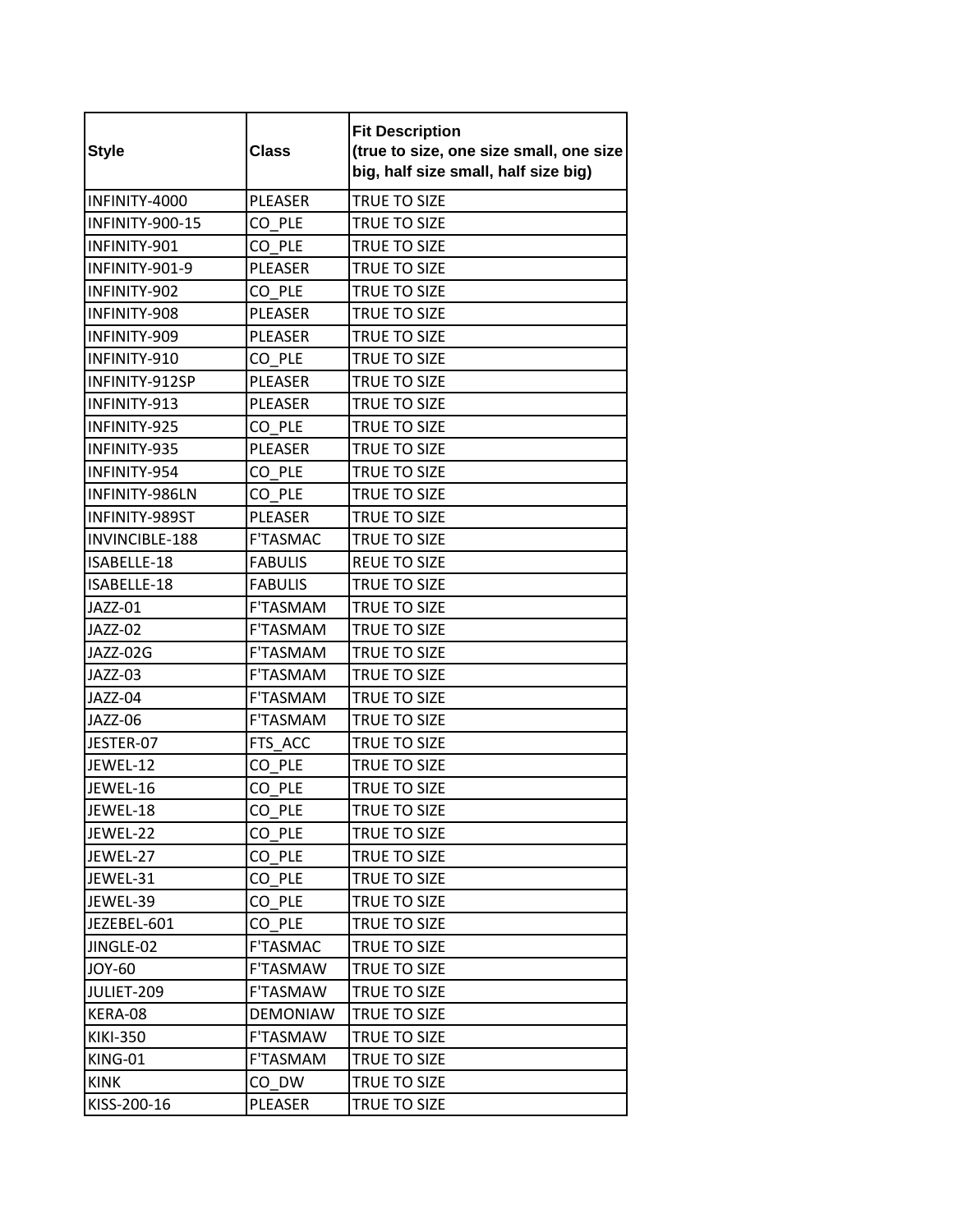| <b>Style</b>      | <b>Class</b>   | <b>Fit Description</b><br>(true to size, one size small, one size<br>big, half size small, half size big) |
|-------------------|----------------|-----------------------------------------------------------------------------------------------------------|
| KISS-200-18       | <b>PLEASER</b> | TRUE TO SIZE                                                                                              |
| KISS-200-42       | <b>PLEASER</b> | TRUE TO SIZE                                                                                              |
| KISS-200-45       | <b>PLEASER</b> | TRUE TO SIZE                                                                                              |
| KISS-200-46       | PLEASER        | <b>TRUE TO SIZE</b>                                                                                       |
| KISS-200-48       | <b>PLEASER</b> | TRUE TO SIZE                                                                                              |
| KISS-2007         | CO PLE         | TRUE TO SIZE                                                                                              |
| KISS-201          | PLEASER        | TRUE TO SIZE                                                                                              |
| KISS-201-3        | CO PLE         | TRUE TO SIZE                                                                                              |
| <b>KISS-201F</b>  | CO PLE         | <b>TRUE TO SIZE</b>                                                                                       |
| KISS-201FH-06     | CO PLE         | TRUE TO SIZE                                                                                              |
| <b>KISS-201LS</b> | CO PLE         | <b>TRUE TO SIZE</b>                                                                                       |
| <b>KISS-201LT</b> | CO PLE         | <b>TRUE TO SIZE</b>                                                                                       |
| KISS-201LT4       | CO PLE         | TRUE TO SIZE                                                                                              |
| <b>KISS-201MG</b> | <b>PLEASER</b> | TRUE TO SIZE                                                                                              |
| <b>KISS-201TG</b> | CO PLE         | TRUE TO SIZE                                                                                              |
| KISS-201TPU       | CO PLE         | <b>TRUE TO SIZE</b>                                                                                       |
| <b>KISS-202</b>   | <b>PLEASER</b> | TRUE TO SIZE                                                                                              |
| KISS-2020         | PLEASER        | HALF SIZE SMALL                                                                                           |
| <b>KISS-202R</b>  | <b>PLEASER</b> | TRUE TO SIZE                                                                                              |
| KISS-204-2        | CO PLE         | TRUE TO SIZE                                                                                              |
| KISS-2049         | PLEASER        | TRUE TO SIZE                                                                                              |
| <b>KISS-205</b>   | CO PLE         | TRUE TO SIZE                                                                                              |
| <b>KISS-206</b>   | PLEASER        | TRUE TO SIZE                                                                                              |
| <b>KISS-208</b>   | <b>PLEASER</b> | TRUE TO SIZE                                                                                              |
| KISS-208-2        | CO PLE         | TRUE TO SIZE                                                                                              |
| KISS-208DAS       | PLEASER        | TRUE TO SIZE                                                                                              |
| <b>KISS-208LS</b> | CO PLE         | TRUE TO SIZE                                                                                              |
| <b>KISS-208LT</b> | CO_PLE         | TRUE TO SIZE                                                                                              |
| <b>KISS-208R</b>  | PLEASER        | TRUE TO SIZE                                                                                              |
| KISS-209          | PLEASER        | TRUE TO SIZE                                                                                              |
| <b>KISS-209LC</b> | CO PLE         | TRUE TO SIZE                                                                                              |
| <b>KISS-209LS</b> | PLEASER        | TRUE TO SIZE                                                                                              |
| <b>KISS-209LT</b> | CO PLE         | TRUE TO SIZE                                                                                              |
| KISS-209LT5       | CO PLE         | TRUE TO SIZE                                                                                              |
| KISS-209MG        | PLEASER        | TRUE TO SIZE                                                                                              |
| <b>KISS-209ST</b> | CO PLE         | TRUE TO SIZE                                                                                              |
| <b>KISS-209UV</b> | PLEASER        | TRUE TO SIZE                                                                                              |
| KISS-209UVT       | PLEASER        | TRUE TO SIZE                                                                                              |
| KISS-210          | PLEASER        | TRUE TO SIZE                                                                                              |
| KISS-212          | PLEASER        | TRUE TO SIZE                                                                                              |
| KISS-213          | CO PLE         | TRUE TO SIZE                                                                                              |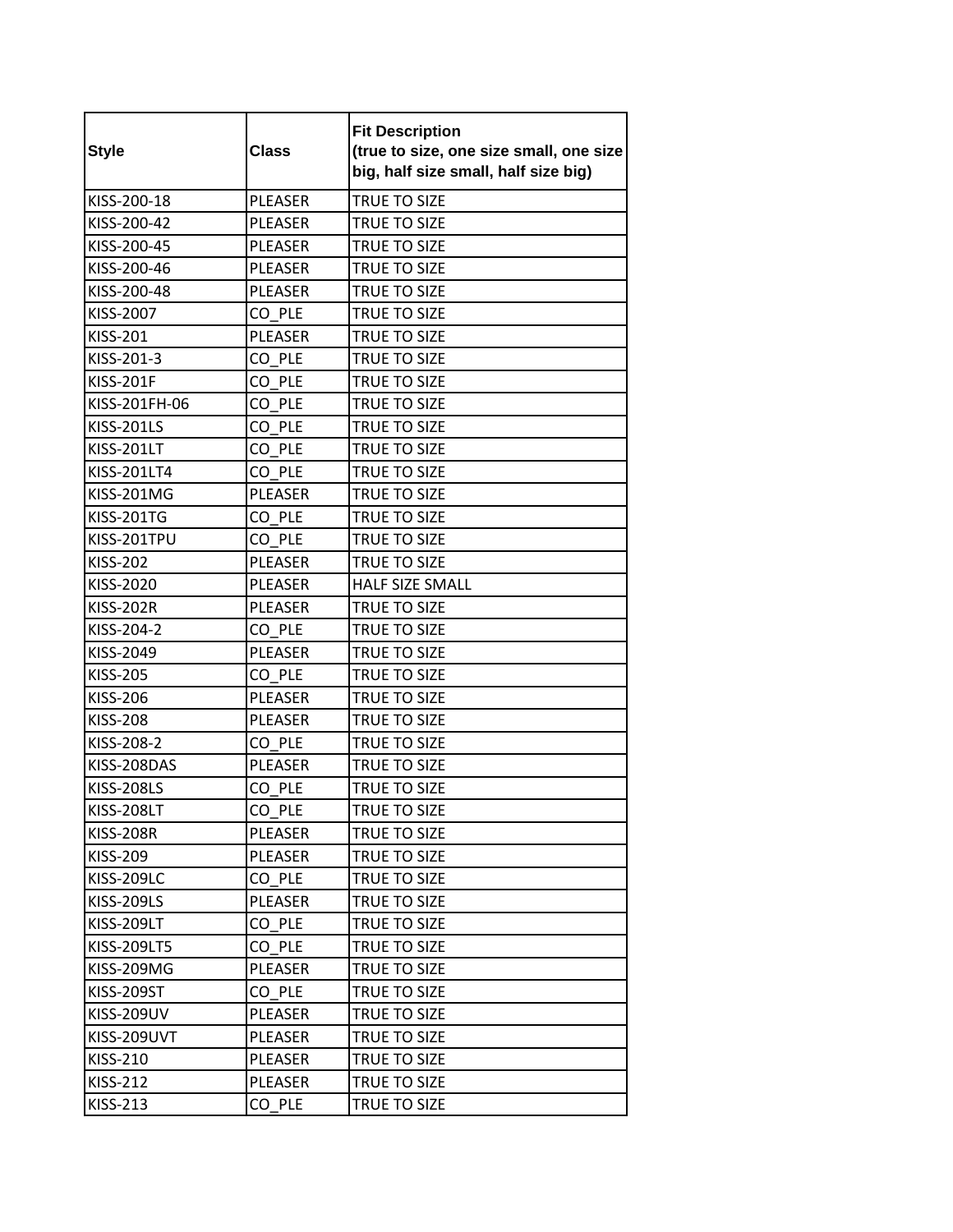| <b>Style</b>       | <b>Class</b>    | <b>Fit Description</b><br>(true to size, one size small, one size<br>big, half size small, half size big) |
|--------------------|-----------------|-----------------------------------------------------------------------------------------------------------|
| <b>KISS-215</b>    | <b>PLEASER</b>  | <b>TRUE TO SIZE</b>                                                                                       |
| <b>KISS-219G</b>   | CO PLE          | TRUE TO SIZE                                                                                              |
| <b>KISS-233</b>    | CO PLE          | TRUE TO SIZE                                                                                              |
| <b>KISS-239</b>    | CO PLE          | TRUE TO SIZE                                                                                              |
| <b>KISS-240</b>    | CO PLE          | TRUE TO SIZE                                                                                              |
| <b>KISS-246</b>    | CO PLE          | TRUE TO SIZE                                                                                              |
| <b>KISS-248</b>    | PLEASER         | TRUE TO SIZE                                                                                              |
| <b>KISS-249</b>    | <b>PLEASER</b>  | TRUE TO SIZE                                                                                              |
| <b>KISS-254</b>    | <b>PLEASER</b>  | <b>TRUE TO SIZE</b>                                                                                       |
| <b>KISS-258</b>    | <b>PLEASER</b>  | TRUE TO SIZE                                                                                              |
| <b>KISS-260</b>    | PLEASER         | TRUE TO SIZE                                                                                              |
| <b>KISS-270</b>    | CO PLE          | <b>TRUE TO SIZE</b>                                                                                       |
| <b>KISS-272</b>    | CO PLE          | TRUE TO SIZE                                                                                              |
| <b>KISS-275</b>    | CO PLE          | TRUE TO SIZE                                                                                              |
| <b>KISS-276</b>    | CO PLE          | TRUE TO SIZE                                                                                              |
| <b>KISS-277</b>    | CO PLE          | TRUE TO SIZE                                                                                              |
| KISS-278LN         | CO PLE          | <b>TRUE TO SIZE</b>                                                                                       |
| <b>KISS-280</b>    | <b>PLEASER</b>  | TRUE TO SIZE                                                                                              |
| <b>KISS-285</b>    | <b>PLEASER</b>  | TRUE TO SIZE                                                                                              |
| KISS-291           | CO PLE          | TRUE TO SIZE                                                                                              |
| KISS-292           | PLEASER         | TRUE TO SIZE                                                                                              |
| KISS-293           | <b>PLEASER</b>  | TRUE TO SIZE                                                                                              |
| <b>KISS-294</b>    | PLEASER         | TRUE TO SIZE                                                                                              |
| <b>KISS-295</b>    | <b>PLEASER</b>  | TRUE TO SIZE                                                                                              |
| <b>KISS-296</b>    | CO PLE          | TRUE TO SIZE                                                                                              |
| <b>KISS-297</b>    | CO PLE          | <b>TRUE TO SIZE</b>                                                                                       |
| <b>KISS-298</b>    | PLEASER         | TRUE TO SIZE                                                                                              |
| KISS-299           | CO_PLE          | TRUE TO SIZE                                                                                              |
| KISS-3000          | <b>PLEASER</b>  | TRUE TO SIZE                                                                                              |
| KISS-3010          | CO PLE          | TRUE TO SIZE                                                                                              |
| KITTEN-35G         | CO BOR          | TRUE TO SIZE                                                                                              |
| KITTY-03X          | CO FTSW         | TRUE TO SIZE                                                                                              |
| KITTY-32           | F'TASMAW        | TRUE TO SIZE                                                                                              |
| LADY-60            | F'TASMAW        | TRUE TO SIZE                                                                                              |
| LADY-68            | CO FTSW         | TRUE TO SIZE                                                                                              |
| LADYBUG-18         | F'TASMAW        | <b>TRUE TO SIZE</b>                                                                                       |
| LADYBUG-18C        | <b>F'TASMAC</b> | TRUE TO SIZE                                                                                              |
| LEGEND-8868        | PLEASER         | TRUE TO SIZE                                                                                              |
| LEGEND-8868HS      | PLEASER         | TRUE TO SIZE                                                                                              |
| LEGEND-8890        | PLEASER         | TRUE TO SIZE                                                                                              |
| <b>LEGEND-8899</b> | PLEASER         | TRUE TO SIZE                                                                                              |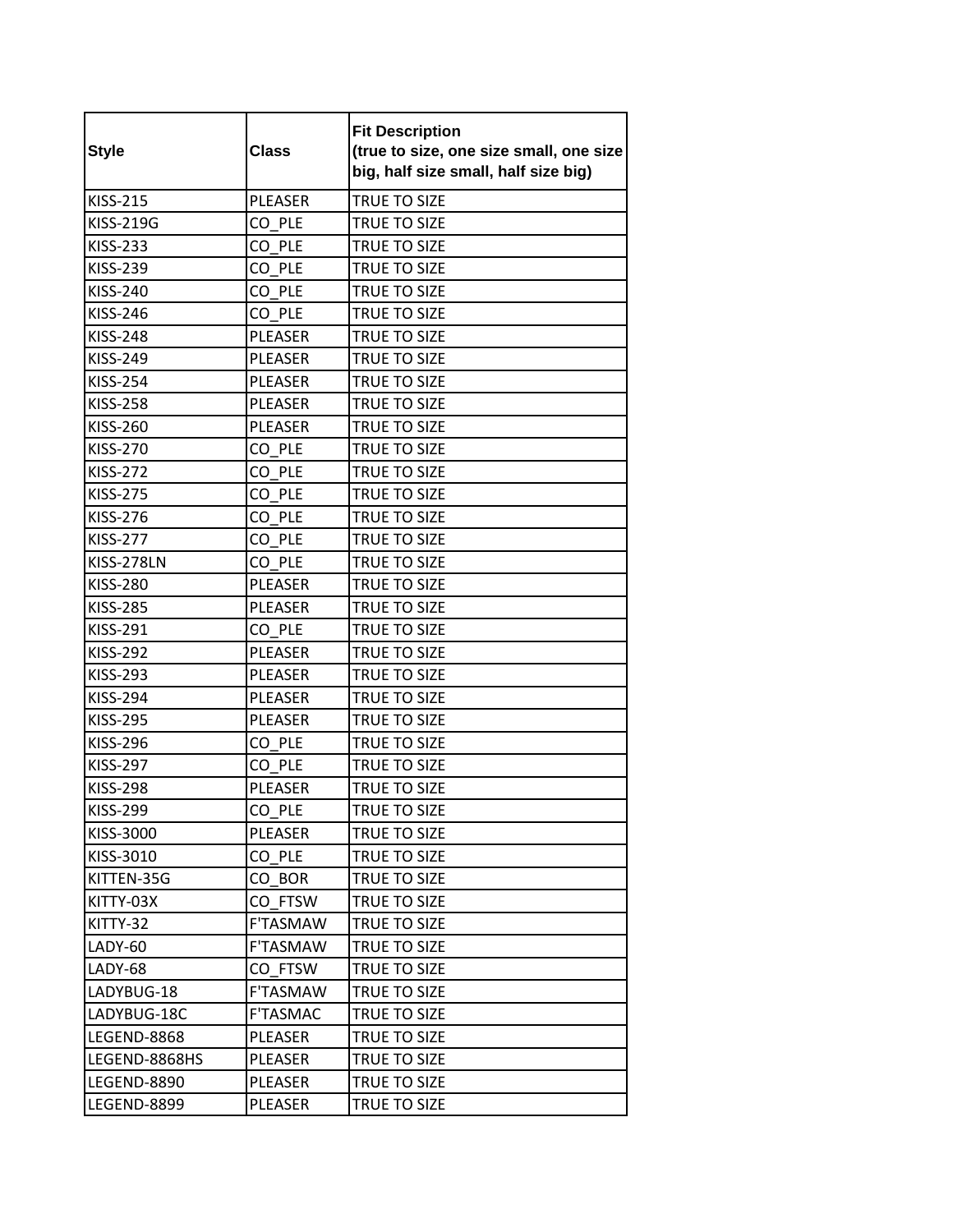| <b>Style</b>     | <b>Class</b>      | <b>Fit Description</b><br>(true to size, one size small, one size<br>big, half size small, half size big) |
|------------------|-------------------|-----------------------------------------------------------------------------------------------------------|
| LEGEND-8899HS    | <b>PLEASER</b>    | TRUE TO SIZE                                                                                              |
| LIGHTNING-701UV  | CO PLE            | TRUE TO SIZE                                                                                              |
| LIGHTNING-702    | CO PLE            | TRUE TO SIZE                                                                                              |
| LIGHTNING-708    | CO PLE            | TRUE TO SIZE                                                                                              |
| LIGHTNING-709    | CO PLE            | <b>TRUE TO SIZE</b>                                                                                       |
| LIGHTNING-802UV  | CO PLE            | TRUE TO SIZE                                                                                              |
| LIGHTNING-808    | CO PLE            | TRUE TO SIZE                                                                                              |
| LIMELITE-517     | CO LUC            | TRUE TO SIZE                                                                                              |
| LIP-101          | <b>FABULIS</b>    | TRUE TO SIZE                                                                                              |
| LIP-101-8        | <b>FABULIS</b>    | TRUE TO SIZE                                                                                              |
| LIP-101DM        | <b>FABULIS</b>    | <b>TRUE TO SIZE</b>                                                                                       |
| <b>LIP-101LS</b> | <b>FABULIS</b>    | <b>TRUE TO SIZE</b>                                                                                       |
| LIP-101R         | <b>FABULIS</b>    | TRUE TO SIZE                                                                                              |
| LIP-101SDT       | <b>FABULIS</b>    | TRUE TO SIZE                                                                                              |
| LIP-102          | <b>FABULIS</b>    | TRUE TO SIZE                                                                                              |
| LIP-102-1        | <b>FABULIS</b>    | <b>TRUE TO SIZE</b>                                                                                       |
| LIP-102-2        | <b>FABULIS</b>    | TRUE TO SIZE                                                                                              |
| LIP-102-3        | <b>CO FABULIS</b> | TRUE TO SIZE                                                                                              |
| <b>LIP-102RS</b> | <b>FABULIS</b>    | TRUE TO SIZE                                                                                              |
| LIP-106          | <b>CO FABULIS</b> | TRUE TO SIZE                                                                                              |
| LIP-108          | <b>PLEASER</b>    | <b>TRUE TO SIZE</b>                                                                                       |
| <b>LIP-108R</b>  | <b>FABULIS</b>    | TRUE TO SIZE                                                                                              |
| <b>LIP-108RS</b> | <b>FABULIS</b>    | <b>TRUE TO SIZE</b>                                                                                       |
| LIP-108SDT       | <b>FABULIS</b>    | <b>TRUE TO SIZE</b>                                                                                       |
| LIP-109          | <b>FABULIS</b>    | TRUE TO SIZE                                                                                              |
| LIP-109SDT       | <b>FABULIS</b>    | TRUE TO SIZE                                                                                              |
| LIP-115          | <b>FABULIS</b>    | TRUE TO SIZE                                                                                              |
| LIP-116          | <b>FABULIS</b>    | TRUE TO SIZE                                                                                              |
| LIP-117          | <b>FABULIS</b>    | TRUE TO SIZE                                                                                              |
| LIP-125          | PLEASER           | TRUE TO SIZE                                                                                              |
| LIP-128          | <b>FABULIS</b>    | TRUE TO SIZE                                                                                              |
| LIP-131          | <b>FABULIS</b>    | TRUE TO SIZE                                                                                              |
| LIP-133          | <b>FABULIS</b>    | TRUE TO SIZE                                                                                              |
| LIP-137          | <b>FABULIS</b>    | TRUE TO SIZE                                                                                              |
| LIP-139          | <b>FABULIS</b>    | TRUE TO SIZE                                                                                              |
| LIP-140          | <b>FABULIS</b>    | <b>TRUE TO SIZE</b>                                                                                       |
| LIP-142          | <b>FABULIS</b>    | TRUE TO SIZE                                                                                              |
| LIP-145          | <b>FABULIS</b>    | TRUE TO SIZE                                                                                              |
| LIP-150          | <b>FABULIS</b>    | TRUE TO SIZE                                                                                              |
| LIP-152          | <b>FABULIS</b>    | TRUE TO SIZE                                                                                              |
| LIP-155          | <b>FABULIS</b>    | TRUE TO SIZE                                                                                              |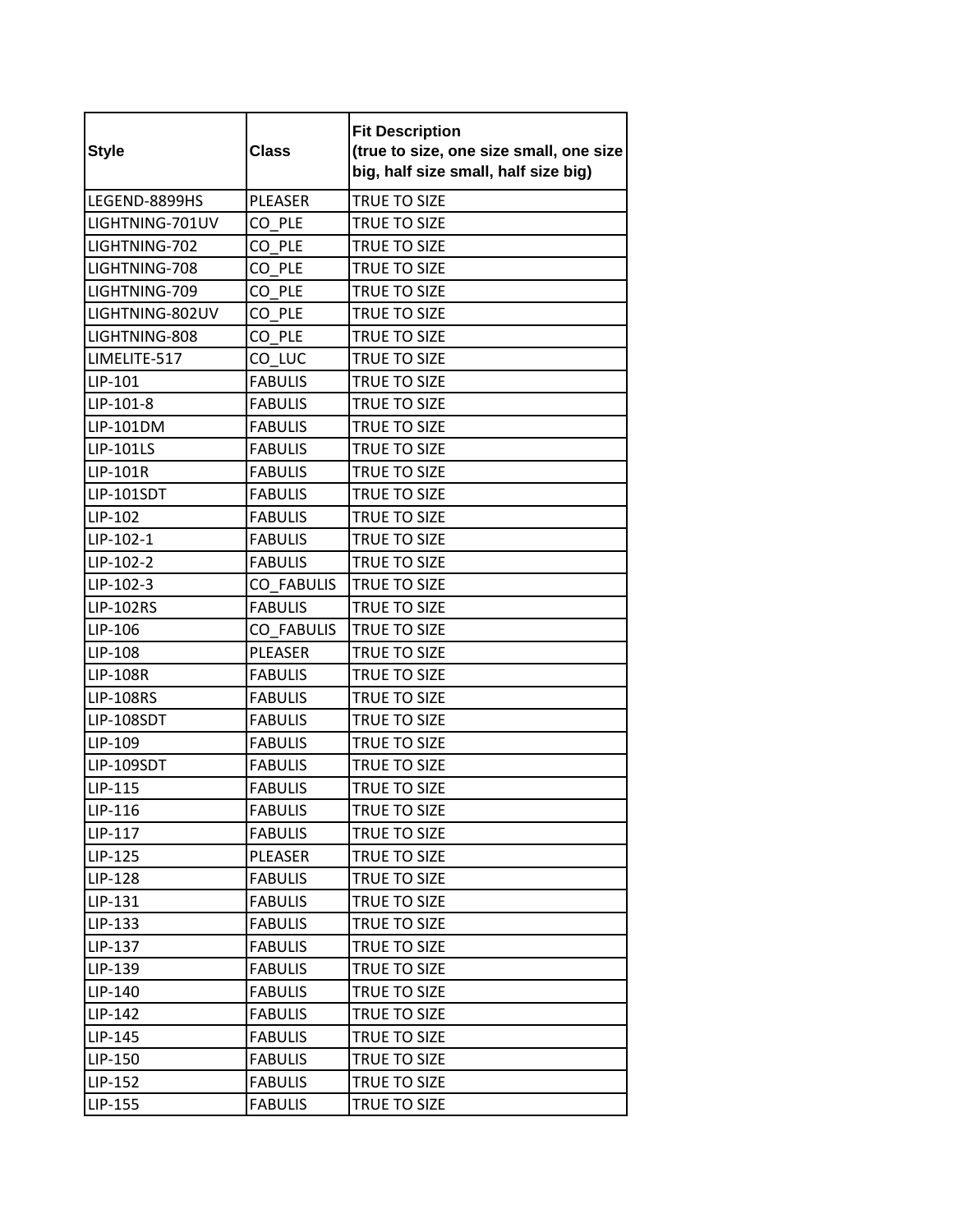| <b>Style</b>     | <b>Class</b>    | <b>Fit Description</b><br>(true to size, one size small, one size<br>big, half size small, half size big) |
|------------------|-----------------|-----------------------------------------------------------------------------------------------------------|
| LIP-156          | <b>FABULIS</b>  | TRUE TO SIZE                                                                                              |
| LIP-158          | <b>FABULIS</b>  | TRUE TO SIZE                                                                                              |
| LIP-162          | <b>FABULIS</b>  | TRUE TO SIZE                                                                                              |
| LIP-165          | <b>FABULIS</b>  | TRUE TO SIZE                                                                                              |
| <b>LIP-168RS</b> | <b>FABULIS</b>  | TRUE TO SIZE                                                                                              |
| LIP-169          | <b>FABULIS</b>  | TRUE TO SIZE                                                                                              |
| LIP-172          | <b>FABULIS</b>  | TRUE TO SIZE                                                                                              |
| LIP-182          | <b>FABULIS</b>  | TRUE TO SIZE                                                                                              |
| LIP-187          | <b>FABULIS</b>  | TRUE TO SIZE                                                                                              |
| LIP-194          | <b>FABULIS</b>  | TRUE TO SIZE                                                                                              |
| LIP-198          | <b>FABULIS</b>  | TRUE TO SIZE                                                                                              |
| LOAFER-04        | F'TASMAM        | <b>TRUE TO SIZE</b>                                                                                       |
| LOAFER-12        | F'TASMAM        | TRUE TO SIZE                                                                                              |
| LOAFER-17        | <b>F'TASMAM</b> | TRUE TO SIZE                                                                                              |
| LOLITA-02        | <b>FABULIS</b>  | TRUE TO SIZE                                                                                              |
| LOLITA-05        | <b>FABULIS</b>  | TRUE TO SIZE                                                                                              |
| LOLITA-06        | <b>FABULIS</b>  | <b>TRUE TO SIZE</b>                                                                                       |
| LOLITA-08        | <b>FABULIS</b>  | TRUE TO SIZE                                                                                              |
| LOLITA-09        | <b>FABULIS</b>  | TRUE TO SIZE                                                                                              |
| LOLITA-10        | <b>PINUP</b>    | <b>HALF SIZE SMALL</b>                                                                                    |
| LOLITA-11        | <b>PINUP</b>    | HALF SIZE SMALL                                                                                           |
| LOLITA-12        | <b>PINUP</b>    | <b>HALF SIZE SMALL</b>                                                                                    |
| LOLITA-13        | <b>F'TASMAW</b> | TRUE TO SIZE                                                                                              |
| LOLITA-20        | <b>FABULIS</b>  | <b>TRUE TO SIZE</b>                                                                                       |
| LOLITA-300G      | <b>F'TASMAW</b> | TRUE TO SIZE                                                                                              |
| LOLITA-32        | <b>FABULIS</b>  | TRUE TO SIZE                                                                                              |
| LOLLY-50         | F'TASMAW        | TRUE TO SIZE                                                                                              |
| <b>LOVE-270</b>  | F'TASMAW        | TRUE TO SIZE                                                                                              |
| LOVELY-401       | <b>FABULIS</b>  | TRUE TO SIZE                                                                                              |
| LOVELY-401RS     | <b>FABULIS</b>  | TRUE TO SIZE                                                                                              |
| LOVELY-417       | <b>FABULIS</b>  | TRUE TO SIZE                                                                                              |
| LOVELY-420       | <b>FABULIS</b>  | TRUE TO SIZE                                                                                              |
| LOVELY-428       | <b>FABULIS</b>  | TRUE TO SIZE                                                                                              |
| LOVELY-442       | <b>FABULIS</b>  | TRUE TO SIZE                                                                                              |
| LOVELY-450       | <b>FABULIS</b>  | <b>TRUE TO SIZE</b>                                                                                       |
| LOVELY-456       | <b>FABULIS</b>  | TRUE TO SIZE                                                                                              |
| LOVELY-460       | <b>FABULIS</b>  | TRUE TO SIZE                                                                                              |
| LUMINA-21        | <b>FABULIS</b>  | TRUE TO SIZE                                                                                              |
| LUMINA-22        | <b>FABULIS</b>  | TRUE TO SIZE                                                                                              |
| LUMINA-23        | <b>FABULIS</b>  | TRUE TO SIZE                                                                                              |
| LUMINA-25        | <b>FABULIS</b>  | TRUE TO SIZE                                                                                              |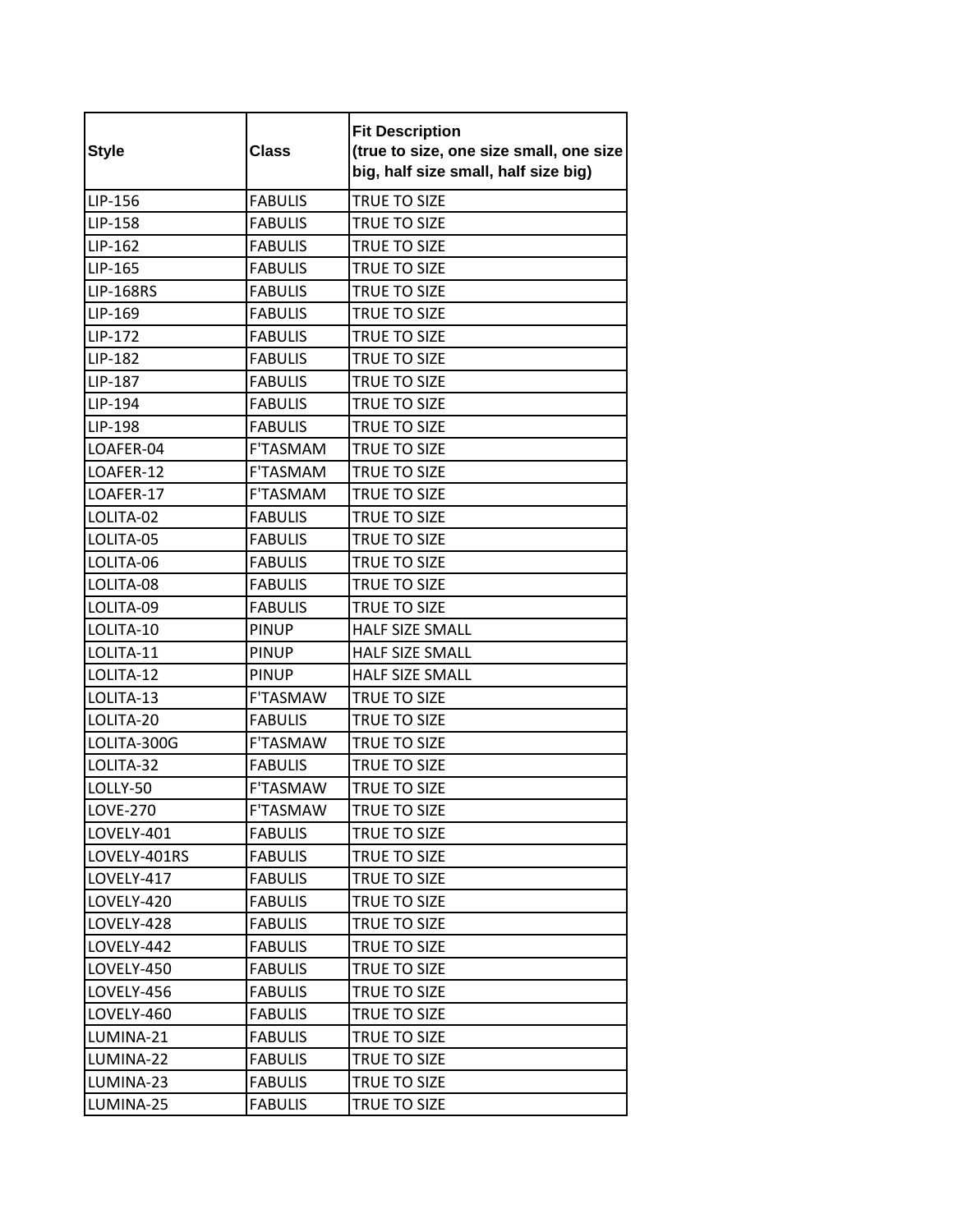| <b>Style</b>      | <b>Class</b>    | <b>Fit Description</b><br>(true to size, one size small, one size<br>big, half size small, half size big) |
|-------------------|-----------------|-----------------------------------------------------------------------------------------------------------|
| LUMINA-26         | <b>FABULIS</b>  | TRUE TO SIZE                                                                                              |
| LUMINA-27G        | <b>FABULIS</b>  | <b>TRUE TO SIZE</b>                                                                                       |
| LUMINA-27SQ       | <b>FABULIS</b>  | TRUE TO SIZE                                                                                              |
| LUMINA-28G        | <b>FABULIS</b>  | TRUE TO SIZE                                                                                              |
| LUMINA-29         | <b>FABULIS</b>  | TRUE TO SIZE                                                                                              |
| LUMINA-30         | <b>FABULIS</b>  | TRUE TO SIZE                                                                                              |
| LUMINA-32         | <b>FABULIS</b>  | TRUE TO SIZE                                                                                              |
| LUMINA-33         | <b>FABULIS</b>  | TRUE TO SIZE                                                                                              |
| LUMINA-34         | <b>FABULIS</b>  | TRUE TO SIZE                                                                                              |
| LUMINA-36         | <b>FABULIS</b>  | TRUE TO SIZE                                                                                              |
| LUMINA-38         | <b>FABULIS</b>  | TRUE TO SIZE                                                                                              |
| LUMINA-42         | <b>FABULIS</b>  | <b>TRUE TO SIZE</b>                                                                                       |
| LUMINA-45         | <b>FABULIS</b>  | TRUE TO SIZE                                                                                              |
| LUMINA-48         | <b>FABULIS</b>  | TRUE TO SIZE                                                                                              |
| <b>LUST-2000</b>  | F'TASMAW        | TRUE TO SIZE                                                                                              |
| <b>LUST-2000X</b> | CO_FTSW         | TRUE TO SIZE                                                                                              |
| LUST-2001SQ       | F'TASMAW        | <b>TRUE TO SIZE</b>                                                                                       |
| LUST-3000         | F'TASMAW        | TRUE TO SIZE                                                                                              |
| LUST-3000CH       | <b>F'TASMAW</b> | TRUE TO SIZE                                                                                              |
| <b>LUST-3000X</b> | F'TASMAW        | TRUE TO SIZE                                                                                              |
| LUSTER-20         | CO PLED         | TRUE TO SIZE                                                                                              |
| MAFIA-07          | F'TASMAW        | TRUE TO SIZE                                                                                              |
| MAGIC-08          | <b>F'TASMAW</b> | TRUE TO SIZE                                                                                              |
| MAID-07           | CO FTSW         | TRUE TO SIZE                                                                                              |
| MAID-17           | F'TASMAW        | TRUE TO SIZE                                                                                              |
| MAID-21           | <b>F'TASMAW</b> | TRUE TO SIZE                                                                                              |
| MAIDEN-2025       | PLEASER         | TRUE TO SIZE                                                                                              |
| MAIDEN-8828       | PLEASER         | TRUE TO SIZE                                                                                              |
| MAMMOTH-311       | <b>F'TASMAW</b> | TRUE TO SIZE                                                                                              |
| MARILYN-05R       | CO BOR          | TRUE TO SIZE                                                                                              |
| MARYJANE-05       | CO FTSC         | <b>TRUE TO SIZE</b>                                                                                       |
| MARYJANE-50       | F'TASMAW        | TRUE TO SIZE                                                                                              |
| MARYJANE-50G      | F'TASMAW        | TRUE TO SIZE                                                                                              |
| MARYJANE-50X      | F'TASMAW        | TRUE TO SIZE                                                                                              |
| MAVERICK-2045     | PLEASER         | <b>TRUE TO SIZE</b>                                                                                       |
| MAVERICK-8812     | PLEASER         | <b>TRUE TO SIZE</b>                                                                                       |
| MAVERICK-8824     | PLEASER         | TRUE TO SIZE                                                                                              |
| MAVERICK-8826     | PLEASER         | TRUE TO SIZE                                                                                              |
| MAVERICK-8826HS   | PLEASER         | TRUE TO SIZE                                                                                              |
| <b>MEDIC-3028</b> | F'TASMAW        | TRUE TO SIZE                                                                                              |
| MEGA-602          | <b>DEMONIAM</b> | TRUE TO SIZE                                                                                              |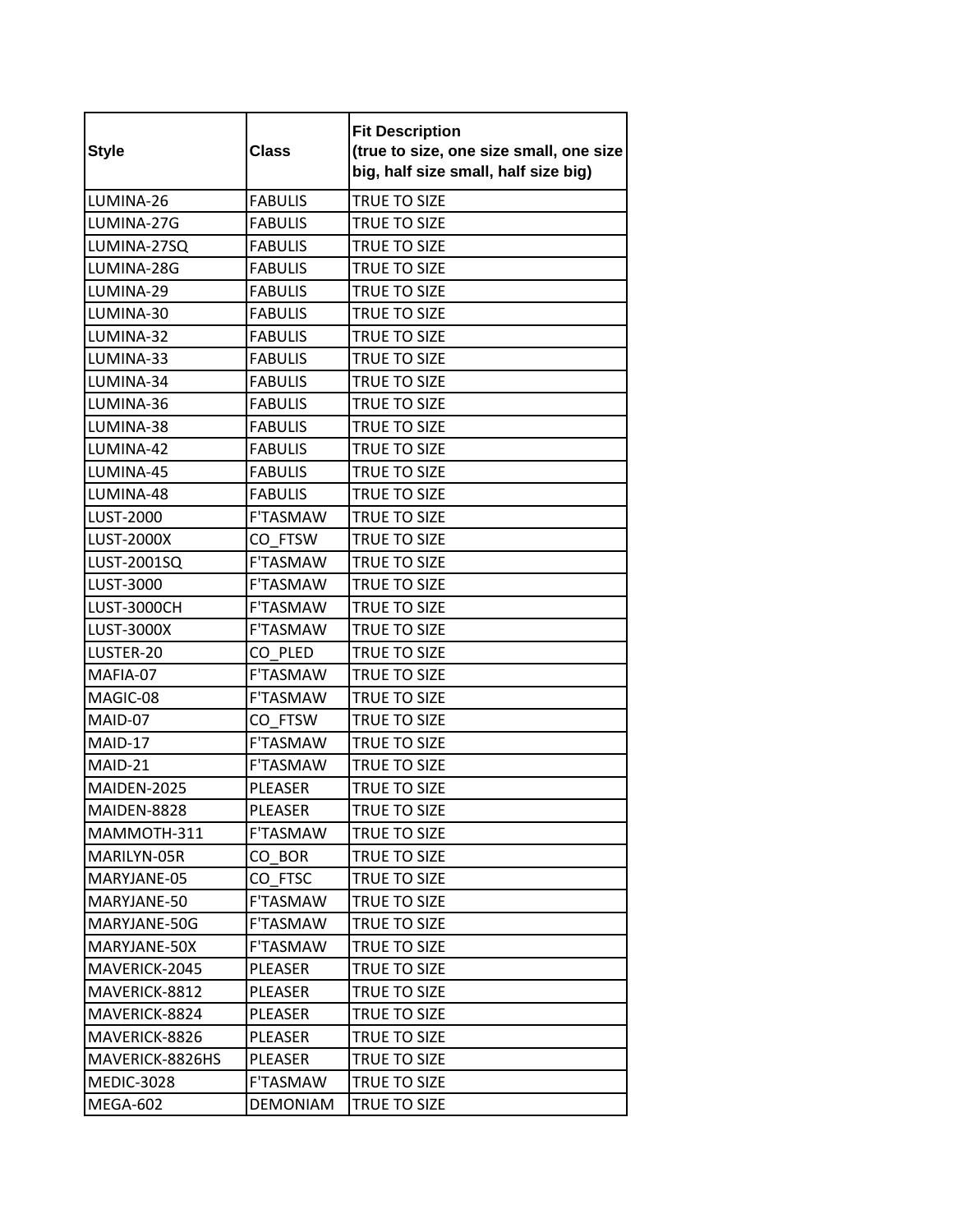| <b>Style</b>      | <b>Class</b>    | <b>Fit Description</b><br>(true to size, one size small, one size<br>big, half size small, half size big) |
|-------------------|-----------------|-----------------------------------------------------------------------------------------------------------|
| MEGA-618          | <b>DEMONIAM</b> | <b>TRUE TO SIZE</b>                                                                                       |
| MELODY-15         | <b>FABULIS</b>  | TRUE TO SIZE                                                                                              |
| MELODY-18         | <b>FABULIS</b>  | <b>TRUE TO SIZE</b>                                                                                       |
| <b>MERRY-215</b>  | CO FTSW         | <b>HALF SIZE SMALL</b>                                                                                    |
| MILAN-01          | <b>PLEASER</b>  | TRUE TO SIZE                                                                                              |
| MILAN-07          | CO PLE          | TRUE TO SIZE                                                                                              |
| MILAN-09          | PLEASER         | TRUE TO SIZE                                                                                              |
| MILAN-1022        | CO PLE          | <b>TRUE TO SIZE</b>                                                                                       |
| <b>MILAN-2015</b> | CO PLE          | TRUE TO SIZE                                                                                              |
| MILAN-42          | <b>PLEASER</b>  | TRUE TO SIZE                                                                                              |
| MILAN-60          | CO PLE          | <b>TRUE TO SIZE</b>                                                                                       |
| MILITANT-128      | <b>F'TASMAW</b> | <b>TRUE TO SIZE</b>                                                                                       |
| MINNIE-06         | <b>DEMONIAW</b> | <b>TRUE TO SIZE</b>                                                                                       |
| MIRAGE-601        | CO PLE          | TRUE TO SIZE                                                                                              |
| MONET-08          | CO PLE          | <b>TRUE TO SIZE</b>                                                                                       |
| MONET-09          | PLEASER         | <b>TRUE TO SIZE</b>                                                                                       |
| MONET-10          | CO PLE          | <b>TRUE TO SIZE</b>                                                                                       |
| MONET-26          | CO PLE          | TRUE TO SIZE                                                                                              |
| MONET-610         | CO DW           | TRUE TO SIZE                                                                                              |
| MONKEY BOOT-102   | <b>DEMONIAM</b> | <b>TRUE TO SIZE</b>                                                                                       |
| MONROE-50         | CO PLE          | TRUE TO SIZE                                                                                              |
| MONSTER-02        | F'TASMAM        | <b>TRUE TO SIZE</b>                                                                                       |
| MONSTER-10        | <b>F'TASMAM</b> | TRUE TO SIZE                                                                                              |
| <b>MOON-701</b>   | <b>PLEASER</b>  | TRUE TO SIZE                                                                                              |
| MOON-701HRS       | PLEASER         | TRUE TO SIZE                                                                                              |
| <b>MOON-701RS</b> | CO PLE          | TRUE TO SIZE                                                                                              |
| MOON-701SDT       | PLEASER         | <b>TRUE TO SIZE</b>                                                                                       |
| MOON-701SK        | $CO$ $PLE$      | TRUE TO SIZE                                                                                              |
| MOON-701SPK       | CO PLE          | TRUE TO SIZE                                                                                              |
| <b>MOON-701TG</b> | PLEASER         | TRUE TO SIZE                                                                                              |
| MOON-702DM        | CO PLE          | <b>TRUE TO SIZE</b>                                                                                       |
| MOON-708DM        | PLEASER         | TRUE TO SIZE                                                                                              |
| MOON-708DMCH      | PLEASER         | TRUE TO SIZE                                                                                              |
| MOON-709          | PLEASER         | TRUE TO SIZE                                                                                              |
| MOON-709SDT       | PLEASER         | TRUE TO SIZE                                                                                              |
| MOON-709SK        | <b>PLEASER</b>  | TRUE TO SIZE                                                                                              |
| <b>MOON-730</b>   | CO PLE          | TRUE TO SIZE                                                                                              |
| MOON-731RS        | PLEASER         | TRUE TO SIZE                                                                                              |
| MOTIF-601BD       | CO PLE          | TRUE TO SIZE                                                                                              |
| MOTIF-601CB       | CO PLE          | TRUE TO SIZE                                                                                              |
| MOTIF-601CC       | CO PLE          | TRUE TO SIZE                                                                                              |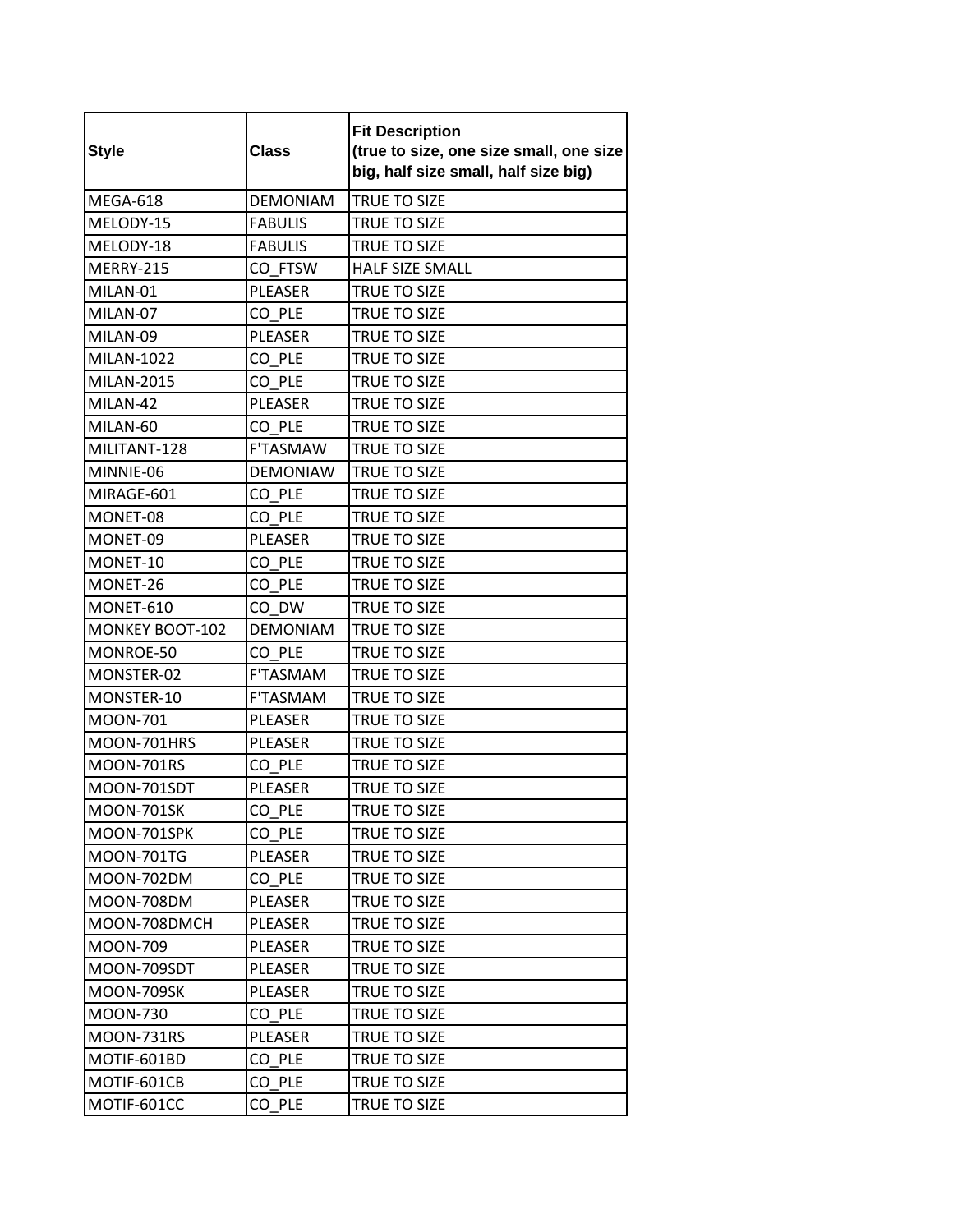| <b>Style</b>       | <b>Class</b>    | <b>Fit Description</b><br>(true to size, one size small, one size<br>big, half size small, half size big) |
|--------------------|-----------------|-----------------------------------------------------------------------------------------------------------|
| MOTIF-601CH        | CO PLE          | TRUE TO SIZE                                                                                              |
| MOTIF-601LA        | CO PLE          | TRUE TO SIZE                                                                                              |
| MOTIF-601LH        | CO PLE          | TRUE TO SIZE                                                                                              |
| MOTIF-601PE        | CO PLE          | <b>TRUE TO SIZE</b>                                                                                       |
| MOTIF-601PG        | CO PLE          | TRUE TO SIZE                                                                                              |
| MOTIF-609LH        | CO PLE          | TRUE TO SIZE                                                                                              |
| MOTIF-676CH        | CO PLE          | TRUE TO SIZE                                                                                              |
| MOTIF-701BD        | CO PLE          | TRUE TO SIZE                                                                                              |
| MOTIF-701BK        | CO PLE          | TRUE TO SIZE                                                                                              |
| MOTIF-701CL        | CO PLE          | TRUE TO SIZE                                                                                              |
| MOTIF-701FL        | CO PLE          | TRUE TO SIZE                                                                                              |
| MOTIF-701GF        | CO PLE          | <b>TRUE TO SIZE</b>                                                                                       |
| MOTIF-701LA        | CO PLE          | TRUE TO SIZE                                                                                              |
| MOTIF-701LL        | CO PLE          | TRUE TO SIZE                                                                                              |
| MOTIF-701LP        | <b>PLEASER</b>  | TRUE TO SIZE                                                                                              |
| MOTIF-701MO        | <b>PLEASER</b>  | TRUE TO SIZE                                                                                              |
| MOTIF-701PG        | CO PLE          | <b>TRUE TO SIZE</b>                                                                                       |
| MOTIF-701SH        | CO PLE          | TRUE TO SIZE                                                                                              |
| MOTIF-709BD        | CO PLE          | TRUE TO SIZE                                                                                              |
| MOTIF-709BK        | CO PLE          | TRUE TO SIZE                                                                                              |
| MOTIF-759GR        | CO PLE          | TRUE TO SIZE                                                                                              |
| MOTIF-809LP        | <b>PLEASER</b>  | <b>TRUE TO SIZE</b>                                                                                       |
| MOTIF-809MG        | CO PLE          | TRUE TO SIZE                                                                                              |
| MOUSE-16           | F'TASMAW        | TRUE TO SIZE                                                                                              |
| <b>MUERTO-1026</b> | <b>DEMONIAW</b> | <b>TRUE TO SIZE</b>                                                                                       |
| MUERTO-2028        | <b>DEMONIAW</b> | TRUE TO SIZE                                                                                              |
| MUERTO-600         | <b>DEMONIAW</b> | TRUE TO SIZE                                                                                              |
| MUERTO-610         | DEMONIAW        | TRUE TO SIZE                                                                                              |
| MUERTO-675         | <b>DEMONIAW</b> | TRUE TO SIZE                                                                                              |
| MULTILITE-613      | CO LUC          | TRUE TO SIZE                                                                                              |
| <b>MUMMY-100</b>   | CO FTSW         | TRUE TO SIZE                                                                                              |
| NEONLITE-608       | CO LUC          | TRUE TO SIZE                                                                                              |
| NEPTUNE-309UV      | CO DM           | TRUE TO SIZE                                                                                              |
| NEPTUNE-310UV      | CO DM           | TRUE TO SIZE                                                                                              |
| NEPTUNE-32         | CO DM           | TRUE TO SIZE                                                                                              |
| NURSE-110          | CO FTSW         | <b>TRUE TO SIZE</b>                                                                                       |
| NURSE-22           | F'TASMAW        | TRUE TO SIZE                                                                                              |
| NURSE-96           | F'TASMAW        | TRUE TO SIZE                                                                                              |
| OUTLAW-101         | CO DW           | TRUE TO SIZE                                                                                              |
| OZ-06              | F'TASMAW        | TRUE TO SIZE                                                                                              |
| PACE-01            | <b>DEMONIAW</b> | TRUE TO SIZE                                                                                              |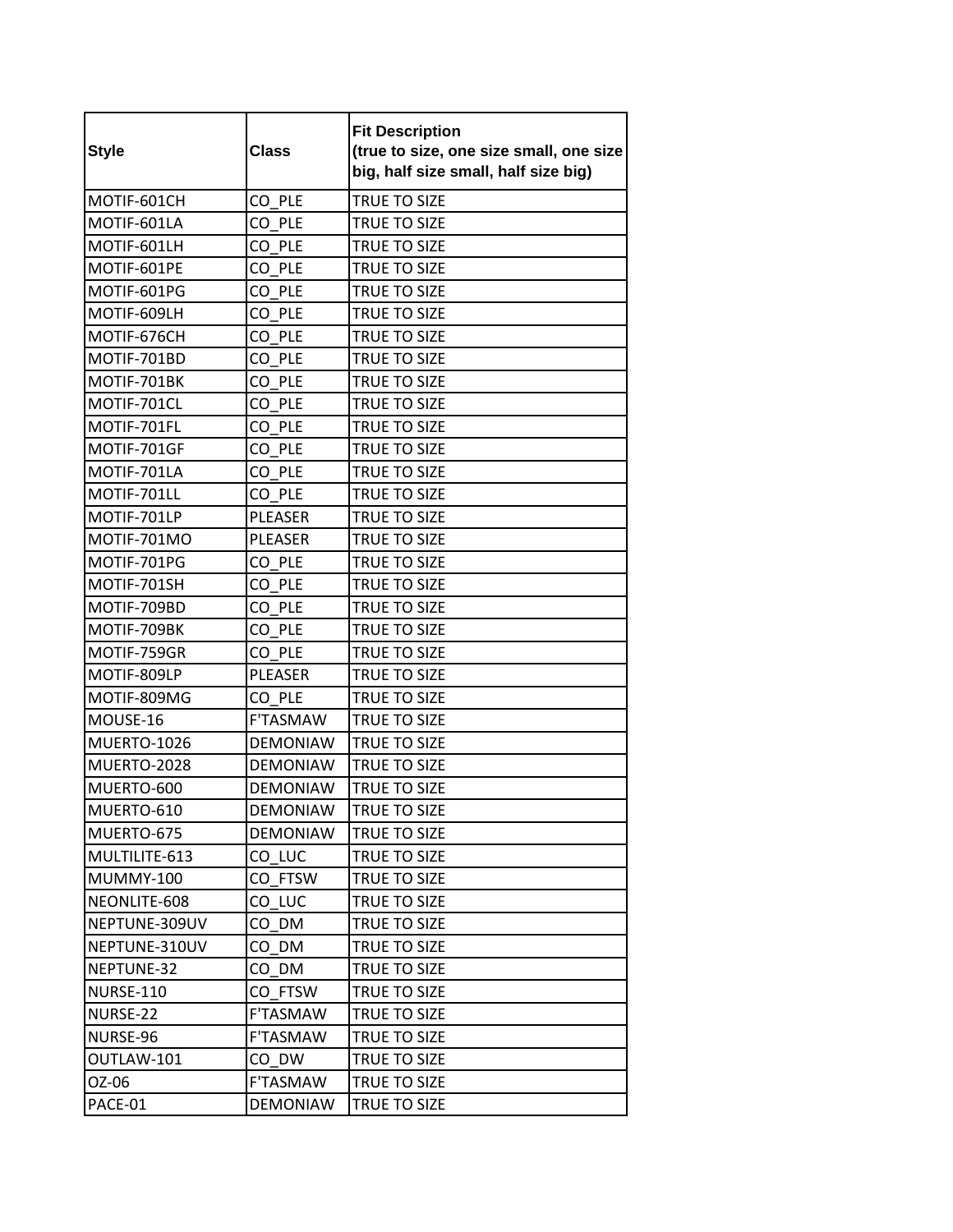| <b>Style</b>    | <b>Class</b>    | <b>Fit Description</b><br>(true to size, one size small, one size<br>big, half size small, half size big) |
|-----------------|-----------------|-----------------------------------------------------------------------------------------------------------|
| <b>PACE-100</b> | CO DW           | TRUE TO SIZE                                                                                              |
| PATTY-02G       | <b>F'TASMAW</b> | TRUE TO SIZE                                                                                              |
| PEARLIZE-601    | <b>PLEASER</b>  | <b>TRUE TO SIZE</b>                                                                                       |
| PEARLIZE-608    | <b>PLEASER</b>  | TRUE TO SIZE                                                                                              |
| PEARLIZE-701    | <b>PLEASER</b>  | TRUE TO SIZE                                                                                              |
| PEARLIZE-701-2  | PLEASER         | TRUE TO SIZE                                                                                              |
| PEARLIZE-708    | PLEASER         | TRUE TO SIZE                                                                                              |
| PEARLIZE-708-2  | <b>PLEASER</b>  | TRUE TO SIZE                                                                                              |
| PEONY-03        | CO BOR          | <b>TRUE TO SIZE</b>                                                                                       |
| PILGRIM-06      | CO FTSC         | TRUE TO SIZE                                                                                              |
| PILGRIM-10      | F'TASMAM        | TRUE TO SIZE                                                                                              |
| PILGRIM-14      | CO FTSW         | TRUE TO SIZE                                                                                              |
| PILOT-03X       | CO FTSW         | TRUE TO SIZE                                                                                              |
| <b>PIMP-01</b>  | <b>F'TASMAM</b> | <b>TRUE TO SIZE</b>                                                                                       |
| <b>PIMP-02</b>  | F'TASMAM        | TRUE TO SIZE                                                                                              |
| <b>PIMP-50</b>  | <b>F'TASMAM</b> | TRUE TO SIZE                                                                                              |
| PIRATE-100      | <b>F'TASMAM</b> | <b>TRUE TO SIZE</b>                                                                                       |
| PIRATE-110      | CO FTSW         | <b>HALF SIZE SMALL</b>                                                                                    |
| PIRATE-120      | <b>F'TASMAW</b> | TRUE TO SIZE                                                                                              |
| PIRATE-125      | CO FTSW         | TRUE TO SIZE                                                                                              |
| PIRATE-125X     | CO FTSW         | <b>TRUE TO SIZE</b>                                                                                       |
| PIRATE-13       | <b>F'TASMAW</b> | TRUE TO SIZE                                                                                              |
| PIRATE-130      | CO FTSW         | TRUE TO SIZE                                                                                              |
| PIRATE-132      | CO FTSC         | TRUE TO SIZE                                                                                              |
| PIRATE-140      | F'TASMAW        | TRUE TO SIZE                                                                                              |
| PIRATE-180      | <b>F'TASMAC</b> | TRUE TO SIZE                                                                                              |
| PLATOON-202     | <b>DEMONIAW</b> | TRUE TO SIZE                                                                                              |
| PLATOON-205     | CO_DW           | TRUE TO SIZE                                                                                              |
| PLAYBUNNY-07    | CO FTSW         | TRUE TO SIZE                                                                                              |
| PLEASURE-02     | CO PINUP        | TRUE TO SIZE                                                                                              |
| PLEASURE-02G    | CO PINUP        | TRUE TO SIZE                                                                                              |
| PLEASURE-05     | CO PINUP        | TRUE TO SIZE                                                                                              |
| PLEASURE-10     | CO PINUP        | TRUE TO SIZE                                                                                              |
| PLEASURE-12     | CO PINUP        | TRUE TO SIZE                                                                                              |
| PLUNDER-110     | F'TASMAW        | TRUE TO SIZE                                                                                              |
| PLUNDER-110X    | F'TASMAW        | TRUE TO SIZE                                                                                              |
| POKER-21        | F'TASMAW        | TRUE TO SIZE                                                                                              |
| POLICE-201      | <b>F'TASMAW</b> | TRUE TO SIZE                                                                                              |
| POLICE-203      | CO FTSW         | TRUE TO SIZE                                                                                              |
| POLICE-205      | F'TASMAW        | TRUE TO SIZE                                                                                              |
| POPSTAR-03      | CO FTSC         | TRUE TO SIZE                                                                                              |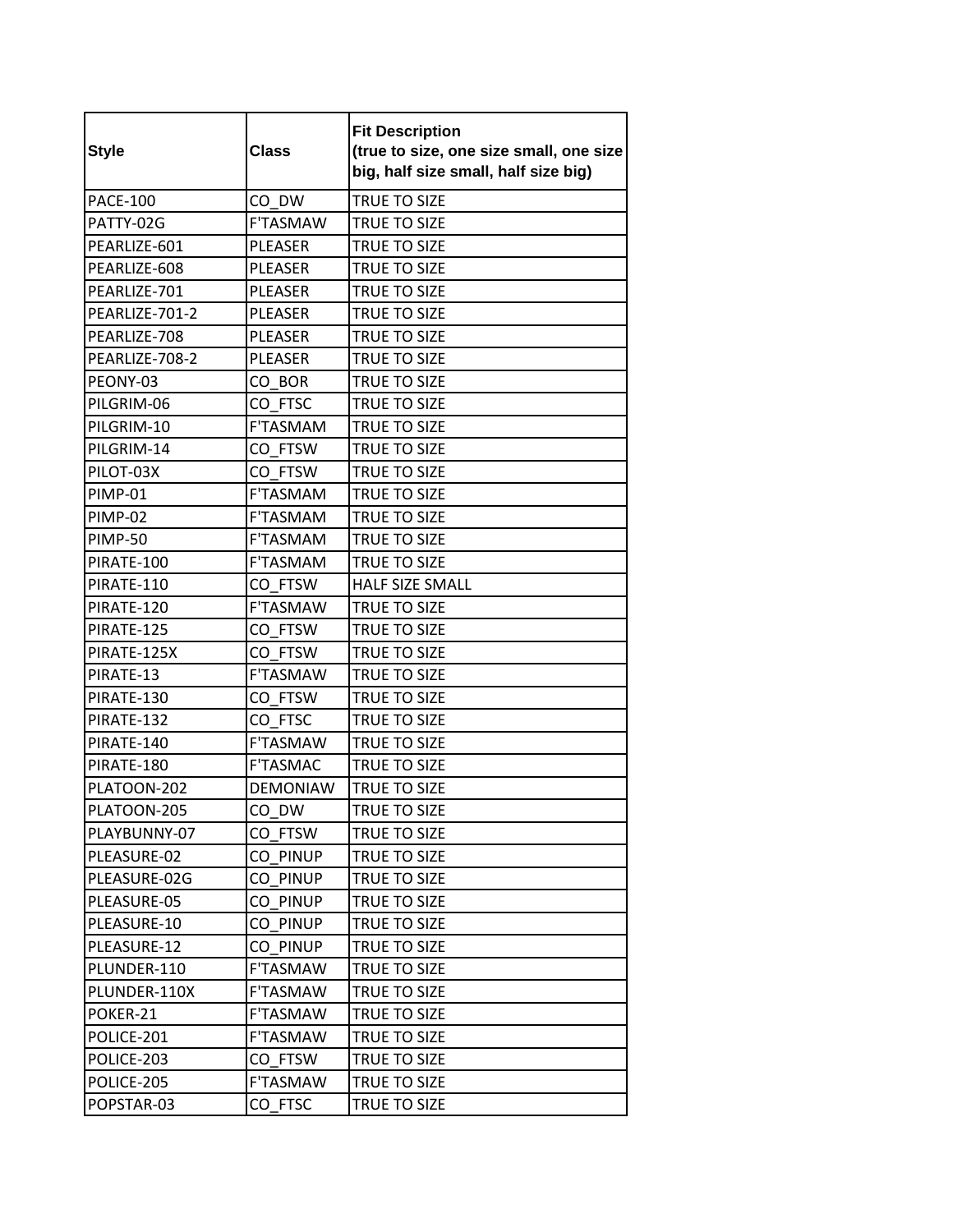| <b>Style</b>      | <b>Class</b>    | <b>Fit Description</b><br>(true to size, one size small, one size<br>big, half size small, half size big) |
|-------------------|-----------------|-----------------------------------------------------------------------------------------------------------|
| POPSTAR-09        | CO FTSM         | TRUE TO SIZE                                                                                              |
| <b>PREDATOR-I</b> | CO DM           | TRUE TO SIZE                                                                                              |
| PREEN-16          | CO BOR          | TRUE TO SIZE                                                                                              |
| PREPPY-03X        | CO FTSW         | TRUE TO SIZE                                                                                              |
| PRESTIGE-10       | CO PLED         | TRUE TO SIZE                                                                                              |
| PRESTIGE-16       | CO PLED         | <b>TRUE TO SIZE</b>                                                                                       |
| PRESTIGE-20       | PLEASERD        | TRUE TO SIZE                                                                                              |
| PRETTY-50         | F'TASMAW        | <b>TRUE TO SIZE</b>                                                                                       |
| PRINCESS-201      | F'TASMAW        | TRUE TO SIZE                                                                                              |
| <b>PRISM-708</b>  | CO PLE          | TRUE TO SIZE                                                                                              |
| PUMP-04           | CO FTSW         | TRUE TO SIZE                                                                                              |
| <b>PUMP-216</b>   | CO FTSW         | TRUE TO SIZE                                                                                              |
| <b>PUMP-420</b>   | F'TASMAW        | <b>TRUE TO SIZE</b>                                                                                       |
| <b>PUMP-458</b>   | <b>F'TASMAW</b> | TRUE TO SIZE                                                                                              |
| PUMPKIN-12CG      | F'TASMAC        | <b>TRUE TO SIZE</b>                                                                                       |
| <b>PUNK-14</b>    | <b>F'TASMAW</b> | <b>TRUE TO SIZE</b>                                                                                       |
| PUPIL-24          | <b>F'TASMAW</b> | TRUE TO SIZE                                                                                              |
| QUEEN-03          | F'TASMAW        | TRUE TO SIZE                                                                                              |
| QUEEN-55          | <b>F'TASMAW</b> | TRUE TO SIZE                                                                                              |
| <b>RAGE-100</b>   | <b>DEMONIAW</b> | <b>TRUE TO SIZE</b>                                                                                       |
| <b>RAGE-106</b>   | <b>DEMONIAW</b> | TRUE TO SIZE                                                                                              |
| <b>RAGE-300</b>   | <b>DEMONIAW</b> | TRUE TO SIZE                                                                                              |
| <b>RAGE-302</b>   | <b>DEMONIAW</b> | <b>TRUE TO SIZE</b>                                                                                       |
| <b>RAGE-303</b>   | <b>DEMONIAW</b> | TRUE TO SIZE                                                                                              |
| <b>RAGE-307</b>   | <b>DEMONIAW</b> | <b>TRUE TO SIZE</b>                                                                                       |
| <b>RAGE-309</b>   | <b>DEMONIAW</b> | TRUE TO SIZE                                                                                              |
| <b>RAGE-315</b>   | <b>DEMONIAW</b> | TRUE TO SIZE                                                                                              |
| <b>RAGE-400</b>   | <b>DEMONIAW</b> | TRUE TO SIZE                                                                                              |
| RAGE-404          | DEMONIAW        | TRUE TO SIZE                                                                                              |
| RAINBOW-1018UV6   | PLEASER         | TRUE TO SIZE                                                                                              |
| RAINBOW-1018UV7   | PLEASER         | TRUE TO SIZE                                                                                              |
| RAINBOW-201UV     | PLEASER         | TRUE TO SIZE                                                                                              |
| RAINBOW-208UV     | PLEASER         | TRUE TO SIZE                                                                                              |
| RAINBOW-209UV     | PLEASER         | TRUE TO SIZE                                                                                              |
| RAINBOW-302UV     | PLEASER         | TRUE TO SIZE                                                                                              |
| RAINBOW-308UV     | PLEASER         | <b>TRUE TO SIZE</b>                                                                                       |
| RAINBOW-309UV     | PLEASER         | TRUE TO SIZE                                                                                              |
| RAINBOW-708UV     | PLEASER         | TRUE TO SIZE                                                                                              |
| RAINBOW-808UV     | PLEASER         | TRUE TO SIZE                                                                                              |
| RAINBOW-809UV     | PLEASER         | TRUE TO SIZE                                                                                              |
| RANGER-301        | <b>DEMONIAW</b> | TRUE TO SIZE                                                                                              |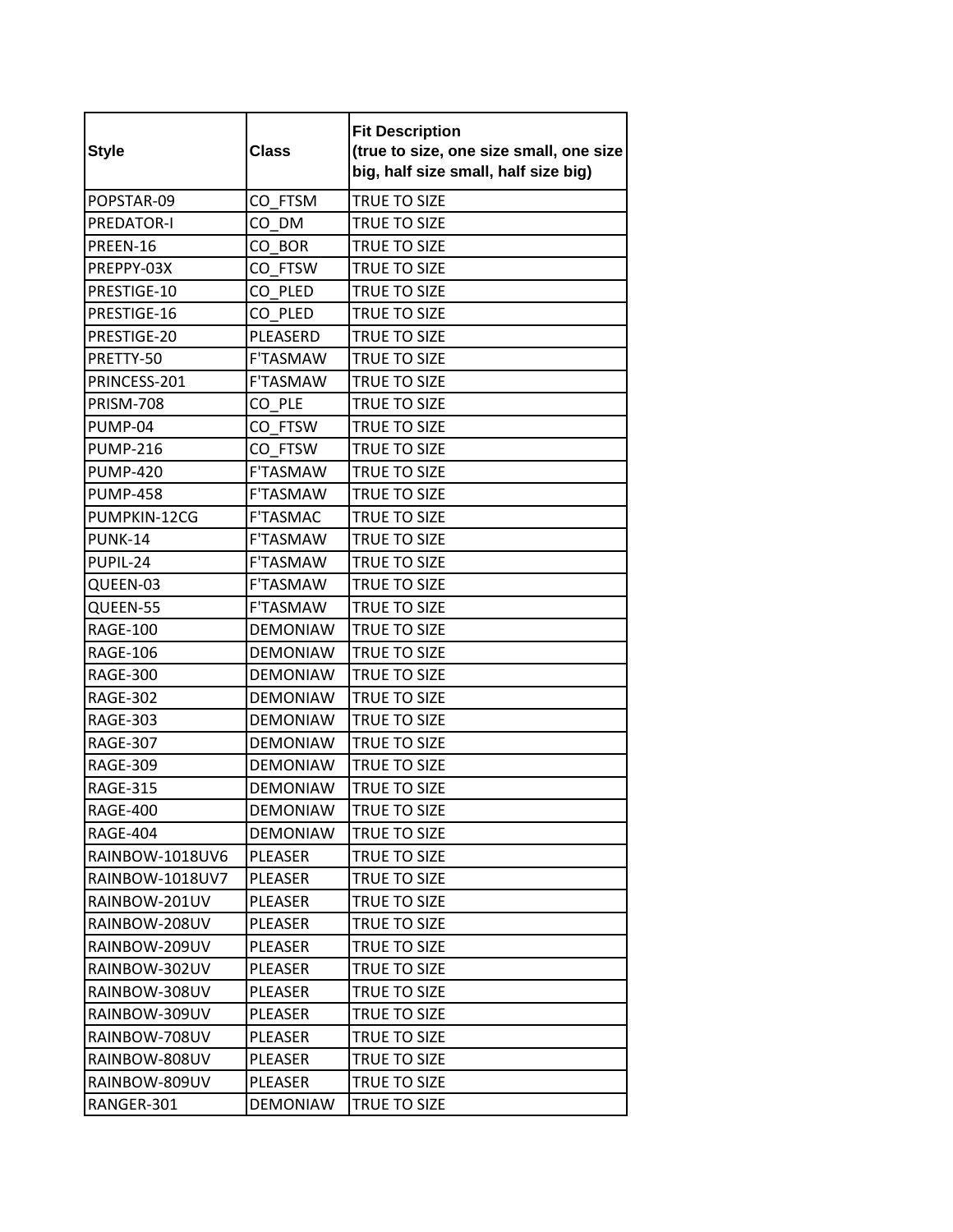| <b>Style</b>      | <b>Class</b>    | <b>Fit Description</b><br>(true to size, one size small, one size<br>big, half size small, half size big) |
|-------------------|-----------------|-----------------------------------------------------------------------------------------------------------|
| RANGER-302        | CO DM           | <b>TRUE TO SIZE</b>                                                                                       |
| RANGER-318        | CO DM           | TRUE TO SIZE                                                                                              |
| RAVAGE-302        | CO DM           | <b>TRUE TO SIZE</b>                                                                                       |
| RAVAGE-303        | CO DM           | TRUE TO SIZE                                                                                              |
| RAVAGE-II         | CO DM           | TRUE TO SIZE                                                                                              |
| <b>RAVEN-8826</b> | <b>PLEASER</b>  | TRUE TO SIZE                                                                                              |
| <b>RAVEN-8830</b> | <b>PLEASER</b>  | TRUE TO SIZE                                                                                              |
| RAVISH-08SQ       | CO BOR          | TRUE TO SIZE                                                                                              |
| RAZZLE-660RS      | CO PLED         | <b>HALF SIZE SMALL</b>                                                                                    |
| REAPER-30         | <b>DEMONIAM</b> | <b>TRUE TO SIZE</b>                                                                                       |
| REFEREE-120       | <b>F'TASMAW</b> | <b>TRUE TO SIZE</b>                                                                                       |
| REFEREE-125       | <b>F'TASMAW</b> | <b>TRUE TO SIZE</b>                                                                                       |
| RENAISSANCE-10    | F'TASMAM        | TRUE TO SIZE                                                                                              |
| RENAISSANCE-100   | <b>F'TASMAM</b> | TRUE TO SIZE                                                                                              |
| RENAISSANCE-102   | <b>F'TASMAM</b> | TRUE TO SIZE                                                                                              |
| RENAISSANCE-104   | <b>F'TASMAM</b> | TRUE TO SIZE                                                                                              |
| RENAISSANCE-12    | <b>F'TASMAW</b> | TRUE TO SIZE                                                                                              |
| RENAISSANCE-50    | F'TASMAM        | TRUE TO SIZE                                                                                              |
| RENAISSANCE-52    | CO FTSW         | TRUE TO SIZE                                                                                              |
| RETRO-03          | <b>F'TASMAW</b> | <b>TRUE TO SIZE</b>                                                                                       |
| RETRO-300         | <b>F'TASMAW</b> | TRUE TO SIZE                                                                                              |
| RETRO-302         | <b>F'TASMAW</b> | <b>TRUE TO SIZE</b>                                                                                       |
| RETRO-306         | <b>F'TASMAW</b> | TRUE TO SIZE                                                                                              |
| REVEL-03          | CO PLE          | TRUE TO SIZE                                                                                              |
| REVEL-07          | CO PLE          | TRUE TO SIZE                                                                                              |
| REVEL-16          | CO PLE          | TRUE TO SIZE                                                                                              |
| REVEL-18          | CO PLE          | TRUE TO SIZE                                                                                              |
| REVEL-20          | CO_PLE          | TRUE TO SIZE                                                                                              |
| REVENGE-01        | PLEASER         | TRUE TO SIZE                                                                                              |
| REVOLVER-1020     | CO PLE          | TRUE TO SIZE                                                                                              |
| REVOLVER-701      | PLEASER         | <b>TRUE TO SIZE</b>                                                                                       |
| REVOLVER-701LS    | PLEASER         | TRUE TO SIZE                                                                                              |
| REVOLVER-702      | CO PLE          | TRUE TO SIZE                                                                                              |
| REVOLVER-708      | PLEASER         | TRUE TO SIZE                                                                                              |
| REVOLVER-709      | PLEASER         | TRUE TO SIZE                                                                                              |
| REVOLVER-709G     | PLEASER         | TRUE TO SIZE                                                                                              |
| REVOLVER-712      | PLEASER         | TRUE TO SIZE                                                                                              |
| <b>REVOLVER-I</b> | HTM             | TRUE TO SIZE                                                                                              |
| RINGMASTER-258    | CO FTSW         | TRUE TO SIZE                                                                                              |
| <b>RIOT-12</b>    | <b>DEMONIAM</b> | TRUE TO SIZE                                                                                              |
| RIOT-20           | <b>DEMONIAM</b> | TRUE TO SIZE                                                                                              |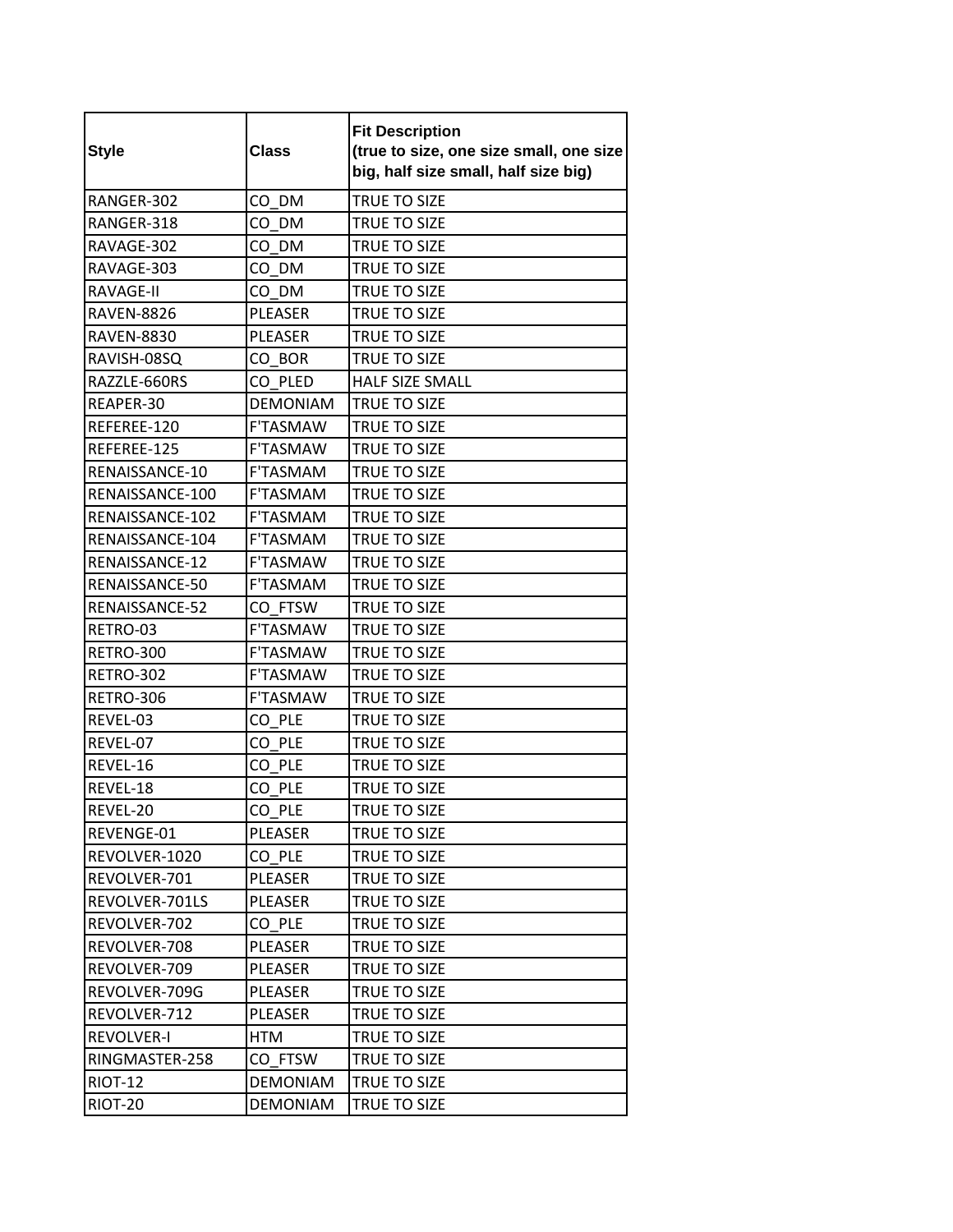| <b>Style</b>      | <b>Class</b>    | <b>Fit Description</b><br>(true to size, one size small, one size<br>big, half size small, half size big) |
|-------------------|-----------------|-----------------------------------------------------------------------------------------------------------|
| RIPSAW-518        | CO DM           | <b>TRUE TO SIZE</b>                                                                                       |
| RIPSAW-520        | CO DM           | TRUE TO SIZE                                                                                              |
| ROBINHOOD-100     | F'TASMAM        | <b>TRUE TO SIZE</b>                                                                                       |
| ROCKY-03          | CO DM           | TRUE TO SIZE                                                                                              |
| ROCKY-07          | CO DM           | <b>TRUE TO SIZE</b>                                                                                       |
| ROCKY-10          | <b>DEMONIAM</b> | <b>TRUE TO SIZE</b>                                                                                       |
| ROCKY-14          | <b>DEMONIAM</b> | TRUE TO SIZE                                                                                              |
| ROCKY-20          | <b>DEMONIAM</b> | TRUE TO SIZE                                                                                              |
| ROCKY-30          | <b>DEMONIAM</b> | TRUE TO SIZE                                                                                              |
| <b>RODEO-8822</b> | CO PLE          | TRUE TO SIZE                                                                                              |
| ROMAN-10          | F'TASMAW        | TRUE TO SIZE                                                                                              |
| ROMAN-12          | CO FTSM         | TRUE TO SIZE                                                                                              |
| ROMAN-15          | F'TASMAM        | <b>TRUE TO SIZE</b>                                                                                       |
| ROMAN-16          | <b>F'TASMAM</b> | TRUE TO SIZE                                                                                              |
| ROMANCE-301       | <b>FABULIS</b>  | <b>TRUE TO SIZE</b>                                                                                       |
| ROMANCE-301-2     | <b>FABULIS</b>  | TRUE TO SIZE                                                                                              |
| ROMANCE-301-4     | CO PLE          | TRUE TO SIZE                                                                                              |
| ROMANCE-301F      | <b>FABULIS</b>  | TRUE TO SIZE                                                                                              |
| ROMANCE-302-2     | CO PLE          | TRUE TO SIZE                                                                                              |
| ROMANCE-304       | CO PLE          | TRUE TO SIZE                                                                                              |
| ROMANCE-308R      | <b>FABULIS</b>  | TRUE TO SIZE                                                                                              |
| ROMANCE-313       | <b>FABULIS</b>  | TRUE TO SIZE                                                                                              |
| ROMANCE-335       | CO PLE          | TRUE TO SIZE                                                                                              |
| ROMANCE-368       | CO PLE          | TRUE TO SIZE                                                                                              |
| ROMANCE-372       | <b>FABULIS</b>  | TRUE TO SIZE                                                                                              |
| ROSA-01           | CO BOR          | TRUE TO SIZE                                                                                              |
| ROSA-02           | <b>BORDELLO</b> | <b>TRUE TO SIZE</b>                                                                                       |
| ROSEBUD-501       | CO_LUC          | TRUE TO SIZE                                                                                              |
| ROUGE-601         | CO PLE          | TRUE TO SIZE                                                                                              |
| ROUGE-601F        | CO PLE          | TRUE TO SIZE                                                                                              |
| ROUGE-608         | CO PLE          | TRUE TO SIZE                                                                                              |
| ROUGE-609         | CO PLE          | TRUE TO SIZE                                                                                              |
| ROUGE-614         | CO PLE          | TRUE TO SIZE                                                                                              |
| ROUGE-639         | CO PLE          | TRUE TO SIZE                                                                                              |
| ROUGE-655         | CO PLE          | TRUE TO SIZE                                                                                              |
| ROUGE-660         | CO PLE          | TRUE TO SIZE                                                                                              |
| ROYAL-601         | CO PLE          | TRUE TO SIZE                                                                                              |
| ROYAL-608         | CO PLE          | TRUE TO SIZE                                                                                              |
| ROYAL-609         | CO PLE          | TRUE TO SIZE                                                                                              |
| RUBY-54           | F'TASMAW        | TRUE TO SIZE                                                                                              |
| SADDLE-08         | F'TASMAC        | TRUE TO SIZE                                                                                              |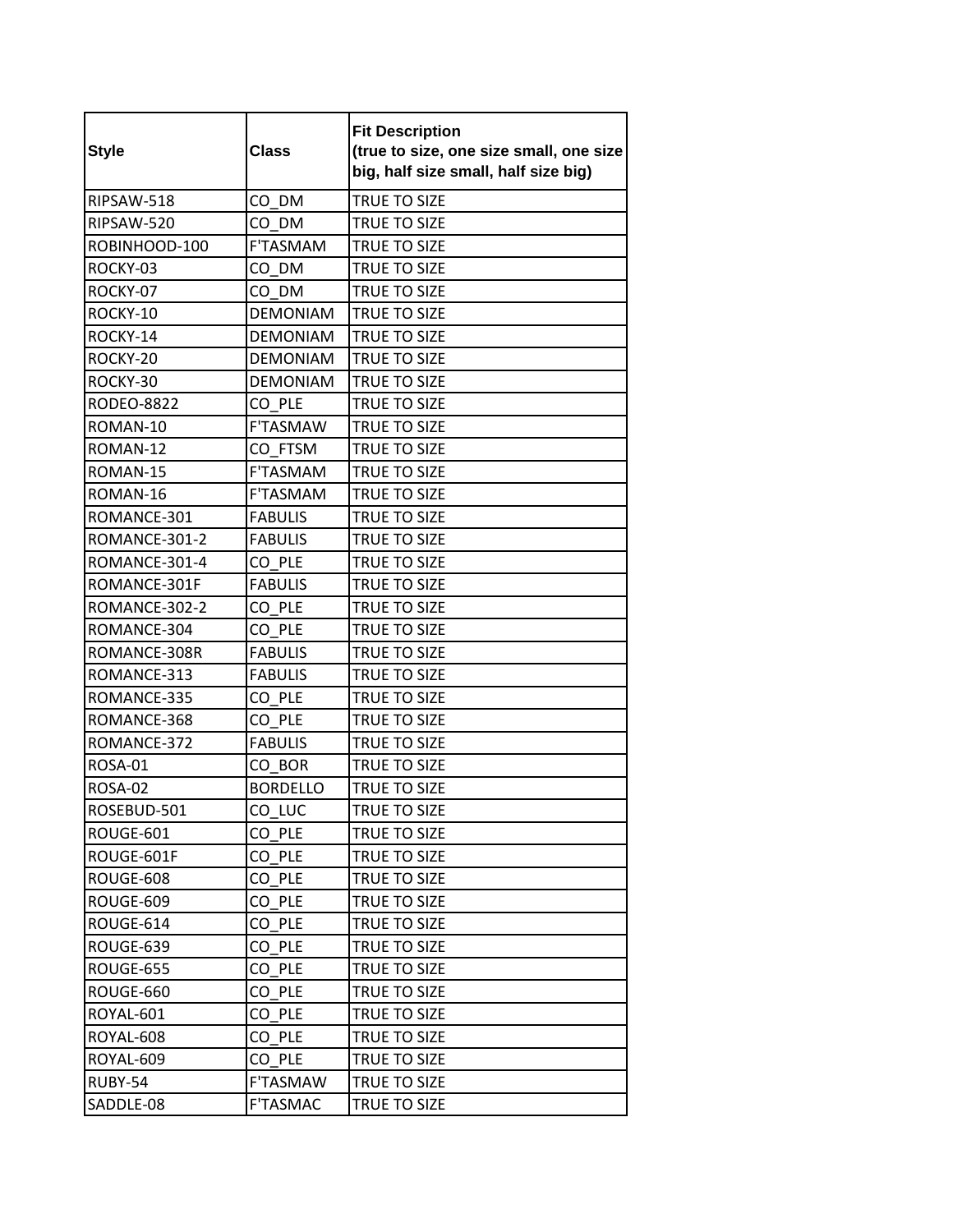| <b>Style</b>       | <b>Class</b>    | <b>Fit Description</b><br>(true to size, one size small, one size<br>big, half size small, half size big) |
|--------------------|-----------------|-----------------------------------------------------------------------------------------------------------|
| SADDLE-48          | <b>F'TASMAW</b> | <b>TRUE TO SIZE</b>                                                                                       |
| SADDLE-50          | F'TASMAW        | TRUE TO SIZE                                                                                              |
| SADDLE-50-XS       | <b>F'TASMAW</b> | TRUE TO SIZE                                                                                              |
| SAFARI-06          | <b>PINUP</b>    | TRUE TO SIZE                                                                                              |
| SAILOR-14          | <b>F'TASMAW</b> | <b>TRUE TO SIZE</b>                                                                                       |
| SAILOR-60          | F'TASMAW        | <b>TRUE TO SIZE</b>                                                                                       |
| SALEM-06           | <b>F'TASMAW</b> | <b>TRUE TO SIZE</b>                                                                                       |
| <b>SANTA-100</b>   | F'TASMAM        | <b>TRUE TO SIZE</b>                                                                                       |
| <b>SANTA-102</b>   | <b>F'TASMAM</b> | TRUE TO SIZE                                                                                              |
| SANTA-106WC        | F'TASMAM        | <b>TRUE TO SIZE</b>                                                                                       |
| <b>SANTA-108</b>   | <b>F'TASMAM</b> | <b>TRUE TO SIZE</b>                                                                                       |
| SASSIE-04          | <b>DEMONIAW</b> | <b>TRUE TO SIZE</b>                                                                                       |
| SASSIE-07          | <b>DEMONIAW</b> | <b>TRUE TO SIZE</b>                                                                                       |
| SASSIE-11          | CO DW           | <b>TRUE TO SIZE</b>                                                                                       |
| SASSIE-14          | CO DW           | TRUE TO SIZE                                                                                              |
| SASSIE-17          | CO DW           | <b>TRUE TO SIZE</b>                                                                                       |
| SCANDAL-620R       | CO BOR          | <b>HALF SIZE SMALL</b>                                                                                    |
| <b>SCENE-100</b>   | <b>DEMONIAW</b> | <b>TRUE TO SIZE</b>                                                                                       |
| SCHOLAR-06         | CO FTSW         | TRUE TO SIZE                                                                                              |
| SCHOOLGIRL-50      | <b>F'TASMAW</b> | TRUE TO SIZE                                                                                              |
| SCHOOLGIRL-50G     | <b>F'TASMAW</b> | TRUE TO SIZE                                                                                              |
| SCREAM-01          | <b>DEVIOUS</b>  | TRUE TO SIZE                                                                                              |
| SCREAM-1026        | CO DEV          | TRUE TO SIZE                                                                                              |
| SCREAM-12          | <b>DEVIOUS</b>  | TRUE TO SIZE                                                                                              |
| SCREAM-14          | CO DEV          | TRUE TO SIZE                                                                                              |
| SCREAM-18          | CO DEV          | TRUE TO SIZE                                                                                              |
| SCREAM-2027        | CO DEV          | TRUE TO SIZE                                                                                              |
| SCREAM-3010        | <b>DEVIOUS</b>  | TRUE TO SIZE                                                                                              |
| SECRET-12          | <b>PINUP</b>    | TRUE TO SIZE                                                                                              |
| SECRET-14          | CO PINUP        | TRUE TO SIZE                                                                                              |
| SECRET-15          | <b>PINUP</b>    | <b>TRUE TO SIZE</b>                                                                                       |
| SEDUCE-101         | PLEASER         | TRUE TO SIZE                                                                                              |
| SEDUCE-1020        | PLEASER         | TRUE TO SIZE                                                                                              |
| <b>SEDUCE-1049</b> | CO PLE          | TRUE TO SIZE                                                                                              |
| SEDUCE-117         | PLEASER         | TRUE TO SIZE                                                                                              |
| SEDUCE-2000        | PLEASER         | TRUE TO SIZE                                                                                              |
| SEDUCE-2013        | CO PLE          | TRUE TO SIZE                                                                                              |
| SEDUCE-2020        | PLEASER         | TRUE TO SIZE                                                                                              |
| SEDUCE-2024        | CO PLE          | TRUE TO SIZE                                                                                              |
| SEDUCE-2033        | CO PLE          | TRUE TO SIZE                                                                                              |
| SEDUCE-204         | PLEASER         | TRUE TO SIZE                                                                                              |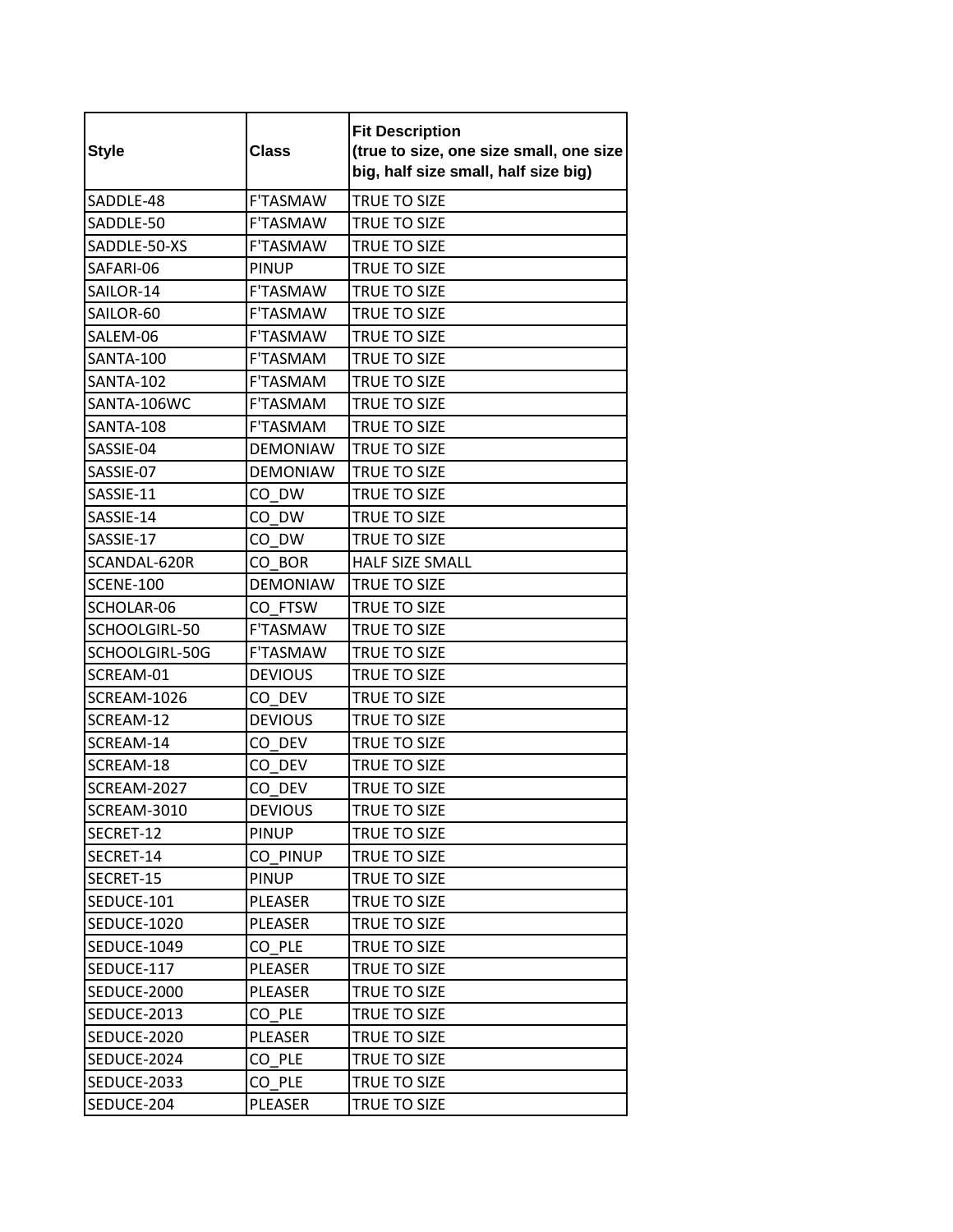| <b>Style</b>       | <b>Class</b>   | <b>Fit Description</b><br>(true to size, one size small, one size<br>big, half size small, half size big) |
|--------------------|----------------|-----------------------------------------------------------------------------------------------------------|
| SEDUCE-205         | <b>PLEASER</b> | TRUE TO SIZE                                                                                              |
| SEDUCE-2064        | CO PLE         | TRUE TO SIZE                                                                                              |
| SEDUCE-212         | <b>PLEASER</b> | TRUE TO SIZE                                                                                              |
| SEDUCE-216         | <b>PLEASER</b> | TRUE TO SIZE                                                                                              |
| SEDUCE-218         | CO PLE         | TRUE TO SIZE                                                                                              |
| <b>SEDUCE-3000</b> | PLEASER        | TRUE TO SIZE                                                                                              |
| SEDUCE-3010        | PLEASER        | TRUE TO SIZE                                                                                              |
| SEDUCE-3020        | CO PLE         | <b>TRUE TO SIZE</b>                                                                                       |
| SEDUCE-3024        | <b>PLEASER</b> | TRUE TO SIZE                                                                                              |
| SEDUCE-3028        | <b>PLEASER</b> | TRUE TO SIZE                                                                                              |
| <b>SEDUCE-3050</b> | PLEASER        | TRUE TO SIZE                                                                                              |
| <b>SEDUCE-3055</b> | PLEASER        | TRUE TO SIZE                                                                                              |
| <b>SEDUCE-3060</b> | <b>PLEASER</b> | TRUE TO SIZE                                                                                              |
| SEDUCE-3063        | <b>PLEASER</b> | TRUE TO SIZE                                                                                              |
| SEDUCE-315         | <b>PLEASER</b> | TRUE TO SIZE                                                                                              |
| SEDUCE-317         | PLEASER        | TRUE TO SIZE                                                                                              |
| SEDUCE-4000        | <b>PLEASER</b> | TRUE TO SIZE                                                                                              |
| <b>SEDUCE-4010</b> | PLEASER        | TRUE TO SIZE                                                                                              |
| SEDUCE-4026        | PLEASER        | TRUE TO SIZE                                                                                              |
| SEDUCE-403         | PLEASER        | TRUE TO SIZE                                                                                              |
| <b>SEDUCE-4050</b> | <b>PLEASER</b> | TRUE TO SIZE                                                                                              |
| SEDUCE-420         | PLEASER        | TRUE TO SIZE                                                                                              |
| SEDUCE-420H        | <b>PLEASER</b> | TRUE TO SIZE                                                                                              |
| SEDUCE-420RS       | <b>PLEASER</b> | TRUE TO SIZE                                                                                              |
| SEDUCE-420RS+      | PLEASER        | TRUE TO SIZE                                                                                              |
| SEDUCE-420SQ       | PLEASER        | TRUE TO SIZE                                                                                              |
| SEDUCE-420V        | PLEASER        | TRUE TO SIZE                                                                                              |
| SEDUCE-425         | PLEASER        | TRUE TO SIZE                                                                                              |
| SEDUCE-431         | PLEASER        | TRUE TO SIZE                                                                                              |
| SEDUCE-431H        | PLEASER        | TRUE TO SIZE                                                                                              |
| SEDUCE-439         | CO PLE         | TRUE TO SIZE                                                                                              |
| SEDUCE-443         | PLEASER        | TRUE TO SIZE                                                                                              |
| SEDUCE-453         | PLEASER        | TRUE TO SIZE                                                                                              |
| SEDUCE-458         | PLEASER        | TRUE TO SIZE                                                                                              |
| SEDUCE-460         | PLEASER        | TRUE TO SIZE                                                                                              |
| SEDUCE-5010        | PLEASER        | <b>TRUE TO SIZE</b>                                                                                       |
| SEXY-08            | PLEASER        | TRUE TO SIZE                                                                                              |
| <b>SEXY-10</b>     | PLEASER        | TRUE TO SIZE                                                                                              |
| SEXY-1006          | PLEASER        | TRUE TO SIZE                                                                                              |
| SEXY-1008          | <b>FABULIS</b> | TRUE TO SIZE                                                                                              |
| SEXY-12            | PLEASER        | TRUE TO SIZE                                                                                              |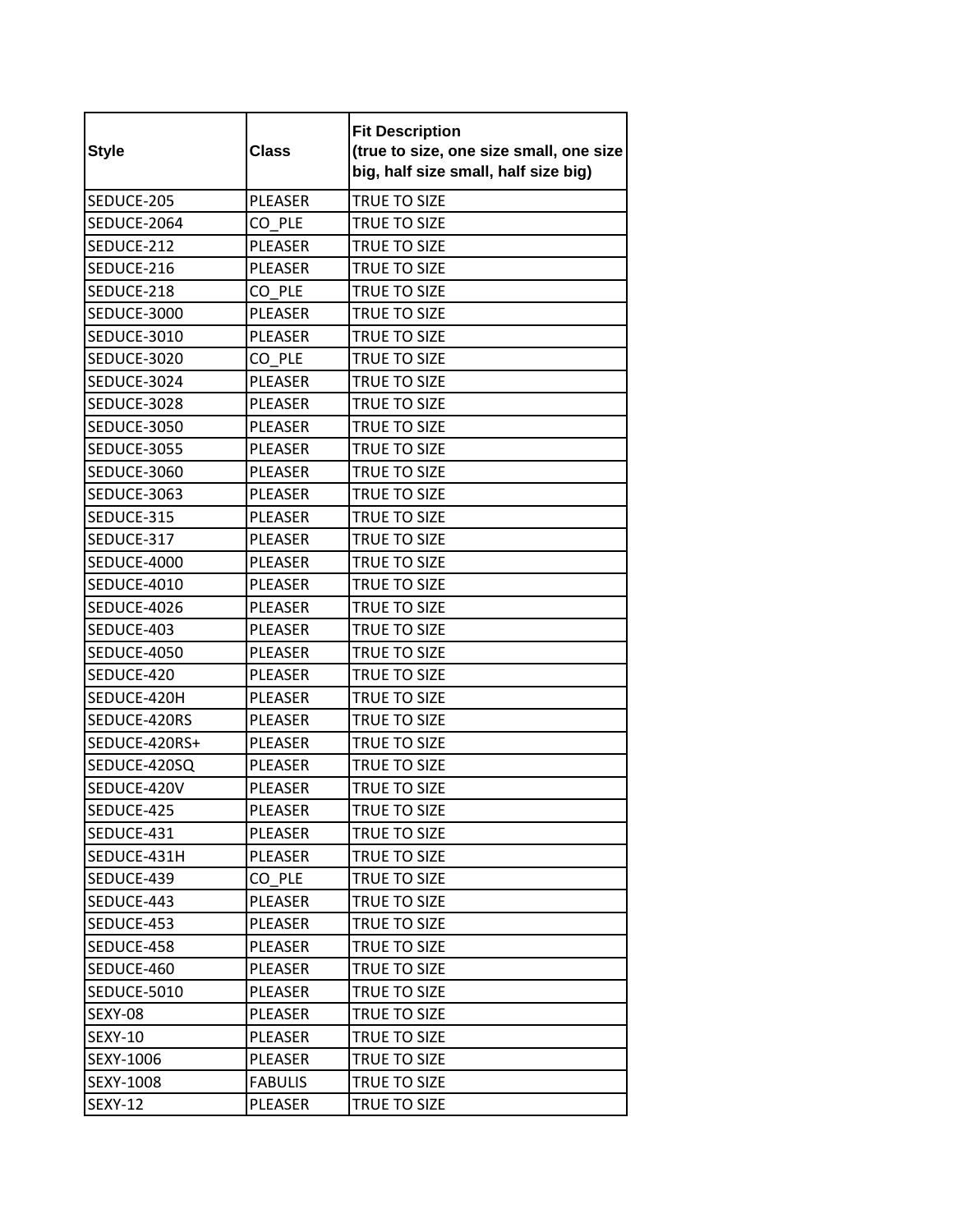| <b>Style</b>     | <b>Class</b>    | <b>Fit Description</b><br>(true to size, one size small, one size<br>big, half size small, half size big) |
|------------------|-----------------|-----------------------------------------------------------------------------------------------------------|
| <b>SEXY-15</b>   | <b>PLEASER</b>  | TRUE TO SIZE                                                                                              |
| <b>SEXY-16</b>   | <b>PLEASER</b>  | TRUE TO SIZE                                                                                              |
| <b>SEXY-17</b>   | <b>PLEASER</b>  | TRUE TO SIZE                                                                                              |
| <b>SEXY-18</b>   | PLEASER         | TRUE TO SIZE                                                                                              |
| <b>SEXY-19</b>   | <b>PLEASER</b>  | TRUE TO SIZE                                                                                              |
| <b>SEXY-20</b>   | <b>PLEASER</b>  | TRUE TO SIZE                                                                                              |
| <b>SEXY-2000</b> | CO PLE          | TRUE TO SIZE                                                                                              |
| SEXY-20ST        | CO PLE          | TRUE TO SIZE                                                                                              |
| <b>SEXY-21</b>   | <b>PLEASER</b>  | TRUE TO SIZE                                                                                              |
| SEXY-22          | <b>PLEASER</b>  | TRUE TO SIZE                                                                                              |
| SEXY-23          | <b>PLEASER</b>  | TRUE TO SIZE                                                                                              |
| SEXY-24          | <b>PLEASER</b>  | <b>TRUE TO SIZE</b>                                                                                       |
| <b>SEXY-25</b>   | <b>PLEASER</b>  | TRUE TO SIZE                                                                                              |
| SEXY-26          | <b>PLEASER</b>  | TRUE TO SIZE                                                                                              |
| <b>SEXY-27</b>   | <b>PLEASER</b>  | TRUE TO SIZE                                                                                              |
| SEXY-28          | <b>PLEASER</b>  | TRUE TO SIZE                                                                                              |
| SEXY-29          | <b>PLEASER</b>  | <b>TRUE TO SIZE</b>                                                                                       |
| <b>SEXY-30</b>   | <b>PLEASER</b>  | TRUE TO SIZE                                                                                              |
| SEXY-3000        | CO PLE          | TRUE TO SIZE                                                                                              |
| <b>SEXY-31</b>   | <b>PLEASER</b>  | TRUE TO SIZE                                                                                              |
| SEXY-33          | PLEASER         | TRUE TO SIZE                                                                                              |
| SEXY-36          | <b>PLEASER</b>  | <b>TRUE TO SIZE</b>                                                                                       |
| SEXY-42          | PLEASER         | TRUE TO SIZE                                                                                              |
| SEXY-50          | <b>PLEASER</b>  | TRUE TO SIZE                                                                                              |
| SEXY-52          | PLEASER         | TRUE TO SIZE                                                                                              |
| SHAKER-100       | <b>DEMONIAW</b> | TRUE TO SIZE                                                                                              |
| SINISTER-201     | <b>DEMONIAW</b> | TRUE TO SIZE                                                                                              |
| SINISTER-202     | <b>DEMONIAW</b> | TRUE TO SIZE                                                                                              |
| SINISTER-203     | <b>DEMONIAW</b> | TRUE TO SIZE                                                                                              |
| SINISTER-300     | <b>DEMONIAW</b> | TRUE TO SIZE                                                                                              |
| SINISTER-301     | <b>DEMONIAW</b> | TRUE TO SIZE                                                                                              |
| SINISTER-302     | <b>DEMONIAW</b> | TRUE TO SIZE                                                                                              |
| SINISTER-59      | <b>DEMONIAW</b> | TRUE TO SIZE                                                                                              |
| SINISTER-61      | <b>DEMONIAW</b> | TRUE TO SIZE                                                                                              |
| SINISTER-62      | <b>DEMONIAW</b> | TRUE TO SIZE                                                                                              |
| SINISTER-64      | <b>DEMONIAW</b> | TRUE TO SIZE                                                                                              |
| SIREN-01         | CO BOR          | TRUE TO SIZE                                                                                              |
| SIREN-02R        | CO BOR          | TRUE TO SIZE                                                                                              |
| SIREN-04         | CO BOR          | TRUE TO SIZE                                                                                              |
| SIREN-05G        | CO BOR          | TRUE TO SIZE                                                                                              |
| SIREN-07SQ       | CO BOR          | TRUE TO SIZE                                                                                              |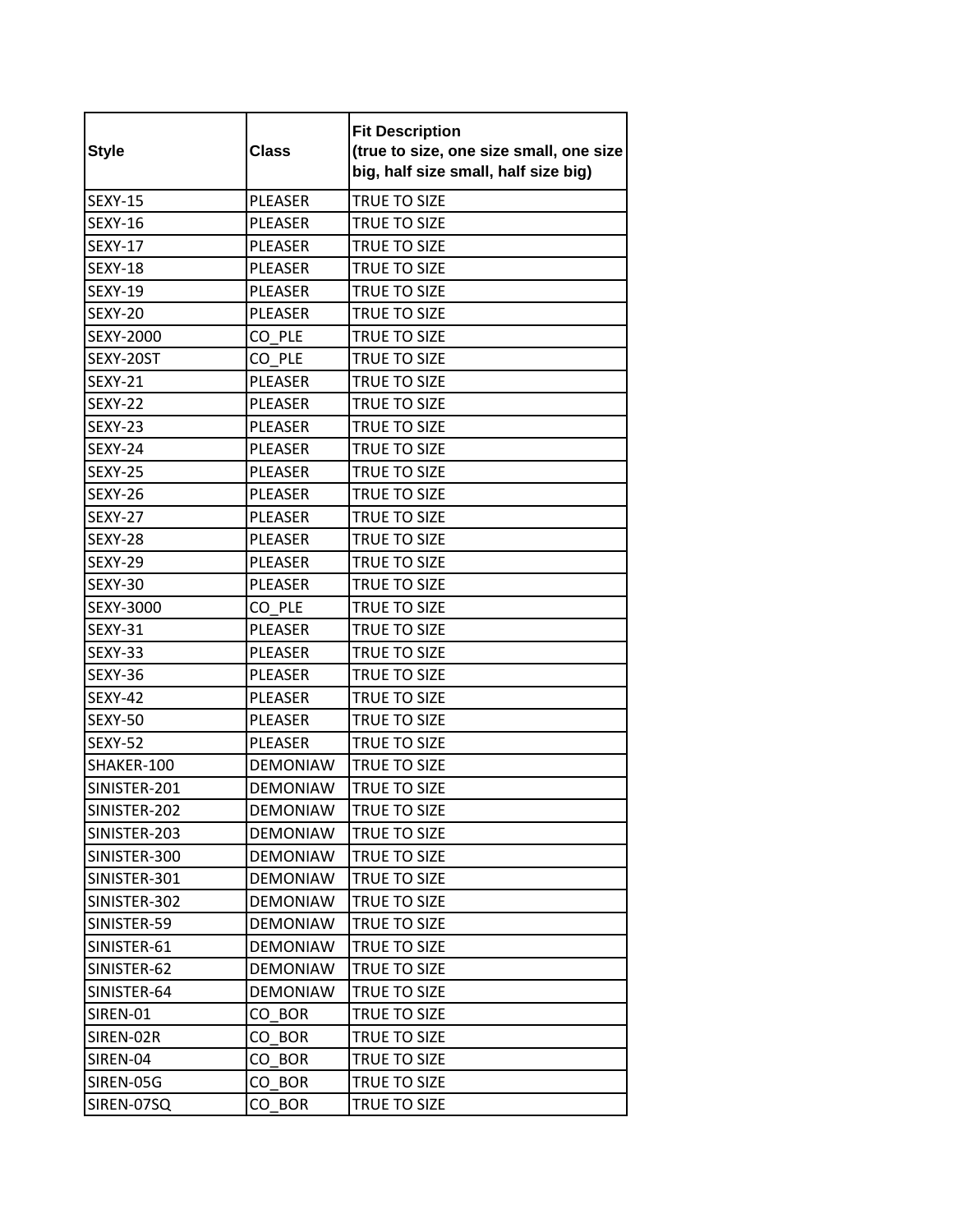| <b>Style</b>      | <b>Class</b>    | <b>Fit Description</b><br>(true to size, one size small, one size<br>big, half size small, half size big) |
|-------------------|-----------------|-----------------------------------------------------------------------------------------------------------|
| SKY-1018-2MR      | PLEASER         | TRUE TO SIZE                                                                                              |
| <b>SKY-1018MR</b> | PLEASER         | TRUE TO SIZE                                                                                              |
| SKY-2020          | CO PLE          | TRUE TO SIZE                                                                                              |
| <b>SKY-301</b>    | <b>PLEASER</b>  | TRUE TO SIZE                                                                                              |
| SKY-301-3         | <b>PLEASER</b>  | TRUE TO SIZE                                                                                              |
| <b>SKY-301LN</b>  | CO PLE          | <b>TRUE TO SIZE</b>                                                                                       |
| <b>SKY-301LT</b>  | CO PLE          | <b>TRUE TO SIZE</b>                                                                                       |
| <b>SKY-301MG</b>  | <b>PLEASER</b>  | TRUE TO SIZE                                                                                              |
| <b>SKY-302</b>    | <b>PLEASER</b>  | TRUE TO SIZE                                                                                              |
| <b>SKY-302W</b>   | CO PLE          | TRUE TO SIZE                                                                                              |
| <b>SKY-303LN</b>  | PLEASER         | TRUE TO SIZE                                                                                              |
| <b>SKY-304</b>    | <b>PLEASER</b>  | <b>TRUE TO SIZE</b>                                                                                       |
| <b>SKY-308</b>    | PLEASER         | TRUE TO SIZE                                                                                              |
| <b>SKY-308MG</b>  | <b>PLEASER</b>  | <b>TRUE TO SIZE</b>                                                                                       |
| <b>SKY-309</b>    | <b>PLEASER</b>  | TRUE TO SIZE                                                                                              |
| SKY-309FH-06      | <b>PLEASER</b>  | <b>TRUE TO SIZE</b>                                                                                       |
| <b>SKY-309LN</b>  | <b>PLEASER</b>  | <b>TRUE TO SIZE</b>                                                                                       |
| SKY-309MG         | <b>PLEASER</b>  | TRUE TO SIZE                                                                                              |
| SKY-309SEXY       | PLEASER         | TRUE TO SIZE                                                                                              |
| <b>SKY-309UV</b>  | PLEASER         | TRUE TO SIZE                                                                                              |
| SKY-309UVT        | <b>PLEASER</b>  | TRUE TO SIZE                                                                                              |
| SKY-310           | <b>PLEASER</b>  | TRUE TO SIZE                                                                                              |
| <b>SKY-316</b>    | CO PLE          | TRUE TO SIZE                                                                                              |
| <b>SKY-330</b>    | <b>PLEASER</b>  | TRUE TO SIZE                                                                                              |
| <b>SKY-332</b>    | PLEASER         | TRUE TO SIZE                                                                                              |
| <b>SKY-370</b>    | CO PLE          | TRUE TO SIZE                                                                                              |
| SKY-380ST         | CO PLE          | TRUE TO SIZE                                                                                              |
| <b>SKY-387</b>    | PLEASER         | TRUE TO SIZE                                                                                              |
| <b>SLICK-100</b>  | CO DW           | TRUE TO SIZE                                                                                              |
| <b>SLUSH-214</b>  | CO DW           | TRUE TO SIZE                                                                                              |
| SLUSH-225         | <b>DEMONIAW</b> | <b>TRUE TO SIZE</b>                                                                                       |
| <b>SLUSH-249</b>  | <b>DEMONIAW</b> | TRUE TO SIZE                                                                                              |
| SMITTEN-01        | <b>PINUP</b>    | TRUE TO SIZE                                                                                              |
| SMITTEN-05        | CO PINUP        | TRUE TO SIZE                                                                                              |
| SMITTEN-07        | CO PINUP        | TRUE TO SIZE                                                                                              |
| SMITTEN-10        | <b>PINUP</b>    | TRUE TO SIZE                                                                                              |
| SOL-601-D         | CO PLE          | TRUE TO SIZE                                                                                              |
| SOL-601-M         | CO PLE          | TRUE TO SIZE                                                                                              |
| SOL-701-D         | CO PLE          | TRUE TO SIZE                                                                                              |
| SOL-701-O         | CO PLE          | TRUE TO SIZE                                                                                              |
| SOL-709-D         | CO PLE          | TRUE TO SIZE                                                                                              |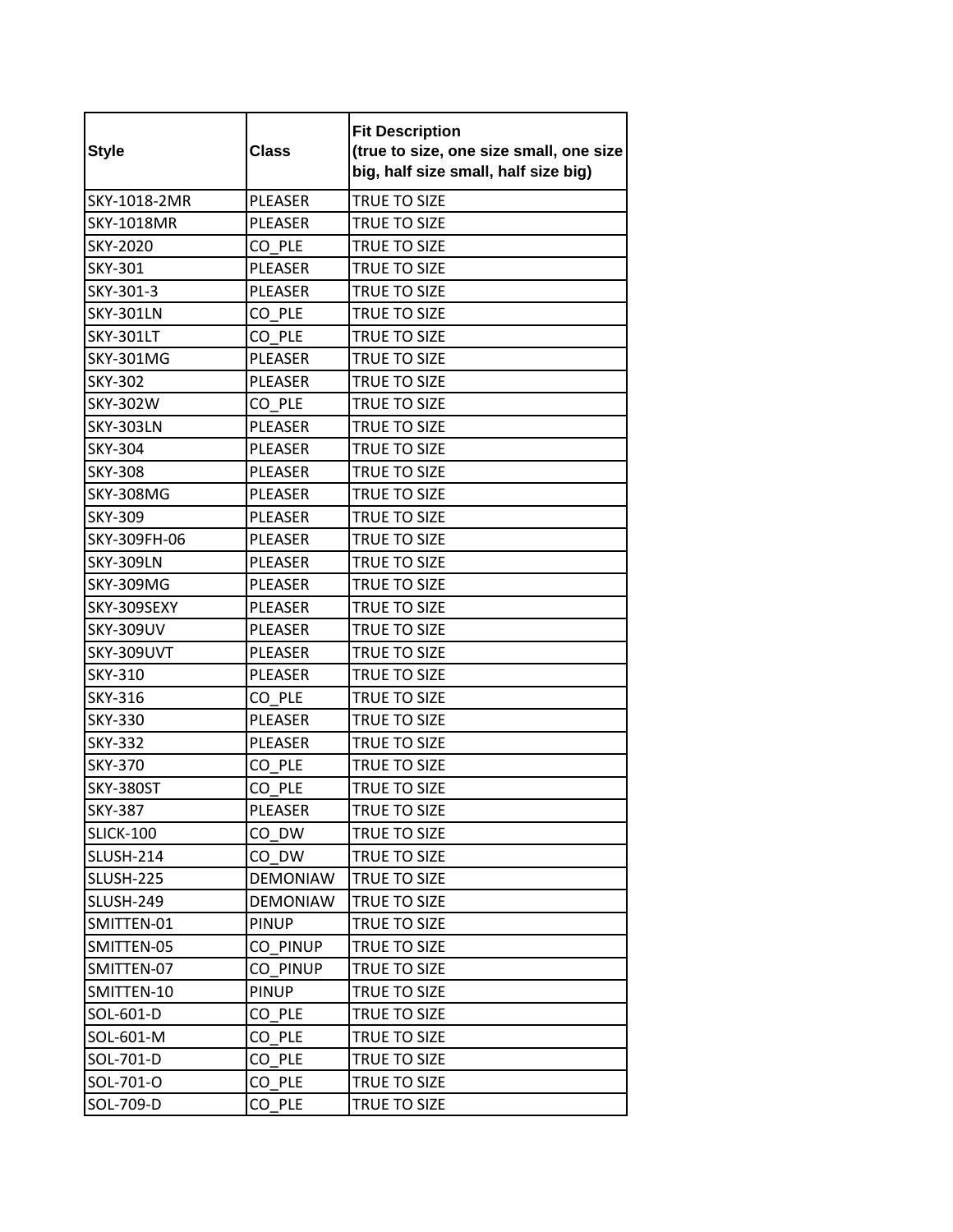| <b>Style</b>      | <b>Class</b>    | <b>Fit Description</b><br>(true to size, one size small, one size<br>big, half size small, half size big) |
|-------------------|-----------------|-----------------------------------------------------------------------------------------------------------|
| SOL-751-D         | CO PLE          | <b>TRUE TO SIZE</b>                                                                                       |
| SOL-801-O         | CO PLE          | TRUE TO SIZE                                                                                              |
| SOL-802-D         | CO PLE          | TRUE TO SIZE                                                                                              |
| SOL-901-O         | CO PLE          | <b>TRUE TO SIZE</b>                                                                                       |
| SOLDIER-03X       | CO FTSW         | TRUE TO SIZE                                                                                              |
| SOLDIER-06        | F'TASMAW        | <b>TRUE TO SIZE</b>                                                                                       |
| SPACEMAN-204      | PLEASER         | TRUE TO SIZE                                                                                              |
| SPACEMAN-204-2    | <b>PLEASER</b>  | TRUE TO SIZE                                                                                              |
| SPARKLE-601       | CO PLED         | TRUE TO SIZE                                                                                              |
| SPARKLE-608       | CO PLED         | TRUE TO SIZE                                                                                              |
| SPARTAN-105       | F'TASMAM        | <b>TRUE TO SIZE</b>                                                                                       |
| SPECTACUL-300SQ   | CO BOR          | <b>TRUE TO SIZE</b>                                                                                       |
| SPECTATOR-16      | F'TASMAM        | <b>TRUE TO SIZE</b>                                                                                       |
| SPICY-138         | CO FTSW         | TRUE TO SIZE                                                                                              |
| SPICY-138X        | F'TASMAW        | TRUE TO SIZE                                                                                              |
| <b>SPIKY-1018</b> | <b>PLEASER</b>  | TRUE TO SIZE                                                                                              |
| <b>SPIKY-2001</b> | CO PLE          | <b>TRUE TO SIZE</b>                                                                                       |
| <b>SPIKY-2019</b> | CO PLE          | TRUE TO SIZE                                                                                              |
| SPIKY-601         | CO PLE          | TRUE TO SIZE                                                                                              |
| SPIKY-601DM       | CO PLE          | TRUE TO SIZE                                                                                              |
| SPIKY-601DM-2     | CO PLE          | TRUE TO SIZE                                                                                              |
| SPIKY-601LP       | CO PLE          | TRUE TO SIZE                                                                                              |
| SPIKY-601MG       | PLEASER         | TRUE TO SIZE                                                                                              |
| SPIKY-602         | CO PLE          | TRUE TO SIZE                                                                                              |
| <b>SPIKY-608</b>  | PLEASER         | TRUE TO SIZE                                                                                              |
| SPIKY-608DM       | CO PLE          | TRUE TO SIZE                                                                                              |
| SPIKY-608MG       | PLEASER         | TRUE TO SIZE                                                                                              |
| SPIKY-609         | $CO$ $PLE$      | TRUE TO SIZE                                                                                              |
| SPIKY-609SP       | CO PLE          | TRUE TO SIZE                                                                                              |
| SPIKY-617         | CO PLE          | TRUE TO SIZE                                                                                              |
| SPIKY-626         | CO PLE          | <b>TRUE TO SIZE</b>                                                                                       |
| SPIKY-647         | PLEASER         | TRUE TO SIZE                                                                                              |
| SPIKY-663         | CO PLE          | TRUE TO SIZE                                                                                              |
| SPLASHY-3020      | <b>DEVIOUS</b>  | TRUE TO SIZE                                                                                              |
| SPLENDOR-130      | F'TASMAW        | <b>TRUE TO SIZE</b>                                                                                       |
| SPOOKY-160        | CO FTSW         | TRUE TO SIZE                                                                                              |
| SPORTY-135        | CO FTSW         | TRUE TO SIZE                                                                                              |
| SPRITE-01         | CO DW           | TRUE TO SIZE                                                                                              |
| STACK-301         | <b>DEMONIAM</b> | TRUE TO SIZE                                                                                              |
| STACK-301G        | CO DM           | TRUE TO SIZE                                                                                              |
| STACK-308         | CO DM           | TRUE TO SIZE                                                                                              |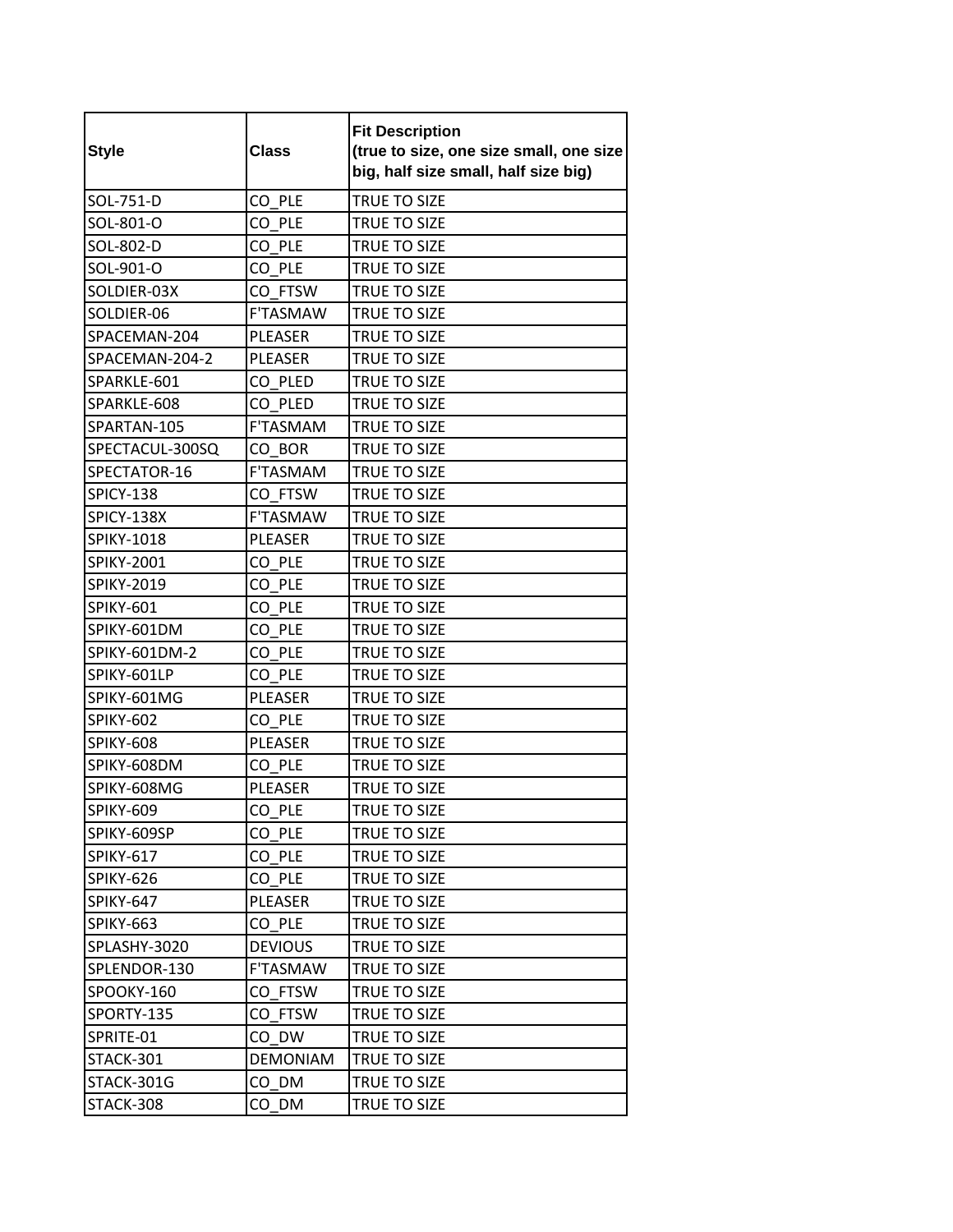| <b>Style</b>    | <b>Class</b>    | <b>Fit Description</b><br>(true to size, one size small, one size<br>big, half size small, half size big) |
|-----------------|-----------------|-----------------------------------------------------------------------------------------------------------|
| STACK-317       | CO DM           | TRUE TO SIZE                                                                                              |
| STACK-318       | CO DM           | TRUE TO SIZE                                                                                              |
| <b>STAR</b>     | <b>F'TASMAC</b> | TRUE TO SIZE                                                                                              |
| STAR-16         | <b>F'TASMAW</b> | <b>TRUE TO SIZE</b>                                                                                       |
| STAR-16C        | CO FTSC         | TRUE TO SIZE                                                                                              |
| STAR-16G        | F'TASMAW        | TRUE TO SIZE                                                                                              |
| STAR-16GC       | <b>F'TASMAC</b> | TRUE TO SIZE                                                                                              |
| STARBLOOM-701   | <b>PLEASER</b>  | TRUE TO SIZE                                                                                              |
| STARBURST-701   | <b>PLEASER</b>  | TRUE TO SIZE                                                                                              |
| STARBURST-709   | CO PLE          | TRUE TO SIZE                                                                                              |
| STARBURST-751   | <b>PLEASER</b>  | TRUE TO SIZE                                                                                              |
| STARBURST-758   | CO PLE          | TRUE TO SIZE                                                                                              |
| STARBURST-759   | CO PLE          | TRUE TO SIZE                                                                                              |
| STARCHILD-202   | <b>PLEASER</b>  | TRUE TO SIZE                                                                                              |
| STARCHILD-202-2 | <b>PLEASER</b>  | TRUE TO SIZE                                                                                              |
| STARDANCE-601   | <b>PLEASER</b>  | TRUE TO SIZE                                                                                              |
| STARDANCE-701   | <b>PLEASER</b>  | <b>TRUE TO SIZE</b>                                                                                       |
| STARDANCE-708   | <b>PLEASER</b>  | TRUE TO SIZE                                                                                              |
| STARDANCE-709   | <b>PLEASER</b>  | TRUE TO SIZE                                                                                              |
| STARDUST-601    | CO PLE          | TRUE TO SIZE                                                                                              |
| STARDUST-608    | CO PLE          | TRUE TO SIZE                                                                                              |
| STARDUST-609    | <b>PLEASER</b>  | <b>TRUE TO SIZE</b>                                                                                       |
| STARDUST-701    | PLEASER         | TRUE TO SIZE                                                                                              |
| STARDUST-702    | <b>PLEASER</b>  | TRUE TO SIZE                                                                                              |
| STARDUST-702-2  | PLEASER         | TRUE TO SIZE                                                                                              |
| STARDUST-708    | PLEASER         | TRUE TO SIZE                                                                                              |
| STARDUST-708-2  | PLEASER         | TRUE TO SIZE                                                                                              |
| STARDUST-709    | PLEASER         | TRUE TO SIZE                                                                                              |
| STARDUST-751    | CO PLE          | TRUE TO SIZE                                                                                              |
| STARDUST-752    | CO PLE          | TRUE TO SIZE                                                                                              |
| STARDUST-758    | PLEASER         | TRUE TO SIZE                                                                                              |
| STARDUST-759    | PLEASER         | TRUE TO SIZE                                                                                              |
| STARDUST-801    | CO PLE          | TRUE TO SIZE                                                                                              |
| STARDUST-802    | CO PLE          | TRUE TO SIZE                                                                                              |
| STARDUST-809    | PLEASER         | TRUE TO SIZE                                                                                              |
| STARLET-563     | CO PLE          | <b>TRUE TO SIZE</b>                                                                                       |
| STARLET-578     | CO PLE          | TRUE TO SIZE                                                                                              |
| STARSPLASH-701  | PLEASER         | TRUE TO SIZE                                                                                              |
| STARSPLASH-708  | PLEASER         | TRUE TO SIZE                                                                                              |
| <b>STEAM</b>    | CO DM           | TRUE TO SIZE                                                                                              |
| STEAM-12        | <b>DEMONIAM</b> | TRUE TO SIZE                                                                                              |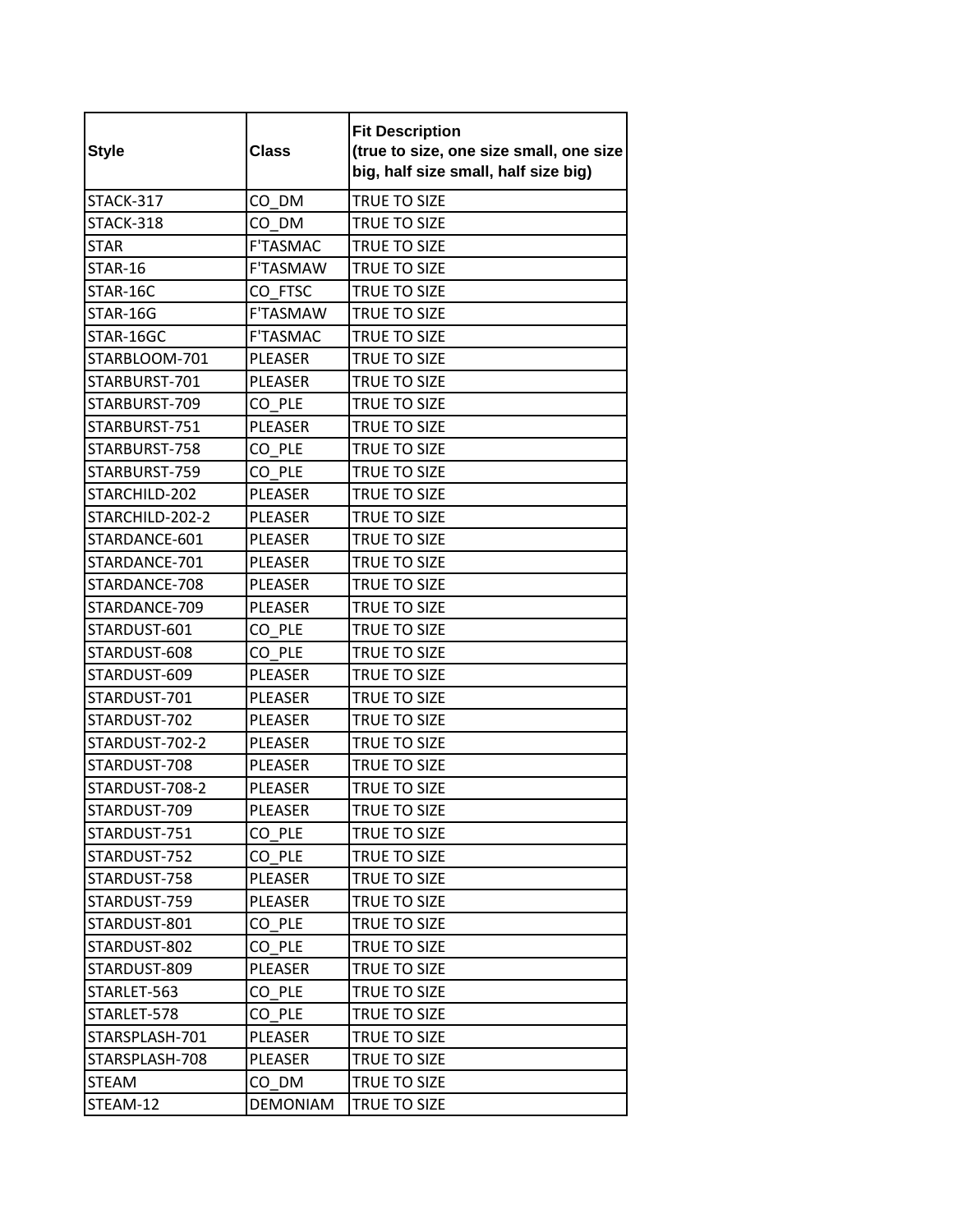| <b>Style</b>       | <b>Class</b>    | <b>Fit Description</b><br>(true to size, one size small, one size<br>big, half size small, half size big) |
|--------------------|-----------------|-----------------------------------------------------------------------------------------------------------|
| STEAM-20           | <b>DEMONIAM</b> | <b>TRUE TO SIZE</b>                                                                                       |
| STEAM-30           | <b>DEMONIAM</b> | TRUE TO SIZE                                                                                              |
| STOMP-08           | <b>DEMONIAW</b> | <b>TRUE TO SIZE</b>                                                                                       |
| STOMP-101          | CO DW           | TRUE TO SIZE                                                                                              |
| STOMP-16           | CO DW           | TRUE TO SIZE                                                                                              |
| STOMP-300          | CO DW           | TRUE TO SIZE                                                                                              |
| STOMP-306          | CO DW           | TRUE TO SIZE                                                                                              |
| STOMP-313          | CO DW           | TRUE TO SIZE                                                                                              |
| STOMP-314          | CO DW           | TRUE TO SIZE                                                                                              |
| STORM-06G          | CO BOR          | TRUE TO SIZE                                                                                              |
| STRAWBERRY-12      | F'TASMAW        | TRUE TO SIZE                                                                                              |
| STREET-501         | CO DM           | TRUE TO SIZE                                                                                              |
| SUMMER-08          | CO PINUP        | TRUE TO SIZE                                                                                              |
| <b>SWAN-601</b>    | CO PLED         | TRUE TO SIZE                                                                                              |
| SWAN-601DM         | CO PLED         | <b>TRUE TO SIZE</b>                                                                                       |
| SWAN-601LP         | CO PLED         | TRUE TO SIZE                                                                                              |
| <b>SWAN-612</b>    | CO PLED         | TRUE TO SIZE                                                                                              |
| <b>SWAN-636</b>    | CO PLED         | TRUE TO SIZE                                                                                              |
| <b>SWAN-654</b>    | CO PLED         | TRUE TO SIZE                                                                                              |
| SWAN-654DM         | CO PLED         | TRUE TO SIZE                                                                                              |
| <b>SWAN-657</b>    | CO PLED         | TRUE TO SIZE                                                                                              |
| <b>SWAN-685</b>    | CO PLED         | TRUE TO SIZE                                                                                              |
| SWEET-401          | CO PLE          | TRUE TO SIZE                                                                                              |
| <b>SWEET-401-2</b> | CO PLE          | TRUE TO SIZE                                                                                              |
| SWEET-405R         | CO PLE          | TRUE TO SIZE                                                                                              |
| SWEET-408          | PLEASER         | TRUE TO SIZE                                                                                              |
| SWEET-409          | PLEASER         | TRUE TO SIZE                                                                                              |
| <b>SWEET-413</b>   | CO_PLE          | TRUE TO SIZE                                                                                              |
| SWEET-439          | CO PLE          | TRUE TO SIZE                                                                                              |
| SWEET-440          | CO PLE          | TRUE TO SIZE                                                                                              |
| SWING-220          | <b>DEMONIAW</b> | TRUE TO SIZE                                                                                              |
| SWING-815          | <b>DEMONIAW</b> | TRUE TO SIZE                                                                                              |
| TABOO-2021         | PLEASER         | TRUE TO SIZE                                                                                              |
| TABOO-3000         | PLEASER         | TRUE TO SIZE                                                                                              |
| TABOO-3023         | PLEASER         | TRUE TO SIZE                                                                                              |
| TABOO-701          | PLEASER         | <b>TRUE TO SIZE</b>                                                                                       |
| TABOO-701DS        | CO PLE          | TRUE TO SIZE                                                                                              |
| TABOO-701RS        | PLEASER         | TRUE TO SIZE                                                                                              |
| TABOO-701T         | CO PLE          | TRUE TO SIZE                                                                                              |
| TABOO-701UV        | PLEASER         | TRUE TO SIZE                                                                                              |
| TABOO-702          | PLEASER         | TRUE TO SIZE                                                                                              |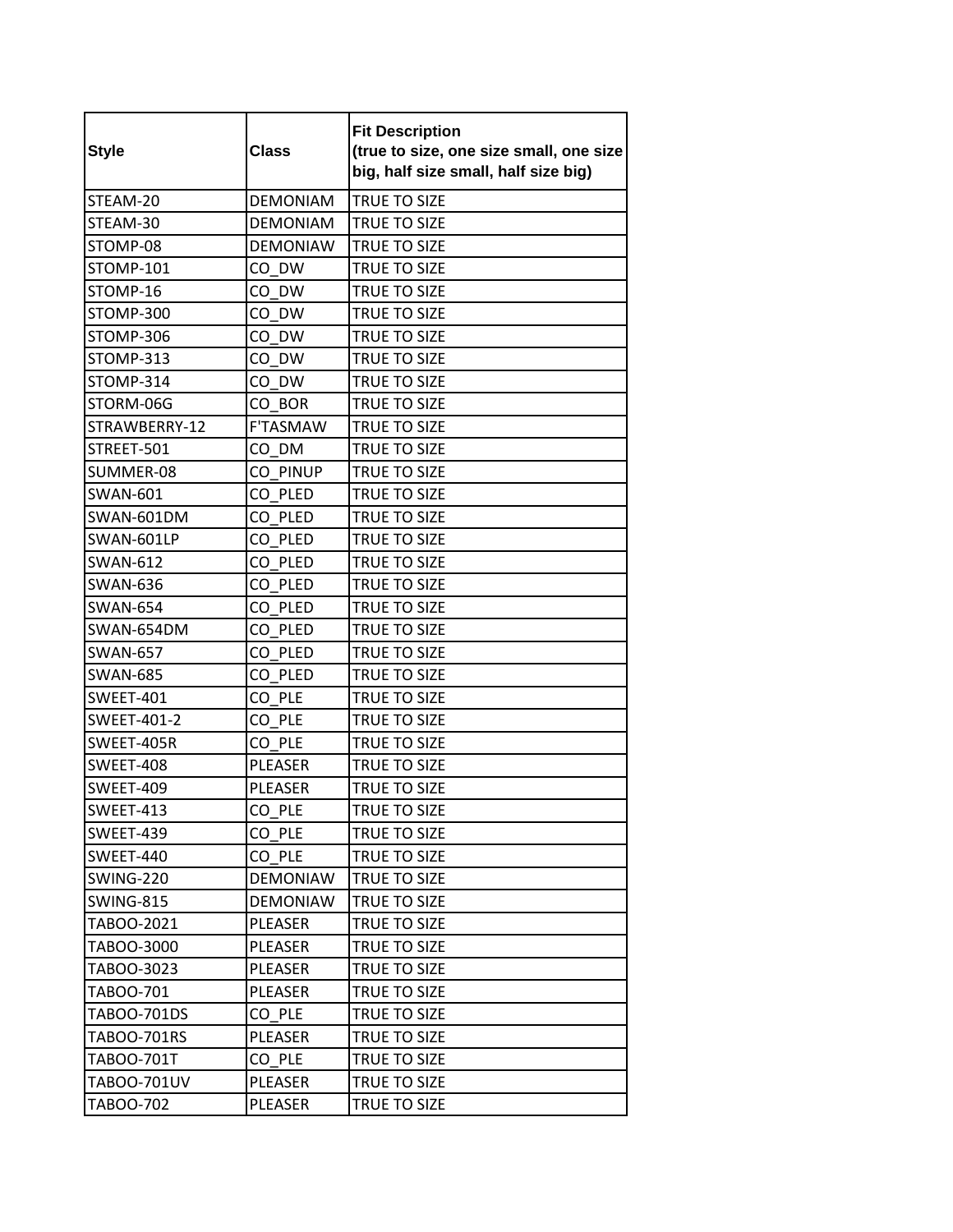| <b>Style</b>       | <b>Class</b>    | <b>Fit Description</b><br>(true to size, one size small, one size<br>big, half size small, half size big) |
|--------------------|-----------------|-----------------------------------------------------------------------------------------------------------|
| TABOO-708          | <b>PLEASER</b>  | <b>TRUE TO SIZE</b>                                                                                       |
| TABOO-708MG        | <b>PLEASER</b>  | TRUE TO SIZE                                                                                              |
| TABOO-708UV        | <b>PLEASER</b>  | TRUE TO SIZE                                                                                              |
| TABOO-709          | <b>PLEASER</b>  | TRUE TO SIZE                                                                                              |
| TABOO-709DS        | CO PLE          | TRUE TO SIZE                                                                                              |
| TABOO-709FH-06     | CO PLE          | TRUE TO SIZE                                                                                              |
| TABOO-709ST        | CO PLE          | TRUE TO SIZE                                                                                              |
| TABOO-714          | <b>PLEASER</b>  | TRUE TO SIZE                                                                                              |
| TABOO-780ST        | CO PLE          | TRUE TO SIZE                                                                                              |
| <b>TABOO-788FH</b> | CO PLE          | TRUE TO SIZE                                                                                              |
| TARTAN-03          | CO FTSW         | TRUE TO SIZE                                                                                              |
| TECHNO-850UV       | CO DM           | TRUE TO SIZE                                                                                              |
| TECHNO-854UV       | CO DM           | TRUE TO SIZE                                                                                              |
| TECHNO-856UV       | CO DM           | TRUE TO SIZE                                                                                              |
| TEEZE-01           | <b>BORDELLO</b> | <b>HALF SIZE SMALL</b>                                                                                    |
| TEEZE-02           | <b>BORDELLO</b> | TRUE TO SIZE                                                                                              |
| TEEZE-04G          | <b>BORDELLO</b> | TRUE TO SIZE                                                                                              |
| TEEZE-04R          | <b>BORDELLO</b> | TRUE TO SIZE                                                                                              |
| TEEZE-05           | <b>BORDELLO</b> | TRUE TO SIZE                                                                                              |
| TEEZE-06           | <b>BORDELLO</b> | TRUE TO SIZE                                                                                              |
| <b>TEEZE-06-5</b>  | <b>BORDELLO</b> | TRUE TO SIZE                                                                                              |
| <b>TEEZE-06-6</b>  | <b>BORDELLO</b> | TRUE TO SIZE                                                                                              |
| TEEZE-06G          | <b>BORDELLO</b> | TRUE TO SIZE                                                                                              |
| TEEZE-06GW         | <b>BORDELLO</b> | TRUE TO SIZE                                                                                              |
| TEEZE-06R          | <b>BORDELLO</b> | TRUE TO SIZE                                                                                              |
| TEEZE-06RW         | <b>BORDELLO</b> | TRUE TO SIZE                                                                                              |
| TEEZE-06SQ         | <b>FABULIS</b>  | TRUE TO SIZE                                                                                              |
| TEEZE-06W          | <b>BORDELLO</b> | TRUE TO SIZE                                                                                              |
| TEEZE-07           | <b>BORDELLO</b> | TRUE TO SIZE                                                                                              |
| TEEZE-07H          | CO BOR          | TRUE TO SIZE                                                                                              |
| TEEZE-07L          | <b>BORDELLO</b> | TRUE TO SIZE                                                                                              |
| TEEZE-07SQ         | CO BOR          | TRUE TO SIZE                                                                                              |
| TEEZE-08           | <b>BORDELLO</b> | TRUE TO SIZE                                                                                              |
| TEEZE-09           | CO BOR          | <b>TRUE TO SIZE</b>                                                                                       |
| TEEZE-10G          | <b>BORDELLO</b> | TRUE TO SIZE                                                                                              |
| TEEZE-11           | <b>BORDELLO</b> | <b>TRUE TO SIZE</b>                                                                                       |
| TEEZE-12           | <b>BORDELLO</b> | TRUE TO SIZE                                                                                              |
| <b>TEEZE-12-2</b>  | CO PINUP        | TRUE TO SIZE                                                                                              |
| TEEZE-12-3         | <b>PINUP</b>    | TRUE TO SIZE                                                                                              |
| TEEZE-12-4         | <b>PINUP</b>    | TRUE TO SIZE                                                                                              |
| <b>TEEZE-12-5</b>  | <b>PINUP</b>    | TRUE TO SIZE                                                                                              |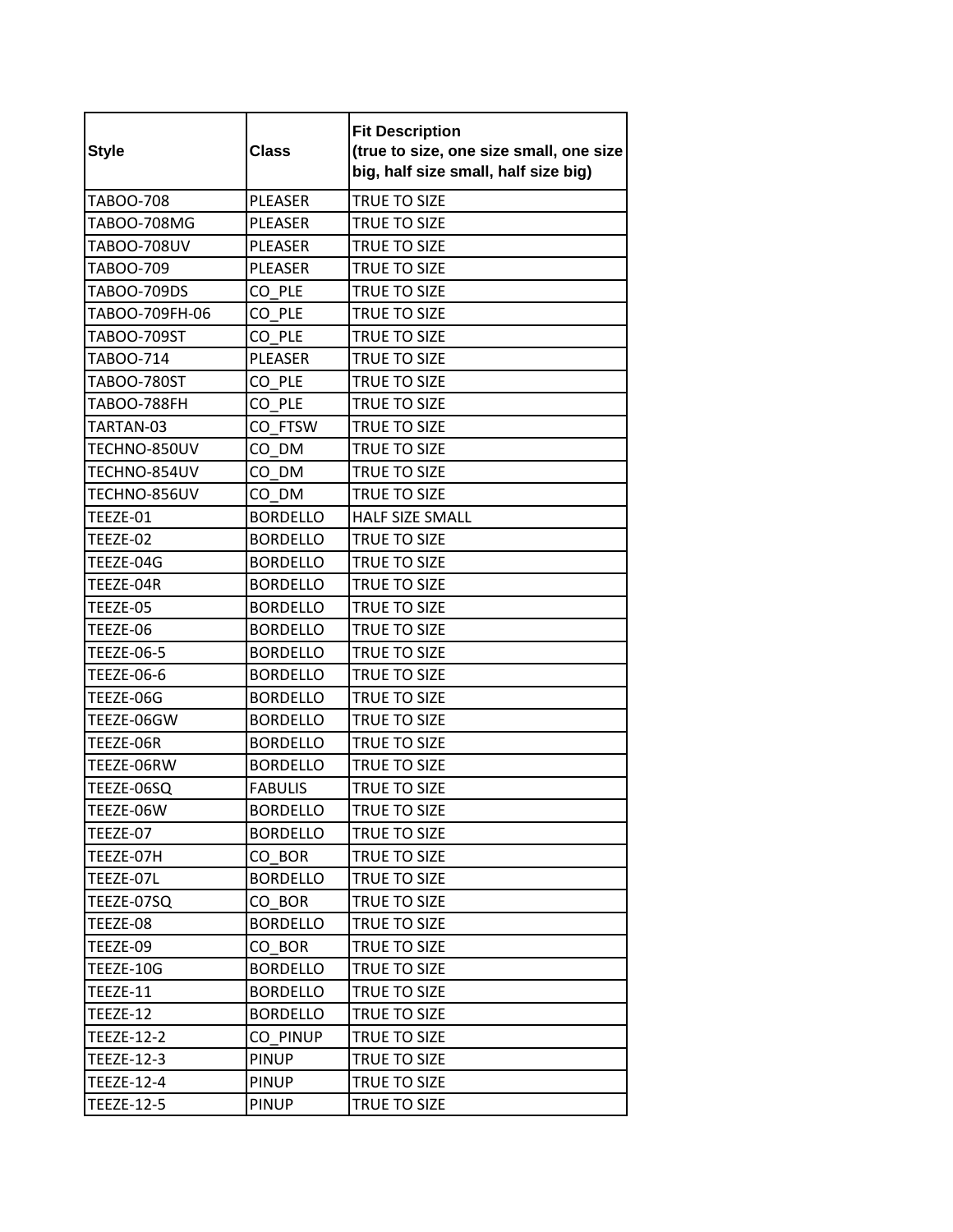| <b>Style</b>      | <b>Class</b>    | <b>Fit Description</b><br>(true to size, one size small, one size<br>big, half size small, half size big) |
|-------------------|-----------------|-----------------------------------------------------------------------------------------------------------|
| TEEZE-12-6        | <b>PINUP</b>    | <b>TRUE TO SIZE</b>                                                                                       |
| TEEZE-13          | <b>BORDELLO</b> | TRUE TO SIZE                                                                                              |
| TEEZE-14          | <b>BORDELLO</b> | TRUE TO SIZE                                                                                              |
| TEEZE-15          | CO BOR          | TRUE TO SIZE                                                                                              |
| TEEZE-16          | <b>BORDELLO</b> | TRUE TO SIZE                                                                                              |
| TEEZE-17          | <b>BORDELLO</b> | TRUE TO SIZE                                                                                              |
| TEEZE-18          | CO BOR          | <b>TRUE TO SIZE</b>                                                                                       |
| TEEZE-19          | <b>BORDELLO</b> | TRUE TO SIZE                                                                                              |
| TEEZE-20          | <b>BORDELLO</b> | <b>TRUE TO SIZE</b>                                                                                       |
| <b>TEEZE-2000</b> | CO BOR          | TRUE TO SIZE                                                                                              |
| TEEZE-22          | <b>BORDELLO</b> | TRUE TO SIZE                                                                                              |
| TEEZE-22G         | <b>BORDELLO</b> | <b>TRUE TO SIZE</b>                                                                                       |
| TEEZE-23          | <b>BORDELLO</b> | TRUE TO SIZE                                                                                              |
| TEEZE-24          | <b>BORDELLO</b> | <b>TRUE TO SIZE</b>                                                                                       |
| TEEZE-25          | <b>BORDELLO</b> | TRUE TO SIZE                                                                                              |
| <b>TEEZE-25-3</b> | <b>PINUP</b>    | TRUE TO SIZE                                                                                              |
| TEEZE-26          | <b>BORDELLO</b> | <b>TRUE TO SIZE</b>                                                                                       |
| TEEZE-27          | <b>BORDELLO</b> | TRUE TO SIZE                                                                                              |
| TEEZE-28          | <b>BORDELLO</b> | TRUE TO SIZE                                                                                              |
| TEEZE-30          | <b>BORDELLO</b> | TRUE TO SIZE                                                                                              |
| <b>TEEZE-3000</b> | <b>BORDELLO</b> | TRUE TO SIZE                                                                                              |
| TEEZE-31G         | <b>BORDELLO</b> | TRUE TO SIZE                                                                                              |
| TEEZE-35          | <b>BORDELLO</b> | TRUE TO SIZE                                                                                              |
| TEEZE-37          | <b>BORDELLO</b> | TRUE TO SIZE                                                                                              |
| TEEZE-39          | CO BOR          | TRUE TO SIZE                                                                                              |
| TEEZE-43          | <b>BORDELLO</b> | TRUE TO SIZE                                                                                              |
| TEEZE-56          | <b>BORDELLO</b> | TRUE TO SIZE                                                                                              |
| TEMPO-08          | <b>DEMONIAM</b> | ONE SIZE SMALL                                                                                            |
| TEMPT-02          | CO BOR          | TRUE TO SIZE                                                                                              |
| TEMPT-07          | <b>BORDELLO</b> | TRUE TO SIZE                                                                                              |
| TEMPT-10          | <b>BORDELLO</b> | TRUE TO SIZE                                                                                              |
| TEMPT-125         | <b>BORDELLO</b> | TRUE TO SIZE                                                                                              |
| TEMPT-126         | <b>BORDELLO</b> | TRUE TO SIZE                                                                                              |
| TEMPT-27          | <b>BORDELLO</b> | TRUE TO SIZE                                                                                              |
| TEMPT-35          | <b>BORDELLO</b> | TRUE TO SIZE                                                                                              |
| TEMPT-37          | CO BOR          | TRUE TO SIZE                                                                                              |
| TEMPT-38          | CO BOR          | TRUE TO SIZE                                                                                              |
| TEMPT-39          | CO BOR          | TRUE TO SIZE                                                                                              |
| TEMPT-40          | CO BOR          | TRUE TO SIZE                                                                                              |
| TESLA-03          | DEMONIAW        | TRUE TO SIZE                                                                                              |
| TESLA-05          | CO DW           | TRUE TO SIZE                                                                                              |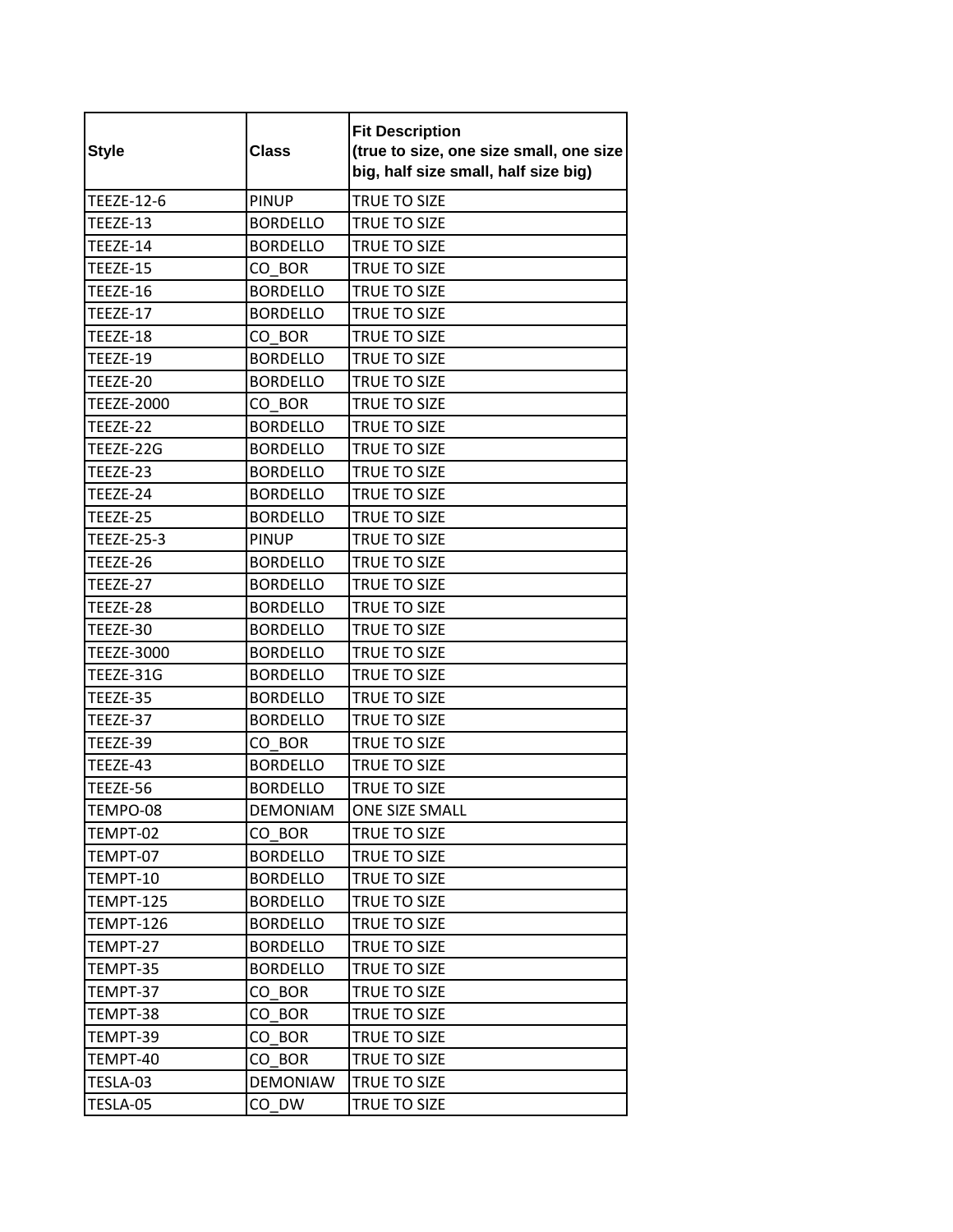| <b>Style</b>        | <b>Class</b>    | <b>Fit Description</b><br>(true to size, one size small, one size<br>big, half size small, half size big) |
|---------------------|-----------------|-----------------------------------------------------------------------------------------------------------|
| <b>TESLA-102</b>    | <b>DEMONIAW</b> | <b>TRUE TO SIZE</b>                                                                                       |
| <b>TESLA-106</b>    | <b>DEMONIAW</b> | TRUE TO SIZE                                                                                              |
| <b>TESLA-107</b>    | <b>DEMONIAW</b> | TRUE TO SIZE                                                                                              |
| <b>TESLA-108</b>    | CO DW           | TRUE TO SIZE                                                                                              |
| TESLA-12            | CO DW           | TRUE TO SIZE                                                                                              |
| TESLA-14            | F'TASMAW        | TRUE TO SIZE                                                                                              |
| <b>TIKI-100</b>     | CO PINUP        | TRUE TO SIZE                                                                                              |
| <b>TIKI-102</b>     | CO PINUP        | <b>TRUE TO SIZE</b>                                                                                       |
| TIPJAR-701-2        | PLEASER         | <b>TRUE TO SIZE</b>                                                                                       |
| TIPJAR-702-8        | CO PLE          | TRUE TO SIZE                                                                                              |
| <b>TIPJAR-708-2</b> | PLEASER         | TRUE TO SIZE                                                                                              |
| <b>TIPJAR-708-5</b> | <b>PLEASER</b>  | <b>TRUE TO SIZE</b>                                                                                       |
| TIPJAR-708-7        | <b>PLEASER</b>  | TRUE TO SIZE                                                                                              |
| TIPJAR-708-8        | <b>PLEASER</b>  | TRUE TO SIZE                                                                                              |
| TIPJAR-709-2        | CO PLE          | TRUE TO SIZE                                                                                              |
| TIPJAR-709-5        | PLEASER         | TRUE TO SIZE                                                                                              |
| TORMENT-703         | <b>DEMONIAW</b> | <b>TRUE TO SIZE</b>                                                                                       |
| TORMENT-804         | <b>DEMONIAW</b> | TRUE TO SIZE                                                                                              |
| <b>TRAMP-1020</b>   | <b>DEVIOUS</b>  | TRUE TO SIZE                                                                                              |
| <b>TRAMP-2000</b>   | <b>DEVIOUS</b>  | TRUE TO SIZE                                                                                              |
| <b>TRAMP-2020</b>   | <b>DEVIOUS</b>  | TRUE TO SIZE                                                                                              |
| TRAMP-3000          | <b>DEVIOUS</b>  | TRUE TO SIZE                                                                                              |
| <b>TRAMP-709</b>    | <b>DEVIOUS</b>  | TRUE TO SIZE                                                                                              |
| TRAMP-726           | <b>DEVIOUS</b>  | <b>TRUE TO SIZE</b>                                                                                       |
| TRAMP-742           | <b>DEVIOUS</b>  | TRUE TO SIZE                                                                                              |
| TRAMP-756           | <b>DEVIOUS</b>  | TRUE TO SIZE                                                                                              |
| TRAMP-788           | <b>DEVIOUS</b>  | TRUE TO SIZE                                                                                              |
| TRANSFORMER-800     | $CO_D$ W        | TRUE TO SIZE                                                                                              |
| TRASHVILLE-205      | <b>DEMONIAM</b> | TRUE TO SIZE                                                                                              |
| TRASHVILLE-502      | CO DM           | TRUE TO SIZE                                                                                              |
| TRASHVILLE-510      | CO DM           | TRUE TO SIZE                                                                                              |
| TRASHVILLE-518      | <b>DEMONIAM</b> | TRUE TO SIZE                                                                                              |
| TRASHVILLE-519      | CO DM           | TRUE TO SIZE                                                                                              |
| TREASURE-701        | PLEASER         | TRUE TO SIZE                                                                                              |
| TREASURE-702        | CO PLE          | TRUE TO SIZE                                                                                              |
| TREASURE-708        | <b>PLEASER</b>  | TRUE TO SIZE                                                                                              |
| TRIXIE-04           | CO BOR          | TRUE TO SIZE                                                                                              |
| TROOPER-12          | F'TASMAM        | TRUE TO SIZE                                                                                              |
| TROUBLE-01          | CO DW           | TRUE TO SIZE                                                                                              |
| TROUBLE-17          | CO DW           | TRUE TO SIZE                                                                                              |
| <b>TRUCK-200</b>    | CO DM           | TRUE TO SIZE                                                                                              |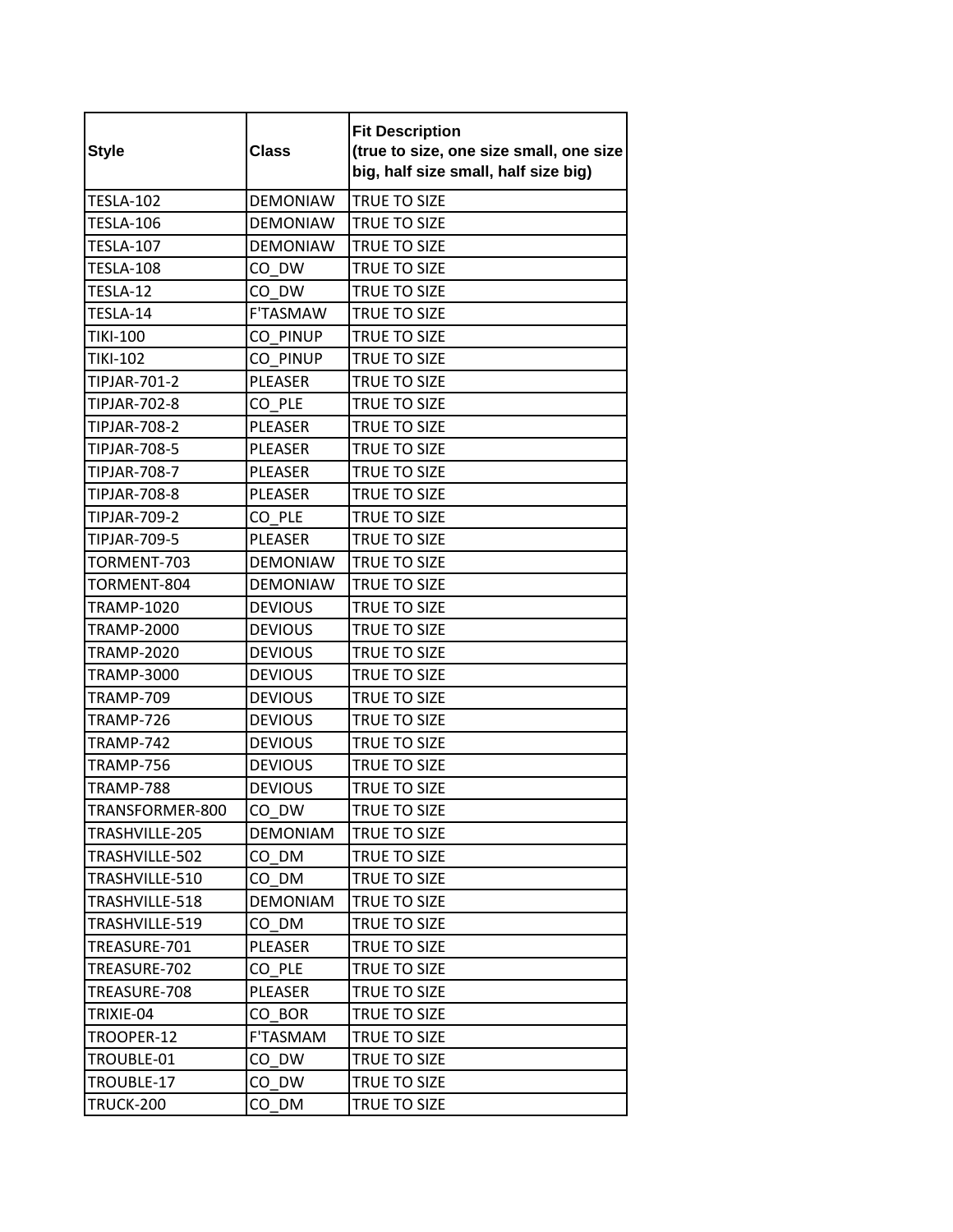| <b>Style</b>       | <b>Class</b>    | <b>Fit Description</b><br>(true to size, one size small, one size<br>big, half size small, half size big) |
|--------------------|-----------------|-----------------------------------------------------------------------------------------------------------|
| <b>TRUMP-101</b>   | <b>DEMONIAW</b> | HALF SIZE SMALL                                                                                           |
| TUSCANY-10         | <b>F'TASMAW</b> | TRUE TO SIZE                                                                                              |
| TUXEDO-01          | CO FTSW         | TRUE TO SIZE                                                                                              |
| TWINKLE-18G        | F'TASMAW        | <b>TRUE TO SIZE</b>                                                                                       |
| TYRANT-04ST        | CO DM           | TRUE TO SIZE                                                                                              |
| TYRANT-104ST       | CO DM           | TRUE TO SIZE                                                                                              |
| TYRANT-106ST       | CO DM           | TRUE TO SIZE                                                                                              |
| TYRANT-201ST       | CO DM           | TRUE TO SIZE                                                                                              |
| TYRANT-203ST       | CO DM           | <b>TRUE TO SIZE</b>                                                                                       |
| TYRANT-303         | CO DM           | TRUE TO SIZE                                                                                              |
| VAMPIRE-03         | CO DW           | TRUE TO SIZE                                                                                              |
| VAMPIRE-08         | <b>DEMONIAW</b> | <b>TRUE TO SIZE</b>                                                                                       |
| VAMPIRE-10         | <b>F'TASMAW</b> | TRUE TO SIZE                                                                                              |
| VANITY-1020        | <b>PLEASER</b>  | TRUE TO SIZE                                                                                              |
| <b>VANITY-2010</b> | <b>PLEASER</b>  | TRUE TO SIZE                                                                                              |
| <b>VANITY-2013</b> | PLEASER         | <b>TRUE TO SIZE</b>                                                                                       |
| <b>VANITY-2020</b> | <b>PLEASER</b>  | TRUE TO SIZE                                                                                              |
| <b>VANITY-3010</b> | PLEASER         | TRUE TO SIZE                                                                                              |
| VANITY-3012WS      | CO PLE          | TRUE TO SIZE                                                                                              |
| VANITY-402         | <b>PLEASER</b>  | TRUE TO SIZE                                                                                              |
| <b>VANITY-4020</b> | PLEASER         | <b>TRUE TO SIZE</b>                                                                                       |
| VANITY-415         | PLEASER         | TRUE TO SIZE                                                                                              |
| VANITY-420         | <b>PLEASER</b>  | TRUE TO SIZE                                                                                              |
| VANITY-428         | CO PLE          | <b>TRUE TO SIZE</b>                                                                                       |
| VANITY-431         | PLEASER         | TRUE TO SIZE                                                                                              |
| VANITY-434         | PLEASER         | TRUE TO SIZE                                                                                              |
| VANITY-440         | PLEASER         | TRUE TO SIZE                                                                                              |
| VANITY-442         | CO_PLE          | TRUE TO SIZE                                                                                              |
| VANITY-443         | PLEASER         | TRUE TO SIZE                                                                                              |
| V-CREEPER-502      | <b>DEMONIAM</b> | TRUE TO SIZE                                                                                              |
| V-CREEPER-502S     | <b>DEMONIAM</b> | <b>TRUE TO SIZE</b>                                                                                       |
| V-CREEPER-507UV    | CO DM           | TRUE TO SIZE                                                                                              |
| V-CREEPER-509      | CO DM           | TRUE TO SIZE                                                                                              |
| V-CREEPER-509S     | CO DM           | TRUE TO SIZE                                                                                              |
| V-CREEPER-510      | <b>DEMONIAM</b> | TRUE TO SIZE                                                                                              |
| V-CREEPER-585      | CO DM           | <b>TRUE TO SIZE</b>                                                                                       |
| V-CREEPER-588      | CO DM           | TRUE TO SIZE                                                                                              |
| VICTORIAN-03       | F'TASMAW        | TRUE TO SIZE                                                                                              |
| VICTORIAN-116X     | F'TASMAW        | TRUE TO SIZE                                                                                              |
| VICTORIAN-120      | F'TASMAW        | TRUE TO SIZE                                                                                              |
| VICTORIAN-120BL    | F'TASMAW        | TRUE TO SIZE                                                                                              |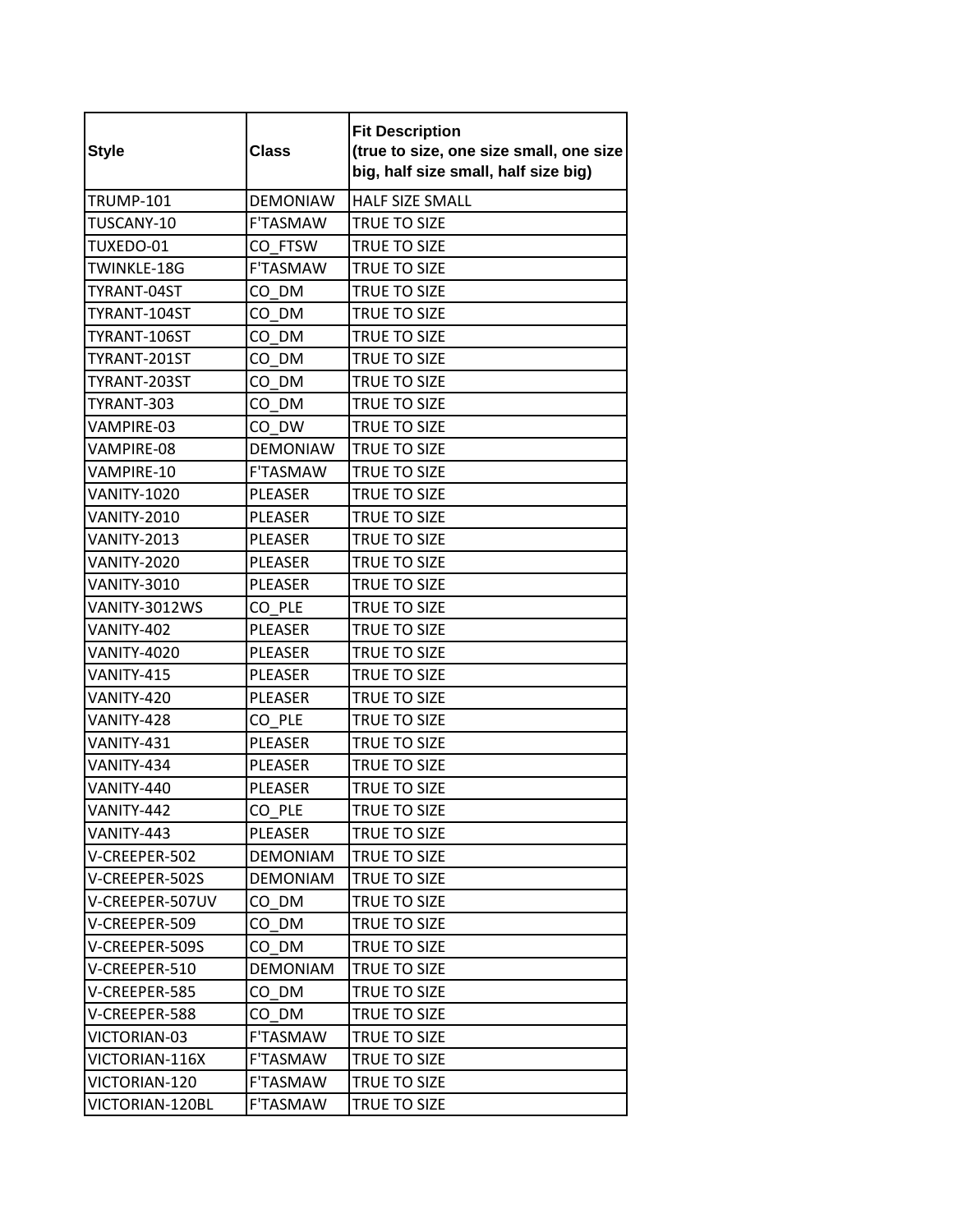| <b>Style</b>     | <b>Class</b>    | <b>Fit Description</b><br>(true to size, one size small, one size<br>big, half size small, half size big) |
|------------------|-----------------|-----------------------------------------------------------------------------------------------------------|
| VICTORIAN-122    | <b>F'TASMAW</b> | TRUE TO SIZE                                                                                              |
| VICTORIAN-123    | <b>F'TASMAW</b> | TRUE TO SIZE                                                                                              |
| VICTORIAN-128    | <b>F'TASMAW</b> | TRUE TO SIZE                                                                                              |
| VICTORIAN-30     | <b>FABULIS</b>  | TRUE TO SIZE                                                                                              |
| VICTORIAN-35     | <b>F'TASMAW</b> | TRUE TO SIZE                                                                                              |
| VICTORIAN-45     | CO FTSW         | TRUE TO SIZE                                                                                              |
| VIKING-102       | CO FTSW         | TRUE TO SIZE                                                                                              |
| VIOLETTE-01R     | CO BOR          | TRUE TO SIZE                                                                                              |
| VIOLETTE-03R     | CO BOR          | TRUE TO SIZE                                                                                              |
| VIOLETTE-05      | CO BOR          | TRUE TO SIZE                                                                                              |
| VIOLETTE-06      | CO BOR          | TRUE TO SIZE                                                                                              |
| VIOLETTE-08      | CO BOR          | <b>TRUE TO SIZE</b>                                                                                       |
| VIOLETTE-12G     | CO BOR          | TRUE TO SIZE                                                                                              |
| VIOLETTE-14R     | CO BOR          | TRUE TO SIZE                                                                                              |
| <b>VIVA-601</b>  | CO PLE          | TRUE TO SIZE                                                                                              |
| VIVACIOUS-3016   | <b>DEVIOUS</b>  | <b>TRUE TO SIZE</b>                                                                                       |
| VIVIAN-23        | CO BOR          | <b>TRUE TO SIZE</b>                                                                                       |
| <b>VIXEN-126</b> | <b>F'TASMAW</b> | <b>TRUE TO SIZE</b>                                                                                       |
| <b>VIXEN-701</b> | CO PLE          | TRUE TO SIZE                                                                                              |
| <b>VIXEN-702</b> | CO PLE          | TRUE TO SIZE                                                                                              |
| <b>VIXEN-708</b> | CO PLE          | TRUE TO SIZE                                                                                              |
| <b>VIXEN-709</b> | CO PLE          | TRUE TO SIZE                                                                                              |
| VOGUE-01         | CO PLE          | TRUE TO SIZE                                                                                              |
| VOGUE-04         | CO PLE          | TRUE TO SIZE                                                                                              |
| VOGUE-06         | CO PLE          | TRUE TO SIZE                                                                                              |
| VOGUE-23         | CO PLE          | TRUE TO SIZE                                                                                              |
| VOGUE-25         | CO PLE          | TRUE TO SIZE                                                                                              |
| VOGUE-31         | CO_PLE          | TRUE TO SIZE                                                                                              |
| VOGUE-32         | CO PLE          | TRUE TO SIZE                                                                                              |
| VOGUE-35         | CO PLE          | TRUE TO SIZE                                                                                              |
| VOGUE-39         | CO PLE          | TRUE TO SIZE                                                                                              |
| VOGUE-80         | CO PLE          | TRUE TO SIZE                                                                                              |
| VOGUE-89         | CO PLE          | TRUE TO SIZE                                                                                              |
| VOLTAGE-01       | <b>DEMONIAW</b> | TRUE TO SIZE                                                                                              |
| VOLTAGE-03       | <b>DEMONIAW</b> | TRUE TO SIZE                                                                                              |
| VOLTAGE-05       | <b>DEMONIAW</b> | TRUE TO SIZE                                                                                              |
| VOLTAGE-06       | <b>DEMONIAW</b> | TRUE TO SIZE                                                                                              |
| VOLTAGE-07       | <b>DEMONIAW</b> | TRUE TO SIZE                                                                                              |
| VOLTAGE-08       | <b>DEMONIAW</b> | TRUE TO SIZE                                                                                              |
| WALKER-130       | F'TASMAM        | TRUE TO SIZE                                                                                              |
| <b>WAVE-302</b>  | <b>DEMONIAW</b> | TRUE TO SIZE                                                                                              |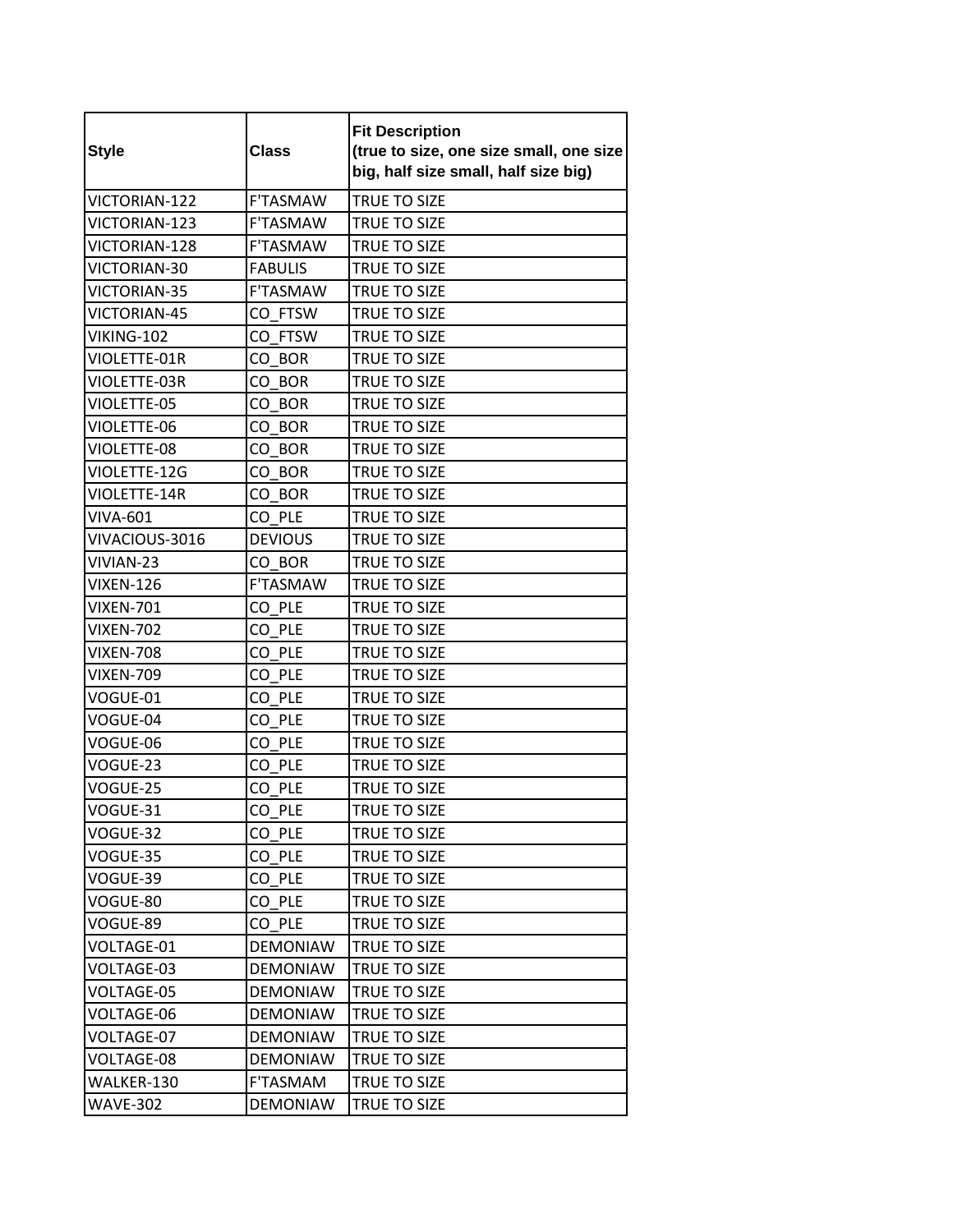| <b>Style</b>        | <b>Class</b>    | <b>Fit Description</b><br>(true to size, one size small, one size<br>big, half size small, half size big) |
|---------------------|-----------------|-----------------------------------------------------------------------------------------------------------|
| WEDNESDAY-13        | <b>F'TASMAW</b> | TRUE TO SIZE                                                                                              |
| WHIMSEY-115         | <b>BORDELLO</b> | TRUE TO SIZE                                                                                              |
| WICKED-701          | CO DM           | <b>TRUE TO SIZE</b>                                                                                       |
| WICKED-732          | CO DM           | <b>TRUE TO SIZE</b>                                                                                       |
| WICKED-800          | CO DM           | TRUE TO SIZE                                                                                              |
| WICKED-808          | CO DM           | <b>TRUE TO SIZE</b>                                                                                       |
| WINK-01             | CO BOR          | TRUE TO SIZE                                                                                              |
| WINK-01G            | CO BOR          | TRUE TO SIZE                                                                                              |
| WITCH-02            | <b>F'TASMAW</b> | <b>TRUE TO SIZE</b>                                                                                       |
| WITCH-03            | CO FTSC         | TRUE TO SIZE                                                                                              |
| WITCH-07            | <b>F'TASMAC</b> | <b>TRUE TO SIZE</b>                                                                                       |
| <b>WITCH-101</b>    | <b>F'TASMAW</b> | <b>TRUE TO SIZE</b>                                                                                       |
| WONDER-130          | F'TASMAW        | <b>TRUE TO SIZE</b>                                                                                       |
| X-RAY-01            | <b>F'TASMAW</b> | <b>TRUE TO SIZE</b>                                                                                       |
| X-RAY-02            | <b>F'TASMAM</b> | TRUE TO SIZE                                                                                              |
| X-RAY-08            | CO FTSC         | <b>TRUE TO SIZE</b>                                                                                       |
| X-RAY-12            | <b>F'TASMAW</b> | TRUE TO SIZE                                                                                              |
| X-RAY-220           | F'TASMAW        | TRUE TO SIZE                                                                                              |
| XTC-4010            | <b>PLEASER</b>  | TRUE TO SIZE                                                                                              |
| <b>XTC-831</b>      | PLEASER         | TRUE TO SIZE                                                                                              |
| XTREME-1020         | <b>PLEASER</b>  | <b>TRUE TO SIZE</b>                                                                                       |
| XTREME-2020         | PLEASER         | TRUE TO SIZE                                                                                              |
| XTREME-3010         | <b>PLEASER</b>  | <b>TRUE TO SIZE</b>                                                                                       |
| XTREME-801          | CO PLE          | <b>TRUE TO SIZE</b>                                                                                       |
| <b>XTREME-801-3</b> | CO PLE          | TRUE TO SIZE                                                                                              |
| XTREME-801DS        | CO PLE          | TRUE TO SIZE                                                                                              |
| XTREME-801LN        | <b>PLEASER</b>  | TRUE TO SIZE                                                                                              |
| XTREME-802          | PLEASER         | TRUE TO SIZE                                                                                              |
| XTREME-808          | PLEASER         | TRUE TO SIZE                                                                                              |
| XTREME-808G         | PLEASER         | TRUE TO SIZE                                                                                              |
| XTREME-809          | PLEASER         | TRUE TO SIZE                                                                                              |
| XTREME-809DS        | CO PLE          | TRUE TO SIZE                                                                                              |
| XTREME-809ST        | CO PLE          | TRUE TO SIZE                                                                                              |
| XTREME-840          | PLEASER         | TRUE TO SIZE                                                                                              |
| XTREME-850          | CO PLE          | TRUE TO SIZE                                                                                              |
| XTREME-872          | PLEASER         | <b>TRUE TO SIZE</b>                                                                                       |
| XTREME-873          | PLEASER         | TRUE TO SIZE                                                                                              |
| XTREME-875          | PLEASER         | TRUE TO SIZE                                                                                              |
| ZOMBIE-01           | CO DW           | TRUE TO SIZE                                                                                              |
| ZOMBIE-02           | CO DW           | TRUE TO SIZE                                                                                              |
| ZOMBIE-03           | CO DW           | TRUE TO SIZE                                                                                              |